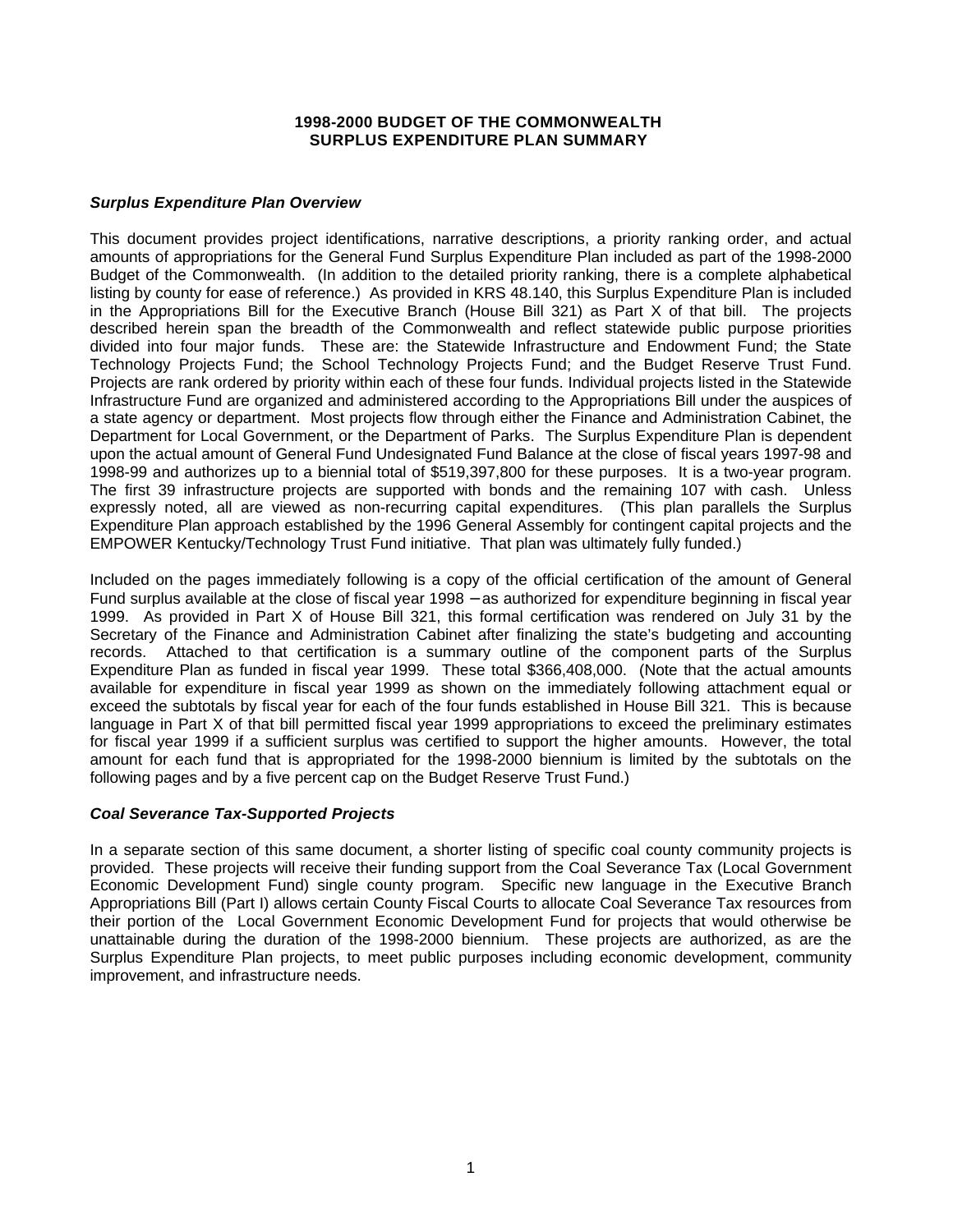July 31, 1998

The Honorable Larry Saunders President of the Senate Legislative Research Commission Capitol Annex Building Frankfort, Kentucky 40601

The Honorable Jody Richards Speaker of the House of Representatives Legislative Research Commission Capitol Annex Building Frankfort, Kentucky 40601

Dear President Saunders and Speaker Richards:

As you are aware, the Executive Branch Appropriations Act, House Bill 321, as enacted by the 1998 Regular Session of the General Assembly provides, in Part X, that a certification be made to the Legislative Research Commission regarding the amount of Undesignated Fund Balance in the General Fund available for the projects and initiatives authorized in Part X of that Act. The certification is to be made by the Secretary of the Finance and Administration Cabinet within 30 days of fiscal year 1998 closeout. This letter is to provide that certification and is reflective of testimony given to the Interim Joint Committee on Appropriations and Revenue on July 28. (I have attached a copy of the relevant portion of detailed documents publicly presented at that time by the Patton Administration.)

As displayed in those documents, the total Undesignated Fund Balance in the General Fund at the close of fiscal year 1997-98 was \$366.4 million. This amount is sufficient, in fact more than sufficient, to trigger activation of the entire list of contingent capital construction projects and postsecondary education endowment funds provided for under the Statewide Infrastructure and Endowment Fund (\$217.7 million) portion of the General Fund Surplus Expenditure Plan. In addition, substantial amounts of the Undesignated Fund Balance are also being provided to the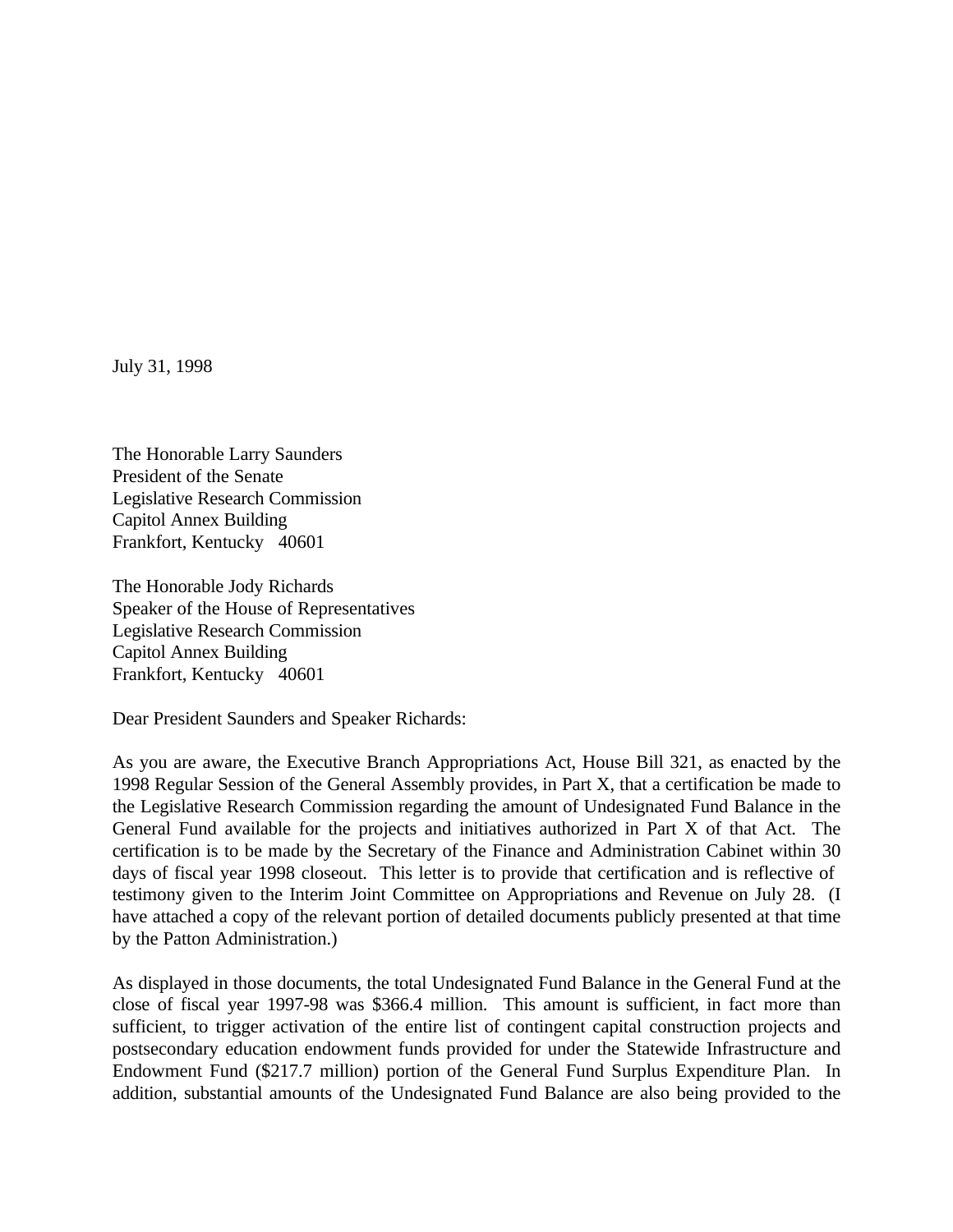The Honorable Larry Saunders The Honorable Jody Richards July 31, 1998 Page Two

School Technology Projects Fund (\$59.9 million), the State Technology Projects Fund (\$58.3 million) which includes four line-item projects as well as the Empower Kentucky Technology Trust Fund, and the Budget Reserve Trust Fund (\$30.5 million). I have also attached a more precise listing of Surplus Expenditure Plan allocation amounts.

Clearly, our fiscal year 1998 General Fund ending balance position, which is in addition to our existing \$200 million Budget Reserve Trust Fund balance, is obviously very good news and I am happy to formally convey it to you in accordance with House Bill 321.

Sincerely,

John P. McCarty Secretary

dh\0158

Attachment (Two)

cc: The Honorable Paul E. Patton The Honorable Benny Ray Bailey The Honorable Harry Moberly, Jr. Crit Luallen Merl Hackbart William H. Hintze, Jr. Ron Carson Edgar C. Ross Don Mullis J. Donald Judy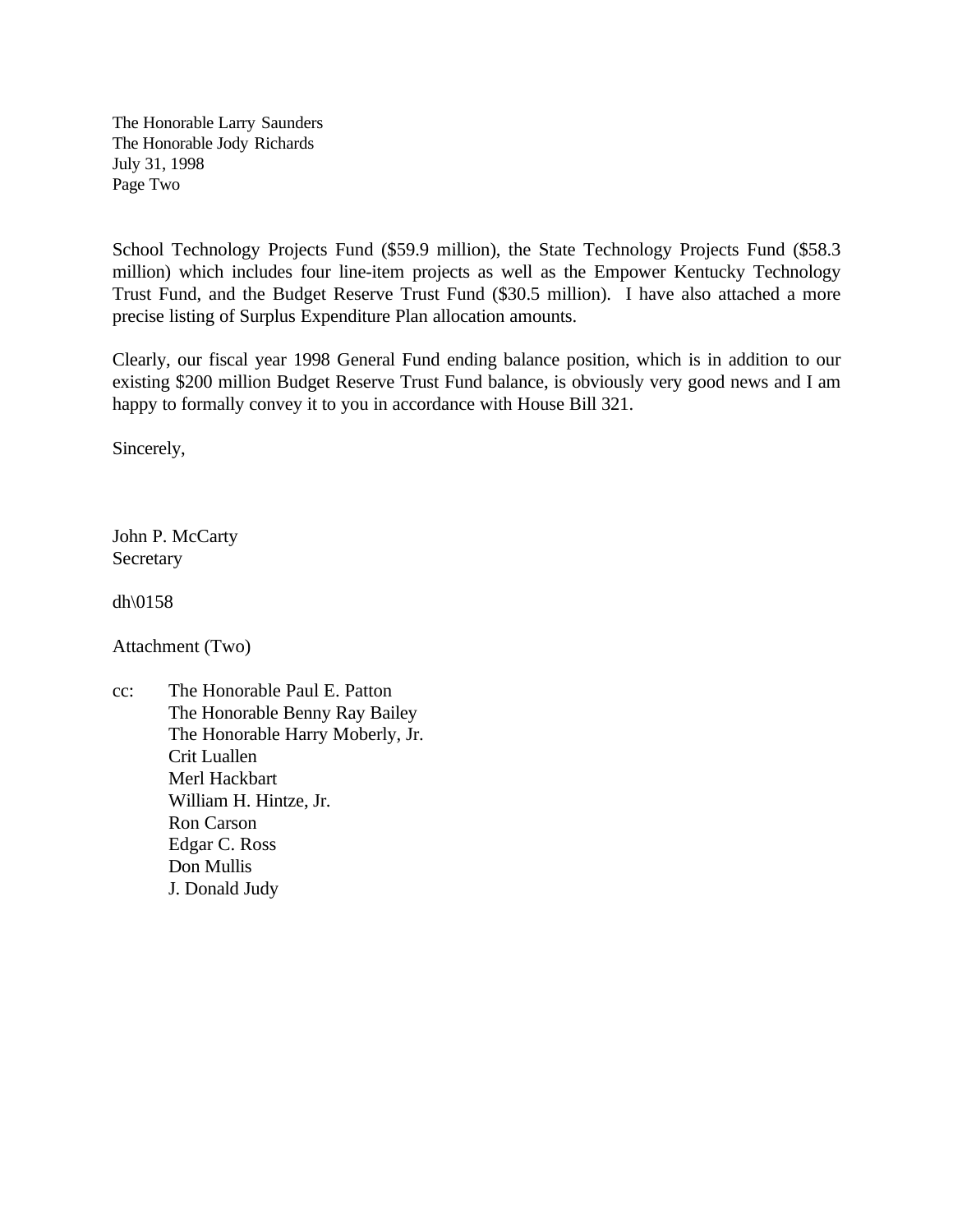### **Distribution of the Fiscal Year 1997-98 \$366,408,000 General Fund Undesignated Fund Balance Per the HB 321 General Fund Surplus Expenditure Plan**

| 1.  | <b>Statewide Infrastructure and Endowment Fund</b>                                      |             |
|-----|-----------------------------------------------------------------------------------------|-------------|
|     | <b>Research Challenge Trust Fund</b><br>$\bullet$<br><b>Endowed Chairs (CPE)</b>        | 100,000,000 |
|     | Regional Universities Excellence Trust Fund<br>$\bullet$<br><b>Endowed Chairs (CPE)</b> | 10,000,000  |
|     | All Line-Item Cash-Funded<br><b>Construction Projects</b>                               | 107,730,000 |
|     | Total                                                                                   | 217,730,000 |
| II. | <b>School Technology Projects Fund</b><br>(KETS - Department of Education)              | 59,980,500  |
|     | <b>III.</b> State Technology Projects Fund                                              |             |
|     | Area Vocational Education Centers/Equipment<br>(Technical Education/Workforce)          | 6,000,000   |
|     | Year 2000 Conversion (Finance)<br>$\bullet$                                             | 6,700,000   |
|     | Automated Fingerprint System (State Police/Justice)                                     | 5,800,000   |
|     | Unified Criminal Justice Information System (Justice)                                   | 5,000,000   |
|     | Technology Trust Fund (Finance/Empower)                                                 | 34,664,500  |
|     | Total                                                                                   | 58,164,500  |
|     | <b>IV. Budget Reserve Trust Fund</b>                                                    | 30,533,000  |
|     | <b>GRAND TOTAL</b>                                                                      | 366,408,000 |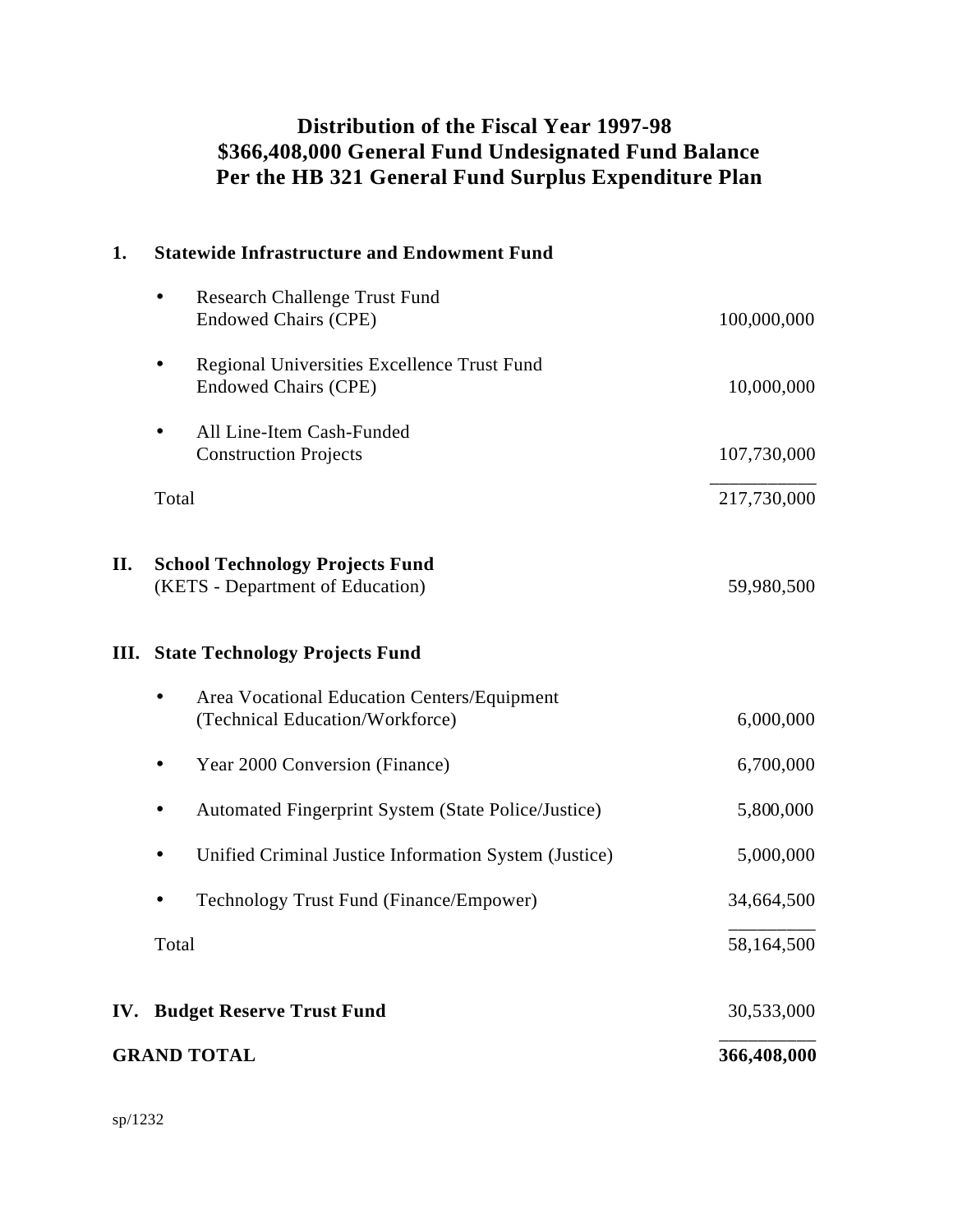# *Budget of the Commonwealth*

# *Surplus Expenditure Plan*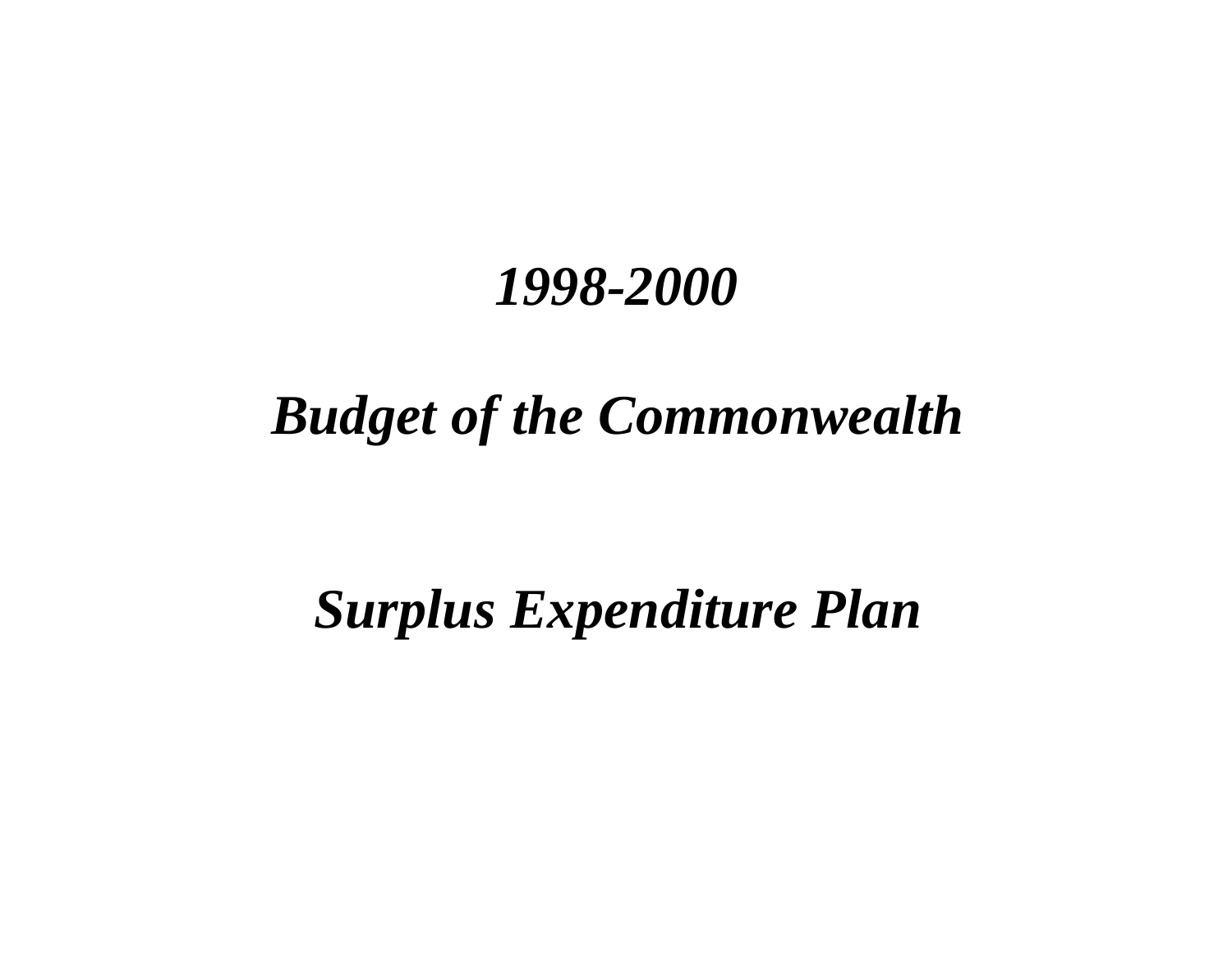### *SURPLUS EXPENDITURE PLAN ALPHABETICAL LISTING BY COUNTY, PRIORITY, AND PROJECT*

| <b>Adair County</b>                                                                                                         |                                     |
|-----------------------------------------------------------------------------------------------------------------------------|-------------------------------------|
| 006 Columbia Sewer Lines<br>007 Adair County Industrial Park Development Fund                                               | \$2,000,000<br>\$500,000            |
| <b>Allen County</b>                                                                                                         |                                     |
| 086- Allen County 4-Way Stop Park<br>132 Scottsville Water Flow                                                             | \$100,000<br>\$250,000              |
| <b>Anderson County</b>                                                                                                      |                                     |
| 086- Anderson County Park Improvements<br>086- City of Lawrenceburg Senior Citizens<br>131 Anderson County Park (City Park) | \$100,000<br>\$150,000<br>\$150,000 |
| <b>Ballard County</b>                                                                                                       |                                     |
| 086- Sewer Line Extension in Kevil, Ballard County                                                                          | \$150,000                           |
| <b>Barren County</b>                                                                                                        |                                     |
| 013 Barren River - Dock Replacement<br>058 Park City Park Improvement<br>059 Cave City Downtown Improvement                 | \$450,000<br>\$50,000<br>\$100,000  |
| <b>Bath County</b>                                                                                                          |                                     |
| 067 Bath County Courthouse Renovation                                                                                       | \$700,000                           |
| <b>Bell County</b>                                                                                                          |                                     |
| 021 Pineville Golf Course<br>144- City of Pineville Senior Citizens Center                                                  | \$3,000,000<br>\$100,000            |
| <b>Boone County</b>                                                                                                         |                                     |
| 003 Northern Kentucky Airport                                                                                               | \$17,000,000                        |
| <b>Boyd County</b>                                                                                                          |                                     |
| 080 Paramount Theater - Ashland<br>144- Boyd County Highland Museum                                                         | \$2,150,000<br>\$100,000            |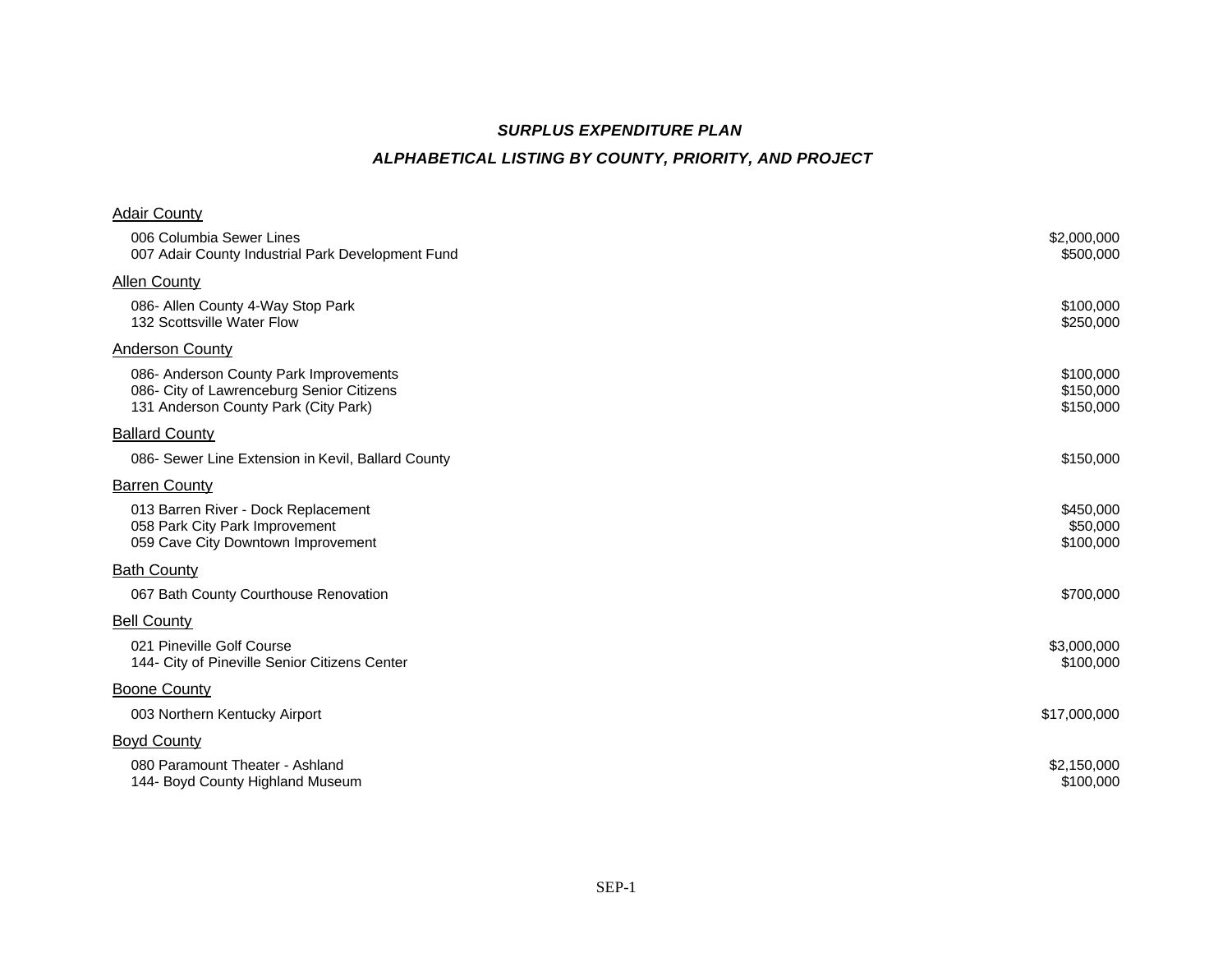#### Boyle County

| 069- Court Appointed Special Advocate (CASA) Project<br>084 Perryville Battlefield Development Project<br>101 Wilderness Trace Child Development Center                                              | \$30,000<br>\$800,000<br>\$450,000               |
|------------------------------------------------------------------------------------------------------------------------------------------------------------------------------------------------------|--------------------------------------------------|
| <b>Bracken County</b>                                                                                                                                                                                |                                                  |
| 144- Community Improvement Grants to Augusta<br>144- Community Improvement Gran ts to Brooksville                                                                                                    | \$25,000<br>\$25,000                             |
| <b>Breckinridge County</b>                                                                                                                                                                           |                                                  |
| 068 Breckinridge County Water Line Project<br>137 Irvington Community Development                                                                                                                    | \$550,000<br>\$50,000                            |
| <b>Bullitt County</b>                                                                                                                                                                                |                                                  |
| 055- Bernheim Forest Streetlights/Highway 245<br>055- Bullitt County/North Nelson Water Extension<br>055- Nichols Water Line, Bullitt County<br>055- Shepherdsville/Bullitt County Convention Center | \$100,000<br>\$400,000<br>\$500,000<br>\$360,000 |
| <b>Calloway County</b>                                                                                                                                                                               |                                                  |
| 035 Murray State Univ., Renovate Animal Health Technology Center<br>144- Murray State University Animal Waste Fermentation Project                                                                   | \$700,000<br>\$100,000                           |
| <b>Campbell County</b>                                                                                                                                                                               |                                                  |
| 055- Northern Kentucky University Land Acquisition<br>055- Wilder Civic Center<br>086- Campbell County Waterline Extension                                                                           | \$300,000<br>\$500,000<br>\$225,000              |
| Carlisle County                                                                                                                                                                                      |                                                  |
| 086- City of Milburn, Carlisle County, Water System Improvement<br>139 Carlisle County Sewage Treatment Plant                                                                                        | \$40,000<br>\$900,000                            |
| <b>Carroll County</b>                                                                                                                                                                                |                                                  |
| 055- EMS Command Center, Carroll County                                                                                                                                                              | \$150,000                                        |
| <b>Carter County</b>                                                                                                                                                                                 |                                                  |
| 060 Carter County Water Lines<br>085 Grayson Lake Golf Course                                                                                                                                        | \$600,000<br>\$500,000                           |
| <b>Christian County</b>                                                                                                                                                                              |                                                  |
| 074 Pennyrile Golf Course Renovation                                                                                                                                                                 | \$3,000,000                                      |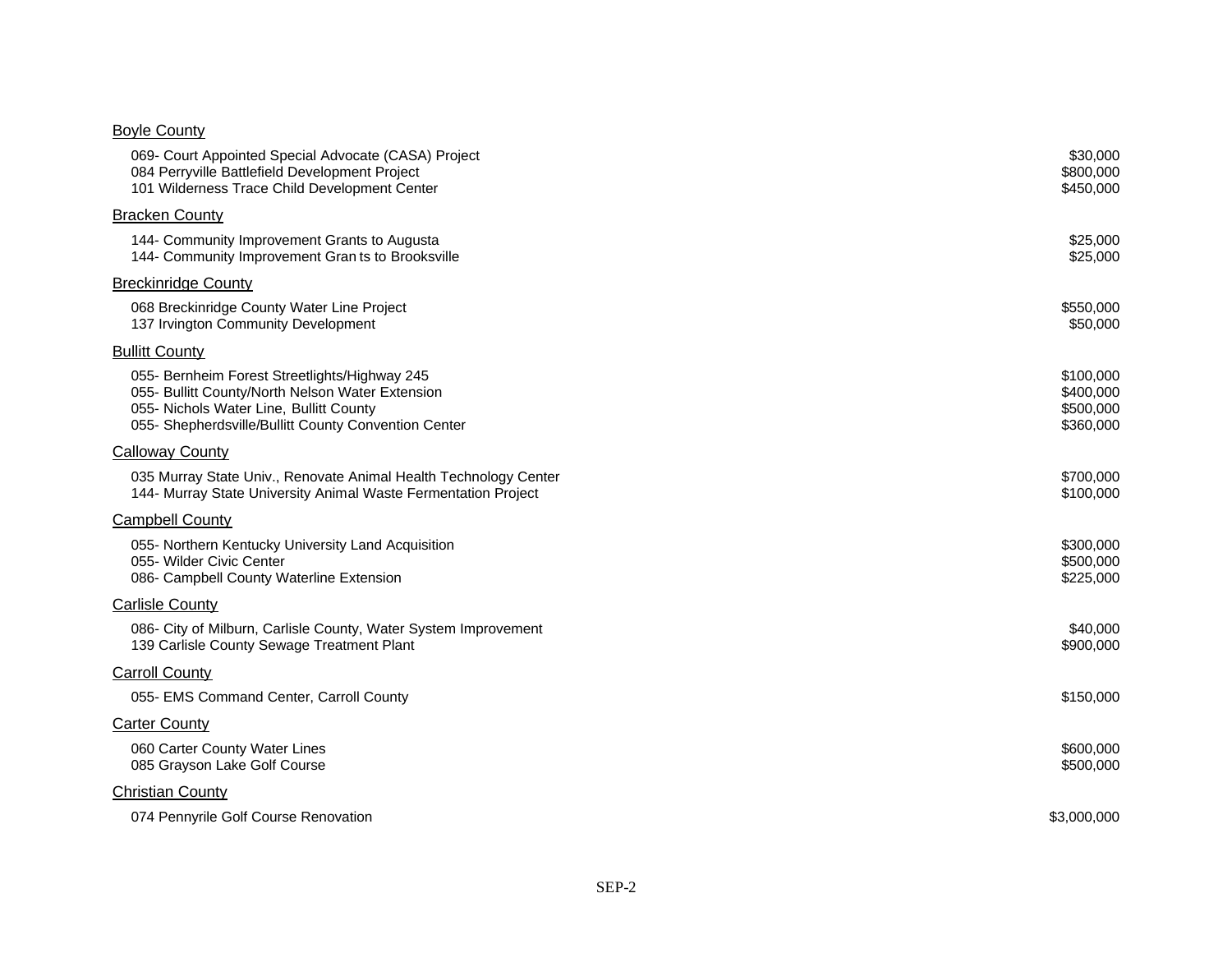#### **Clark County**

| 094 East Clark County Water Lines                                                                                                                                                                                                                                                                                                                                                         | \$400,000                                                                                                       |
|-------------------------------------------------------------------------------------------------------------------------------------------------------------------------------------------------------------------------------------------------------------------------------------------------------------------------------------------------------------------------------------------|-----------------------------------------------------------------------------------------------------------------|
| <b>Clay County</b>                                                                                                                                                                                                                                                                                                                                                                        |                                                                                                                 |
| 051 Clay Co. Wastewater Plant Upgrade/Water Line Construction<br>102 Clay County Education Center<br>117 Manchester Emergency Services<br>123 Hacker Volunteer Fire Department<br>124 Horse Creek Volunteer Fire Department                                                                                                                                                               | \$1,900,000<br>\$235,000<br>\$125,000<br>\$20,000<br>\$20,000                                                   |
| <b>Clinton County</b>                                                                                                                                                                                                                                                                                                                                                                     |                                                                                                                 |
| 086- Clinton County/Albany Community Park                                                                                                                                                                                                                                                                                                                                                 | \$25,000                                                                                                        |
| <b>Cumberland County</b>                                                                                                                                                                                                                                                                                                                                                                  |                                                                                                                 |
| 020 Dale Hollow Lodge<br>055- Cumberland County Adult Literacy Center<br>130 Dale Hollow Golf Course                                                                                                                                                                                                                                                                                      | \$1,500,000<br>\$70,000<br>\$500,000                                                                            |
| Daviess County                                                                                                                                                                                                                                                                                                                                                                            |                                                                                                                 |
| 034a Riverpark Center - Owensboro<br>034b Bluegrass Museum<br>089a Bluegrass Museum<br>089b RiverPark Center - Owensboro<br>144- Whitesville Municipal Park Lighting                                                                                                                                                                                                                      | \$1,500,000<br>\$1,500,000<br>\$1,500,000<br>\$1,500,000<br>\$75,000                                            |
| <b>Edmonson County</b>                                                                                                                                                                                                                                                                                                                                                                    |                                                                                                                 |
| 037 Edmonson Co/Brownsville Natural Gas Line and Infrastructure<br>110 Nolin Lake State Park Campground/Infrastructure                                                                                                                                                                                                                                                                    | \$950,000<br>\$2,000,000                                                                                        |
| <b>Estill County</b>                                                                                                                                                                                                                                                                                                                                                                      |                                                                                                                 |
| 120 Knob Lick Water Lines                                                                                                                                                                                                                                                                                                                                                                 | \$300,000                                                                                                       |
| <b>Fayette County</b>                                                                                                                                                                                                                                                                                                                                                                     |                                                                                                                 |
| 005 Coldstream Research Campus Infrastructure<br>048 University of Kentucky - Coldstream Research Building<br>075 Business Development Job Training Center<br>086- Horse Park Chinese Exhibit<br>092 Business Development Incubator<br>099 Group Homes (3) Lexington/Fayette County<br>112 Park Improvements/Development - Lexington/Fayette County<br>136 Purchase of Development Rights | \$5,500,000<br>\$1,200,000<br>\$2,000,000<br>\$50,000<br>\$1,050,000<br>\$1,000,000<br>\$4,000,000<br>\$750,000 |

#### **Fleming County**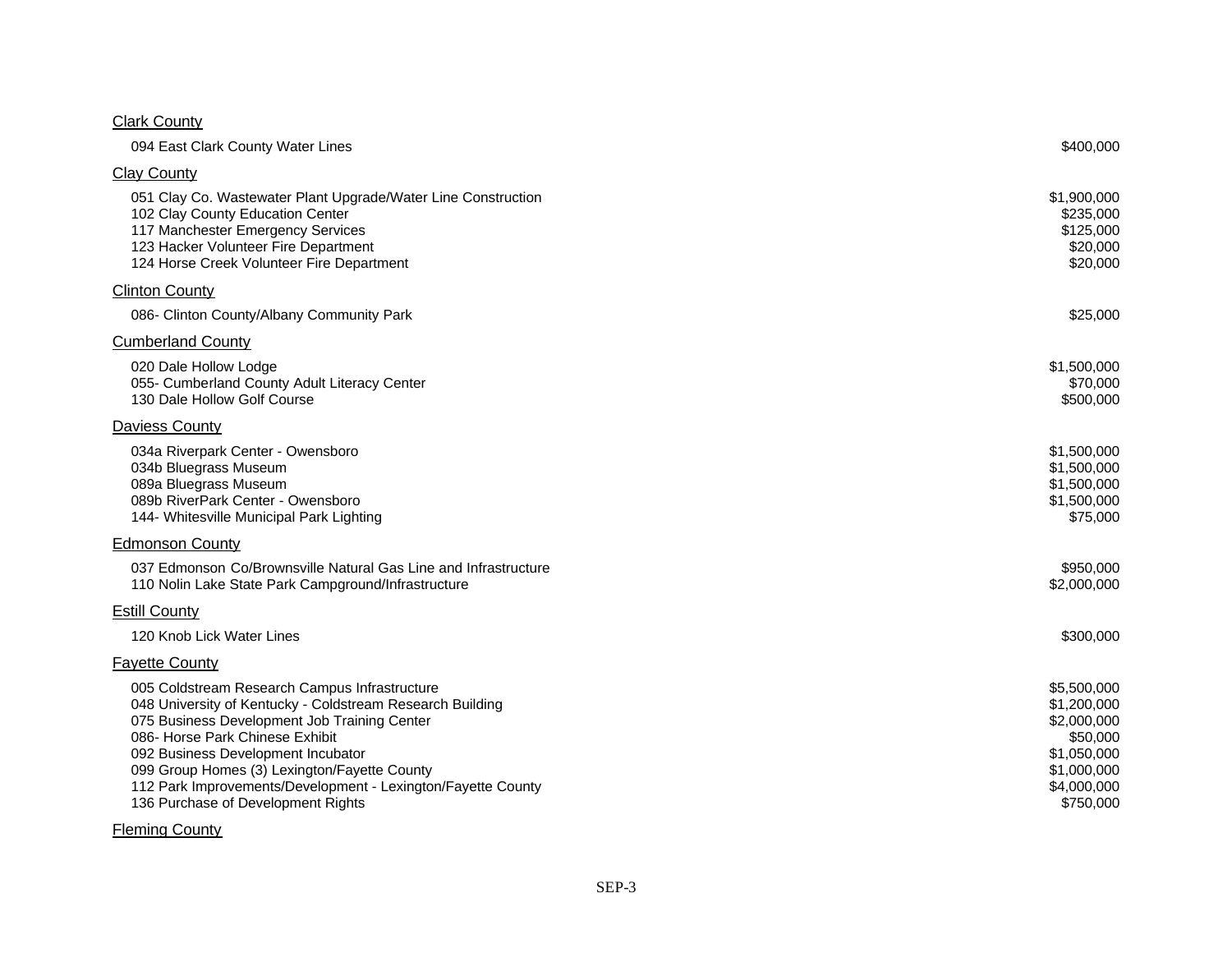| 111 Fleming County Industrial Land Purchase                                                                                                                                                                                                                                                                                                | \$300,000                                                                                          |
|--------------------------------------------------------------------------------------------------------------------------------------------------------------------------------------------------------------------------------------------------------------------------------------------------------------------------------------------|----------------------------------------------------------------------------------------------------|
| <b>Floyd County</b>                                                                                                                                                                                                                                                                                                                        |                                                                                                    |
| 029 East Kentucky Center for Science, Math, and Technology                                                                                                                                                                                                                                                                                 | \$2,640,000                                                                                        |
| <b>Fulton County</b>                                                                                                                                                                                                                                                                                                                       |                                                                                                    |
| 107 Hickman - Fulton County Riverport                                                                                                                                                                                                                                                                                                      | \$700,000                                                                                          |
| <b>Gallatin County</b>                                                                                                                                                                                                                                                                                                                     |                                                                                                    |
| 055- Gallatin Volunteer Fire Department<br>055- Glencoe Volunteer Fire Department<br>055- Sparta Volunteer Fire Department<br>055- Warsaw Volunteer Fire Department<br>146- Gallatin Volunteer Fire Department<br>146- Glencoe Volunteer Fire Department<br>146- Sparta Volunteer Fire Department<br>146- Warsaw Volunteer Fire Department | \$5,000<br>\$5,000<br>\$5,000<br>\$5,000<br>\$5,000<br>\$5,000<br>\$5,000<br>\$5,000               |
| <b>Graves County</b>                                                                                                                                                                                                                                                                                                                       |                                                                                                    |
| 053 Mayfield/Graves County Senior Citizens Center                                                                                                                                                                                                                                                                                          | \$700,000                                                                                          |
| <b>Grayson County</b>                                                                                                                                                                                                                                                                                                                      |                                                                                                    |
| 012 Rough River Marina Improvements<br>042 Grayson County Courthouse<br>057 Grayson County Airport<br>108 Western Kentucky Information/Tourism Center<br>119 Farm Youth Center Grant<br>143 Grayson County Water Line Project                                                                                                              | \$800,000<br>\$150,000<br>\$200,000<br>\$200,000<br>\$50,000<br>\$500,000                          |
| <b>Green County</b>                                                                                                                                                                                                                                                                                                                        |                                                                                                    |
| 008 Green County Industrial Park Development Fund                                                                                                                                                                                                                                                                                          | \$460,000                                                                                          |
| <b>Greenup County</b>                                                                                                                                                                                                                                                                                                                      |                                                                                                    |
| 011 Greenbo State Park Wastewater Plant<br>044 Greenup County Water/Fire Department Projects<br>044- Greenup County Volunteer Fire Departments<br>044- Greenup County Water Project<br>079 Flatwoods Infrastructure<br>104 Greenup County Athletic Complex<br>138 Greenup County 911 System                                                | \$1,000,000<br>See Specific Projects<br>\$50,000<br>\$475,000<br>\$75,000<br>\$250,000<br>\$35,000 |
| <b>Hancock County</b>                                                                                                                                                                                                                                                                                                                      |                                                                                                    |
| 142 Hancock County - Volunteer Fire Department Building                                                                                                                                                                                                                                                                                    | \$100,000                                                                                          |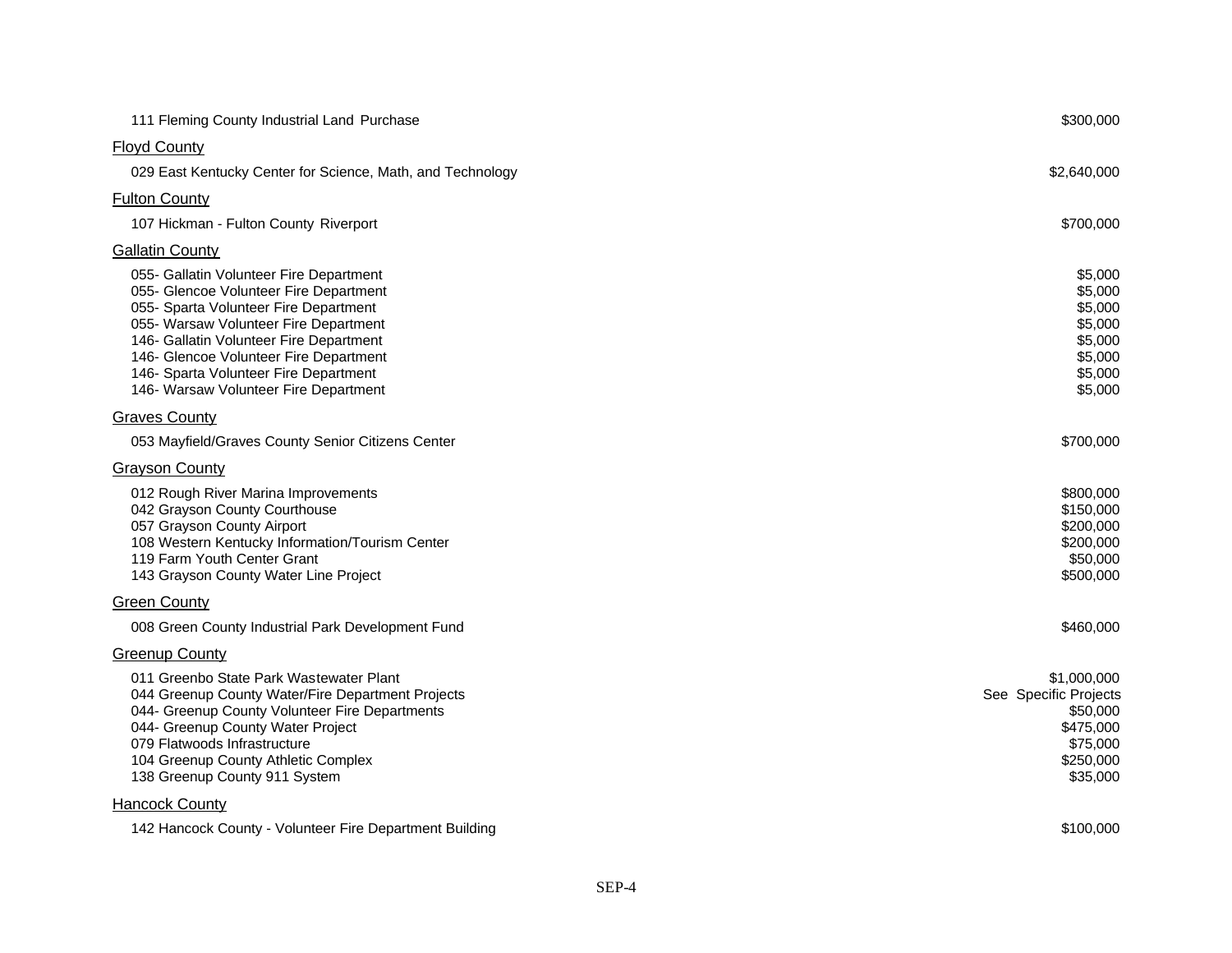#### **Hardin County**

| 032 Coca Cola Museum<br>033 Radcliff/Vine Grove Industrial Park<br>055- Hardin County Fire Departments<br>126 Hardin County Public Library<br>146- Challenger Center for Space Science-Hardin County<br>146- Hardin County Public Library                                                                                                                                                                                                                                                                                                                                                                                    | \$2,000,000<br>\$960,000<br>\$60,000<br>\$40,000<br>\$20,000<br>\$20,000                                                                                                                                             |
|------------------------------------------------------------------------------------------------------------------------------------------------------------------------------------------------------------------------------------------------------------------------------------------------------------------------------------------------------------------------------------------------------------------------------------------------------------------------------------------------------------------------------------------------------------------------------------------------------------------------------|----------------------------------------------------------------------------------------------------------------------------------------------------------------------------------------------------------------------|
| <b>Harlan County</b>                                                                                                                                                                                                                                                                                                                                                                                                                                                                                                                                                                                                         |                                                                                                                                                                                                                      |
| 038 Harlan County Infrastructure and Renovation Projects Pool<br>038- Evarts Depot Renovation Project<br>038- Green Hills Water Project<br>038- Harlan Regional Sewer Project<br>038- Wallins Creek Water Project<br>096 Consolidated Harlan County Projects Pool<br>096- Benham Theater Project<br>096- Mine Portal # 31 Development Project<br>096- Sleepy Hollow Golf Course Expansion<br>096- United Glove<br>096- Watts Creek Water Project<br>144- Benham Community Project<br>144- Blanton Forest Economic Feasibility Study<br>144- Harlan County Communities Revitalization Program<br>144- Lynch Community Project | See Specific Projects<br>\$50,000<br>\$275,000<br>\$425,000<br>\$250,000<br>See Specific Projects<br>\$100,000<br>\$700,000<br>\$850,000<br>\$100,000<br>\$250,000<br>\$25,000<br>\$150,000<br>\$250,000<br>\$25,000 |
| <b>Harrison County</b>                                                                                                                                                                                                                                                                                                                                                                                                                                                                                                                                                                                                       |                                                                                                                                                                                                                      |
| 036 Maysville CC Extension Campus at Cynthiana                                                                                                                                                                                                                                                                                                                                                                                                                                                                                                                                                                               | \$2,500,000                                                                                                                                                                                                          |
| <b>Hart County</b>                                                                                                                                                                                                                                                                                                                                                                                                                                                                                                                                                                                                           |                                                                                                                                                                                                                      |
| 081 Hart County Jail                                                                                                                                                                                                                                                                                                                                                                                                                                                                                                                                                                                                         | \$600,000                                                                                                                                                                                                            |
| <b>Henderson County</b>                                                                                                                                                                                                                                                                                                                                                                                                                                                                                                                                                                                                      |                                                                                                                                                                                                                      |
| 014 Audubon Golf Course Erosion<br>134 Henderson Riverfront Improvement                                                                                                                                                                                                                                                                                                                                                                                                                                                                                                                                                      | \$300,000<br>\$1,500,000                                                                                                                                                                                             |
| <b>Hickman County</b>                                                                                                                                                                                                                                                                                                                                                                                                                                                                                                                                                                                                        |                                                                                                                                                                                                                      |
| 086- Hickman County Recreational Project                                                                                                                                                                                                                                                                                                                                                                                                                                                                                                                                                                                     | \$10,000                                                                                                                                                                                                             |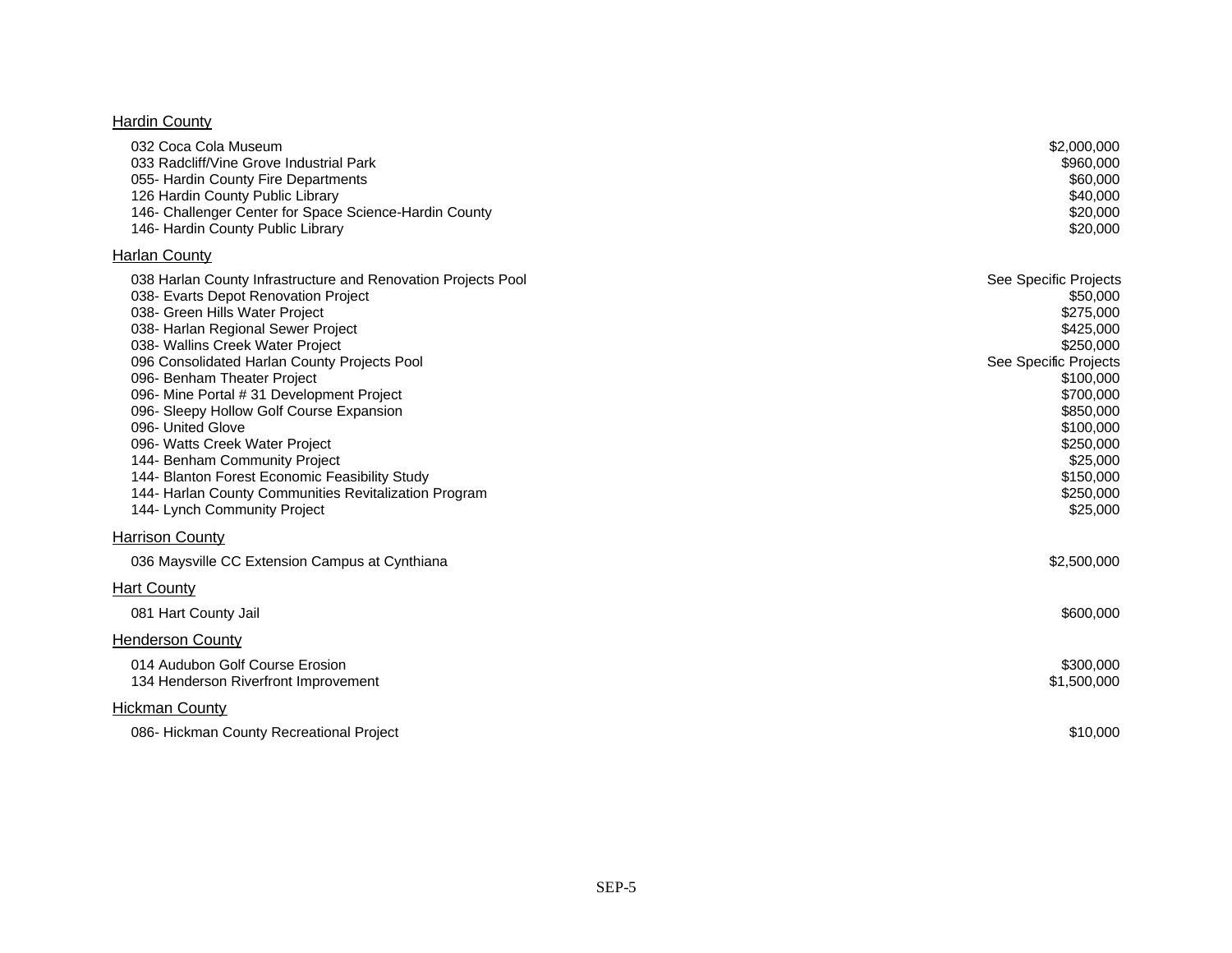#### **Hopkins County**

| 002 Veterans' Nursing Home - W KY<br>086- Pennyrile State Forest Nature Trail and Pedestrian Bridge<br>144- White Plains Veterans Memorial                                                                                                                                                                                       | \$4,725,000<br>\$77,000<br>\$5,000                                                                                           |
|----------------------------------------------------------------------------------------------------------------------------------------------------------------------------------------------------------------------------------------------------------------------------------------------------------------------------------|------------------------------------------------------------------------------------------------------------------------------|
| Jackson County                                                                                                                                                                                                                                                                                                                   |                                                                                                                              |
| 135 Jackson County Area Vocational School                                                                                                                                                                                                                                                                                        | \$2,000,000                                                                                                                  |
| Jefferson County                                                                                                                                                                                                                                                                                                                 |                                                                                                                              |
| 004 Louisville/Jefferson County International Airport<br>022 Louisville Riverfront<br>047 KY Center for the Arts<br>078 Louisville Zoo<br>086- Freedom Hall Floor Refrigeration/Dehumidification Project<br>095 Dare to Care Warehouse<br>105 Louisville Science Center<br>113 Beacon House<br>144- St. Anthony Outreach Program | \$20,000,000<br>\$4,000,000<br>\$4,500,000<br>\$2,000,000<br>\$2,000,000<br>\$250,000<br>\$500,000<br>\$250,000<br>\$100,000 |
| Jessamine County                                                                                                                                                                                                                                                                                                                 |                                                                                                                              |
| 069- Camp Nelson-Civil War Battlefield Trust<br>115 Nicholasville Swimming Pool                                                                                                                                                                                                                                                  | \$850,000<br>\$600,000                                                                                                       |
| Johnson County                                                                                                                                                                                                                                                                                                                   |                                                                                                                              |
| 041 Paintsville Lake Campground<br>086- Paintsville City Golf Course Improvements<br>122 Johnson County Rescue Squad Building                                                                                                                                                                                                    | \$2,850,000<br>\$100,000<br>\$125,000                                                                                        |
| <b>Kenton County</b>                                                                                                                                                                                                                                                                                                             |                                                                                                                              |
| 055- Rust Drive/Taylor Mill Water Project<br>145 Crystal Lake Dam Improvement, Kenton County<br>146- Route 8 Bridge Project-City of Ludlow                                                                                                                                                                                       | \$50,000<br>\$100,000<br>\$40,000                                                                                            |
| <b>Knott County</b>                                                                                                                                                                                                                                                                                                              |                                                                                                                              |
| 026 Hindman Educational Complex<br>026- Hindman Branch of Hazard Community College<br>026- Knott County Arts and Crafts Foundation Board<br>026- Knott County Public Library<br>055- City of Hindman Water Line Expansion<br>077 Red Fox Golf Course<br>086- Fisty Volunteer Fire Department                                     | See Specific Projects<br>\$1,250,000<br>\$1,000,000<br>\$750,000<br>\$500,000<br>\$3,000,000<br>\$4,000                      |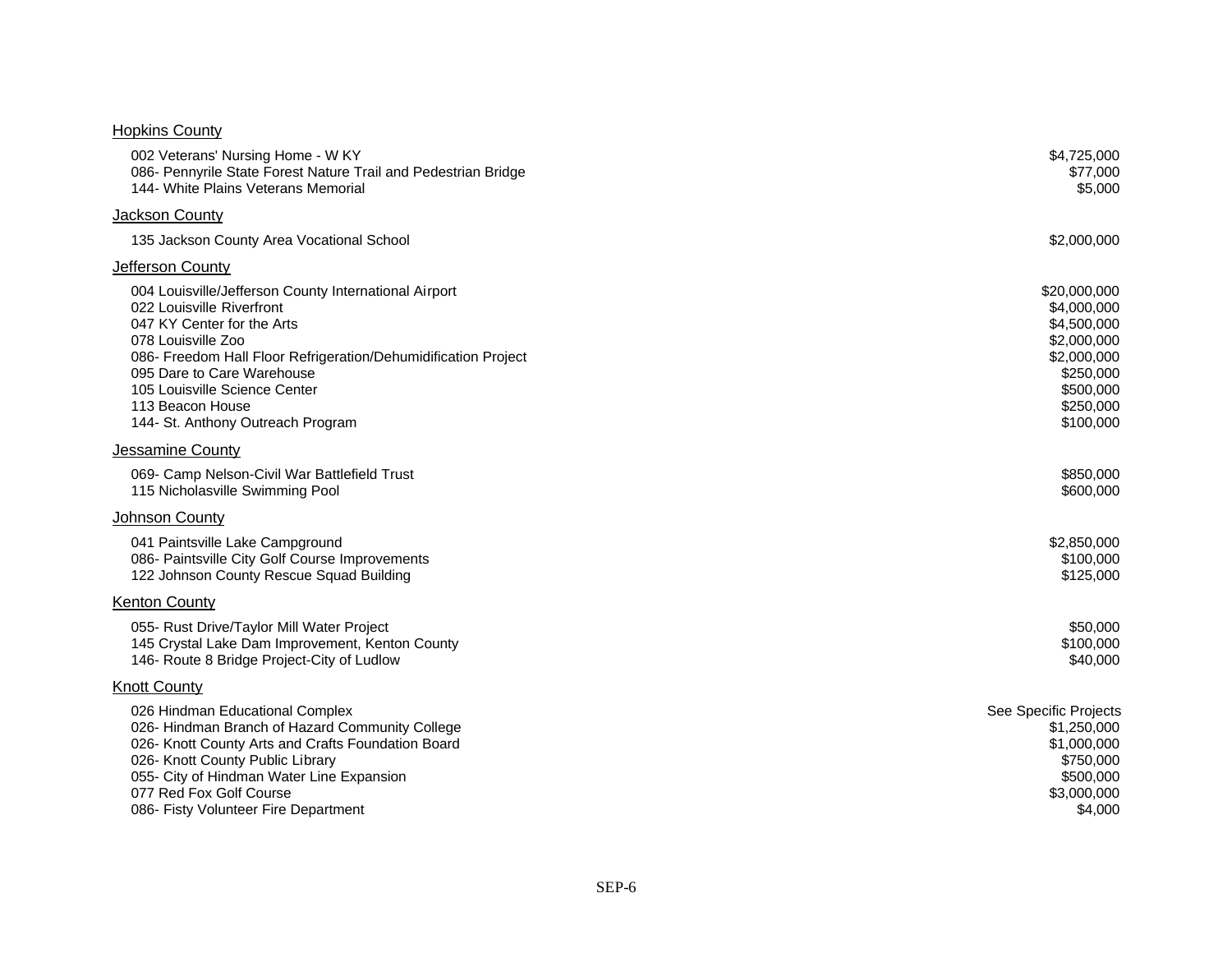| <b>Knox County</b>                                                                                                                                                                                                                                                                                                                               |                                                                                                   |
|--------------------------------------------------------------------------------------------------------------------------------------------------------------------------------------------------------------------------------------------------------------------------------------------------------------------------------------------------|---------------------------------------------------------------------------------------------------|
| 086- Bailey Switch Fire Department                                                                                                                                                                                                                                                                                                               | \$15,000                                                                                          |
| <b>Larue County</b>                                                                                                                                                                                                                                                                                                                              |                                                                                                   |
| 050 Larue and Nelson County Water Lines                                                                                                                                                                                                                                                                                                          | \$1,000,000                                                                                       |
| <b>Lawrence County</b>                                                                                                                                                                                                                                                                                                                           |                                                                                                   |
| 028 Golf Course/Road - Yatesville Lake                                                                                                                                                                                                                                                                                                           | \$6,000,000                                                                                       |
| <b>Leslie County</b>                                                                                                                                                                                                                                                                                                                             |                                                                                                   |
| 065 Cutshin Water Project<br>086- City of Hyden<br>086- Coon Creek Volunteer Fire Department<br>086- Cutshin Volunteer Fire Department<br>086- Hyden Volunteer Fire Department<br>086- Leslie County Schools<br>086- Stinnet Volunteer Fire Department<br>086- Thousandsticks Volunteer Fire Department<br>086- Wooton Volunteer Fire Department | \$250,000<br>\$5,000<br>\$2,000<br>\$2,000<br>\$2,000<br>\$5,000<br>\$2,000<br>\$2,000<br>\$2,000 |
| <b>Letcher County</b>                                                                                                                                                                                                                                                                                                                            |                                                                                                   |
| 144- Blackey Waterline Project<br>144- Letcher County Carcasonne Recreation Center<br>144- Neon Downtown Revitalization Project                                                                                                                                                                                                                  | \$100,000<br>\$50,000<br>\$100,000                                                                |
| <b>Lewis County</b>                                                                                                                                                                                                                                                                                                                              |                                                                                                   |
| 049 Tollesboro Industrial Site<br>055- Lewis County Recycling Center<br>091 Black Oak/Vanceburg Water Lines<br>116 Black Oak Speculative Building<br>127 Vanceburg Depot Renovation                                                                                                                                                              | \$250,000<br>\$50,000<br>\$200,000<br>\$100,000<br>\$50,000                                       |
| <b>Lincoln County</b>                                                                                                                                                                                                                                                                                                                            |                                                                                                   |
| 039 Lincoln County Senior Citizens Center                                                                                                                                                                                                                                                                                                        | \$360,000                                                                                         |
| <b>Logan County</b>                                                                                                                                                                                                                                                                                                                              |                                                                                                   |
| 129 Logan/Todd Regional Water Project                                                                                                                                                                                                                                                                                                            | \$2,000,000                                                                                       |
| Lyon County                                                                                                                                                                                                                                                                                                                                      |                                                                                                   |
| 063 Golf Course - Mineral Mound                                                                                                                                                                                                                                                                                                                  | \$5,000,000                                                                                       |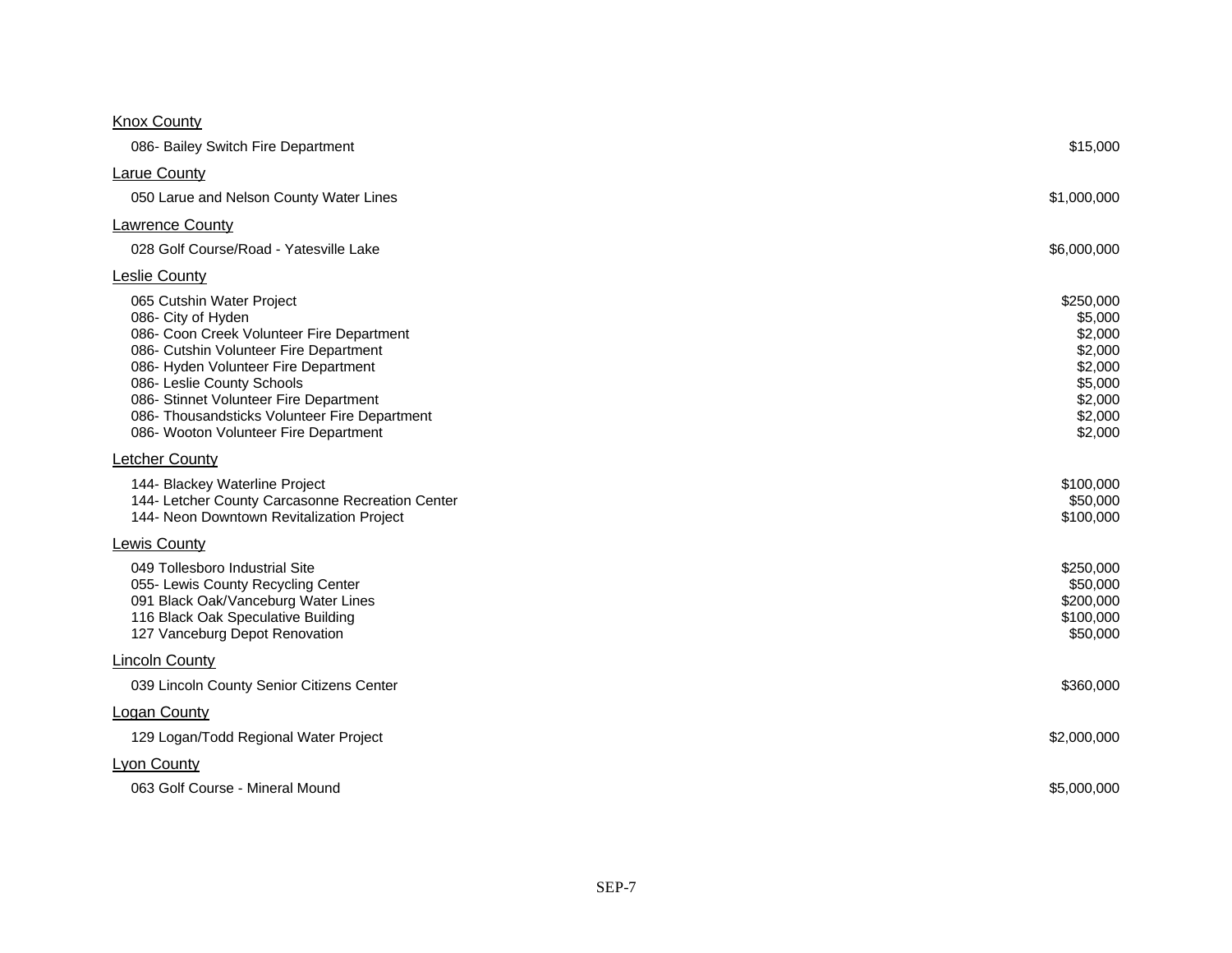#### **Madison County**

| 015 Boonesborough Electric Upgrade<br>018 Whitehall HVAC<br>025 Artisans Center - Berea<br>061 City of Berea Oldtown Infrastructure Project<br>086- Whitehall State Shrine, Lighting                                                                 | \$885,000<br>\$175,000<br>\$6,000,000<br>\$300,000<br>\$180,000                       |
|------------------------------------------------------------------------------------------------------------------------------------------------------------------------------------------------------------------------------------------------------|---------------------------------------------------------------------------------------|
| Magoffin County                                                                                                                                                                                                                                      |                                                                                       |
| 076 Salyersville Wastewater Expansion                                                                                                                                                                                                                | \$500,000                                                                             |
| Marion County                                                                                                                                                                                                                                        |                                                                                       |
| 052 City of Lebanon Community Center                                                                                                                                                                                                                 | \$300,000                                                                             |
| <b>Marshall County</b>                                                                                                                                                                                                                               |                                                                                       |
| 056 Exceptional Center - Marshall County<br>083 Marshall County/Draffenville Sewer Project<br>121 Marshall County Rescue Squad                                                                                                                       | \$100,000<br>\$500,000<br>\$20,000                                                    |
| <b>Mason County</b>                                                                                                                                                                                                                                  |                                                                                       |
| 054 Underground Railroad Artifacts<br>066 Mason County Water Lines/Fire Department Projects<br>066- Mason County Fire Departments<br>066- Mason County Water Lines<br>097 Mason County Jail Remodeling<br>128 Mason County Clerk's Office Remodeling | \$50,000<br>See Specific Projects<br>\$100,000<br>\$100,000<br>\$250,000<br>\$150,000 |
| <b>McCracken County</b>                                                                                                                                                                                                                              |                                                                                       |
| 023 Four Rivers Center - Paducah                                                                                                                                                                                                                     | \$12,000,000                                                                          |
| <b>Meade County</b>                                                                                                                                                                                                                                  |                                                                                       |
| 090 Brandenburg Riverport Dock Project                                                                                                                                                                                                               | \$600,000                                                                             |
| <b>Menifee County</b>                                                                                                                                                                                                                                |                                                                                       |
| 088 Menifee County Wellness Center<br>133 Menifee Community Education Center                                                                                                                                                                         | \$50,000<br>\$50,000                                                                  |
| Mercer County                                                                                                                                                                                                                                        |                                                                                       |
| 069- Burgin Independent School System<br>069- Harrodsburg/Mercer County Parks                                                                                                                                                                        | \$20,000<br>\$100,000                                                                 |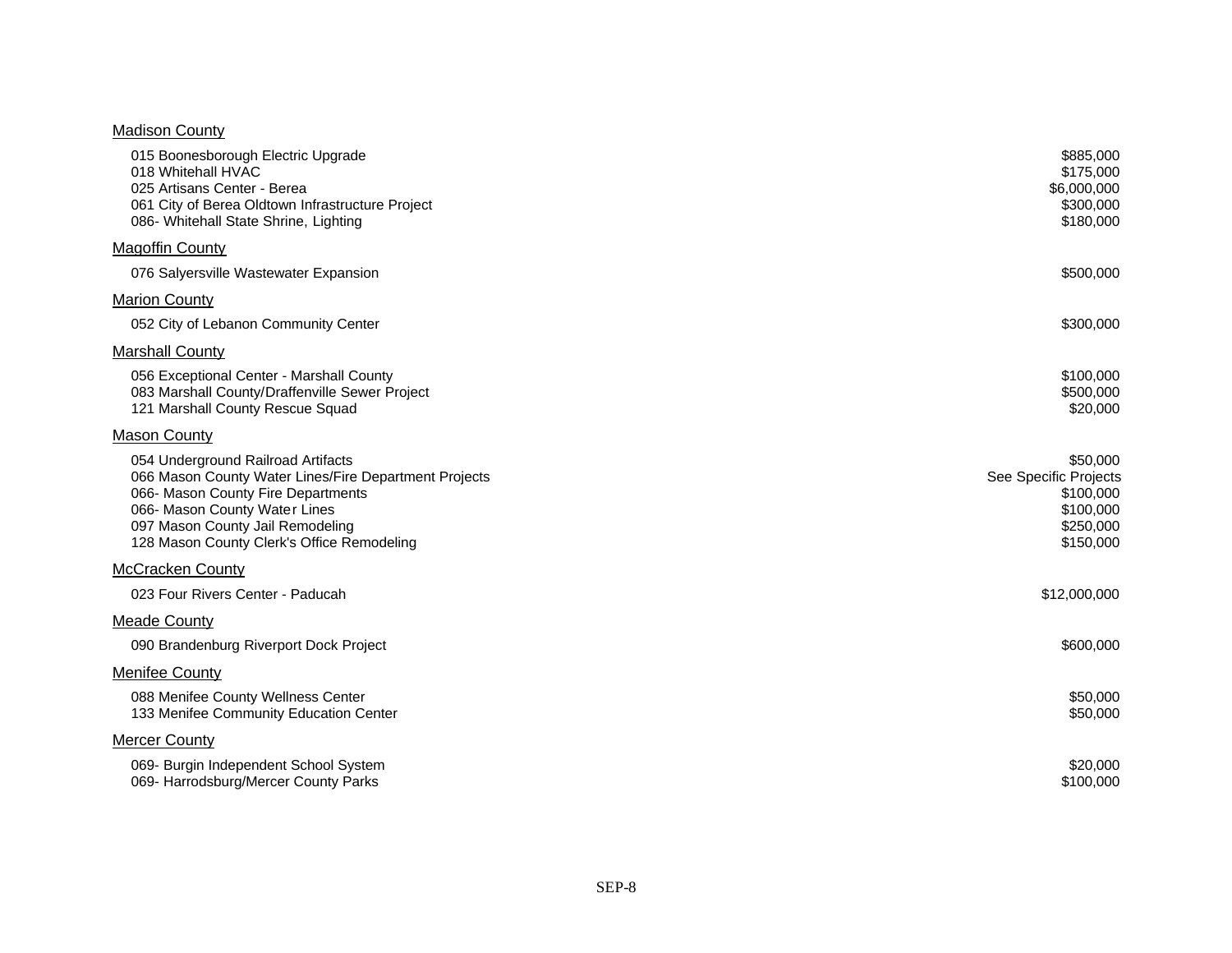#### **Metcalfe County**

| 087 Metcalfe County Park                                                                                                                                                                                                                                                                                                                                                                                                                                                                                                                                                                                                                                                                                      | \$150,000                                                                                                                                                                                                                                                                                                         |
|---------------------------------------------------------------------------------------------------------------------------------------------------------------------------------------------------------------------------------------------------------------------------------------------------------------------------------------------------------------------------------------------------------------------------------------------------------------------------------------------------------------------------------------------------------------------------------------------------------------------------------------------------------------------------------------------------------------|-------------------------------------------------------------------------------------------------------------------------------------------------------------------------------------------------------------------------------------------------------------------------------------------------------------------|
| Monroe County                                                                                                                                                                                                                                                                                                                                                                                                                                                                                                                                                                                                                                                                                                 |                                                                                                                                                                                                                                                                                                                   |
| 055- Gamaliel Community Center                                                                                                                                                                                                                                                                                                                                                                                                                                                                                                                                                                                                                                                                                | \$30,000                                                                                                                                                                                                                                                                                                          |
| <b>Montgomery County</b>                                                                                                                                                                                                                                                                                                                                                                                                                                                                                                                                                                                                                                                                                      |                                                                                                                                                                                                                                                                                                                   |
| 043 Mount Sterling/Montgomery County Community Center                                                                                                                                                                                                                                                                                                                                                                                                                                                                                                                                                                                                                                                         | \$1,000,000                                                                                                                                                                                                                                                                                                       |
| <b>Morgan County</b>                                                                                                                                                                                                                                                                                                                                                                                                                                                                                                                                                                                                                                                                                          |                                                                                                                                                                                                                                                                                                                   |
| 118 West Liberty Water Plant<br>144- Paintsville Lake Primitive Campground/Route 4 Improvements                                                                                                                                                                                                                                                                                                                                                                                                                                                                                                                                                                                                               | \$1,000,000<br>\$80,000                                                                                                                                                                                                                                                                                           |
| <b>Muhlenberg County</b>                                                                                                                                                                                                                                                                                                                                                                                                                                                                                                                                                                                                                                                                                      |                                                                                                                                                                                                                                                                                                                   |
| 072 Lake Malone Road                                                                                                                                                                                                                                                                                                                                                                                                                                                                                                                                                                                                                                                                                          | \$173,000                                                                                                                                                                                                                                                                                                         |
| Multi-County                                                                                                                                                                                                                                                                                                                                                                                                                                                                                                                                                                                                                                                                                                  |                                                                                                                                                                                                                                                                                                                   |
| 001 Area Technical Schools: Equipment<br>001 Budget Reserve Trust Fund<br>001 Kentucky Educational Technology System<br>001 Research Challenge Trust Fund<br>002 Finance - Year 2000 Conversion<br>002 Regional Universities Excellence Trust Fund<br>003 Justice - Automated Fingerprint System<br>004 Justice - Unified Criminal Justice Information System<br>005 Technology Trust Fund<br>055 Consolidated Community Projects Pool<br>069 Jessamine/Mercer/Boyle County Projects<br>086 Multiple Projects Pool<br>140 Kentucky River Parks<br>141 KET - Transmitter Replacement<br>144 Miscellaneous Projects Pool<br>144- Department of Agriculture Farm Safety Program<br>146 Consolidated Project Pool | \$6,000,000<br>\$42,000,000<br>\$97,300,000<br>\$100,000,000<br>\$6,700,000<br>\$10,000,000<br>\$5,800,000<br>\$5,000,000<br>\$70,000,000<br>See Specific Projects<br>See Specific Projects<br>See Specific Projects<br>\$1,000,000<br>\$6,000,000<br>See Specific Projects<br>\$125,000<br>See Specific Projects |
| <b>Nelson County</b><br>046 KY Railway Museum, Inc.<br>098 Old Kentucky Home Golf Course<br>144- Bloomfield Water Project<br>144- Gap Knob Water Project<br>144- Nelson County Water Improvements                                                                                                                                                                                                                                                                                                                                                                                                                                                                                                             | \$500,000<br>\$2,400,000<br>\$600,000<br>\$346,000<br>\$60,000                                                                                                                                                                                                                                                    |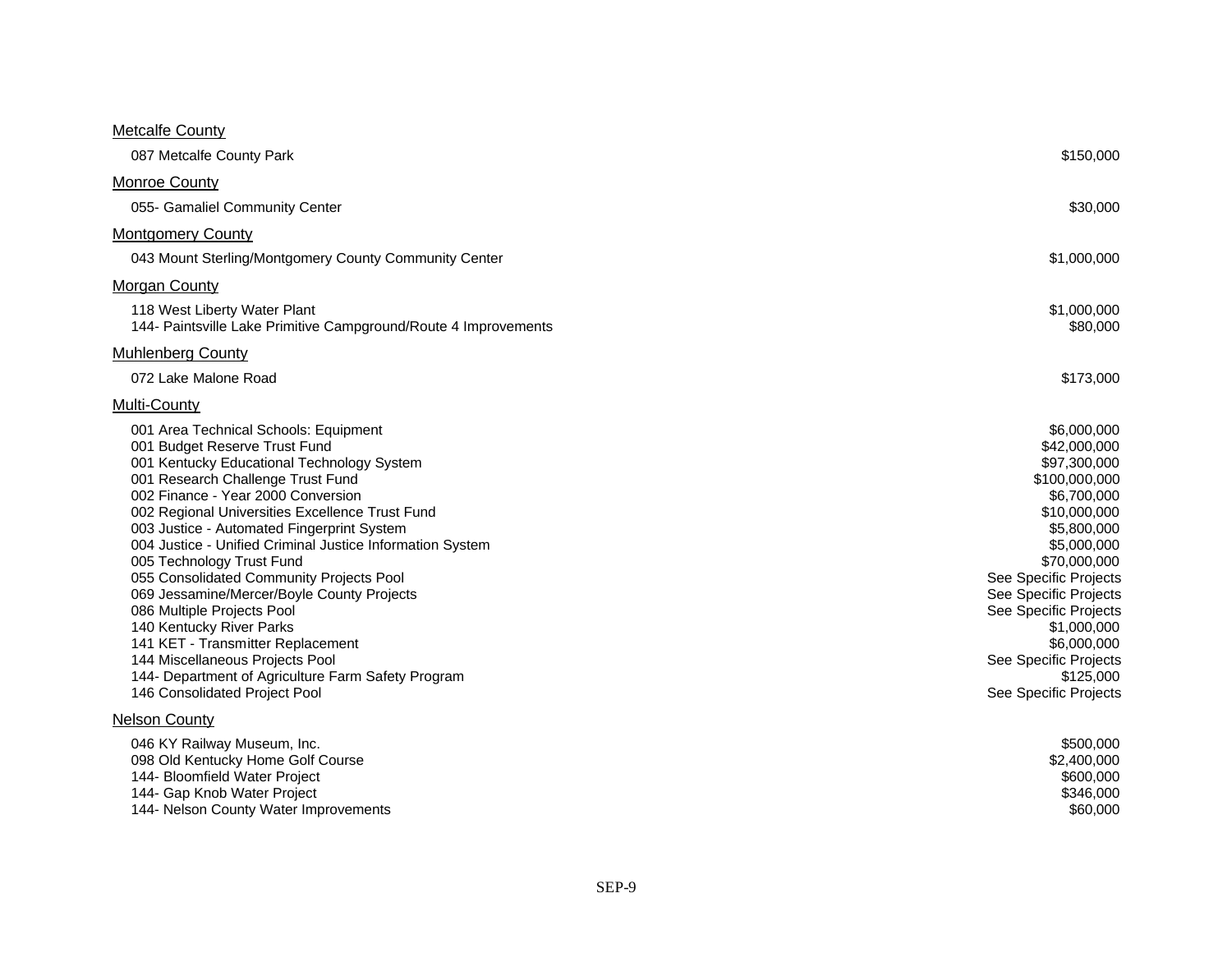#### Nicholas County

| 103 Nicholas County Public Health                                                                                                                                                                                                                                                                                                                                                                                                                                                                                                                                                                                                                                                                                                       | \$400,000                                                                                                                                                                                                 |
|-----------------------------------------------------------------------------------------------------------------------------------------------------------------------------------------------------------------------------------------------------------------------------------------------------------------------------------------------------------------------------------------------------------------------------------------------------------------------------------------------------------------------------------------------------------------------------------------------------------------------------------------------------------------------------------------------------------------------------------------|-----------------------------------------------------------------------------------------------------------------------------------------------------------------------------------------------------------|
| <b>Ohio County</b>                                                                                                                                                                                                                                                                                                                                                                                                                                                                                                                                                                                                                                                                                                                      |                                                                                                                                                                                                           |
| 100 Ohio County Water Line Project<br>125 Highview Hill Park                                                                                                                                                                                                                                                                                                                                                                                                                                                                                                                                                                                                                                                                            | \$500,000<br>\$100,000                                                                                                                                                                                    |
| <b>Oldham County</b>                                                                                                                                                                                                                                                                                                                                                                                                                                                                                                                                                                                                                                                                                                                    |                                                                                                                                                                                                           |
| 071 Oldham County Sewer                                                                                                                                                                                                                                                                                                                                                                                                                                                                                                                                                                                                                                                                                                                 | \$3,000,000                                                                                                                                                                                               |
| <b>Owsley County</b>                                                                                                                                                                                                                                                                                                                                                                                                                                                                                                                                                                                                                                                                                                                    |                                                                                                                                                                                                           |
| 070 Owsley/Lee/Wolfe Regional Jail                                                                                                                                                                                                                                                                                                                                                                                                                                                                                                                                                                                                                                                                                                      | \$500,000                                                                                                                                                                                                 |
| <b>Pendleton County</b>                                                                                                                                                                                                                                                                                                                                                                                                                                                                                                                                                                                                                                                                                                                 |                                                                                                                                                                                                           |
| 114 Kincaid Lake Golf Course<br>146- Installation of Fire Hydrants and Valves-City of Falmouth                                                                                                                                                                                                                                                                                                                                                                                                                                                                                                                                                                                                                                          | \$3,000,000<br>\$40,000                                                                                                                                                                                   |
| <b>Perry County</b>                                                                                                                                                                                                                                                                                                                                                                                                                                                                                                                                                                                                                                                                                                                     |                                                                                                                                                                                                           |
| 001 Veterans' Nursing Home - E KY<br>086- Awawan Volunteer Fire Department<br>086- Buckhorn Volunteer Fire Department<br>086- City of Buckhorn<br>086- City of Hazard<br>086- City of Vicco<br>086- Cornettsville Volunteer Fire Department<br>086- Grapevine/Chavies Volunteer Fire Department<br>086- Hazard City Schools<br>086- Hazard Volunteer Fire Department<br>086- Jakes Branch Volunteer Fire Department<br>086- Leatherwood Volunteer Fire Department<br>086- Lost Creek Volunteer Fire Department<br>086- Lotts Creek Volunteer Fire Department<br>086- Perry County Schools<br>086- Troublesome Creek Volunteer Fire Department<br>086- Vicco/Sassafras Volunteer Fire Department<br>086- Viper Volunteer Fire Department | \$4,725,000<br>\$2,000<br>\$2,000<br>\$5,000<br>\$10,000<br>\$15,000<br>\$2,000<br>\$4,000<br>\$5,000<br>\$4,000<br>\$2,000<br>\$4,000<br>\$4,000<br>\$4,000<br>\$15,000<br>\$4,000<br>\$4,000<br>\$2,000 |
| <b>Pike County</b><br>040 Pike County Community Projects Pool<br>040- Black Gem Recreational Facilities<br>040- Eight Pike County High School Recreational Projects                                                                                                                                                                                                                                                                                                                                                                                                                                                                                                                                                                     | See Specific Projects<br>\$25,000<br>\$200,000                                                                                                                                                            |

040- Elkhorn City Pool and Park Improvements \$75,000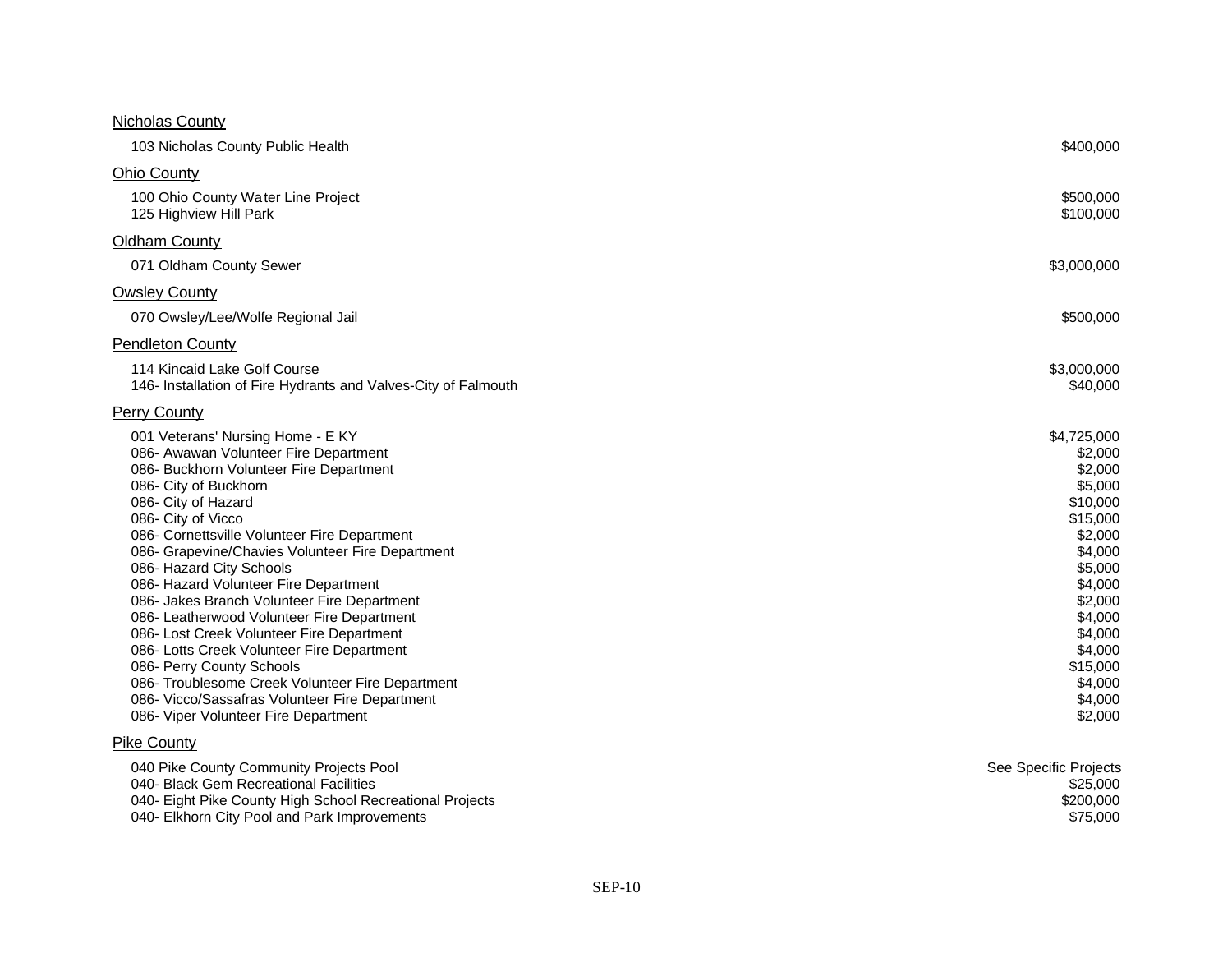| 040- Elkhorn Creek-Dorton Area Recreational Facility<br>040- Grapevine Park Phase II Improvements<br>040- Lick Creek Park Phase II Improvements<br>040- Pike County Civic Center<br>040- Pike County Domestic Violence Board<br>040- Pikeville/Pike County Skate Park Phase II | \$75,000<br>\$25,000<br>\$25,000<br>\$5,500,000<br>\$50,000<br>\$25,000 |
|--------------------------------------------------------------------------------------------------------------------------------------------------------------------------------------------------------------------------------------------------------------------------------|-------------------------------------------------------------------------|
| <b>Powell County</b>                                                                                                                                                                                                                                                           |                                                                         |
| 082 Powell County Volunteer Fire Districts                                                                                                                                                                                                                                     | \$300,000                                                               |
| <b>Pulaski County</b>                                                                                                                                                                                                                                                          |                                                                         |
| 062 East Pulaski County Community Park                                                                                                                                                                                                                                         | \$40,000                                                                |
| <b>Robertson County</b>                                                                                                                                                                                                                                                        |                                                                         |
| 019 Blue Licks Lodge<br>073 Mount Olivet Sewer Project<br>109 Robertson County Water Project                                                                                                                                                                                   | \$2,500,000<br>\$400,000<br>\$200,000                                   |
| <b>Rockcastle County</b>                                                                                                                                                                                                                                                       |                                                                         |
| 031 Country Music Hall of Fame<br>086- Rockcastle County Brindle Ridge Fire Department<br>086- Rockcastle Fire and Rescue Squad                                                                                                                                                | \$2,168,000<br>\$25,000<br>\$100,000                                    |
| <b>Rowan County</b>                                                                                                                                                                                                                                                            |                                                                         |
| 093 Morehead State University Wellness Center - Phase II                                                                                                                                                                                                                       | \$900,000                                                               |
| <b>Russell County</b>                                                                                                                                                                                                                                                          |                                                                         |
| 009 Russell County Industrial Park Development Fund<br>010 Russell County Gas Line<br>086- Russell County Little League                                                                                                                                                        | \$100,000<br>\$2,000,000<br>\$15,000                                    |
| <b>Scott County</b>                                                                                                                                                                                                                                                            |                                                                         |
| 144- Georgetown City Revitalization Project                                                                                                                                                                                                                                    | \$100,000                                                               |
| <b>Simpson County</b>                                                                                                                                                                                                                                                          |                                                                         |
| 106 Simpson County Industrial Park                                                                                                                                                                                                                                             | \$200,000                                                               |
| <b>Taylor County</b>                                                                                                                                                                                                                                                           |                                                                         |
| 146- Campbellsville Beautification Project                                                                                                                                                                                                                                     | \$200,000                                                               |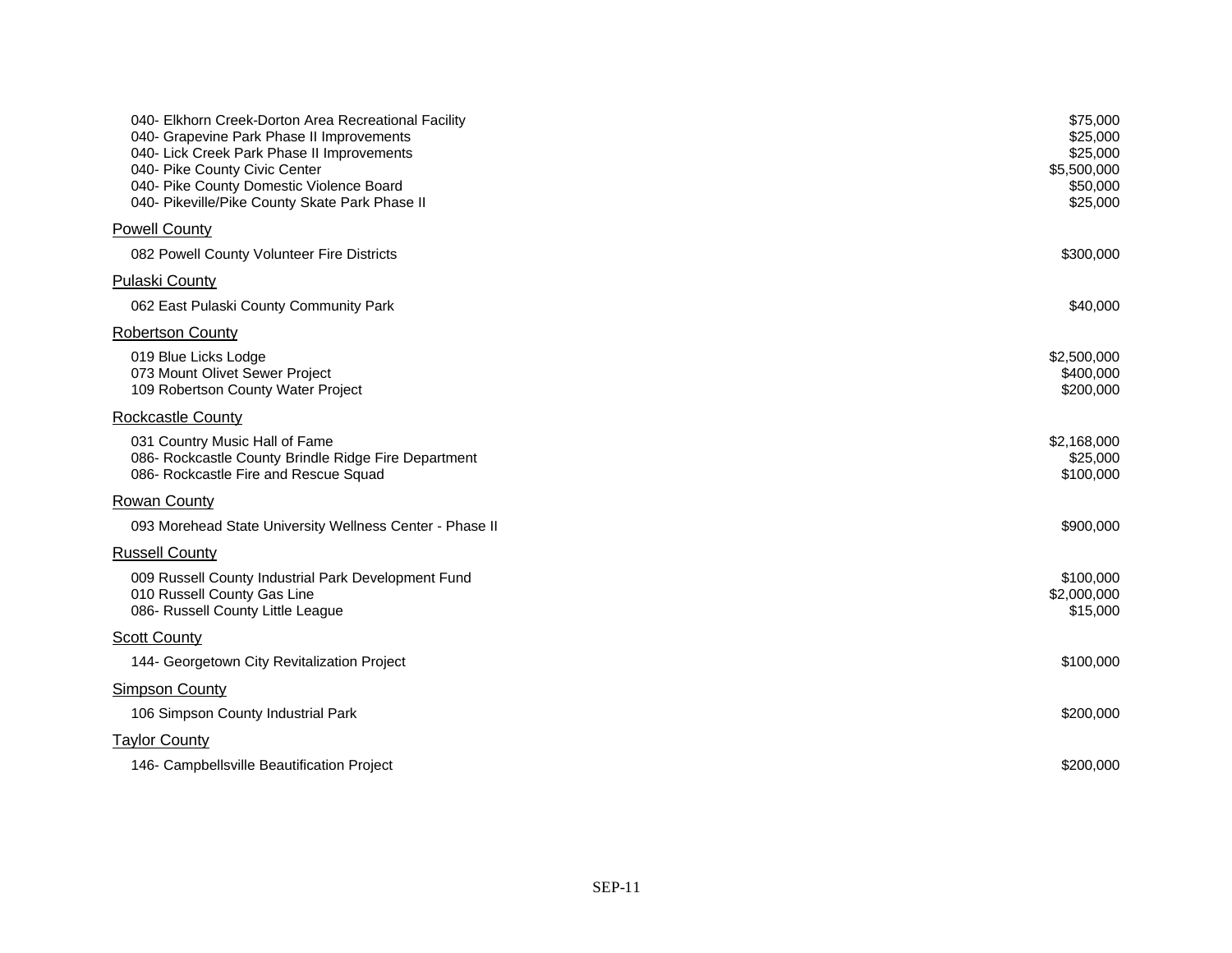| <b>Todd County</b>                                                                                                                                                 |                                          |
|--------------------------------------------------------------------------------------------------------------------------------------------------------------------|------------------------------------------|
| 016 Jefferson Davis - Repair                                                                                                                                       | \$450,000                                |
| <b>Trigg County</b>                                                                                                                                                |                                          |
| 086- Lake Barkley Lodge Trap Shoot                                                                                                                                 | \$550,000                                |
| <b>Trimble County</b>                                                                                                                                              |                                          |
| 055- Bedford Volunteer Fire Department<br>055- Milton Volunteer Fire Department<br>146- Bedford Volunteer Fire Department<br>146- Milton Volunteer Fire Department | \$5,000<br>\$5,000<br>\$5,000<br>\$5,000 |
| <b>Union County</b>                                                                                                                                                |                                          |
| 055- Union County Fairgrounds/Arena                                                                                                                                | \$900,000                                |
| <b>Warren County</b>                                                                                                                                               |                                          |
| 024 Bowling Green - Warren County Airport<br>045 Lost River                                                                                                        | \$6,000,000<br>\$125,000                 |
| <b>Washington County</b>                                                                                                                                           |                                          |
| 027 Springfield Water and Wastewater Projects                                                                                                                      | \$2,000,000                              |
| <b>Webster County</b>                                                                                                                                              |                                          |
| 086- Providence City Water Towers Refurbishing<br>144- City of Providence Fire Truck<br>144- Providence Fire Truck                                                 | \$50,000<br>\$100,000<br>\$100,000       |
| <b>Whitley County</b>                                                                                                                                              |                                          |
| 017 Cumberland Falls - Water Lines<br>064 Williamsburg/Whitley County Airport                                                                                      | \$550,000<br>\$2,000,000                 |
| <b>Woodford County</b>                                                                                                                                             |                                          |
| 030 Versailles/Woodford County Community Center<br>055- Woodford County Community Center, Scope Expansion<br>086- Jack Jouett House Repairs                        | \$3,000,000<br>\$1,000,000<br>\$5,000    |

Those project numbers which include a dash are subprojects within a pool.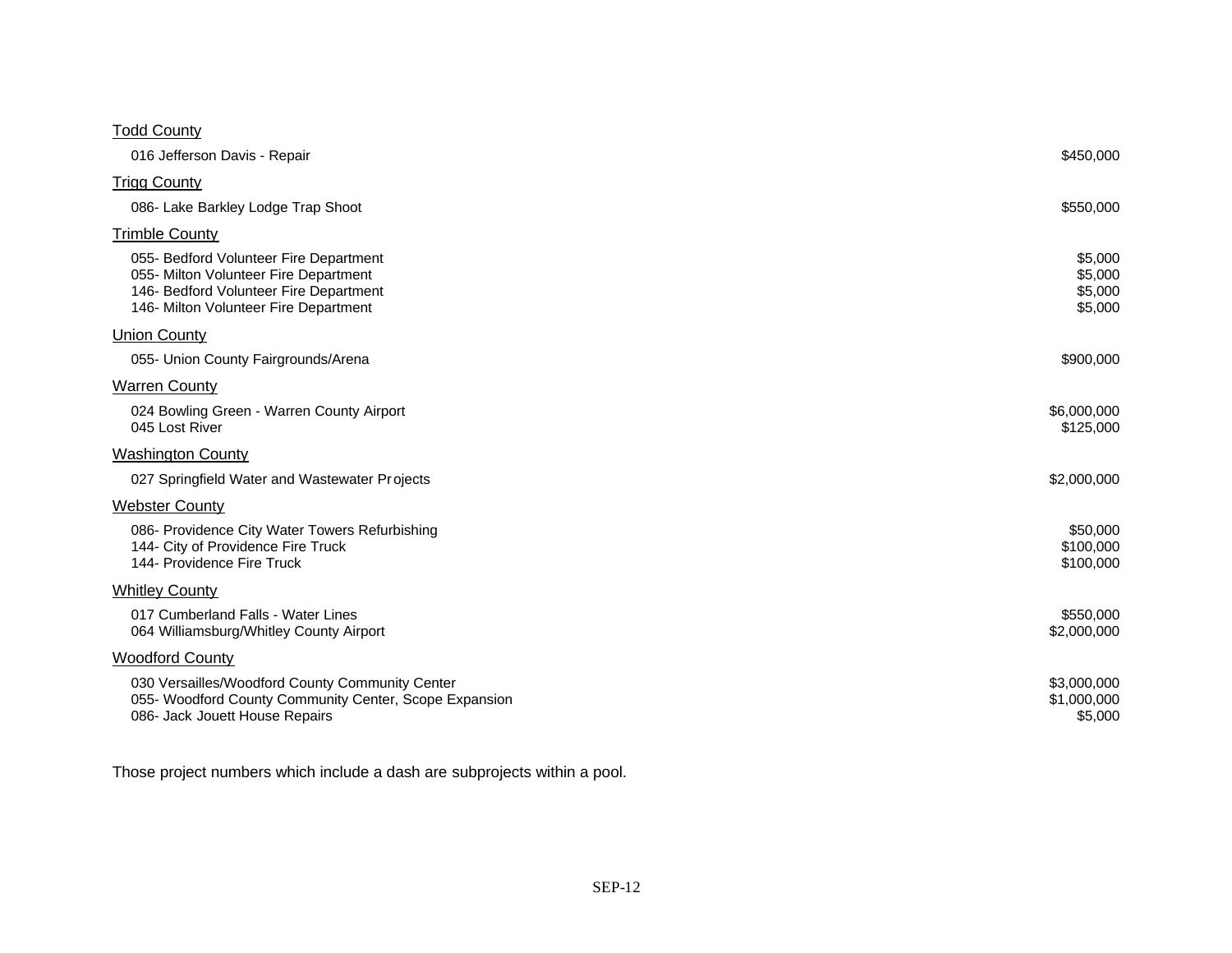# *Budget of the Commonwealth*

*Surplus Expenditure Plan Budget Reserve Trust Fund*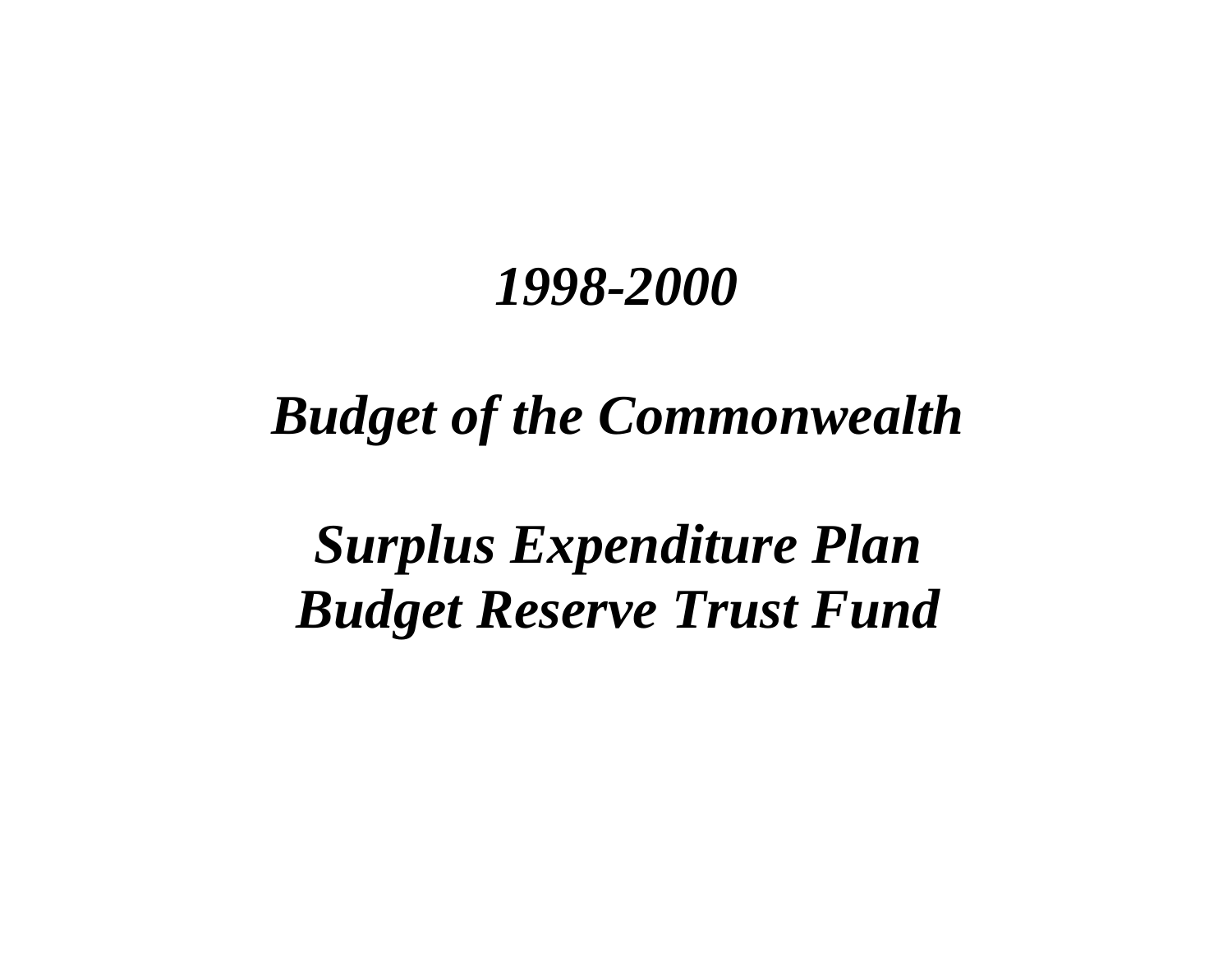| <b>Budget Reserve Trust Fund</b>                                                                                                                                                                                                                                                                                                                                                                                                                                                                                                                                                                                                                                                                                                                                                                                                                                                                                                                                                                                                                                                                                                                   | <b>Fiscal Year</b> | <b>Fiscal Year</b> | <b>Fiscal Year</b> |
|----------------------------------------------------------------------------------------------------------------------------------------------------------------------------------------------------------------------------------------------------------------------------------------------------------------------------------------------------------------------------------------------------------------------------------------------------------------------------------------------------------------------------------------------------------------------------------------------------------------------------------------------------------------------------------------------------------------------------------------------------------------------------------------------------------------------------------------------------------------------------------------------------------------------------------------------------------------------------------------------------------------------------------------------------------------------------------------------------------------------------------------------------|--------------------|--------------------|--------------------|
|                                                                                                                                                                                                                                                                                                                                                                                                                                                                                                                                                                                                                                                                                                                                                                                                                                                                                                                                                                                                                                                                                                                                                    | 1997-1998          | 1998-1999          | 1999-2000          |
| 001 Budget Reserve Trust Fund                                                                                                                                                                                                                                                                                                                                                                                                                                                                                                                                                                                                                                                                                                                                                                                                                                                                                                                                                                                                                                                                                                                      |                    | \$20,000,000       | \$22,000,000       |
| The Budget Reserve Trust Fund is established by statute (KRS 48.705) and authorized under the<br>terms of the Surplus Expenditure Plan to receive \$42,000,000 of the total biennial surplus amount,<br>which would be in addition to the current balance in the Budget Reserve Trust Fund of<br>\$200,000,000. Specific language in Part X of the Appropriations Bill for the Executive Branch<br>(House Bill 321) would also permit the Budget Reserve Trust Fund to be increased up to a total of<br>five percent of the fiscal year 1999 General Fund revenue estimate should the entire biennial<br>General Fund surplus appropriated for 1998-2000 be realized. Thus, in the event that the full<br>nominal amount of total Surplus Expenditure Plan appropriations (up to the authorized<br>\$450,530,000) has been achieved, an additional \$68,867,800 is authorized to be added to the<br>Budget Reserve Trust Fund to bring that total to \$310,867,800 (\$200,000,000 plus \$42,000,000 plus<br>an estimated \$68,867,800 based on the current forecast) -- an amount equal to five percent of the<br>fiscal year 1999 actual revenue. |                    |                    |                    |
| <b>General Fund</b>                                                                                                                                                                                                                                                                                                                                                                                                                                                                                                                                                                                                                                                                                                                                                                                                                                                                                                                                                                                                                                                                                                                                |                    | \$20,000,000       | \$22,000,000       |
| <b>Summary</b>                                                                                                                                                                                                                                                                                                                                                                                                                                                                                                                                                                                                                                                                                                                                                                                                                                                                                                                                                                                                                                                                                                                                     |                    | \$20,000,000       | \$22,000,000       |
| <b>General Fund</b>                                                                                                                                                                                                                                                                                                                                                                                                                                                                                                                                                                                                                                                                                                                                                                                                                                                                                                                                                                                                                                                                                                                                |                    | \$20,000,000       | \$22,000,000       |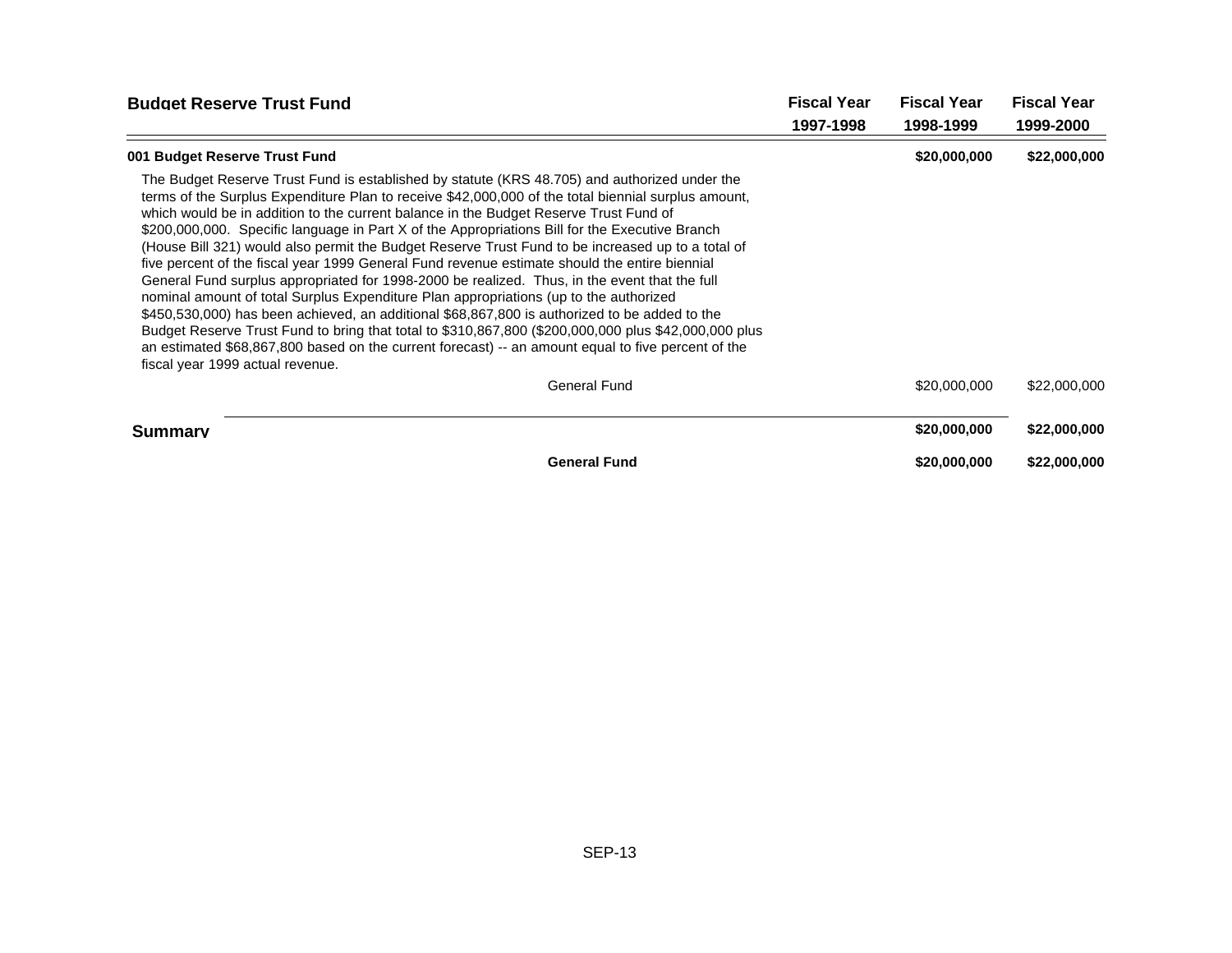# *Budget of the Commonwealth*

*Surplus Expenditure Plan Technology - State*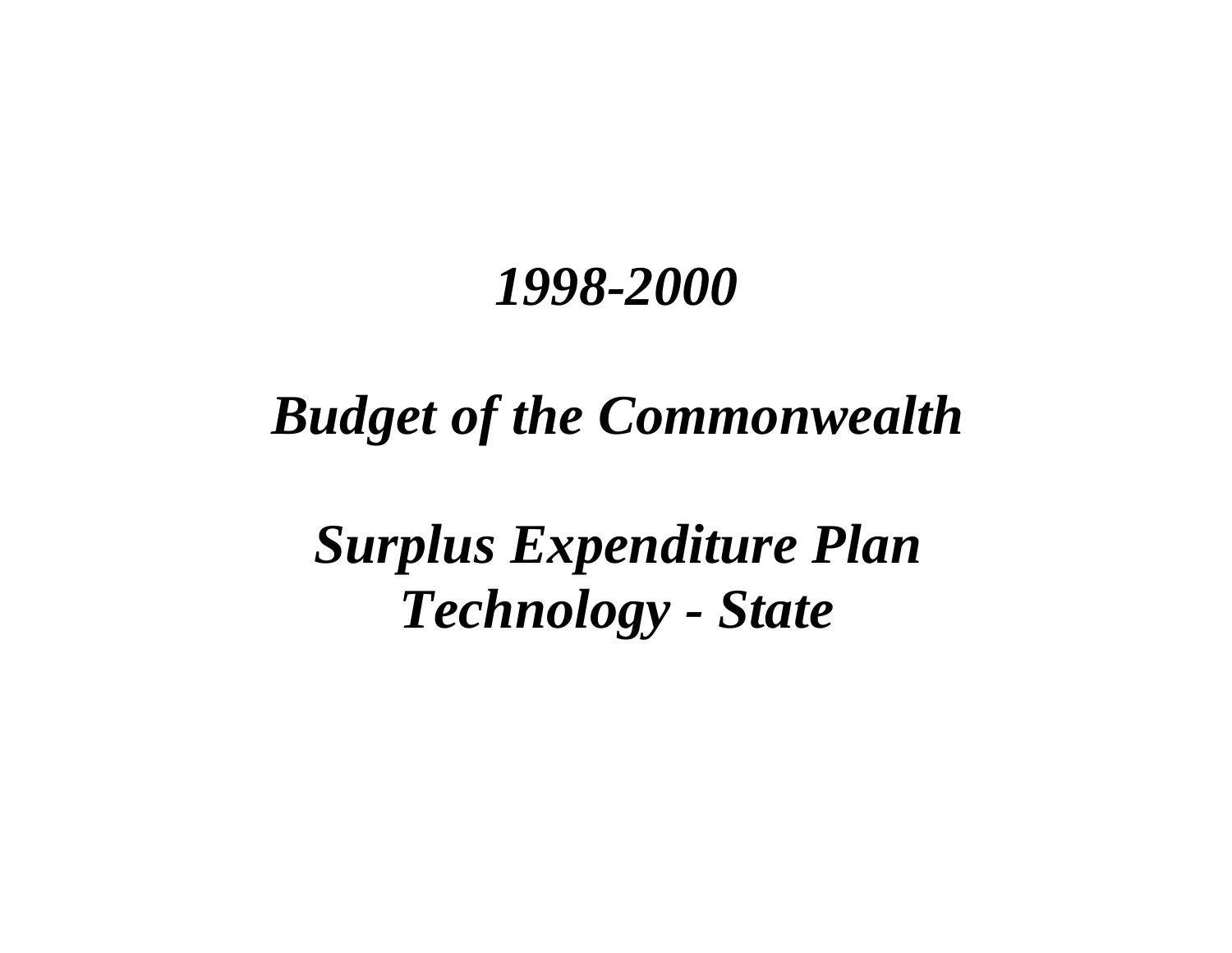| <b>State Technology Projects Fund</b>                                                                                                                                                                                                                                                                                                                                                                                                                                                                                                                                                                                                                                                                                                                                                                                                                                                                                                                            | <b>Fiscal Year</b> | <b>Fiscal Year</b> | <b>Fiscal Year</b> |
|------------------------------------------------------------------------------------------------------------------------------------------------------------------------------------------------------------------------------------------------------------------------------------------------------------------------------------------------------------------------------------------------------------------------------------------------------------------------------------------------------------------------------------------------------------------------------------------------------------------------------------------------------------------------------------------------------------------------------------------------------------------------------------------------------------------------------------------------------------------------------------------------------------------------------------------------------------------|--------------------|--------------------|--------------------|
|                                                                                                                                                                                                                                                                                                                                                                                                                                                                                                                                                                                                                                                                                                                                                                                                                                                                                                                                                                  | 1997-1998          | 1998-1999          | 1999-2000          |
| 001 Area Technical Schools: Equipment                                                                                                                                                                                                                                                                                                                                                                                                                                                                                                                                                                                                                                                                                                                                                                                                                                                                                                                            |                    | \$6,000,000        |                    |
| These funds represent a significant investment in equipment upgrades for the 54 Area Technology<br>Centers. Instructionally up-to-date equipment will enable the secondary schools in the Kentucky<br>Tech System to adapt to changing work environments and prepare students for the workplace. With<br>equipment that meets industry standards, the quality of instruction will be enhanced and students<br>can then learn to perform tasks for the real world of work. A workforce that is trained in current<br>technologies is essential if Kentucky is to compete in the global marketplace. The need for<br>upgrading equipment has also been endorsed by Vision 21, an alliance of over 8,000 business and<br>industry leaders throughout the Commonwealth who have previously identified and recommended<br>the need to bring equipment up to the level recommended by business and industry to enable the<br>Area Centers to provide quality training. |                    |                    |                    |
| General Fund                                                                                                                                                                                                                                                                                                                                                                                                                                                                                                                                                                                                                                                                                                                                                                                                                                                                                                                                                     |                    | \$6,000,000        |                    |
| 002 Finance - Year 2000 Conversion                                                                                                                                                                                                                                                                                                                                                                                                                                                                                                                                                                                                                                                                                                                                                                                                                                                                                                                               |                    | \$6,700,000        |                    |
| The General Assembly approved this pool of funds in the Finance and Administration Cabinet as a<br>contingency for all agencies to ensure the ongoing operations of state government are not impeded<br>by the well publicized computer programming problem commonly referred to as Year 2000 (Y2K).<br>Prior to allocating any of this Year 2000 Conversion funding, the Chief Information Officer (CIO) shall<br>evaluate and recommend the project to the Secretary of the Finance and Administration Cabinet.<br>Upon the concurrence of the Secretary of the Finance and Administration Cabinet these funds will<br>be made available for expenditure on individual high priority projects.                                                                                                                                                                                                                                                                 |                    |                    |                    |
| <b>General Fund</b>                                                                                                                                                                                                                                                                                                                                                                                                                                                                                                                                                                                                                                                                                                                                                                                                                                                                                                                                              |                    | \$6,700,000        |                    |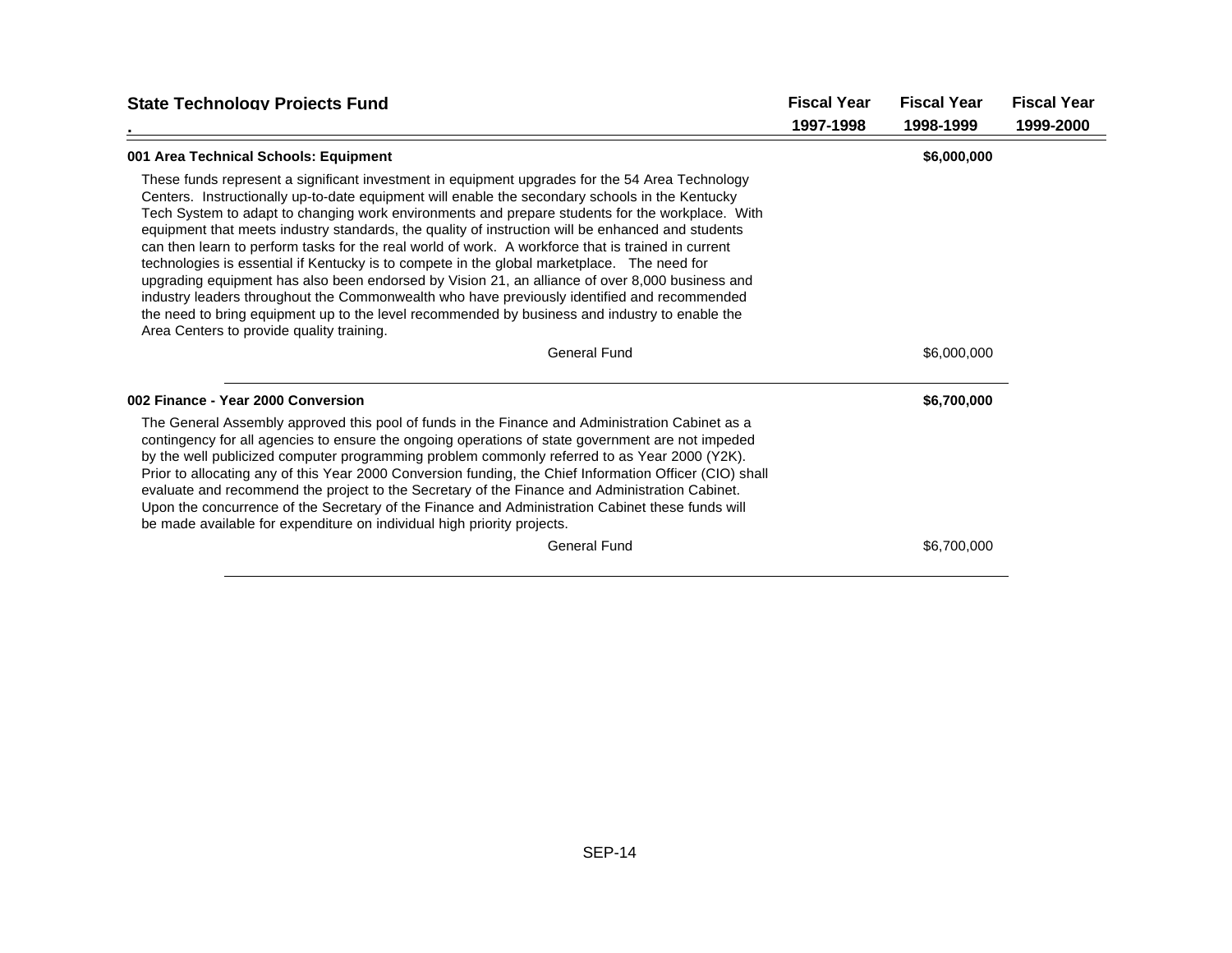| <b>State Technology Projects Fund</b>                                                                                                                                                                                                                                                                                                                                                                                                                                                                                                                                                                                                                                                                                                                                                                                                                                                                                                                                                                                                                                                                                                                                                                                                                                                                                                        | <b>Fiscal Year</b><br>1997-1998 | <b>Fiscal Year</b><br>1998-1999 | <b>Fiscal Year</b><br>1999-2000 |
|----------------------------------------------------------------------------------------------------------------------------------------------------------------------------------------------------------------------------------------------------------------------------------------------------------------------------------------------------------------------------------------------------------------------------------------------------------------------------------------------------------------------------------------------------------------------------------------------------------------------------------------------------------------------------------------------------------------------------------------------------------------------------------------------------------------------------------------------------------------------------------------------------------------------------------------------------------------------------------------------------------------------------------------------------------------------------------------------------------------------------------------------------------------------------------------------------------------------------------------------------------------------------------------------------------------------------------------------|---------------------------------|---------------------------------|---------------------------------|
| 003 Justice - Automated Fingerprint System                                                                                                                                                                                                                                                                                                                                                                                                                                                                                                                                                                                                                                                                                                                                                                                                                                                                                                                                                                                                                                                                                                                                                                                                                                                                                                   |                                 | \$5,800,000                     |                                 |
| Kentucky's Automated Fingerprint Identification System (AFIS) is a computerized method of filing,<br>maintaining, and searching both latent and ten-print fingerprints. AFIS computerizes ten-print<br>fingerprint cards obtained during the arrest/charge process from an alleged offender, and automates<br>the search of those fingerprint impressions left at a crime scene (commonly referred to as a "latent"<br>fingerprint) against all other fingerprint records in AFIS.                                                                                                                                                                                                                                                                                                                                                                                                                                                                                                                                                                                                                                                                                                                                                                                                                                                           |                                 |                                 |                                 |
| The current AFIS system consists of the "host" system in Frankfort, one Live-Scan located at<br>Jefferson County Corrections, one Latent Workstation located at Jefferson County Corrections, one<br>Live-Scan located at the Lexington/Fayette County Detention Center, one Latent Workstation<br>located at the Lexington/Fayette County Division of Police, one Live-Scan located at the Franklin<br>County Detention Center, and one Live-Scan located at the Warren County Detention Center. With<br>the advent of the AFIS 2000 Kentucky will have a more technically advanced system than the<br>previous AFIS system and will exhibit improved fingerprint capture and capabilities which were not<br>available on that system. With the installation of the new AFIS 2000 system the capability exists for<br>officers utilizing "Live-Scan" devices to fingerprint an individual and receive search results back in a<br>manner of minutes. The verification of these prints will be done automatically by the system without<br>human intervention. This capability will not only provide officers with timely information but will also<br>negate the need for hard-copy fingerprint cards to be entered into the AFIS system, thus providing a<br>more timely update to Kentucky's Criminal History Records Information System. |                                 |                                 |                                 |
| AFIS technology requires that the fingerprint images retrieved from the ten-prints submitted by law<br>enforcement agencies be of high quality. The accurate entry of these images into the AFIS<br>database is critical to the search capability of the system. The enhancements offered with the new<br>AFIS technology will significantly improve the system accuracy rate and editing. In order to ensure<br>that the Central Repository receives a greater percentage of high-quality ten-print fingerprint card<br>submissions officers must be provided with "Live-Scan" devices located at each jail within the<br>Commonwealth. The location of these devices will allow the capture of not only offender<br>demographic and violation information, but also quality-controlled fingerprint images which are<br>critical to the positive identification of an individual's arrest record.                                                                                                                                                                                                                                                                                                                                                                                                                                           |                                 |                                 |                                 |
| The old AFIS system could not accommodate the daily work load now being experienced by the<br>Kentucky State Police. This workload is based on a "hard-copy" fingerprint card environment which<br>does not utilize "Live-Scan" technology and an on-line computerized criminal history record<br>interface. It is estimated that up to 80 percent of all ten-prints received from law enforcement<br>agencies fail to meet the quality standards required by the AFIS system. With the installation of the<br>new AFIS system, the fingerprint cards, which are presently in the AFIS database, have been<br>reconverted to take advantage of the newer AFIS technology. In order to insure that the database<br>will remain of the highest quality it is intended to install additional Live-Scan devices at all jail<br>facilities throughout the Commonwealth. With the additional Live-Scans it is predicted that 98                                                                                                                                                                                                                                                                                                                                                                                                                    |                                 |                                 |                                 |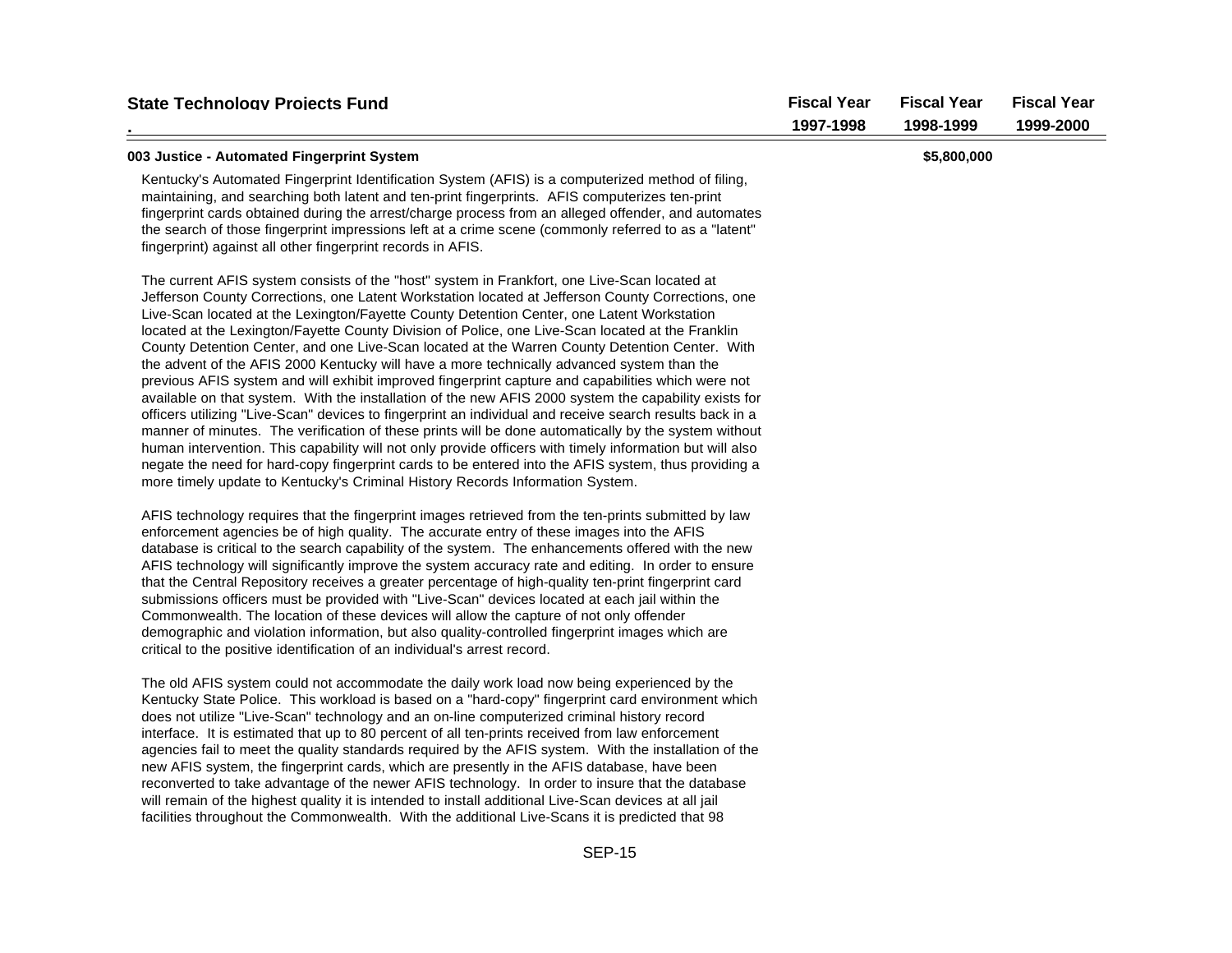| <b>State Technology Projects Fund</b>                                                                                                                                                                                                                                                                                                                                                                                                                                                                                                                                                                                                                                                                                                                                                                                                                                                                                                                            |           | <b>Fiscal Year</b> | <b>Fiscal Year</b> |
|------------------------------------------------------------------------------------------------------------------------------------------------------------------------------------------------------------------------------------------------------------------------------------------------------------------------------------------------------------------------------------------------------------------------------------------------------------------------------------------------------------------------------------------------------------------------------------------------------------------------------------------------------------------------------------------------------------------------------------------------------------------------------------------------------------------------------------------------------------------------------------------------------------------------------------------------------------------|-----------|--------------------|--------------------|
|                                                                                                                                                                                                                                                                                                                                                                                                                                                                                                                                                                                                                                                                                                                                                                                                                                                                                                                                                                  | 1997-1998 | 1998-1999          | 1999-2000          |
| percent to 100 percent of all arrest fingerprint cards will be submitted electronically.                                                                                                                                                                                                                                                                                                                                                                                                                                                                                                                                                                                                                                                                                                                                                                                                                                                                         |           |                    |                    |
| <b>General Fund</b>                                                                                                                                                                                                                                                                                                                                                                                                                                                                                                                                                                                                                                                                                                                                                                                                                                                                                                                                              |           | \$5,800,000        |                    |
| 004 Justice - Unified Criminal Justice Information System                                                                                                                                                                                                                                                                                                                                                                                                                                                                                                                                                                                                                                                                                                                                                                                                                                                                                                        |           | \$5,000,000        |                    |
| The Unified Criminal Justice Information System will allow persons and agencies in the criminal<br>justice system timely access to vital information such as probation and parole conditions, convicted<br>felon status, history of violence, etc. A study is currently under way to determine the best method of<br>creating such a system (i.e., create an entirely new system with a central repository for information<br>or for all entities to maintain their current data bases, but link the systems in a way that permits<br>information sharing). This project was a major recommendation of the Criminal Justice Response<br>Team that concluded its work in December 1997. When fully implemented, the system will be the<br>first of its kind to provide integrated access to all appropriate criminal justice agencies in the<br>Commonwealth. The \$5 million provided here is a preliminary estimate of system<br>development/procurement costs. |           |                    |                    |
| <b>General Fund</b>                                                                                                                                                                                                                                                                                                                                                                                                                                                                                                                                                                                                                                                                                                                                                                                                                                                                                                                                              |           | \$5,000,000        |                    |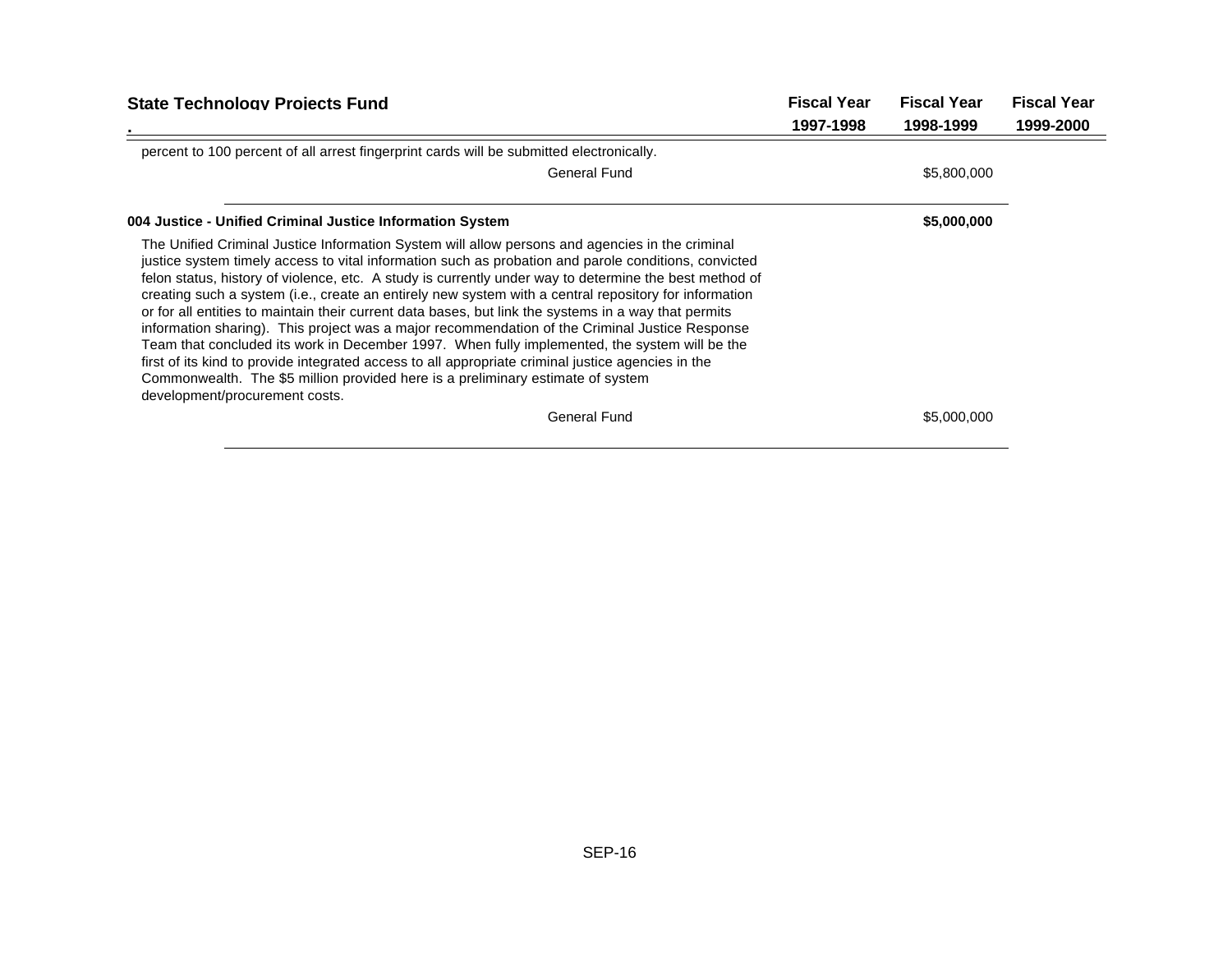| <b>State Technology Proiects Fund</b>                                                                                                                                                                                                                                                                                                                                                                                                                                                                                                                                                                                                                                                                                                                                                                                                                                                                                                                                                                                                                                                                                                                                                                                                                                                                                                                                                                                                                                                                                                                                                  | <b>Fiscal Year</b><br>1997-1998 | <b>Fiscal Year</b><br>1998-1999 | <b>Fiscal Year</b><br>1999-2000 |
|----------------------------------------------------------------------------------------------------------------------------------------------------------------------------------------------------------------------------------------------------------------------------------------------------------------------------------------------------------------------------------------------------------------------------------------------------------------------------------------------------------------------------------------------------------------------------------------------------------------------------------------------------------------------------------------------------------------------------------------------------------------------------------------------------------------------------------------------------------------------------------------------------------------------------------------------------------------------------------------------------------------------------------------------------------------------------------------------------------------------------------------------------------------------------------------------------------------------------------------------------------------------------------------------------------------------------------------------------------------------------------------------------------------------------------------------------------------------------------------------------------------------------------------------------------------------------------------|---------------------------------|---------------------------------|---------------------------------|
| 005 Technology Trust Fund                                                                                                                                                                                                                                                                                                                                                                                                                                                                                                                                                                                                                                                                                                                                                                                                                                                                                                                                                                                                                                                                                                                                                                                                                                                                                                                                                                                                                                                                                                                                                              |                                 | \$2,200,000                     | \$67,800,000                    |
| EMPOWER Kentucky ("Technology Trust Fund") \$70,000,000 (GF)                                                                                                                                                                                                                                                                                                                                                                                                                                                                                                                                                                                                                                                                                                                                                                                                                                                                                                                                                                                                                                                                                                                                                                                                                                                                                                                                                                                                                                                                                                                           |                                 |                                 |                                 |
| EMPOWER Kentucky is Governor Patton's initiative to reengineer the Commonwealth's business<br>systems as we enter the 21st century. In support of this initiative, the 1996 General Assembly<br>appropriated \$103 million in funding from surplus General Funds for an EMPOWER Kentucky<br>Technology Trust Fund. "Technology Trust Fund" is the formal legal title for the legislative<br>authorization of the EMPOWER Kentucky program as originally set out in House Bill 379 from the<br>1996 Regular Session of the General Assembly. That authorization also provided for the creation of<br>a Redesign Steering Committee comprised of Executive Branch and General Assembly members.<br>On January 15, 1997, the Redesign Steering Committee formally endorsed nine specific EMPOWER<br>Kentucky processes and recommended that the Secretary of the Executive Cabinet award funding<br>for those specific projects from the Technology Trust Fund ("EMPOWER"). Funding from the 1996-<br>98 Technology Trust Fund and other appropriated funds was sufficient to fully finance four of the<br>processes; the remaining five also were endorsed and provided with initial, partial funding.<br>The enacted 1998-2000 Surplus Expenditure Plan includes \$70 million for the remaining five<br>EMPOWER Kentucky processes, including the technology and implementation costs, the training<br>necessary to support the reengineering efforts, and for a minimal contingency amount to support the<br>estimated costs of developing these major information technology systems. |                                 |                                 |                                 |
| Specific Processes/Projects                                                                                                                                                                                                                                                                                                                                                                                                                                                                                                                                                                                                                                                                                                                                                                                                                                                                                                                                                                                                                                                                                                                                                                                                                                                                                                                                                                                                                                                                                                                                                            |                                 |                                 |                                 |
| The individual initiatives comprising the \$70 million EMPOWER Kentucky ("Technology Trust Fund")<br>appropriation are summarized below, without regard to ranking within the new EMPOWER Kentucky<br>authorization.                                                                                                                                                                                                                                                                                                                                                                                                                                                                                                                                                                                                                                                                                                                                                                                                                                                                                                                                                                                                                                                                                                                                                                                                                                                                                                                                                                   |                                 |                                 |                                 |
| - Simplified Access to Commonwealth Services \$35,100,000                                                                                                                                                                                                                                                                                                                                                                                                                                                                                                                                                                                                                                                                                                                                                                                                                                                                                                                                                                                                                                                                                                                                                                                                                                                                                                                                                                                                                                                                                                                              |                                 |                                 |                                 |
| Cabinet for Families and Children - \$16,792,100<br>Workforce Development Cabinet - \$7,198,200<br>Cabinet for Health Services - \$2,224,200<br>Process-Wide System Development and Implementation - \$8,885,500<br>Subtotal - \$35,100,000                                                                                                                                                                                                                                                                                                                                                                                                                                                                                                                                                                                                                                                                                                                                                                                                                                                                                                                                                                                                                                                                                                                                                                                                                                                                                                                                            |                                 |                                 |                                 |
| This process includes the participation of the Cabinet for Families and Children, the Workforce<br>Development Cabinet, the Cabinet for Health Services, and the Transportation Cabinet. The \$35.1<br>million in General Funds will support the core technology, training and implementation necessary to<br>connect multiple information systems and implement the reengineered processes.                                                                                                                                                                                                                                                                                                                                                                                                                                                                                                                                                                                                                                                                                                                                                                                                                                                                                                                                                                                                                                                                                                                                                                                           |                                 |                                 |                                 |

A key feature of the Simplified Access to Commonwealth Services process is the contribution that it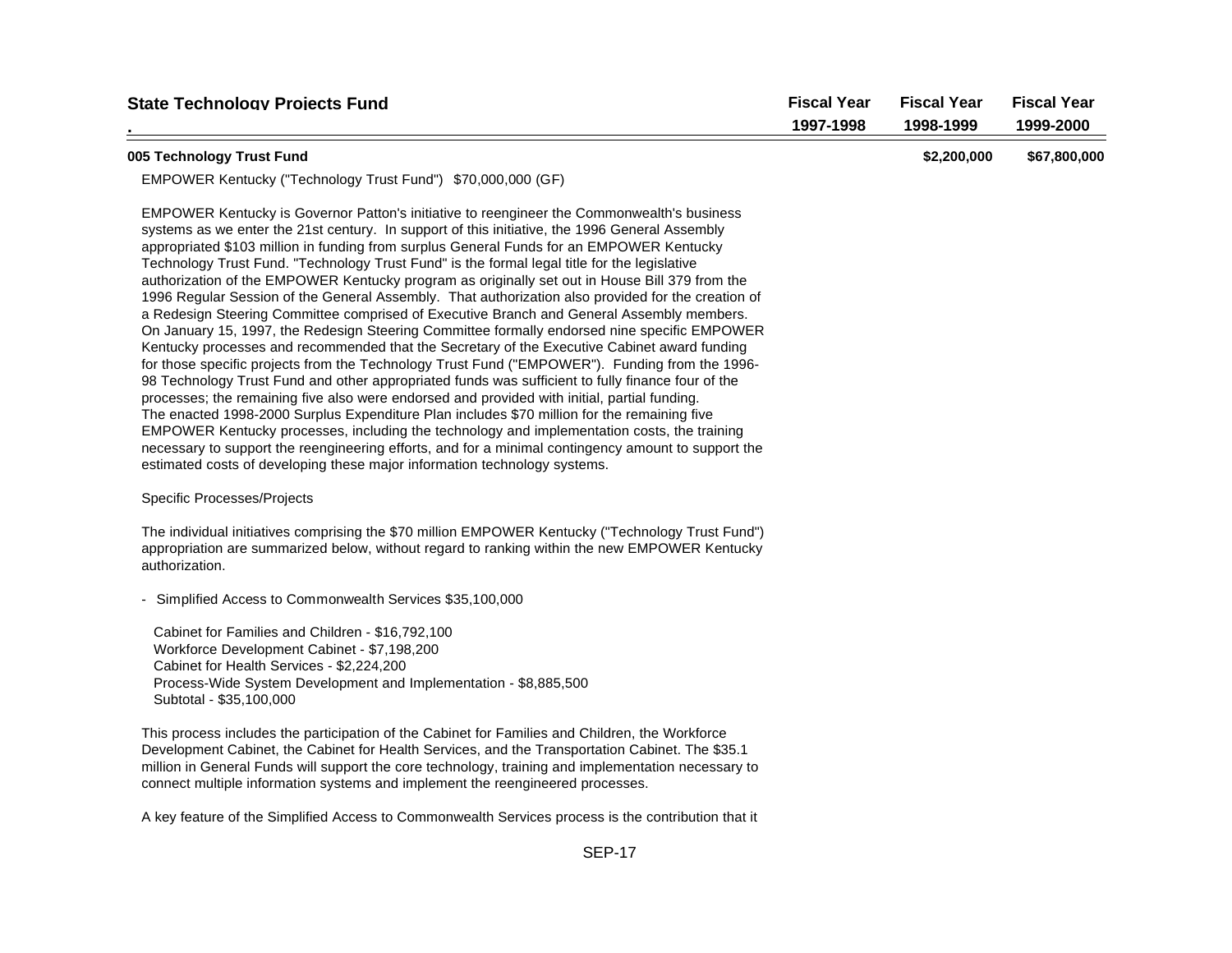| <b>State Technology Projects Fund</b>                                                                                                                                                                                                                                                                                                                                                                                                                                                                                                                                                                                                                                                                                                                                                                                                                                                                                                                                                                                                        | <b>Fiscal Year</b><br>1997-1998 | <b>Fiscal Year</b><br>1998-1999 | <b>Fiscal Year</b><br>1999-2000 |
|----------------------------------------------------------------------------------------------------------------------------------------------------------------------------------------------------------------------------------------------------------------------------------------------------------------------------------------------------------------------------------------------------------------------------------------------------------------------------------------------------------------------------------------------------------------------------------------------------------------------------------------------------------------------------------------------------------------------------------------------------------------------------------------------------------------------------------------------------------------------------------------------------------------------------------------------------------------------------------------------------------------------------------------------|---------------------------------|---------------------------------|---------------------------------|
|                                                                                                                                                                                                                                                                                                                                                                                                                                                                                                                                                                                                                                                                                                                                                                                                                                                                                                                                                                                                                                              |                                 |                                 |                                 |
| will make toward a number of federally mandated requirements in the areas of child support<br>enforcement and the Medicaid program. Moreover, the technology this financing will provide will<br>enable the Cabinet for Families and Children to meet the Year 2000 conversion problem by<br>replacing existing terminals and computers; thereby avoiding those costs. To date, \$1.2 million of<br>initial funding from the Technology Trust Fund (EMPOWER program) has enabled this process<br>change to advance. The financing of this process will also be supplemented by approximately \$12.2<br>million in federal funds, for which the Surplus Expenditure Plan funds will provide state matching<br>dollars. These federal funds are not redirected from any program areas and are dependent upon this<br>EMPOWER Kentucky match.                                                                                                                                                                                                   |                                 |                                 |                                 |
| There are four major system components to the Simplified Access to Commonwealth Services: (1) a<br>Common Intake and Central Client Index to stop duplicative data intake and storage and to link case<br>information from different services systems; (2) a Central Resource and Service Directory to provide<br>online electronic information about human services throughout the state; (3) Virtual Offices,<br>technology tools that will allow staff mobility with electronic access to client systems; and (4) a Skills<br>Labor Bank, a database repository which will provide an electronic connection among employers,<br>service providers, and educational institutions that will aid in employee recruitment and retention and<br>provide referrals for individuals who want to upgrade their skills. The authorization will finance the<br>acquisition of computer hardware, system development, system integration, and the completion of<br>electronic connectivity to tie these many systems together into a coherent whole. |                                 |                                 |                                 |
| Front-line employees in the three cabinets have designed a new system that will use technology,<br>training, and a common approach to improve sharing of information and delivery of services. The<br>new process is client-driven rather than agency-driven. One counselor at one entry point will be<br>able to take basic biographical information from a client and enter that information into a computer.<br>Other agencies will be able to access that database so clients who need services from more than<br>one agency will not have to register separately with each agency. Through cross-training, teams of<br>employees in agencies will work to ensure that clients receive all appropriate services that sister<br>agencies provide. Safeguards will be put in place to prevent unauthorized sharing of confidential<br>information.                                                                                                                                                                                         |                                 |                                 |                                 |
| - Simplified Regulatory Services - \$20,558,000                                                                                                                                                                                                                                                                                                                                                                                                                                                                                                                                                                                                                                                                                                                                                                                                                                                                                                                                                                                              |                                 |                                 |                                 |
| Natural Resources and Environmental Protection Cabinet - \$15,302,00<br>Department of Agriculture - \$2,456,00<br>Cabinet for Health Services - \$2,800,00<br>Subtotal - \$20,558,00                                                                                                                                                                                                                                                                                                                                                                                                                                                                                                                                                                                                                                                                                                                                                                                                                                                         |                                 |                                 |                                 |
|                                                                                                                                                                                                                                                                                                                                                                                                                                                                                                                                                                                                                                                                                                                                                                                                                                                                                                                                                                                                                                              |                                 |                                 |                                 |

This process includes the participation of the Natural Resources and Environmental Protection Cabinet, the Department of Agriculture and the Cabinet for Health Services.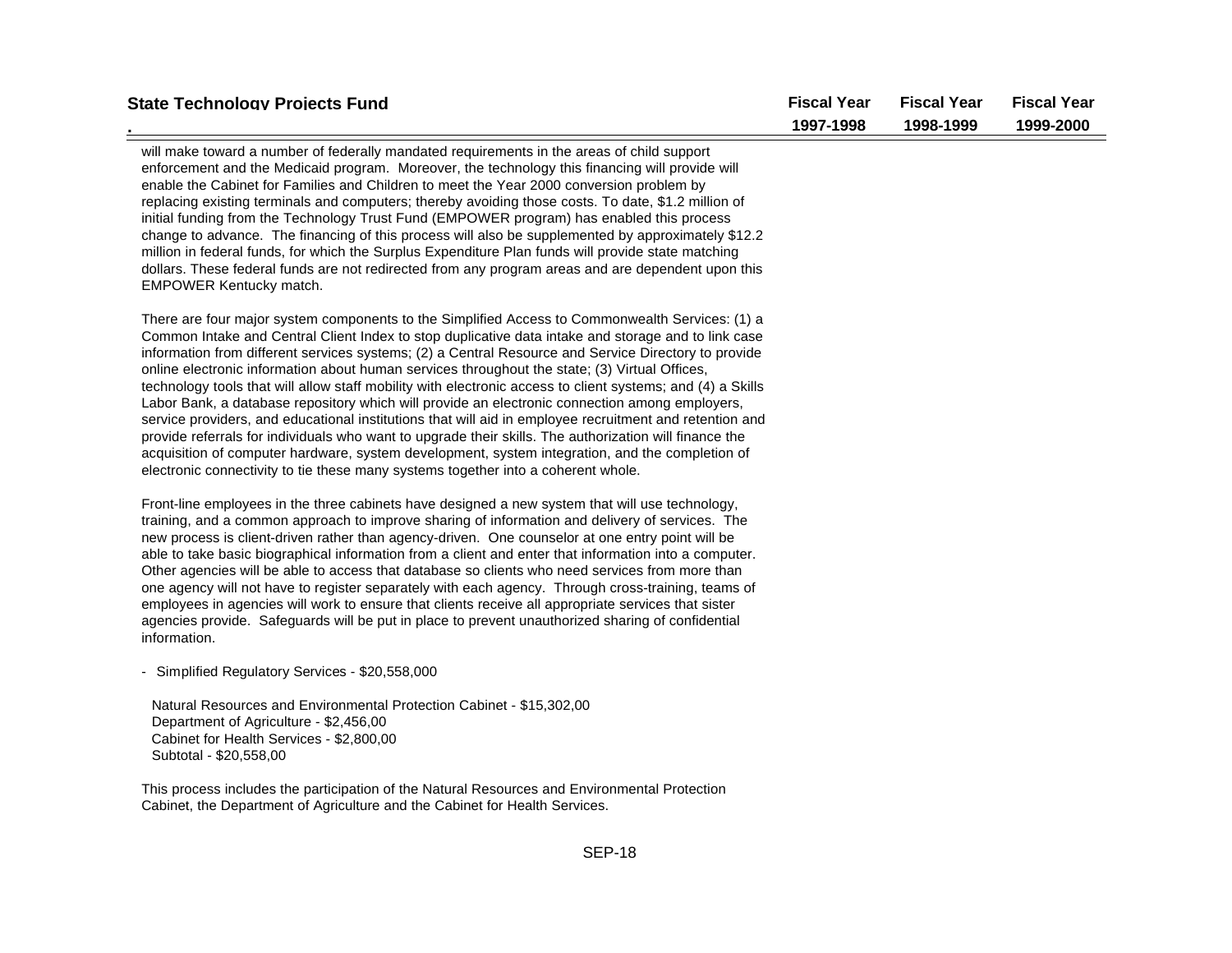| <b>State Technology Projects Fund</b>                                                                                                                                                                                                                                                                                                                                                                                                                                                                                                                                                                                                                                                                                                                                                                                                                                                                                                       | <b>Fiscal Year</b><br>1997-1998 | <b>Fiscal Year</b><br>1998-1999 | <b>Fiscal Year</b><br>1999-2000 |
|---------------------------------------------------------------------------------------------------------------------------------------------------------------------------------------------------------------------------------------------------------------------------------------------------------------------------------------------------------------------------------------------------------------------------------------------------------------------------------------------------------------------------------------------------------------------------------------------------------------------------------------------------------------------------------------------------------------------------------------------------------------------------------------------------------------------------------------------------------------------------------------------------------------------------------------------|---------------------------------|---------------------------------|---------------------------------|
| Today over 50 contact points in the government are involved in receiving and processing<br>applications for certificates, licenses or permits. These agencies and multiple public points of<br>contact are also responsible for performing inspections of permitted facilities to fulfill their missions<br>of protecting human health, the environment, and equity in the marketplace. Many of these<br>processes are based on paper documents; consequently information on the status of a permit or<br>application is difficult to obtain or keep current.                                                                                                                                                                                                                                                                                                                                                                               |                                 |                                 |                                 |
| This EMPOWER Kentucky process will simplify regulatory activities through the coordination of the<br>efforts of multiple agencies that inspect the same types of businesses. The Simplified Regulatory<br>Services process will put in place a nearly paperless environment for licensing, permitting and<br>regulatory processes. The Natural Resources and Environmental Protection Cabinet's electronic<br>permitting process will drastically reduce the processing time for permit applications by receiving<br>permits either by computer disks, or by conversion of paper copies through computer imaging, and<br>using imaging and workflow software. The inspection processes performed by the Department of<br>Agriculture and the Cabinet for Health Services will significantly decrease the cycle time for<br>inspections through the use of an integrated system that will provide mobile technology for field<br>inspectors. |                                 |                                 |                                 |
| The programs which process these applications are being streamlined and will reduce the amount of<br>time it takes to make a permit decision, improving customer services, and reducing costs for clients<br>and tax payers. A pilot electronic permitting process within the Natural Resources and<br>Environmental Protection Cabinet has been designed and is operational to serve as a model for<br>other processes within state government.                                                                                                                                                                                                                                                                                                                                                                                                                                                                                            |                                 |                                 |                                 |
| The Natural Resources and Environmental Protection Cabinet and the Department of Agriculture<br>have estimated General Fund cost savings averaging \$1.5 million a year for six years, beginning in<br>fiscal year 1998-1999. \$1.1 million in initial funding was provided to begin pilot projects for electronic<br>permitting processes for Surface Mining and Waste Management, and to develop and deploy the<br>Kentucky Facilities Index, a common identifier for sites inspected, regulated, or licensed by state<br>agencies.                                                                                                                                                                                                                                                                                                                                                                                                       |                                 |                                 |                                 |
| - Vehicle Titling and Registration - \$6,620,000                                                                                                                                                                                                                                                                                                                                                                                                                                                                                                                                                                                                                                                                                                                                                                                                                                                                                            |                                 |                                 |                                 |
| Transportation Cabinet - \$5,410,00<br>Revenue Cabinet - \$1,210,00<br>Subtotal - \$6,620,00                                                                                                                                                                                                                                                                                                                                                                                                                                                                                                                                                                                                                                                                                                                                                                                                                                                |                                 |                                 |                                 |
| Kentucky's present motor vehicle titling and registration system is known as AVIS (Automated<br>Vehicle Identification System). This 16 year old system also supports the annual collection of<br>approximately \$600 million in Road Fund and General Fund revenue primarily from the Vehicle                                                                                                                                                                                                                                                                                                                                                                                                                                                                                                                                                                                                                                              |                                 |                                 |                                 |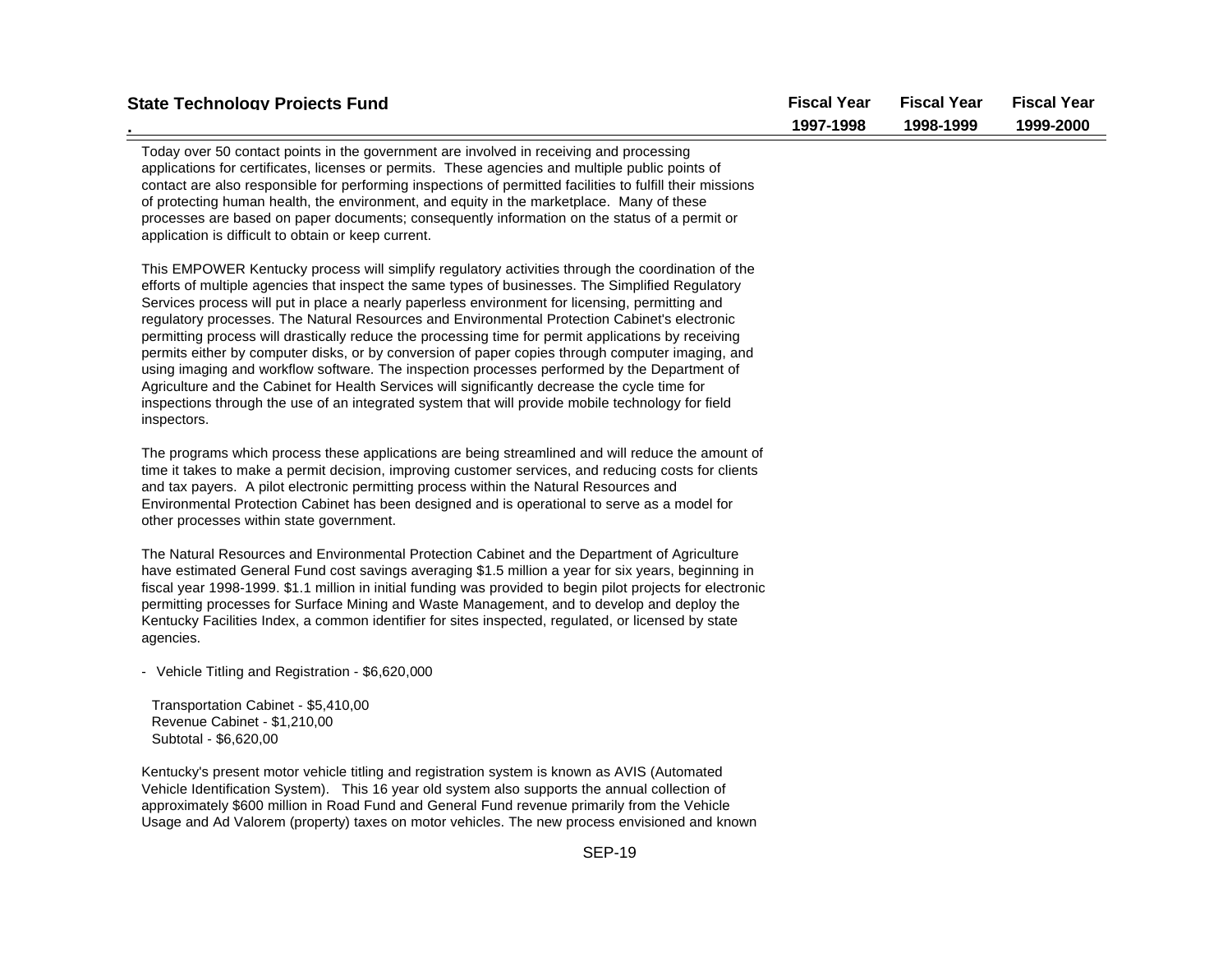| <b>State Technology Projects Fund</b>                                                                                                                                                                                                                                                                                                                                                                                                                                                                                                                                                                                                                                                                                                                                                                                                                                                                                                                                                                                                                                            | <b>Fiscal Year</b> | <b>Fiscal Year</b> | <b>Fiscal Year</b> |
|----------------------------------------------------------------------------------------------------------------------------------------------------------------------------------------------------------------------------------------------------------------------------------------------------------------------------------------------------------------------------------------------------------------------------------------------------------------------------------------------------------------------------------------------------------------------------------------------------------------------------------------------------------------------------------------------------------------------------------------------------------------------------------------------------------------------------------------------------------------------------------------------------------------------------------------------------------------------------------------------------------------------------------------------------------------------------------|--------------------|--------------------|--------------------|
|                                                                                                                                                                                                                                                                                                                                                                                                                                                                                                                                                                                                                                                                                                                                                                                                                                                                                                                                                                                                                                                                                  | 1997-1998          | 1998-1999          | 1999-2000          |
| as KVIS includes the participation of the Transportation Cabinet, the Revenue Cabinet, the Property<br>Valuation Administrators, and the County Clerks. The Vehicle Titling and Registration process is<br>estimated to result in increased State and Local tax revenues of over \$35 million per year upon full<br>implementation through increased compliance with existing tax laws. The \$6.62 million in General<br>Funds will enable the existing system to be redesigned and incorporate new features. The expected<br>outcomes of the process will: (1) enhance Road Fund and General Fund receipts by using shared<br>data to more effectively identify citizens who are avoiding motor vehicle registration; (2) provide a<br>cash management system in the County Clerks' Offices; (3) reduce the amount of time required to<br>issue a vehicle title; (4) share vehicle transaction information with the business community; and (5)<br>reduce operational costs to state government.                                                                                |                    |                    |                    |
| This process received \$400,000 in initial financing from the 1996-98 Technology Trust Fund,<br>supplemented by \$7 million in Road Funds. The Transportation Cabinet is budgeted to augment the<br>Road Fund portion with another \$1,714,000 in fiscal year 1999-2000.                                                                                                                                                                                                                                                                                                                                                                                                                                                                                                                                                                                                                                                                                                                                                                                                         |                    |                    |                    |
| - Libraries-Internet Access - \$638,000                                                                                                                                                                                                                                                                                                                                                                                                                                                                                                                                                                                                                                                                                                                                                                                                                                                                                                                                                                                                                                          |                    |                    |                    |
| The EMPOWER Kentucky-Libraries-Internet Access process is a partnership effort of the<br>Department for Libraries and Archives and local public libraries to provide the general public with<br>free access to Internet resources via 149 computer workstations. The distribution of this technology<br>is based primarily on the Department's existing state aid formula. Each county will receive at least<br>one workstation. The funding will also provide each library system additional phone line(s) for the<br>additional workstations, as well as training for library staff. This process received initial funding of<br>\$200,000 which provided for the placement of workstations into 24 local libraries, along with the<br>necessary Internet connections and training.                                                                                                                                                                                                                                                                                            |                    |                    |                    |
| - Facilities Security - \$343,000                                                                                                                                                                                                                                                                                                                                                                                                                                                                                                                                                                                                                                                                                                                                                                                                                                                                                                                                                                                                                                                |                    |                    |                    |
| The Kentucky State Police are responsible for providing security to employees, clients, and visitors<br>in state-owned buildings in Frankfort through its Facilities Security unit. The Justice Cabinet<br>developed an innovative plan that would increase the security of building occupants through the<br>support of technology, while at the same time significantly reducing the costs to the taxpayers.<br>Initial funding of \$100,000 was provided to install the new security systems into three buildings in<br>Frankfort. Those installations will be in the State Office Building, the Bush Building, and the<br>Department for Information Systems building at Cold Harbor Drive. This additional financing will<br>enable the State Police to complete the installation of new security systems within the nine<br>remaining state-owned buildings in Frankfort. Cost savings from the redesigned facilities security<br>process are estimated to be \$258,000 in fiscal year 1999-2000, growing to annual savings of over<br>\$700,000 in fiscal year 2000-2001. |                    |                    |                    |

- Contingency - \$3,572,100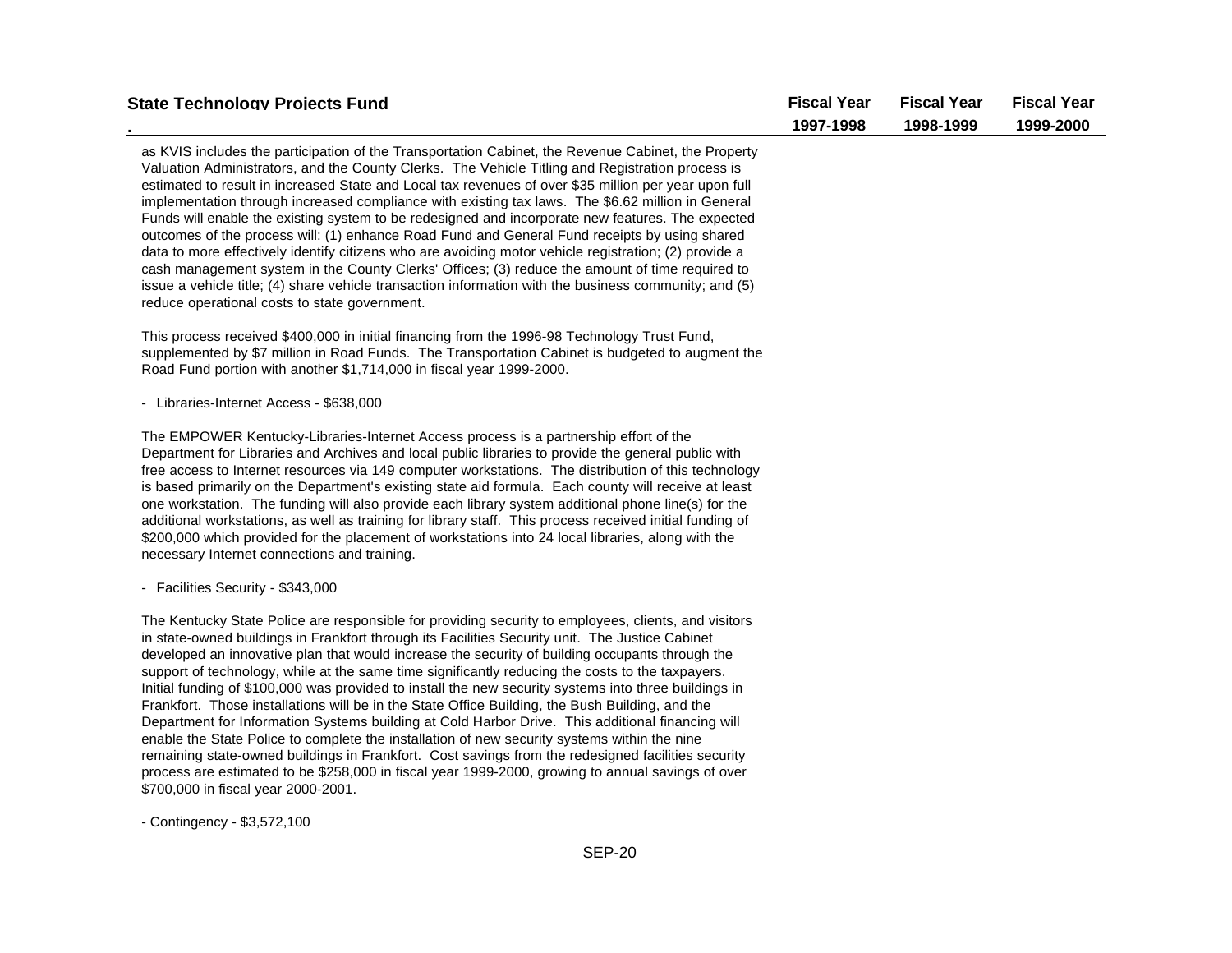| <b>State Technology Projects Fund</b>                                                                                                                                                                                                                                                                                                      | <b>Fiscal Year</b> |              | <b>Fiscal Year</b> |  | <b>Fiscal Year</b> |
|--------------------------------------------------------------------------------------------------------------------------------------------------------------------------------------------------------------------------------------------------------------------------------------------------------------------------------------------|--------------------|--------------|--------------------|--|--------------------|
|                                                                                                                                                                                                                                                                                                                                            | 1997-1998          | 1998-1999    | 1999-2000          |  |                    |
| These funds represent approximately ten percent of the above process amounts related to software<br>development, systems integration and systems implementation costs. There are no contingency<br>amounts reflected in the individual process totals and the ten percent contingency outlined here is<br>considered prudent and standard. |                    |              |                    |  |                    |
| Training and Technology Infrastructure - \$3,168,900                                                                                                                                                                                                                                                                                       |                    |              |                    |  |                    |
| These funds are intended to provide for the training necessary for the employees of the affected<br>state agencies in order to successfully adapt to the reengineered business processes.                                                                                                                                                  |                    |              |                    |  |                    |
| <b>General Fund</b>                                                                                                                                                                                                                                                                                                                        |                    | \$2,200,000  | \$67,800,000       |  |                    |
| . Summarv                                                                                                                                                                                                                                                                                                                                  |                    | \$25,700,000 | \$67,800,000       |  |                    |
| <b>General Fund</b>                                                                                                                                                                                                                                                                                                                        |                    | \$25,700,000 | \$67,800,000       |  |                    |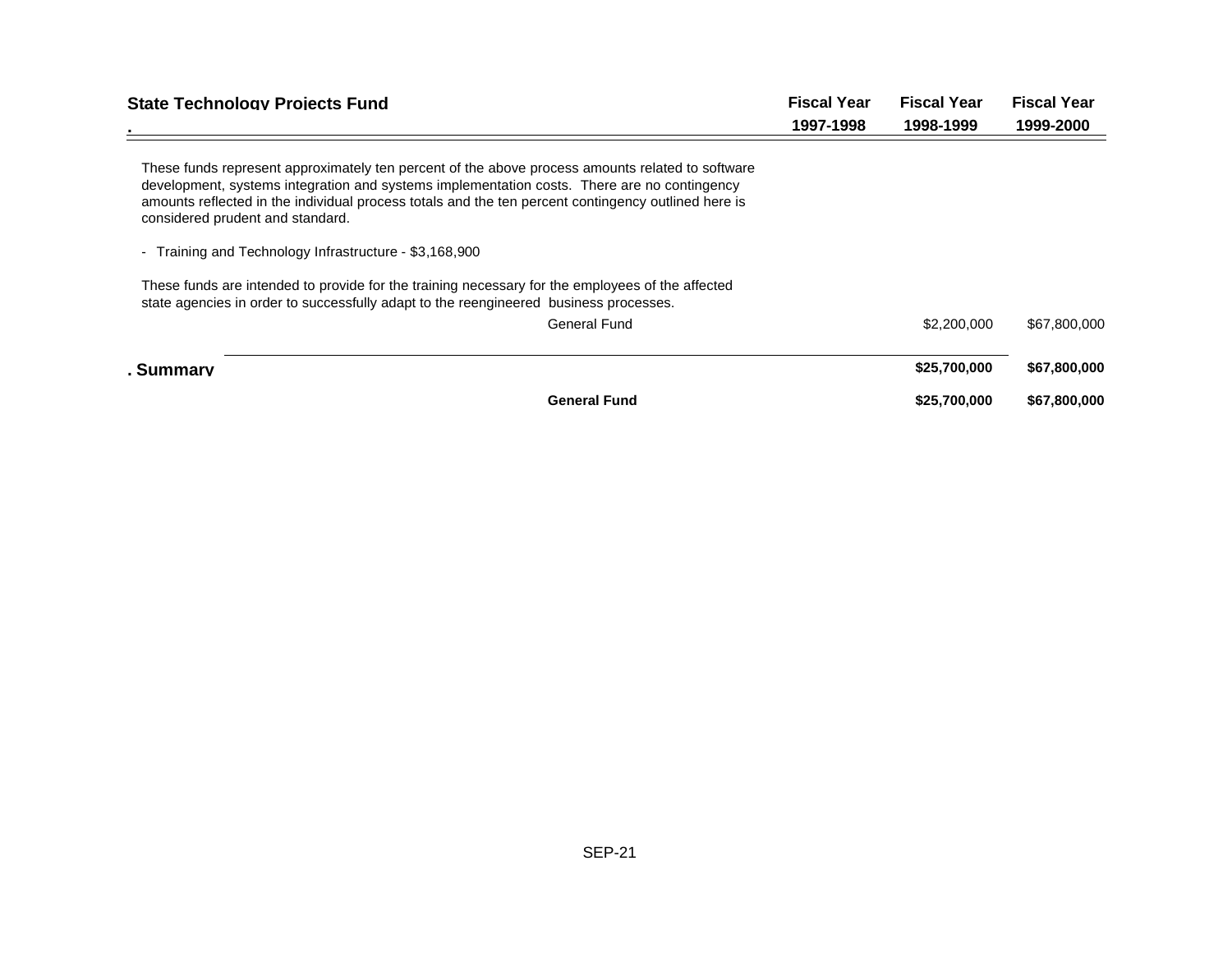# *Budget of the Commonwealth*

*Surplus Expenditure Plan Technology - School*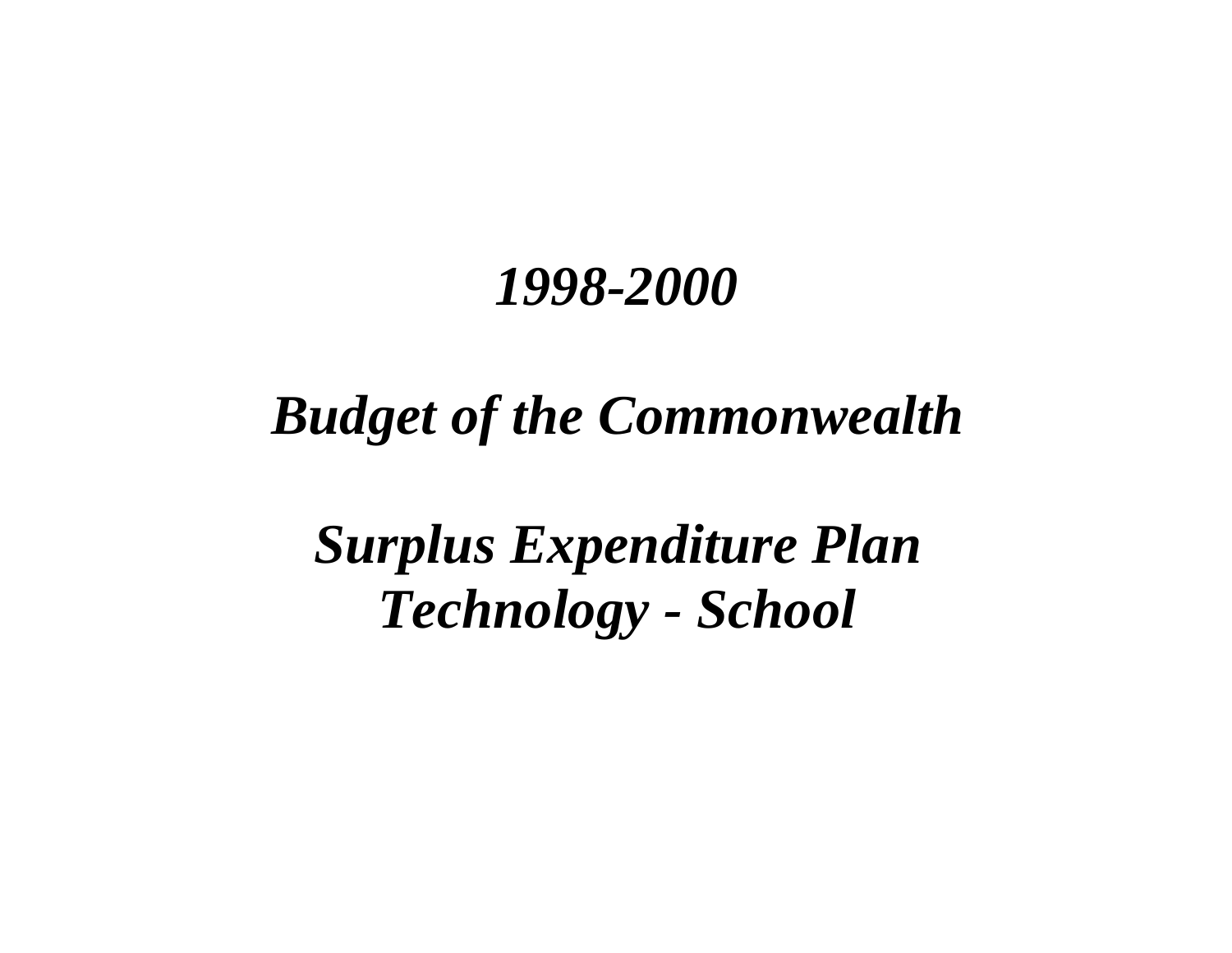| <b>School Technology Projects Fund</b>                                                                                                                                                                                                                                                                                                                                                                                                                                                                                                                                                                                                                                                                                                                                                                                                                                                                                                                                           | <b>Fiscal Year</b><br>1997-1998 | <b>Fiscal Year</b><br>1998-1999 | <b>Fiscal Year</b><br>1999-2000 |
|----------------------------------------------------------------------------------------------------------------------------------------------------------------------------------------------------------------------------------------------------------------------------------------------------------------------------------------------------------------------------------------------------------------------------------------------------------------------------------------------------------------------------------------------------------------------------------------------------------------------------------------------------------------------------------------------------------------------------------------------------------------------------------------------------------------------------------------------------------------------------------------------------------------------------------------------------------------------------------|---------------------------------|---------------------------------|---------------------------------|
| 001 Kentucky Educational Technology System<br>The enacted budget includes support for school technology as one of four components of the<br>Surplus Expenditure Plan. The enacted Surplus Expenditure Plan provided that if General Fund<br>receipts from fiscal year 1998 exceeded official projections by \$289.1 million, at least \$25.7 million<br>would be available to the School Technology Projects Fund in fiscal year 1999. Any additional<br>excess receipts from fiscal 1998 were to be distributed to the School Technology Projects Fund<br>along with the other components of the Surplus Expenditure Plan with 44.36 percent of any such<br>additional excess accruing to the benefit of school technology. Likewise, if General Fund receipts<br>from fiscal year 1999 exceed official projections by \$161.4 million, an additional \$71.6 million will be<br>available to the School Technology Projects Fund in fiscal year 2000. To the degree funds above |                                 | \$25,700,000                    | \$71,600,000                    |
| the \$25.7 million were made available due to excess surplus in fiscal 1999, the biennial total for<br>school technology would not exceed \$97.3 million (\$25.7 million plus \$71.6 million) for the 1998-<br>2000 fiscal biennium.                                                                                                                                                                                                                                                                                                                                                                                                                                                                                                                                                                                                                                                                                                                                             |                                 |                                 |                                 |
| The funds available for education technology by means of the Surplus Expenditure Plan will be<br>utilized in combination with the \$15 million appropriated each year for the Kentucky Education<br>Technology System (KETS) directly within the Department of Education budget. Assuming receipt<br>of the full \$97.3 million from the Surplus Expenditure Plan as well as discounts for networking and<br>related services from the federal Universal Service Fund, the total available for education technology<br>is anticipated to fully fund the state effort necessary during the 1998-2000 biennium to complete the<br>KETS project as originally envisioned and defined in the Education Technology Master Plan<br>implementation schedule. This also assumes local school district matching of the state-financed<br>effort.                                                                                                                                          |                                 |                                 |                                 |
| The above fund sources (including the anticipated Universal Service Fund discounts) will be devoted<br>to meeting the remaining KETS projected unmet need of \$298 million as of June 30, 1998. All funds<br>available will be devoted to the three major aspects of the remaining need: 1) acquisition of one high-<br>performance, networked computer for every six of the estimated 623,600 students in average daily<br>membership in Kentucky's schools; 2) acquisition of one high-performance, networked computer for<br>each of the estimated 44,600 teachers and school staff throughout Kentucky; and 3) full wiring for<br>each of the 1,400 schools and 37,800 classrooms throughout the state to accommodate voice, data,<br>and video with access to the instructional network, Internet, and e-mail.                                                                                                                                                              |                                 |                                 |                                 |
| <b>General Fund</b>                                                                                                                                                                                                                                                                                                                                                                                                                                                                                                                                                                                                                                                                                                                                                                                                                                                                                                                                                              |                                 | \$25,700,000                    | \$71,600,000                    |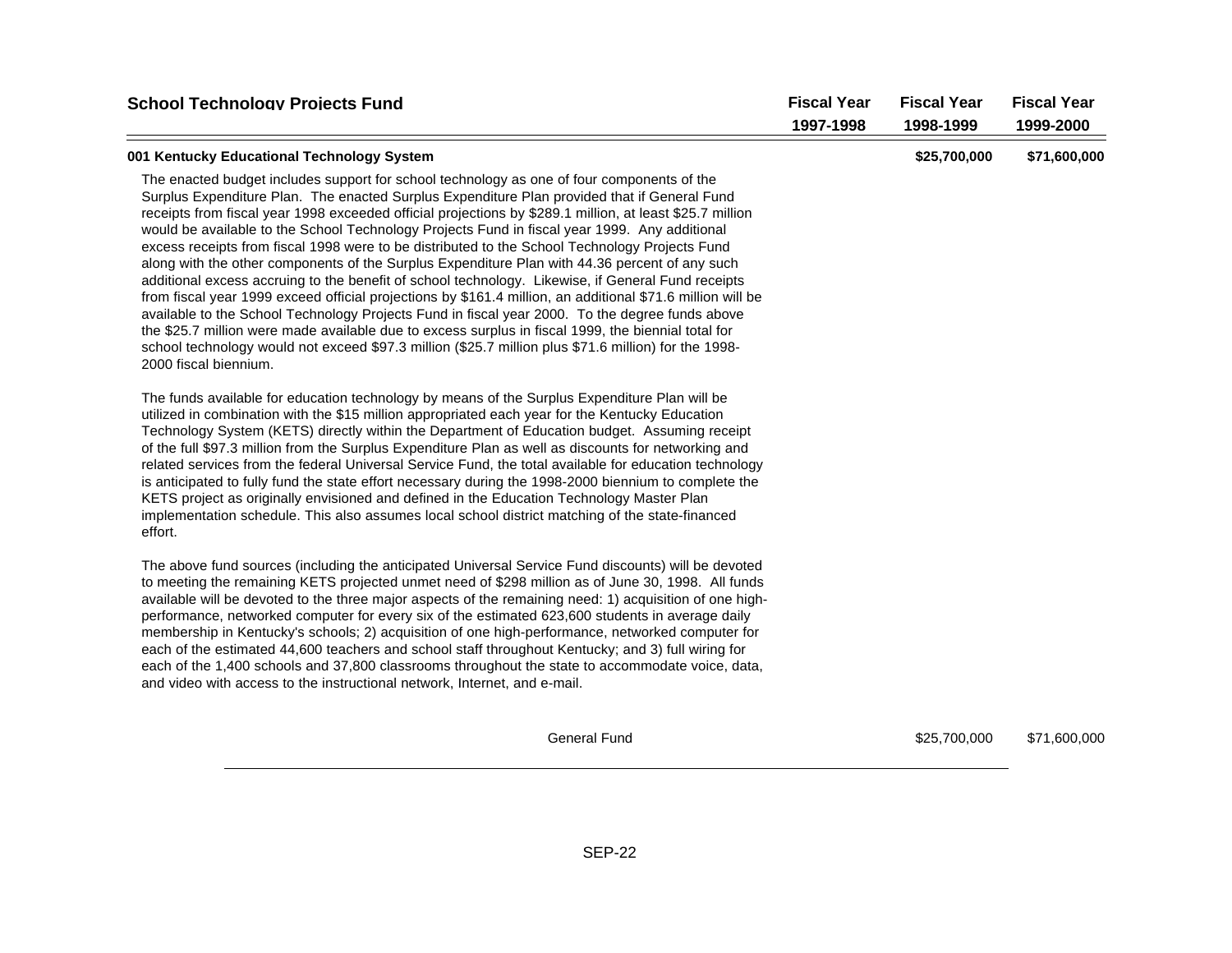| <b>School Technology Projects Fund</b> | <b>Fiscal Year</b>  | <b>Fiscal Year</b> | <b>Fiscal Year</b> |
|----------------------------------------|---------------------|--------------------|--------------------|
|                                        | 1997-1998           | 1998-1999          | 1999-2000          |
| Summarv                                |                     | \$25.700.000       | \$71,600,000       |
|                                        | <b>General Fund</b> | \$25,700,000       | \$71,600,000       |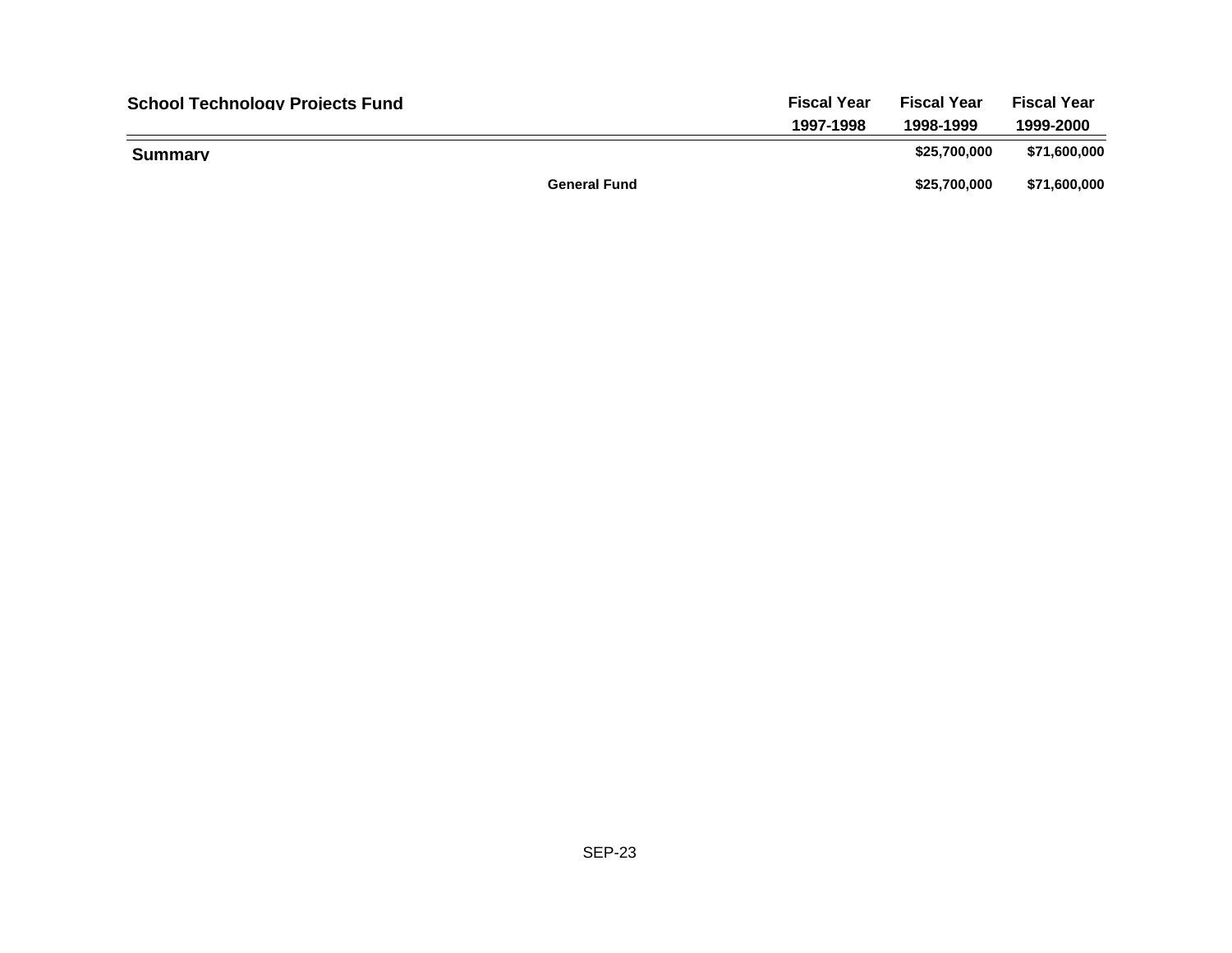# *Budget of the Commonwealth*

*Surplus Expenditure Plan Endowment Fund*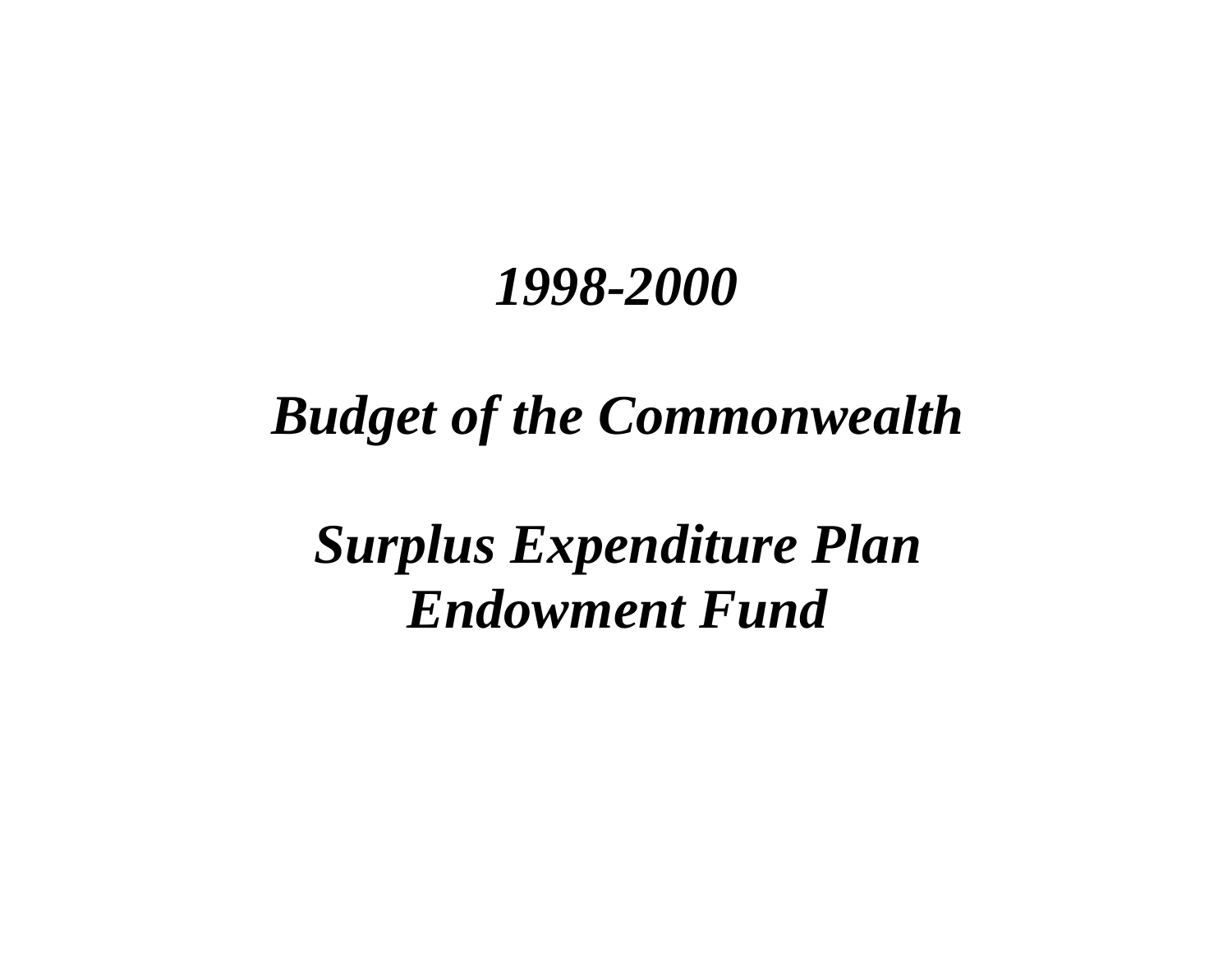| <b>Statewide Infrastructure and Endowment Fund</b>                                                                                                                                                                                                                                                                                                                                                                                                                                                                                                                                                                                                                                                                                                                                                                                                                                                                                                                                                                                                                                                                                                                                                                 | <b>Fiscal Year</b> | <b>Fiscal Year</b> | <b>Fiscal Year</b> |
|--------------------------------------------------------------------------------------------------------------------------------------------------------------------------------------------------------------------------------------------------------------------------------------------------------------------------------------------------------------------------------------------------------------------------------------------------------------------------------------------------------------------------------------------------------------------------------------------------------------------------------------------------------------------------------------------------------------------------------------------------------------------------------------------------------------------------------------------------------------------------------------------------------------------------------------------------------------------------------------------------------------------------------------------------------------------------------------------------------------------------------------------------------------------------------------------------------------------|--------------------|--------------------|--------------------|
| <b>Endowment Fund</b>                                                                                                                                                                                                                                                                                                                                                                                                                                                                                                                                                                                                                                                                                                                                                                                                                                                                                                                                                                                                                                                                                                                                                                                              | 1997-1998          | 1998-1999          | 1999-2000          |
| 001 Research Challenge Trust Fund                                                                                                                                                                                                                                                                                                                                                                                                                                                                                                                                                                                                                                                                                                                                                                                                                                                                                                                                                                                                                                                                                                                                                                                  |                    | \$100,000,000      |                    |
| The Kentucky Postsecondary Education Improvement Act of 1997 (House Bill 1) established goals<br>to be achieved by postsecondary education by 2020. An integral element of these goals was<br>nationally recognized status for the two research universities (Univerity of Kentucky and University<br>of Louisville). National prominence is enhanced by the number of world-class scholars at each<br>institution. These funds will allow institutions to make special efforts in the area of enhancing or<br>attracting established scholars who have already achieved national distinction along with strong<br>"rising stars" who show great promise. These nationally recognized individuals will require a diverse<br>assortment of research and scholarly support in order to keep productivity, reputation, and<br>knowledge acquisition at the cutting edge in their field. The endowment fund will enable the<br>institutions to make great strides in achieving the goals of House Bill 1. State funds must be<br>matched on a dollar for dollar basis by university fund raising.                                                                                                                      |                    |                    |                    |
| <b>General Fund</b>                                                                                                                                                                                                                                                                                                                                                                                                                                                                                                                                                                                                                                                                                                                                                                                                                                                                                                                                                                                                                                                                                                                                                                                                |                    | \$100,000,000      |                    |
| 002 Regional Universities Excellence Trust Fund                                                                                                                                                                                                                                                                                                                                                                                                                                                                                                                                                                                                                                                                                                                                                                                                                                                                                                                                                                                                                                                                                                                                                                    |                    | \$10,000,000       |                    |
| The Kentucky Postsecondary Education Improvement Act of 1997 (House Bill 1) established goals<br>to be achieved by postsecondary education by 2020. An integral element of these goals was<br>nationally recognized status of the regional institutions (Eastern Kentucky University, Kentucky State<br>University, Morehead State University, Murray State University, Northern Kentucky University, and<br>Western Kentucky University). National prominence is enhanced by the number of world-class<br>scholars at each institution. These funds will allow institutions to make special efforts in the area of<br>enhancing or attracting established scholars who have already achieved national distinction along<br>with strong "rising stars" who show great promise. These nationally recognized individuals will<br>require a diverse assortment of research and scholarly support in order to keep productivity,<br>reputation, and knowledge acquisition at the cutting edge in their field. The endowment fund will<br>enable the institutions to make great strides in achieving the goals of House Bill 1. State funds must<br>be matched on a dollar for dollar basis by university fund raising. |                    |                    |                    |
| <b>General Fund</b>                                                                                                                                                                                                                                                                                                                                                                                                                                                                                                                                                                                                                                                                                                                                                                                                                                                                                                                                                                                                                                                                                                                                                                                                |                    | \$10,000,000       |                    |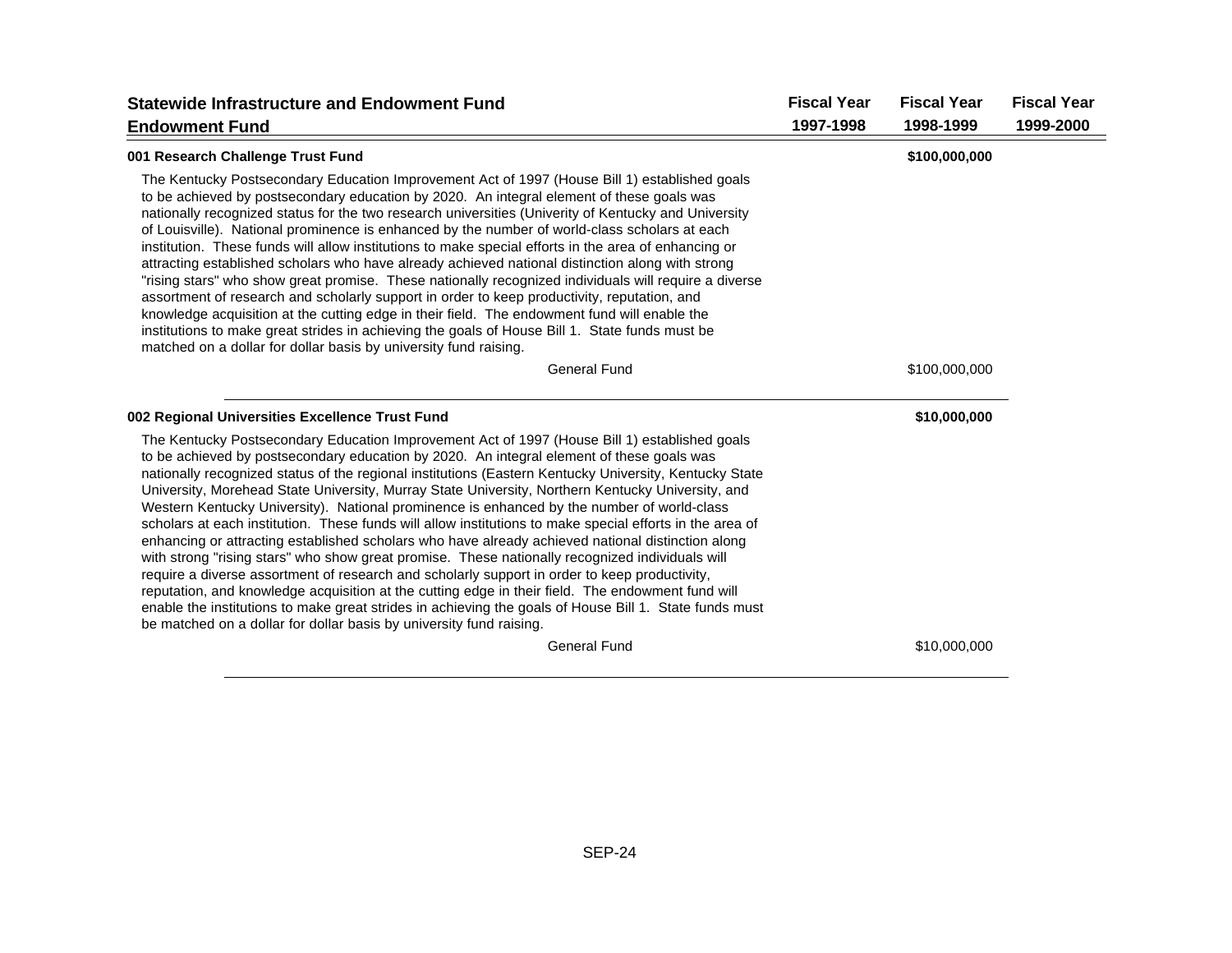| <b>Statewide Infrastructure and Endowment Fund</b> |                     | <b>Fiscal Year</b> | <b>Fiscal Year</b> | <b>Fiscal Year</b> |
|----------------------------------------------------|---------------------|--------------------|--------------------|--------------------|
| <b>Endowment Fund</b>                              |                     | 1997-1998          | 1998-1999          | 1999-2000          |
| <b>Endowment Fund Summary</b>                      |                     |                    | \$110,000,000      |                    |
|                                                    | <b>General Fund</b> |                    | \$110,000,000      |                    |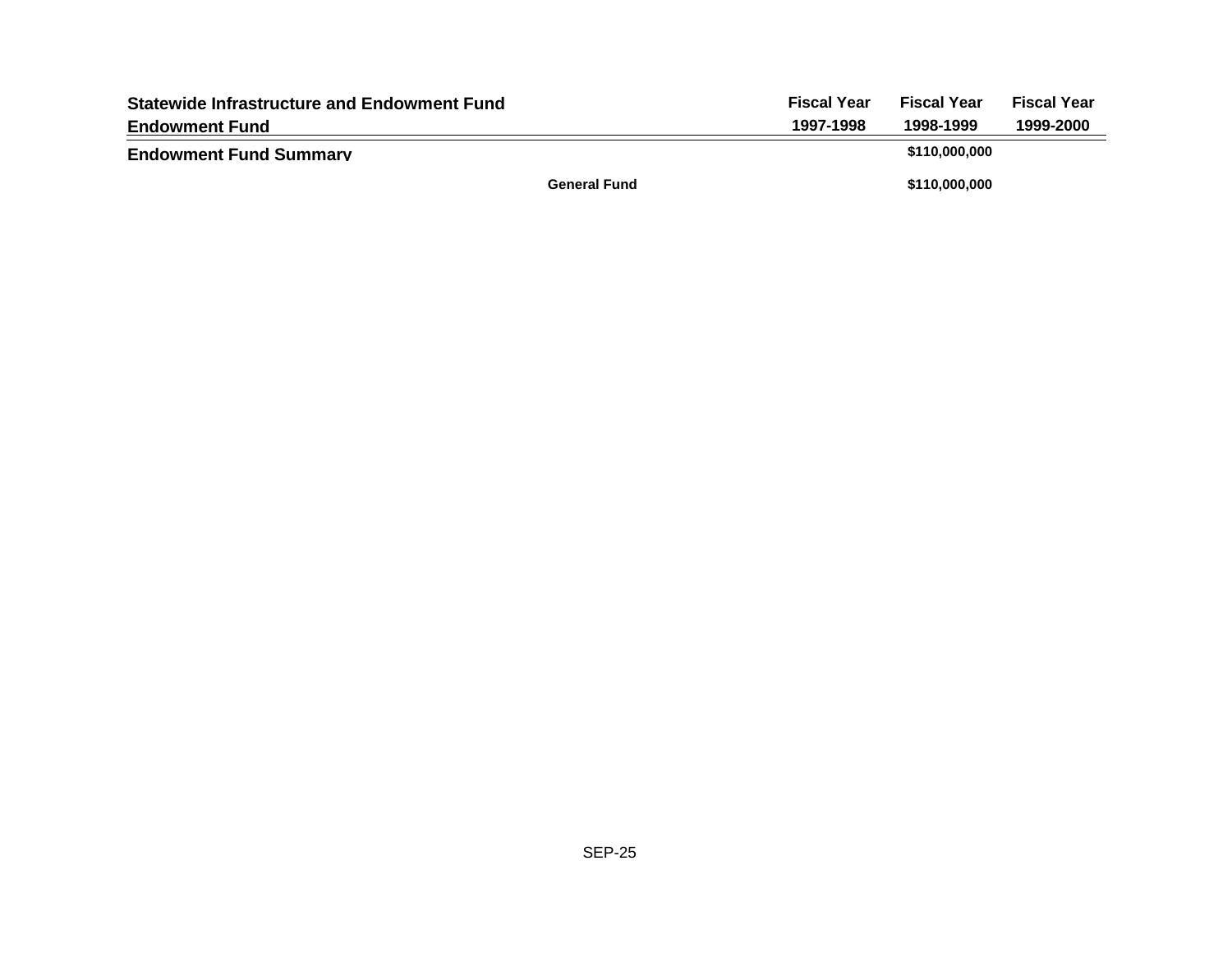# *Budget of the Commonwealth*

*Surplus Expenditure Plan Statewide Infrastructure*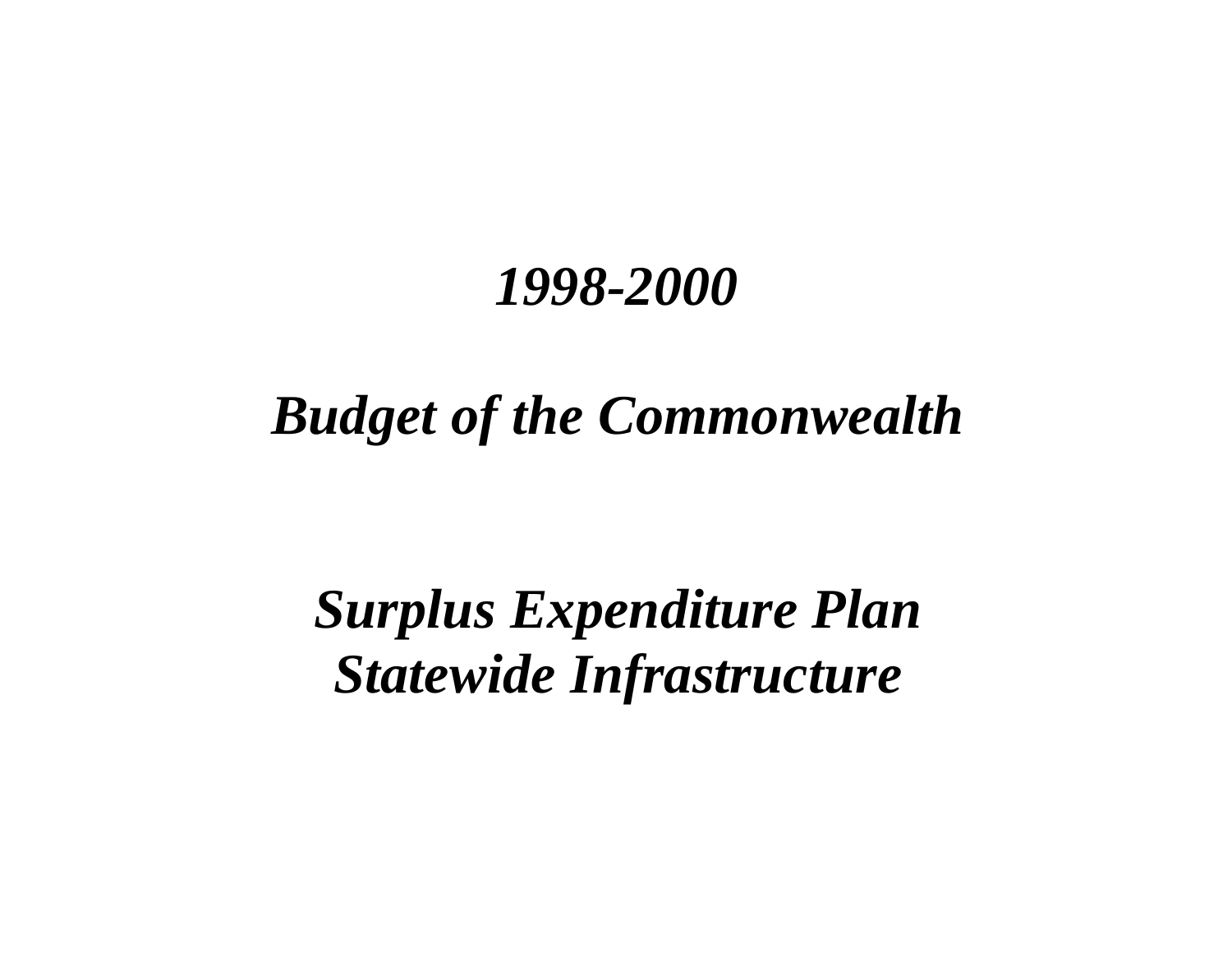| <b>Statewide Infrastructure and Endowment Fund</b>                                                                                                                                                                                                                                                                                                                                                                                                                                                                                           | <b>Fiscal Year</b> | <b>Fiscal Year</b> | <b>Fiscal Year</b> |
|----------------------------------------------------------------------------------------------------------------------------------------------------------------------------------------------------------------------------------------------------------------------------------------------------------------------------------------------------------------------------------------------------------------------------------------------------------------------------------------------------------------------------------------------|--------------------|--------------------|--------------------|
| <b>Statewide Infrastructure Fund</b>                                                                                                                                                                                                                                                                                                                                                                                                                                                                                                         | 1997-1998          | 1998-1999          | 1999-2000          |
| 001 Veterans' Nursing Home - E KY                                                                                                                                                                                                                                                                                                                                                                                                                                                                                                            |                    | \$4,725,000        |                    |
| This will allow construction of a 120-bed Veterans' Nursing Home in Perry County to serve Eastern<br>Kentucky. Kentucky's current veteran population is 359,600, 35 percent of which are age 65 or<br>older. In October 1995, the Kentucky Veterans' Center in Wilmore reached capacity. It has been at<br>full occupancy for two years with a waiting list of 30. The remainder of the construction cost will be<br>borne by the federal government with federal funds in the amount of \$8,775,800 for a total scope of<br>\$13,500,800.   |                    |                    |                    |
| This facility will consist of 120 beds, of which 30 beds will be designated for special needs residents<br>such as those with Alzheimers disease. Each facility will employ approximately 156 employees and<br>contain an in-house pharmacy, physical therapy department, barber shop, library, and gift shop.                                                                                                                                                                                                                               |                    |                    |                    |
| <b>Bond Fund</b>                                                                                                                                                                                                                                                                                                                                                                                                                                                                                                                             |                    | \$4,725,000        |                    |
| 002 Veterans' Nursing Home - W KY                                                                                                                                                                                                                                                                                                                                                                                                                                                                                                            |                    | \$4,725,000        |                    |
| This will allow construction of a 120-bed Veterans' Nursing Home in Hopkins County to serve<br>Western Kentucky. Kentucky's current veteran population is 359,600, 35 percent of which are age<br>65 or older. In October 1995, the Kentucky Veterans' Center in Wilmore reached capacity. It has<br>been at full occupancy for two years with a waiting list of 30. The remainder of the construction cost<br>will be borne by the federal government with federal funds in the amount of \$8,775,800 for a total<br>scope of \$13,500,800. |                    |                    |                    |
| This facility will consist of 120 beds, of which 30 beds will be designated for special needs residents<br>such as those with Alzheimers disease. Each facility will employ approximately 156 employees and<br>contain an in-house pharmacy, physical therapy department, barber shop, library, and gift shop.                                                                                                                                                                                                                               |                    |                    |                    |
| <b>Bond Fund</b>                                                                                                                                                                                                                                                                                                                                                                                                                                                                                                                             |                    | \$4,725,000        |                    |
| 003 Northern Kentucky Airport                                                                                                                                                                                                                                                                                                                                                                                                                                                                                                                |                    | \$17,000,000       |                    |
| This \$17 million will help support a \$170 million project to accommodate cargo expansion needs.<br>DHL is a major cargo carrier operating out of the Northern Kentucky Airport. Items funded include<br>cargo apron base construction costs, as well as other cargo area site preparation.                                                                                                                                                                                                                                                 |                    |                    |                    |
| <b>Bond Fund</b>                                                                                                                                                                                                                                                                                                                                                                                                                                                                                                                             |                    | \$17,000,000       |                    |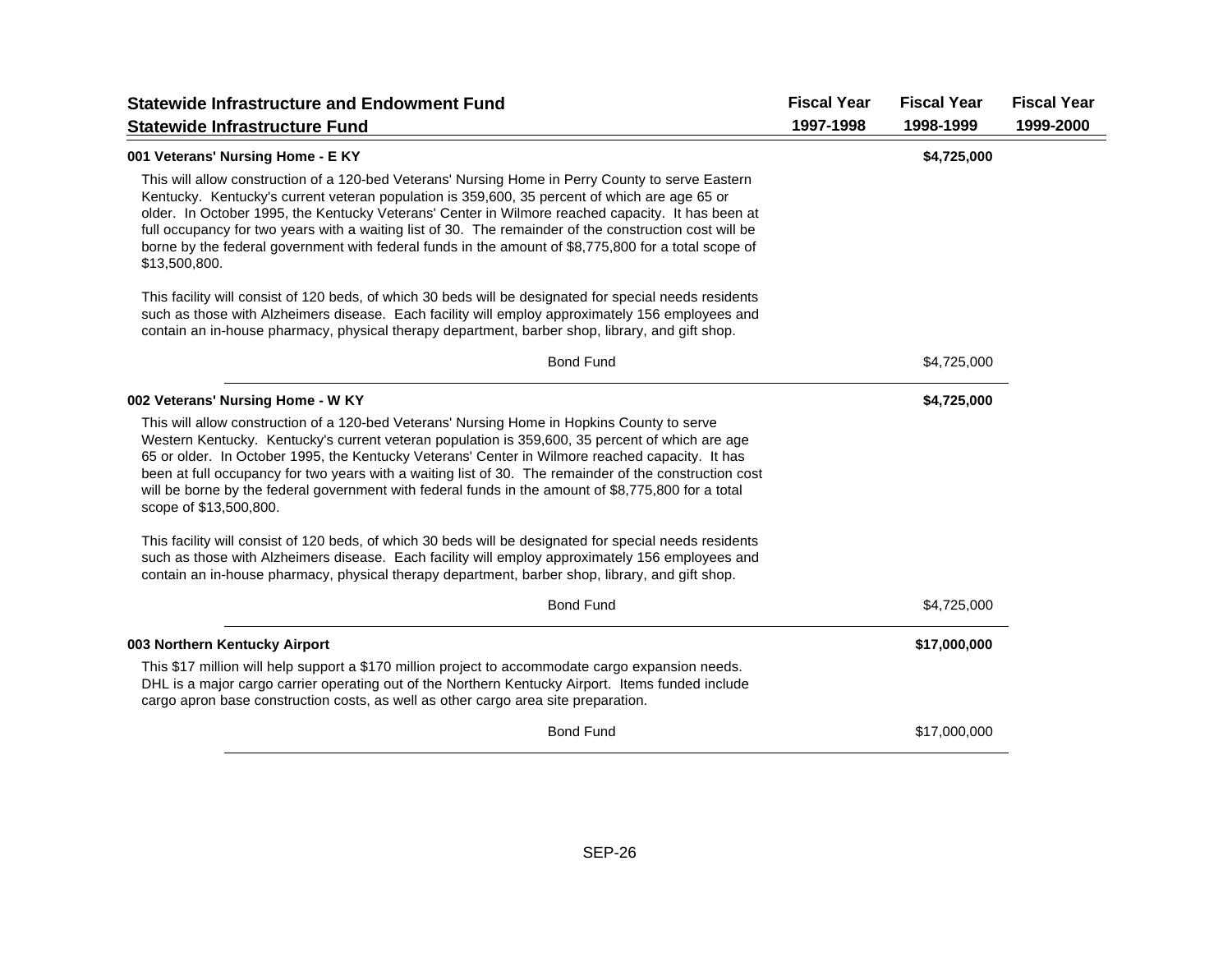| <b>Statewide Infrastructure and Endowment Fund</b>                                                                                                                                                                                                                                                                                                                                                                                                                                                                                                               | <b>Fiscal Year</b> | <b>Fiscal Year</b> | <b>Fiscal Year</b> |
|------------------------------------------------------------------------------------------------------------------------------------------------------------------------------------------------------------------------------------------------------------------------------------------------------------------------------------------------------------------------------------------------------------------------------------------------------------------------------------------------------------------------------------------------------------------|--------------------|--------------------|--------------------|
| <b>Statewide Infrastructure Fund</b>                                                                                                                                                                                                                                                                                                                                                                                                                                                                                                                             | 1997-1998          | 1998-1999          | 1999-2000          |
| 004 Louisville/Jefferson County International Airport                                                                                                                                                                                                                                                                                                                                                                                                                                                                                                            |                    | \$20,000,000       |                    |
| The Louisville/Jefferson County Regional Airport Authority (RAA) will be provided \$20 million to<br>acquire property under its Part 150 land acquisition/noise mitigation program. In return, the RAA will<br>transfer to the state property in an amount equal in cost to the RAA of \$20 million, develop a 750<br>acre industrial park for local and state economic development purposes, and will work with UPS to<br>sell it land at the airport (200 acres) and in the Edgewood area (up to 250 acres) to facilitate<br>expansion of UPS's worldwide hub. |                    |                    |                    |
| <b>Bond Fund</b>                                                                                                                                                                                                                                                                                                                                                                                                                                                                                                                                                 |                    | \$20,000,000       |                    |
| 005 Coldstream Research Campus Infrastructure                                                                                                                                                                                                                                                                                                                                                                                                                                                                                                                    |                    | \$5,500,000        |                    |
| This will continue development of Coldstream infrastructure, including roads, curbs, gutters,<br>sidewalks, storm sewers, sanitary sewers, and other utilities. Improvements will facilitate<br>recruitment of industrial tenants, with completion of infrastructure on 275 acres. Twenty-six lots will<br>be added to its inventory, available for immediate occupancy.                                                                                                                                                                                         |                    |                    |                    |
| <b>Bond Fund</b>                                                                                                                                                                                                                                                                                                                                                                                                                                                                                                                                                 |                    | \$5,500,000        |                    |
| 006 Columbia Sewer Lines                                                                                                                                                                                                                                                                                                                                                                                                                                                                                                                                         |                    | \$2,000,000        |                    |
| This will allow an upgrade of the city sewer plant from 600,000 to 1.2 million gallons per day and the<br>repair of deteriorated sewer lines that are impeding economic development.                                                                                                                                                                                                                                                                                                                                                                             |                    |                    |                    |
| <b>Bond Fund</b>                                                                                                                                                                                                                                                                                                                                                                                                                                                                                                                                                 |                    | \$2,000,000        |                    |
| 007 Adair County Industrial Park Development Fund                                                                                                                                                                                                                                                                                                                                                                                                                                                                                                                |                    | \$500,000          |                    |
| This project is among several that will support improvements to available industrial property in<br>counties affected by garment industry layoffs, including industrial site purchase in Adair County<br>through the Fiscal Court.                                                                                                                                                                                                                                                                                                                               |                    |                    |                    |
| <b>Bond Fund</b>                                                                                                                                                                                                                                                                                                                                                                                                                                                                                                                                                 |                    | \$500,000          |                    |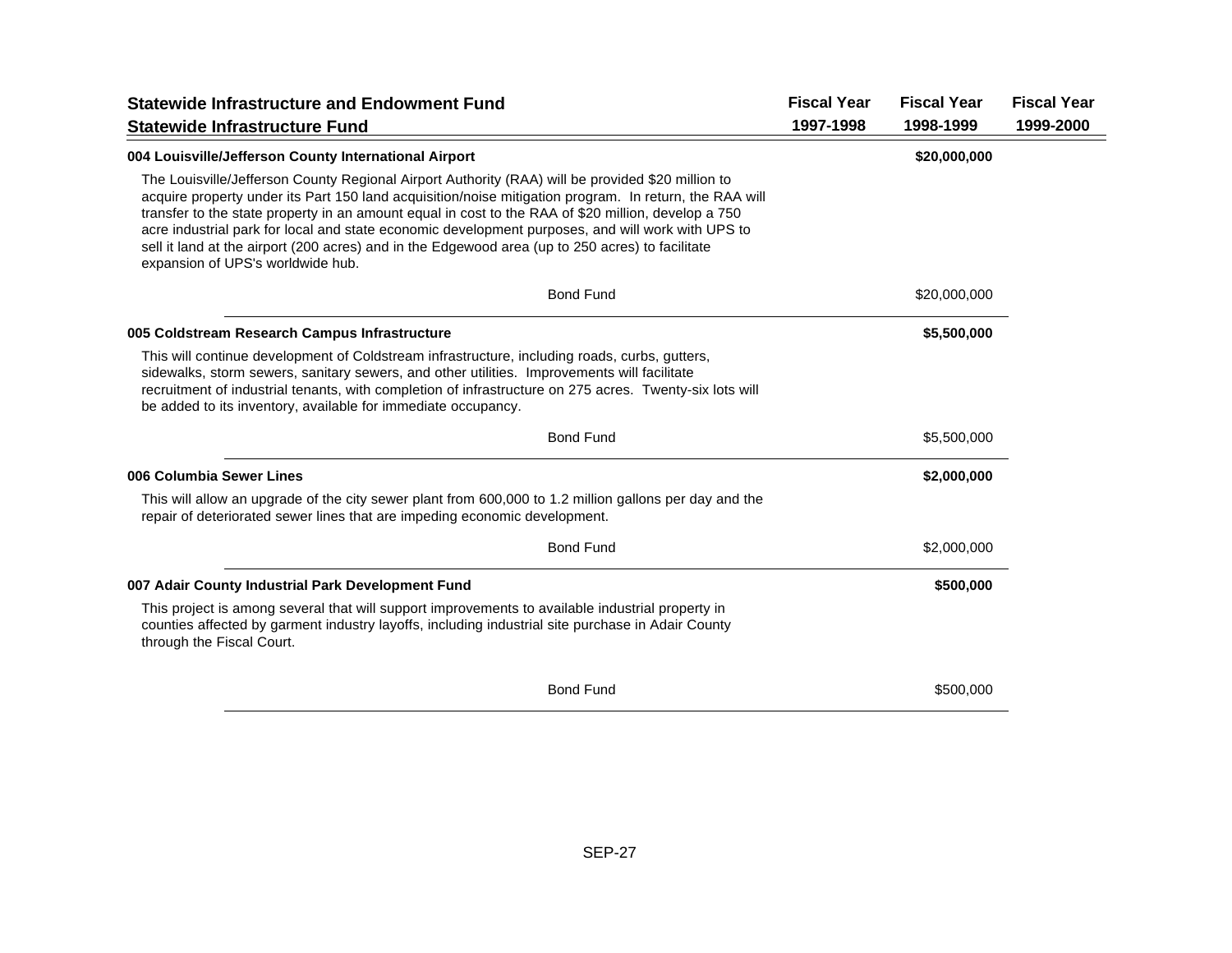| <b>Statewide Infrastructure and Endowment Fund</b><br><b>Statewide Infrastructure Fund</b>                                                                                                                                                                                                                                                                                                                                               | <b>Fiscal Year</b><br>1997-1998 | <b>Fiscal Year</b><br>1998-1999 | <b>Fiscal Year</b><br>1999-2000 |
|------------------------------------------------------------------------------------------------------------------------------------------------------------------------------------------------------------------------------------------------------------------------------------------------------------------------------------------------------------------------------------------------------------------------------------------|---------------------------------|---------------------------------|---------------------------------|
| 008 Green County Industrial Park Development Fund                                                                                                                                                                                                                                                                                                                                                                                        |                                 | \$460,000                       |                                 |
| This project supports improvements to available industrial property in Green County which has been<br>adversely affected by garment industry layoffs. These funds will be expended for industrial site<br>renovation in Green County through the Fiscal Court.                                                                                                                                                                           |                                 |                                 |                                 |
| <b>Bond Fund</b>                                                                                                                                                                                                                                                                                                                                                                                                                         |                                 | \$460,000                       |                                 |
| 009 Russell County Industrial Park Development Fund                                                                                                                                                                                                                                                                                                                                                                                      |                                 | \$100,000                       |                                 |
| This project will make improvements to available industrial property in Russell County which was<br>severely affected by recent garment industry layoffs. These funds will be used to match a \$750,000<br>federal grant. These state funds will be available through the Fiscal Court.                                                                                                                                                  |                                 |                                 |                                 |
| <b>Bond Fund</b>                                                                                                                                                                                                                                                                                                                                                                                                                         |                                 | \$100,000                       |                                 |
| 010 Russell County Gas Line                                                                                                                                                                                                                                                                                                                                                                                                              |                                 | \$2,000,000                     |                                 |
| This project will assist in construction, development, and installation of a natural gas system to serve<br>Russell Springs, Jamestown, Russell County, and parts of Adair County including existing residents,<br>businesses, and industry. As proposed, the system will be owned/operated by a joint utility board<br>from Russell Springs, Jamestown, and Russell County. The main trunk line is located in northern<br>Adair County. |                                 |                                 |                                 |
| <b>Bond Fund</b>                                                                                                                                                                                                                                                                                                                                                                                                                         |                                 | \$2,000,000                     |                                 |
| 011 Greenbo State Park Wastewater Plant                                                                                                                                                                                                                                                                                                                                                                                                  |                                 | \$1,000,000                     |                                 |
| Funds for this project will be used to demolish and replace the existing wastewater treatment plant<br>with a 50,000 gpd oxidation ditch that will meet EPA and Health Department standards.                                                                                                                                                                                                                                             |                                 |                                 |                                 |
| <b>Bond Fund</b>                                                                                                                                                                                                                                                                                                                                                                                                                         |                                 | \$1,000,000                     |                                 |
| 012 Rough River Marina Improvements                                                                                                                                                                                                                                                                                                                                                                                                      |                                 | \$800,000                       |                                 |
| Funds are provided to complete the upgrade of the marina and will include replacement of 30 open<br>houseboat slips and the required anchorage and utilities. The additional funds will increase the total<br>scope of the project to \$1,610,000.                                                                                                                                                                                       |                                 |                                 |                                 |
| <b>Bond Fund</b>                                                                                                                                                                                                                                                                                                                                                                                                                         |                                 | \$800,000                       |                                 |
|                                                                                                                                                                                                                                                                                                                                                                                                                                          |                                 |                                 |                                 |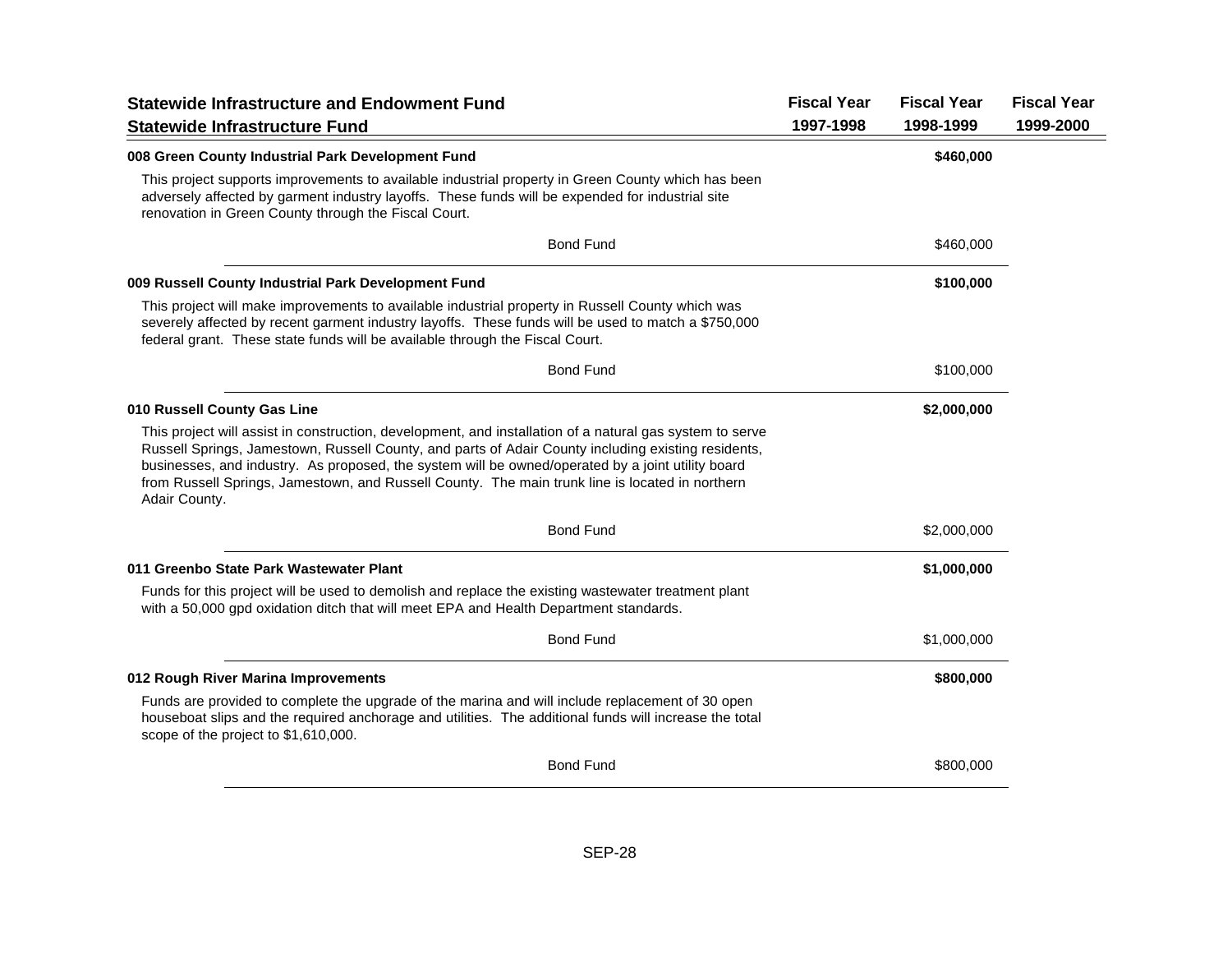| <b>Statewide Infrastructure and Endowment Fund</b>                                                                                                                                                                                                                                                                                                                                                                                                             | <b>Fiscal Year</b> | <b>Fiscal Year</b> | <b>Fiscal Year</b> |
|----------------------------------------------------------------------------------------------------------------------------------------------------------------------------------------------------------------------------------------------------------------------------------------------------------------------------------------------------------------------------------------------------------------------------------------------------------------|--------------------|--------------------|--------------------|
| <b>Statewide Infrastructure Fund</b>                                                                                                                                                                                                                                                                                                                                                                                                                           | 1997-1998          | 1998-1999          | 1999-2000          |
| 013 Barren River - Dock Replacement                                                                                                                                                                                                                                                                                                                                                                                                                            |                    | \$450,000          |                    |
| Funding is provided to replace the existing headdock, boat fueling station, wastewater liftstation, and<br>improve utilities and anchorage.                                                                                                                                                                                                                                                                                                                    |                    |                    |                    |
| <b>Bond Fund</b>                                                                                                                                                                                                                                                                                                                                                                                                                                               |                    | \$450,000          |                    |
| 014 Audubon Golf Course Erosion                                                                                                                                                                                                                                                                                                                                                                                                                                |                    | \$300,000          |                    |
| Funds are provided for erosion control on the existing golf course which is prone to severe erosion<br>due to soil conditions. Remaining project funds will provide for replacement of the existing cart<br>paths and installation of new cart paths.                                                                                                                                                                                                          |                    |                    |                    |
| <b>Bond Fund</b>                                                                                                                                                                                                                                                                                                                                                                                                                                               |                    | \$300,000          |                    |
| 015 Boonesborough Electric Upgrade                                                                                                                                                                                                                                                                                                                                                                                                                             |                    | \$885,000          |                    |
| Funds are provided for new underground electric service to the fort and campground. Also,<br>pedestals for 169 campsites and existing transformers and aluminum conductors will be replaced.                                                                                                                                                                                                                                                                   |                    |                    |                    |
| <b>Bond Fund</b>                                                                                                                                                                                                                                                                                                                                                                                                                                               |                    | \$885,000          |                    |
| 016 Jefferson Davis - Repair                                                                                                                                                                                                                                                                                                                                                                                                                                   |                    | \$450,000          |                    |
| Funds are provided to repair and seal the exterior of this historical monument.                                                                                                                                                                                                                                                                                                                                                                                |                    |                    |                    |
| <b>Bond Fund</b>                                                                                                                                                                                                                                                                                                                                                                                                                                               |                    | \$450,000          |                    |
| 017 Cumberland Falls - Water Lines                                                                                                                                                                                                                                                                                                                                                                                                                             |                    | \$550,000          |                    |
| Funding is provided to replace 50-year old water lines throughout the park.                                                                                                                                                                                                                                                                                                                                                                                    |                    |                    |                    |
| <b>Bond Fund</b>                                                                                                                                                                                                                                                                                                                                                                                                                                               |                    | \$550,000          |                    |
| 018 Whitehall HVAC                                                                                                                                                                                                                                                                                                                                                                                                                                             |                    | \$175,000          |                    |
| Funds are provided for the installation of an HVAC system, vapor barriers, and the dehumidification<br>equipment and monitoring equipment necessary to create a controlled environment for preservation<br>of the historic home and its contents. In addition, one lower-level room will be air-conditioned to<br>provide safe storage of critical artifacts and paintings. The additional funds will increase the total<br>scope of the project to \$500,000. |                    |                    |                    |
| <b>Bond Fund</b>                                                                                                                                                                                                                                                                                                                                                                                                                                               |                    | \$175,000          |                    |
| <b>SEP-29</b>                                                                                                                                                                                                                                                                                                                                                                                                                                                  |                    |                    |                    |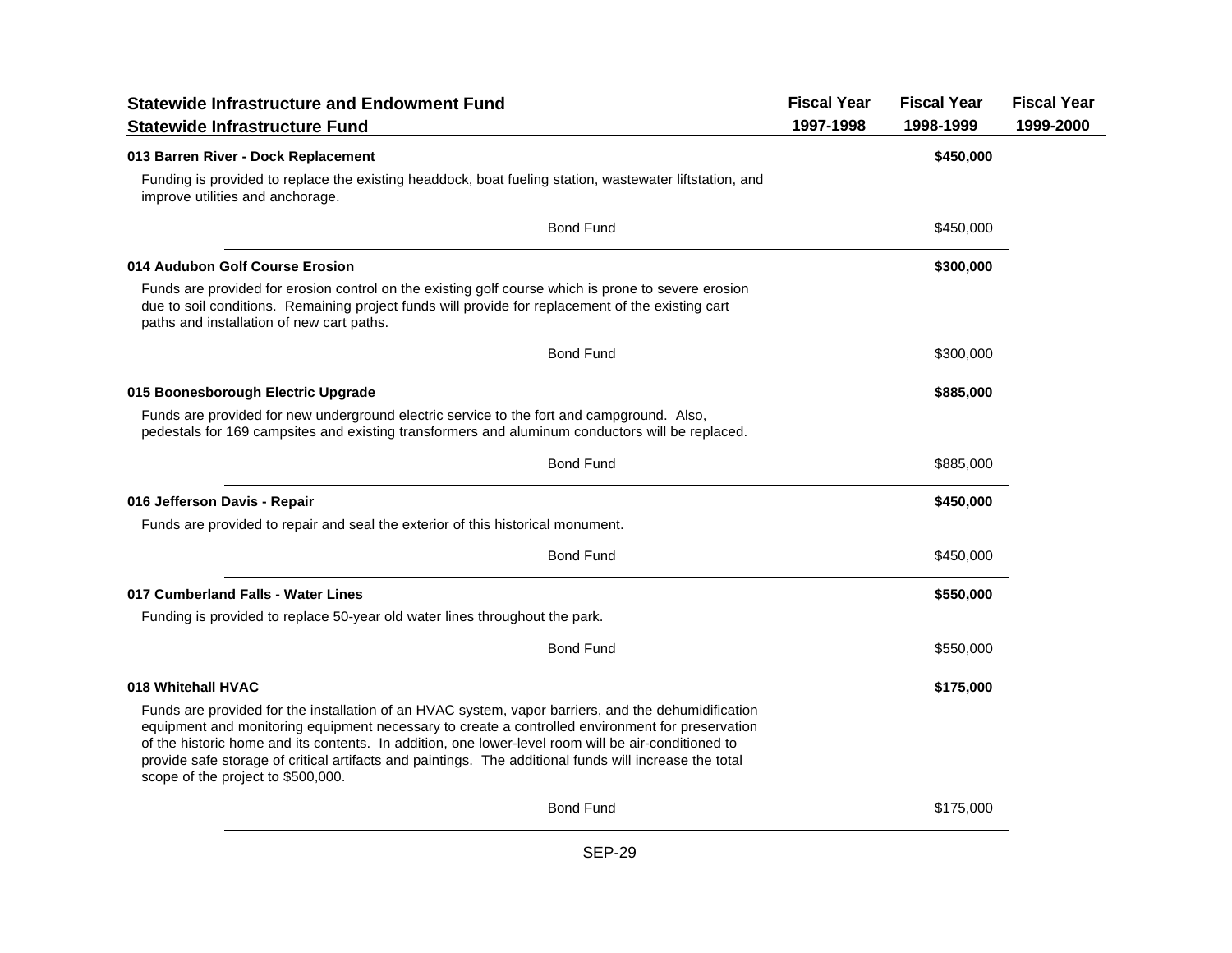| <b>Statewide Infrastructure and Endowment Fund</b>                                                                                                                                                                                                                                                                                                                                                                                                | <b>Fiscal Year</b> | <b>Fiscal Year</b> | <b>Fiscal Year</b> |
|---------------------------------------------------------------------------------------------------------------------------------------------------------------------------------------------------------------------------------------------------------------------------------------------------------------------------------------------------------------------------------------------------------------------------------------------------|--------------------|--------------------|--------------------|
| <b>Statewide Infrastructure Fund</b>                                                                                                                                                                                                                                                                                                                                                                                                              | 1997-1998          | 1998-1999          | 1999-2000          |
| 019 Blue Licks Lodge                                                                                                                                                                                                                                                                                                                                                                                                                              |                    | \$2,500,000        |                    |
| Funds are provided to add 16 rooms and to provide initial furnishings for all 32 lodge rooms,<br>including the Phase I development approved in the 1996-98 budget. Design work has already been<br>completed. The additional funding will increase the total scope of the project to \$6,128,200.                                                                                                                                                 |                    |                    |                    |
| <b>Bond Fund</b>                                                                                                                                                                                                                                                                                                                                                                                                                                  |                    | \$2,500,000        |                    |
| 020 Dale Hollow Lodge                                                                                                                                                                                                                                                                                                                                                                                                                             |                    | \$1,500,000        |                    |
| Funds are provided to complete and furnish previously authorized lodge rooms. The additional<br>funds will increase the total scope of the project to \$3,000,000.                                                                                                                                                                                                                                                                                |                    |                    |                    |
| <b>Bond Fund</b>                                                                                                                                                                                                                                                                                                                                                                                                                                  |                    | \$1,500,000        |                    |
| 021 Pineville Golf Course                                                                                                                                                                                                                                                                                                                                                                                                                         |                    | \$3,000,000        |                    |
| This additional funding is for acquisition and rehabilitation of a 100-acre lake, wetlands mitigation,<br>development of an 18-holf golf course with pro shop, maintenance facilities, and equipment. The<br>City of Pineville previously committed \$1.5 million to the project. The additional funds will increase<br>the total scope of the project to \$7,615,300.                                                                            |                    |                    |                    |
| <b>Bond Fund</b>                                                                                                                                                                                                                                                                                                                                                                                                                                  |                    | \$3,000,000        |                    |
| 022 Louisville Riverfront                                                                                                                                                                                                                                                                                                                                                                                                                         |                    | \$4,000,000        |                    |
| The Kentucky Economic Development Finance Authority (KEDFA) has made a \$4 million loan to the<br>Louisville Waterfront Development Corporation (WDC) to assist in relocation of Louisville Scrap<br>Metals from its downtown site to an Upper River Road site. The acquired property will be used as<br>part of a site for a new baseball stadium. The loan was made on an interim basis. This General<br>Fund support will "take-out" the loan. |                    |                    |                    |
| <b>Bond Fund</b>                                                                                                                                                                                                                                                                                                                                                                                                                                  |                    | \$4,000,000        |                    |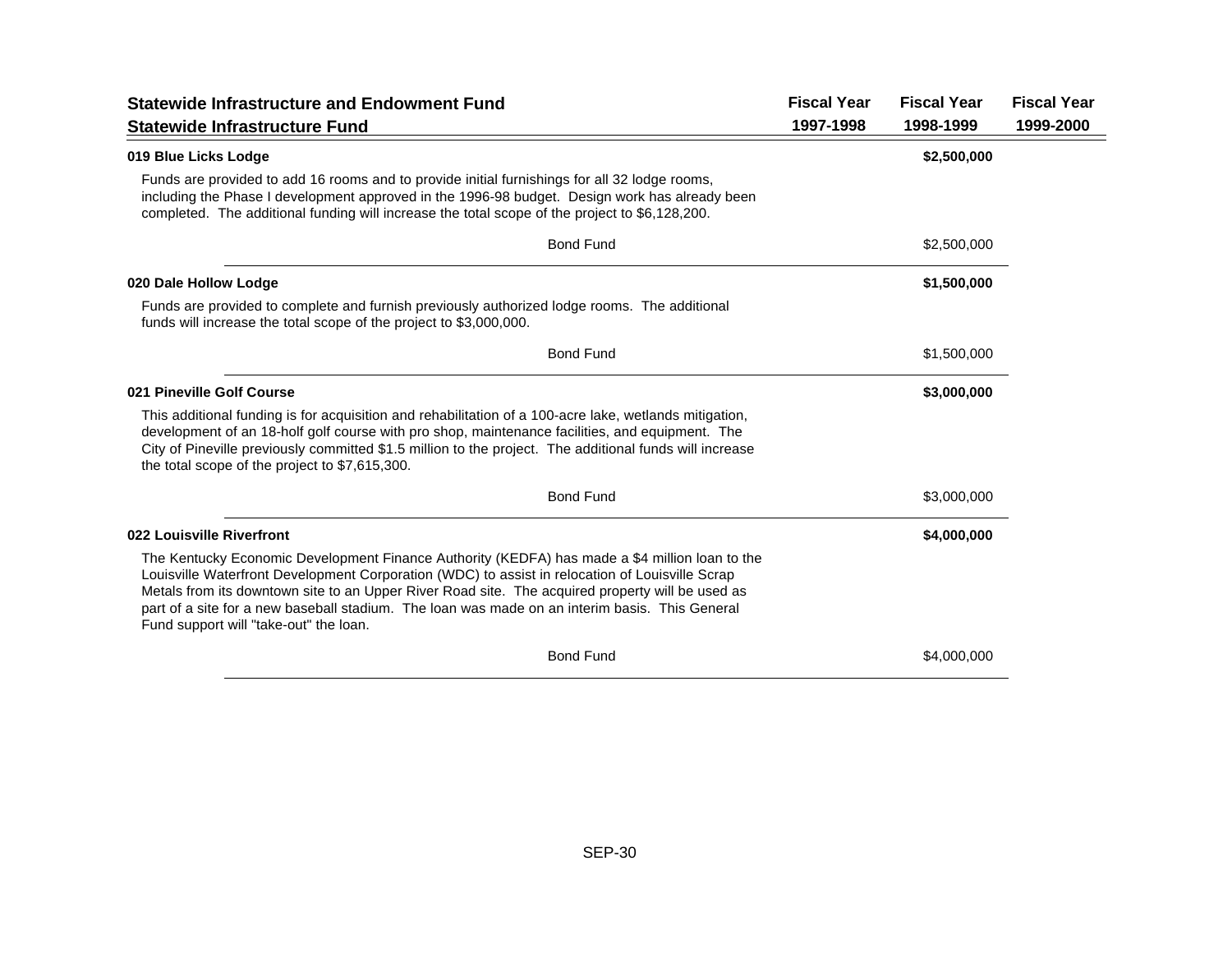| <b>Statewide Infrastructure and Endowment Fund</b>                                                                                                                                                                                                                                                                                                                                                                                                                                                                                                                                                                                                                                                                                                                                                                                                                                      | <b>Fiscal Year</b> | <b>Fiscal Year</b> | <b>Fiscal Year</b> |
|-----------------------------------------------------------------------------------------------------------------------------------------------------------------------------------------------------------------------------------------------------------------------------------------------------------------------------------------------------------------------------------------------------------------------------------------------------------------------------------------------------------------------------------------------------------------------------------------------------------------------------------------------------------------------------------------------------------------------------------------------------------------------------------------------------------------------------------------------------------------------------------------|--------------------|--------------------|--------------------|
| <b>Statewide Infrastructure Fund</b>                                                                                                                                                                                                                                                                                                                                                                                                                                                                                                                                                                                                                                                                                                                                                                                                                                                    | 1997-1998          | 1998-1999          | 1999-2000          |
| 023 Four Rivers Center - Paducah                                                                                                                                                                                                                                                                                                                                                                                                                                                                                                                                                                                                                                                                                                                                                                                                                                                        |                    | \$12,000,000       |                    |
| The Four Rivers Center is a multi-purpose cultural and educational facility to be constructed in<br>downtown Paducah, featuring a world-class performance hall (2,000 seats), space for educational<br>programs, and civic activities. It is projected to serve a 50-mile area around Paducah for the next 50<br>years. It will host Broadway shows, touring shows, national entertainment acts, and fine arts<br>performances. Non-performing events (corporate seminars, receptions, graduations, lectures) will<br>outnumber performances.                                                                                                                                                                                                                                                                                                                                           |                    |                    |                    |
| <b>Bond Fund</b>                                                                                                                                                                                                                                                                                                                                                                                                                                                                                                                                                                                                                                                                                                                                                                                                                                                                        |                    | \$12,000,000       |                    |
| 024 Bowling Green - Warren County Airport                                                                                                                                                                                                                                                                                                                                                                                                                                                                                                                                                                                                                                                                                                                                                                                                                                               |                    | \$6,000,000        |                    |
| This will provide seed money for development of a state-of-the-art regional intermodal industrial park<br>serving the Barren River ADD counties (Warren, Barren, Edmonson, Hart, Simpson, Metcalfe,<br>Grayson). As envisioned, and following successful trends established in Ft. Worth, Texas, and<br>Fayetteville, Arkansas, this will combine air, rail, and highway transport systems with an industrial<br>park site enabling cross-country transport in the most efficient manner. The facility requires a 5,000-<br>6,500 foot air strip (eventually expanded to 10,000 feet). The site is located within three miles of I-<br>65, ten miles of the Cumberland Parkway, and adjacent to existing rail. Federal Express has three<br>flights daily from Bowling Green, with plans to expand hub activities. It is expected that the project<br>will access FAA funds eventually. |                    |                    |                    |
| <b>Bond Fund</b>                                                                                                                                                                                                                                                                                                                                                                                                                                                                                                                                                                                                                                                                                                                                                                                                                                                                        |                    | \$6,000,000        |                    |
| 025 Artisans Center - Berea                                                                                                                                                                                                                                                                                                                                                                                                                                                                                                                                                                                                                                                                                                                                                                                                                                                             |                    | \$6,000,000        |                    |
| Grant funds are provided for construction of a statewide Artisans Center in Berea at a total cost of<br>\$14 million in order to promote economic development, education and tourism. The proposed<br>location on I-75 will include a retail sales, visitors' and education center, an artisan support center,<br>and a transportation system.                                                                                                                                                                                                                                                                                                                                                                                                                                                                                                                                          |                    |                    |                    |
| <b>Bond Fund</b>                                                                                                                                                                                                                                                                                                                                                                                                                                                                                                                                                                                                                                                                                                                                                                                                                                                                        |                    | \$6,000,000        |                    |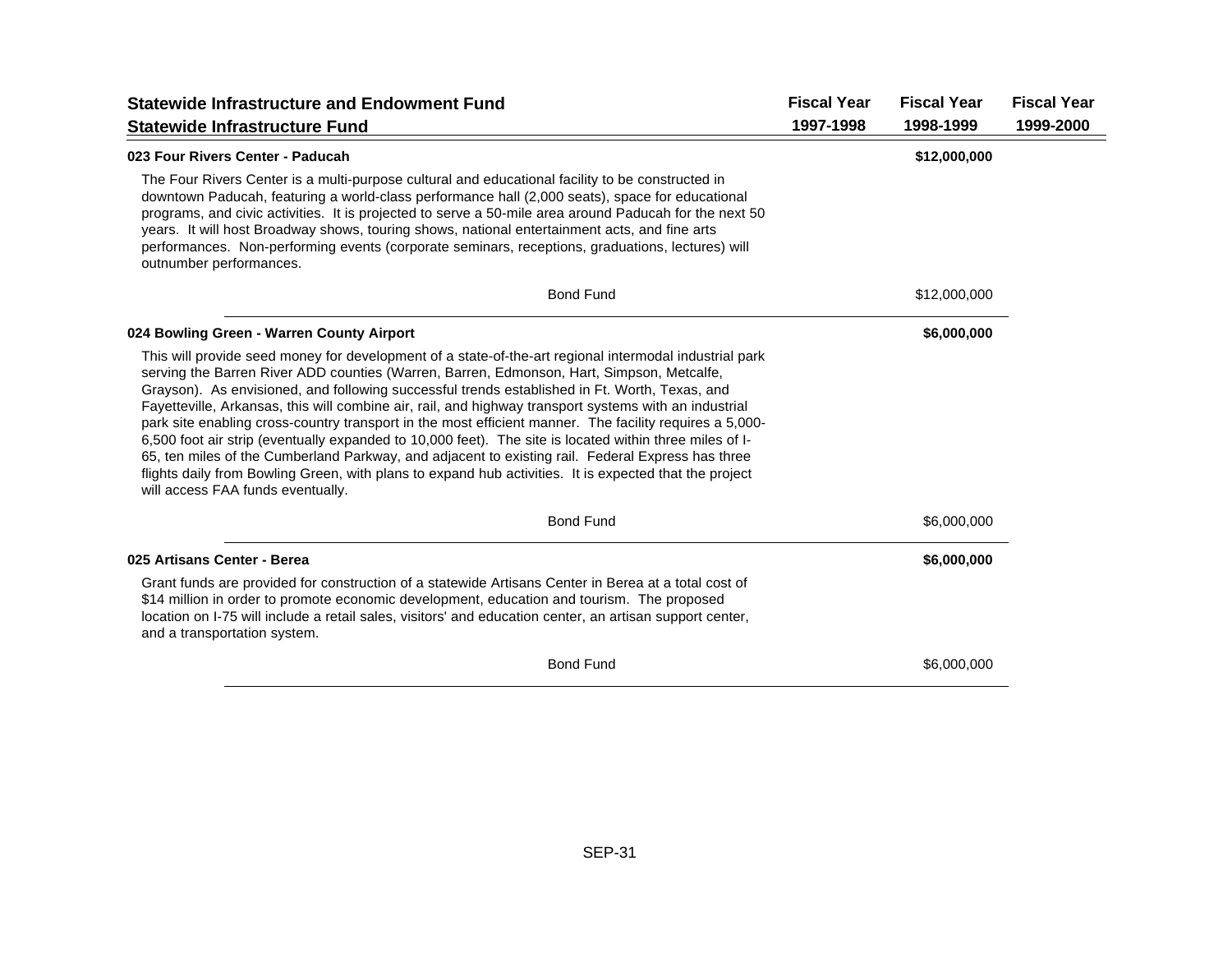|                                                                                                                                                                                                                                                                                                                                                                                                                                                                                                                                                                                                                                                                                                                                                                                                                                                                                                                                                                                                                                                                                                                                                                                                                                                                                                                                                   |           | <b>Fiscal Year</b> | <b>Fiscal Year</b> |
|---------------------------------------------------------------------------------------------------------------------------------------------------------------------------------------------------------------------------------------------------------------------------------------------------------------------------------------------------------------------------------------------------------------------------------------------------------------------------------------------------------------------------------------------------------------------------------------------------------------------------------------------------------------------------------------------------------------------------------------------------------------------------------------------------------------------------------------------------------------------------------------------------------------------------------------------------------------------------------------------------------------------------------------------------------------------------------------------------------------------------------------------------------------------------------------------------------------------------------------------------------------------------------------------------------------------------------------------------|-----------|--------------------|--------------------|
| <b>Statewide Infrastructure Fund</b>                                                                                                                                                                                                                                                                                                                                                                                                                                                                                                                                                                                                                                                                                                                                                                                                                                                                                                                                                                                                                                                                                                                                                                                                                                                                                                              | 1997-1998 | 1998-1999          | 1999-2000          |
| 026 Hindman Educational Complex                                                                                                                                                                                                                                                                                                                                                                                                                                                                                                                                                                                                                                                                                                                                                                                                                                                                                                                                                                                                                                                                                                                                                                                                                                                                                                                   |           |                    |                    |
| The project supports construction of a Knott County Arts and Crafts Educational Center (Complex)<br>at Hindman. The Knott County Arts and Crafts Educational Center will provide certificate and<br>degree programs for high quality arts/crafts entrepreneurs. Training will include production and<br>business management skills. The Arts and Crafts Educational Center will be the site for<br>administrative and support services for arts-based economic development initiatives. Development<br>of this Center will help to emerge a sustainable local economy based on heritage and cultural<br>attributes, ultimately leading to the emergence of Hindman as a center for production/marketing of<br>Appalachian arts/crafts. These funds shall be administered by the Knott County Arts and Crafts<br>Foundation, a public body corporate, to be established by the Knott County Fiscal Court according<br>to the provisions of Section 501(c)(3) of the Internal Revenue Code. The Foundation shall be<br>governed by a Board of Directors consisting of the following: three members appointed by the Knott<br>County Judge/Executive; two members appointed by the Mayor of Hindman; two members<br>appointed by the Governor; and two members appointed by the President of the Kentucky<br>Community and Technical College System. |           |                    |                    |
| 026- Hindman Branch of Hazard Community College                                                                                                                                                                                                                                                                                                                                                                                                                                                                                                                                                                                                                                                                                                                                                                                                                                                                                                                                                                                                                                                                                                                                                                                                                                                                                                   |           | \$1,250,000        |                    |
| This project provides for construction of a building to serve the citizens of Knott County. The<br>Hindman Branch will serve as a satellite campus of the Hazard Community College system. This<br>facility will also house other educational partners including: Morehead State University, Rural<br>Development Center, and Kentucky Tech Vocational School.                                                                                                                                                                                                                                                                                                                                                                                                                                                                                                                                                                                                                                                                                                                                                                                                                                                                                                                                                                                    |           |                    |                    |
| <b>Bond Fund</b>                                                                                                                                                                                                                                                                                                                                                                                                                                                                                                                                                                                                                                                                                                                                                                                                                                                                                                                                                                                                                                                                                                                                                                                                                                                                                                                                  |           | \$1,250,000        |                    |
| 026- Knott County Arts and Crafts Foundation Board                                                                                                                                                                                                                                                                                                                                                                                                                                                                                                                                                                                                                                                                                                                                                                                                                                                                                                                                                                                                                                                                                                                                                                                                                                                                                                |           | \$1,000,000        |                    |
| This project provides for construction of an Artisans Support and Marketing Center. This is one of<br>three elements of the Hindman Educational Complex. The Artisans Support Center is part of the<br>Knott County Arts and Crafts Foundation which provides ongoing business development,<br>entrepreneur, and general operations support.                                                                                                                                                                                                                                                                                                                                                                                                                                                                                                                                                                                                                                                                                                                                                                                                                                                                                                                                                                                                      |           |                    |                    |
| <b>Bond Fund</b>                                                                                                                                                                                                                                                                                                                                                                                                                                                                                                                                                                                                                                                                                                                                                                                                                                                                                                                                                                                                                                                                                                                                                                                                                                                                                                                                  |           | \$1,000,000        |                    |
| 026- Knott County Public Library                                                                                                                                                                                                                                                                                                                                                                                                                                                                                                                                                                                                                                                                                                                                                                                                                                                                                                                                                                                                                                                                                                                                                                                                                                                                                                                  |           | \$750,000          |                    |
| This local grant will be used for repairs and upgrades at the Knott County Public Library.                                                                                                                                                                                                                                                                                                                                                                                                                                                                                                                                                                                                                                                                                                                                                                                                                                                                                                                                                                                                                                                                                                                                                                                                                                                        |           |                    |                    |
| <b>Bond Fund</b>                                                                                                                                                                                                                                                                                                                                                                                                                                                                                                                                                                                                                                                                                                                                                                                                                                                                                                                                                                                                                                                                                                                                                                                                                                                                                                                                  |           | \$750,000          |                    |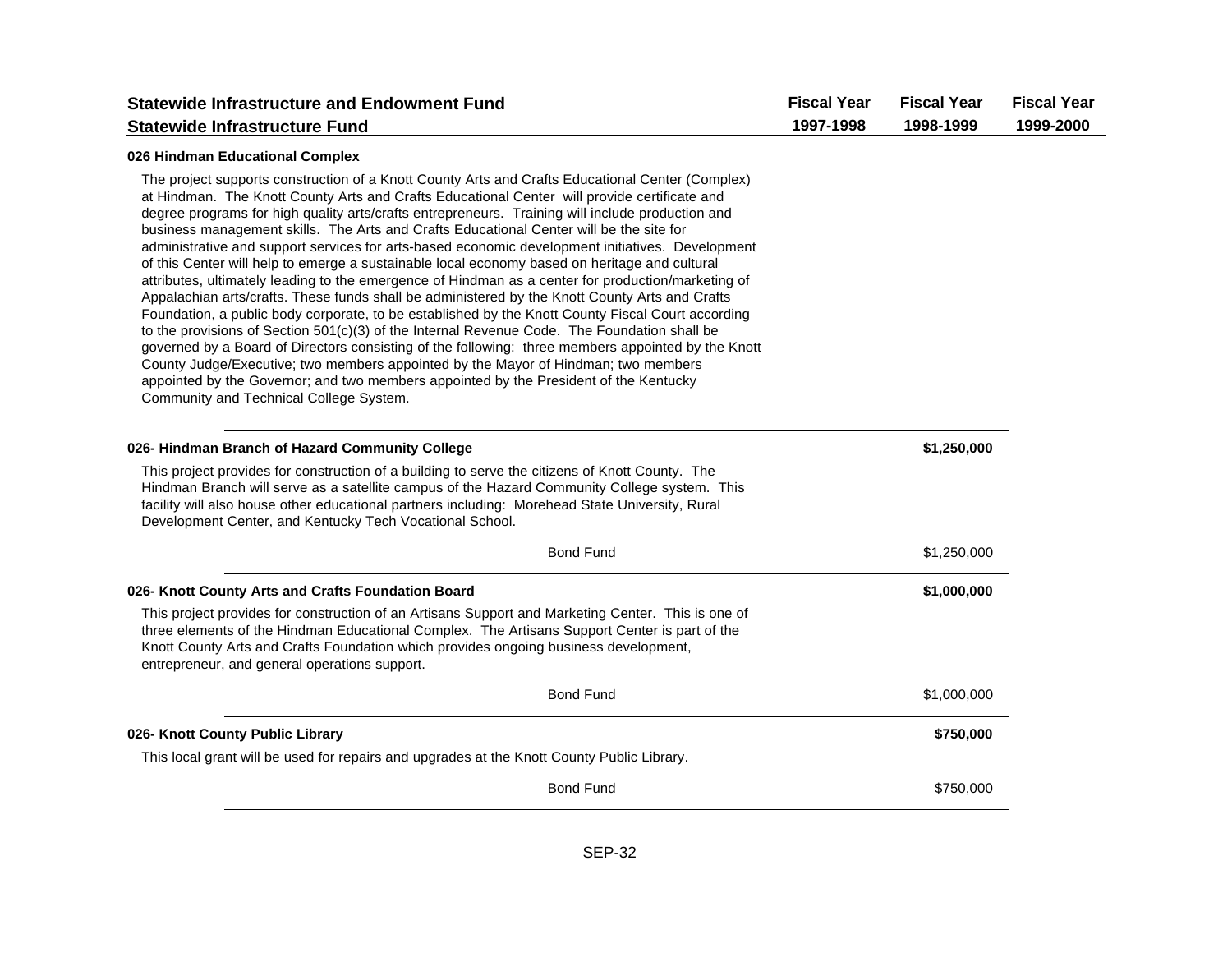| <b>Statewide Infrastructure and Endowment Fund</b>                                                                                                                                                                                                                                                                                                                                                                                                                    | <b>Fiscal Year</b> | <b>Fiscal Year</b> | <b>Fiscal Year</b> |
|-----------------------------------------------------------------------------------------------------------------------------------------------------------------------------------------------------------------------------------------------------------------------------------------------------------------------------------------------------------------------------------------------------------------------------------------------------------------------|--------------------|--------------------|--------------------|
| <b>Statewide Infrastructure Fund</b>                                                                                                                                                                                                                                                                                                                                                                                                                                  | 1997-1998          | 1998-1999          | 1999-2000          |
| 027 Springfield Water and Wastewater Projects                                                                                                                                                                                                                                                                                                                                                                                                                         |                    | \$2,000,000        |                    |
| This project provides partial funding for a \$5 million project to construct 70 miles of new water pipe,<br>three elevated water storage tanks, and three pump stations to extend public water service to<br>unserved portions of Washington County. These funds will supplement local funds and reduce the<br>number of residents who rely on unsafe water sources. The addition will serve 500 homes and<br>benefit several agricultural operations and businesses. |                    |                    |                    |
| <b>Bond Fund</b>                                                                                                                                                                                                                                                                                                                                                                                                                                                      |                    | \$2,000,000        |                    |
| 028 Golf Course/Road - Yatesville Lake                                                                                                                                                                                                                                                                                                                                                                                                                                |                    | \$6,000,000        |                    |
| These funds will be used to develop an 18-hole golf course, pro shop, cart storage, and purchase<br>equipment and furnishings. Lawrence County has sufficient property leased from the Corps of<br>Engineers for development of an 18-hole course at Yatesville Lake. Lawrence County officials will<br>convey the lease to the Department of Parks. An access road is included in the Kentucky<br>Transportation Cabinet's budget.                                   |                    |                    |                    |
| <b>Bond Fund</b>                                                                                                                                                                                                                                                                                                                                                                                                                                                      |                    | \$6,000,000        |                    |
| 029 East Kentucky Center for Science, Math, and Technology                                                                                                                                                                                                                                                                                                                                                                                                            |                    | \$2,640,000        |                    |
| This supports construction of a 14,000 square foot Resource/Exhibit work center, coal mine<br>simulation project, and planetarium/multi-media center, including outdoor study area in<br>Prestonsburg. It will permit the creation of a mobile exhibit of interactive science and math materials<br>for use in various venues, and creation of a resource center to support and enhance activities of a<br>traveling program.                                         |                    |                    |                    |
| This facility will be the operational base for all Center programming. It will house a teacher resource<br>center for outreach programs, a hands-on exhibit activity center including explorations using<br>technology, and work space for the Center staff.                                                                                                                                                                                                          |                    |                    |                    |
| <b>Bond Fund</b>                                                                                                                                                                                                                                                                                                                                                                                                                                                      |                    | \$2,640,000        |                    |
| 030 Versailles/Woodford County Community Center                                                                                                                                                                                                                                                                                                                                                                                                                       |                    | \$3,000,000        |                    |
| This project provides partial funding for the construction of a \$6 million community center with the<br>other portions coming from local governments (Woodford County, Versailles, and Midway) and<br>private funds. It would include an auditorium, stage component, swimming pool, and be constructed<br>at a 200 acre county park.                                                                                                                                |                    |                    |                    |
| <b>Bond Fund</b>                                                                                                                                                                                                                                                                                                                                                                                                                                                      |                    | \$3,000,000        |                    |
|                                                                                                                                                                                                                                                                                                                                                                                                                                                                       |                    |                    |                    |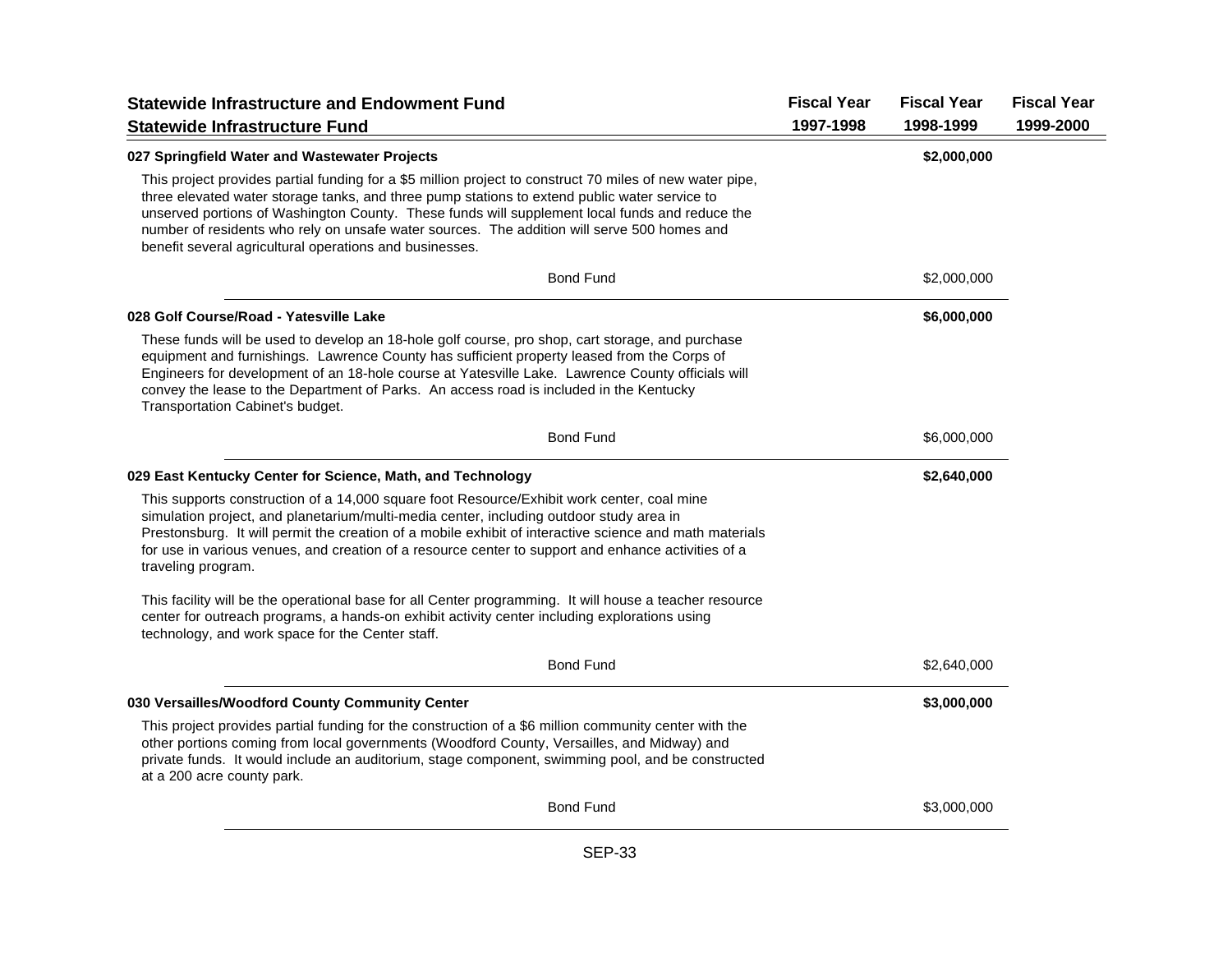| <b>Statewide Infrastructure and Endowment Fund</b>                                                                                                                                                                                                                                                                                                                                                                                                                                                                                                                                                                                                                                                                                                                                                                                                                                                                                                                        | <b>Fiscal Year</b> | <b>Fiscal Year</b> | <b>Fiscal Year</b> |
|---------------------------------------------------------------------------------------------------------------------------------------------------------------------------------------------------------------------------------------------------------------------------------------------------------------------------------------------------------------------------------------------------------------------------------------------------------------------------------------------------------------------------------------------------------------------------------------------------------------------------------------------------------------------------------------------------------------------------------------------------------------------------------------------------------------------------------------------------------------------------------------------------------------------------------------------------------------------------|--------------------|--------------------|--------------------|
| <b>Statewide Infrastructure Fund</b>                                                                                                                                                                                                                                                                                                                                                                                                                                                                                                                                                                                                                                                                                                                                                                                                                                                                                                                                      | 1997-1998          | 1998-1999          | 1999-2000          |
| 031 Country Music Hall of Fame                                                                                                                                                                                                                                                                                                                                                                                                                                                                                                                                                                                                                                                                                                                                                                                                                                                                                                                                            |                    | \$2,168,000        |                    |
| Grant funds for this project will be used for new exhibit space for the Country Music Hall of Fame at<br>Renfro Valley in Rockcastle County to honor past and present Kentuckians who have made<br>significant contributions to the entertainment industry. It will facilitate efforts to collect, preserve,<br>store, and showcase artifacts and archival records, as well as provide a resource center for<br>educational purposes.                                                                                                                                                                                                                                                                                                                                                                                                                                                                                                                                     |                    |                    |                    |
| <b>Bond Fund</b>                                                                                                                                                                                                                                                                                                                                                                                                                                                                                                                                                                                                                                                                                                                                                                                                                                                                                                                                                          |                    | \$2,168,000        |                    |
| 032 Coca Cola Museum                                                                                                                                                                                                                                                                                                                                                                                                                                                                                                                                                                                                                                                                                                                                                                                                                                                                                                                                                      |                    | \$2,000,000        |                    |
| Grant funds for this project will provide for the establishment of the world-class Schmidt Museum of<br>Coca Cola memorabilia in Elizabethtown. The total project scope is estimated at \$25 million.<br>Corporate and private contributions; a potential \$3 million tax credit via House Bill 815 over the next<br>ten years; and a potential \$1 million in Community Development Block Grants would be combined.<br>Funds for this project will be used to construct an 80,000 square foot not-for-profit museum to house<br>the world's largest, most complete collection of Coca Cola artifacts, dating from 1885. The building<br>will be designed by an internationally known architect and located on a 20-acre site on I-65.<br>Pledges received equal \$2.4 million, including \$1.5 million from the Schmidt family and their bottling<br>company. The Schmidt's donation of the collection is valued at \$10 million and the land is valued at<br>\$600,000. |                    |                    |                    |
| <b>Bond Fund</b>                                                                                                                                                                                                                                                                                                                                                                                                                                                                                                                                                                                                                                                                                                                                                                                                                                                                                                                                                          |                    | \$2,000,000        |                    |
| 033 Radcliff/Vine Grove Industrial Park                                                                                                                                                                                                                                                                                                                                                                                                                                                                                                                                                                                                                                                                                                                                                                                                                                                                                                                                   |                    | \$960,000          |                    |
| This project supports design and construction of an industrial park in Northern Hardin County to<br>facilitate recruitment of industry, including infrastructure development (roads, sewer, water, and<br>electric hookups). It is intended to partially offset the downsizing of Fort Knox and the loss of 7,500<br>jobs. It will facilitate recruitment of industry and help lay the industrial foundation for the future.                                                                                                                                                                                                                                                                                                                                                                                                                                                                                                                                              |                    |                    |                    |
| <b>Bond Fund</b>                                                                                                                                                                                                                                                                                                                                                                                                                                                                                                                                                                                                                                                                                                                                                                                                                                                                                                                                                          |                    | \$960,000          |                    |
| 034a Riverpark Center - Owensboro                                                                                                                                                                                                                                                                                                                                                                                                                                                                                                                                                                                                                                                                                                                                                                                                                                                                                                                                         |                    | \$1,500,000        |                    |
| This project supports the debt reduction to the bonds originally used to construct the facility.                                                                                                                                                                                                                                                                                                                                                                                                                                                                                                                                                                                                                                                                                                                                                                                                                                                                          |                    |                    |                    |
| <b>Bond Fund</b>                                                                                                                                                                                                                                                                                                                                                                                                                                                                                                                                                                                                                                                                                                                                                                                                                                                                                                                                                          |                    | \$1,500,000        |                    |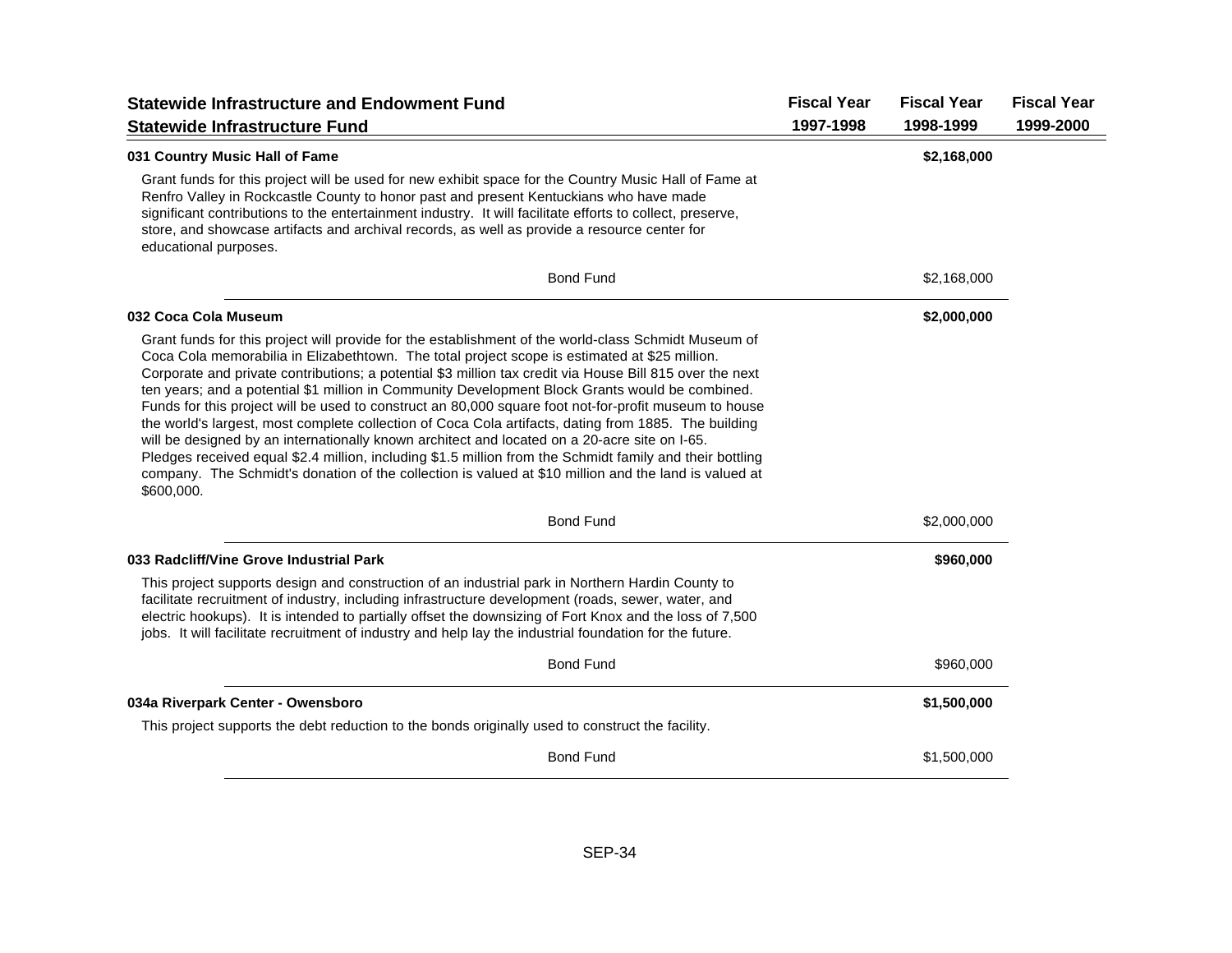| <b>Statewide Infrastructure and Endowment Fund</b>                                                                                                                                                                                                                                                                                                                                                                                                                                                                                                                                                                                                                                                                                                                                                                                                           | <b>Fiscal Year</b> | <b>Fiscal Year</b> | <b>Fiscal Year</b> |
|--------------------------------------------------------------------------------------------------------------------------------------------------------------------------------------------------------------------------------------------------------------------------------------------------------------------------------------------------------------------------------------------------------------------------------------------------------------------------------------------------------------------------------------------------------------------------------------------------------------------------------------------------------------------------------------------------------------------------------------------------------------------------------------------------------------------------------------------------------------|--------------------|--------------------|--------------------|
| <b>Statewide Infrastructure Fund</b>                                                                                                                                                                                                                                                                                                                                                                                                                                                                                                                                                                                                                                                                                                                                                                                                                         | 1997-1998          | 1998-1999          | 1999-2000          |
| 034b Bluegrass Museum                                                                                                                                                                                                                                                                                                                                                                                                                                                                                                                                                                                                                                                                                                                                                                                                                                        |                    | \$1,500,000        |                    |
| This project supports funding for the construction of the International Bluegrass Music Museum at<br>RiverPark Center in Owensboro. It includes completion of the Bluegrass Museum interior<br>renovations such as HVAC installation, drywall, painting, ceiling tiles, lighting, carpentry, fixtures,<br>carpet, etc. It will also include the purchase of exhibits and equipment, including Bluegrass<br>Timeline, Instrument Makers' Workshop, Festivals Exhibit, Hall of Honor, and an interactive video,<br>multimedia center, and archives repository. It also encompasses Bluegrass Tourism Development<br>efforts to establish a permanent mechanism to promote Bluegrass tourist attractions, events<br>connected to the museum, performances, competitions, institutes, workshops, industry meetings,<br>video, television, and radio productions. |                    |                    |                    |
| <b>Bond Fund</b>                                                                                                                                                                                                                                                                                                                                                                                                                                                                                                                                                                                                                                                                                                                                                                                                                                             |                    | \$1,500,000        |                    |
| 035 Murray State Univ., Renovate Animal Health Technology Ctr.                                                                                                                                                                                                                                                                                                                                                                                                                                                                                                                                                                                                                                                                                                                                                                                               |                    | \$700,000          |                    |
| This will fund the renovation of the Animal Health Technology Center at Murray State University.<br>The current program is overwhelmed and in need of immediate renovation.                                                                                                                                                                                                                                                                                                                                                                                                                                                                                                                                                                                                                                                                                  |                    |                    |                    |
| <b>Bond Fund</b>                                                                                                                                                                                                                                                                                                                                                                                                                                                                                                                                                                                                                                                                                                                                                                                                                                             |                    | \$700,000          |                    |
| 036 Maysville CC Extension Campus at Cynthiana                                                                                                                                                                                                                                                                                                                                                                                                                                                                                                                                                                                                                                                                                                                                                                                                               |                    | \$2,500,000        |                    |
| This will support a project for Kentucky Community Colleges and Technical Schools based on a<br>cooperative model involving MCC, Kentucky Tech - Harrison Center, and Harrison County public<br>schools. This will allow development of a Harrison County K-14 educational facility with extension<br>campus on the same grounds as Harrison County High School and Kentucky Tech. It will help meet<br>community needs for a building, full-time faculty, Continuing Education director, business officer,<br>librarian, computer labs, and a T-1 hookup.                                                                                                                                                                                                                                                                                                   |                    |                    |                    |
| <b>Bond Fund</b>                                                                                                                                                                                                                                                                                                                                                                                                                                                                                                                                                                                                                                                                                                                                                                                                                                             |                    | \$2,500,000        |                    |
| 037 Edmonson Co/Brownsville Natural Gas Line and Infrastructure                                                                                                                                                                                                                                                                                                                                                                                                                                                                                                                                                                                                                                                                                                                                                                                              |                    | \$950,000          |                    |
| This project supports the renovation of the existing storage building to house the local Arts Council<br>and Historical Society. A renovated complex would house a historical museum in close proximity to<br>Mammoth Cave and provide new community meeting space.                                                                                                                                                                                                                                                                                                                                                                                                                                                                                                                                                                                          |                    |                    |                    |
| <b>Bond Fund</b>                                                                                                                                                                                                                                                                                                                                                                                                                                                                                                                                                                                                                                                                                                                                                                                                                                             |                    | \$950,000          |                    |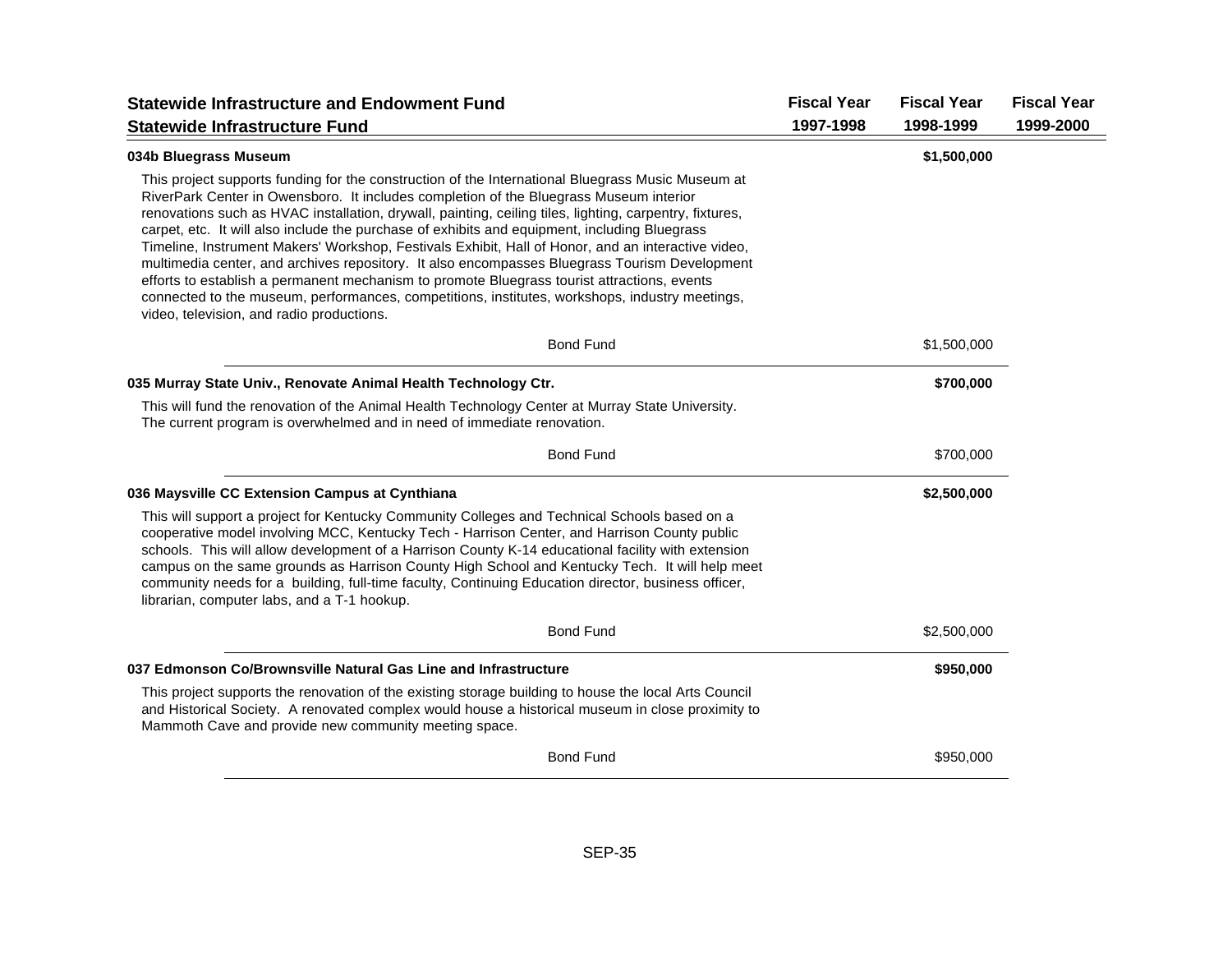| <b>Statewide Infrastructure and Endowment Fund</b>                                                                                                                                                                                                                                                   | <b>Fiscal Year</b> | <b>Fiscal Year</b> | <b>Fiscal Year</b> |
|------------------------------------------------------------------------------------------------------------------------------------------------------------------------------------------------------------------------------------------------------------------------------------------------------|--------------------|--------------------|--------------------|
| <b>Statewide Infrastructure Fund</b>                                                                                                                                                                                                                                                                 | 1997-1998          | 1998-1999          | 1999-2000          |
| 038 Harlan County Infrastructure and Renovation Projects Pool                                                                                                                                                                                                                                        |                    |                    |                    |
| See project descriptions numbered 38 as follows.                                                                                                                                                                                                                                                     |                    |                    |                    |
| 038- Evarts Depot Renovation Project                                                                                                                                                                                                                                                                 |                    | \$50,000           |                    |
| This project provides funds to cover the costs related to the acquisition of and renovation of the<br>Evarts Depot for use as a public facility. Funds will be conveyed through the Harlan County Fiscal<br>Court.                                                                                   |                    |                    |                    |
| <b>Bond Fund</b>                                                                                                                                                                                                                                                                                     |                    | \$50,000           |                    |
| 038- Green Hills Water Project                                                                                                                                                                                                                                                                       |                    | \$275,000          |                    |
| This project provides funds to cover costs related to the water line development in the Green Hills<br>Community. Funding will be conveyed through the Harlan County Fiscal Court.                                                                                                                   |                    |                    |                    |
| <b>Bond Fund</b>                                                                                                                                                                                                                                                                                     |                    | \$275,000          |                    |
| 038- Harlan Regional Sewer Project                                                                                                                                                                                                                                                                   |                    | \$425,000          |                    |
| This project provides funds to develop and upgrade the Harlan Regional Sewer project. Funding will<br>be conveyed through the City of Harlan.                                                                                                                                                        |                    |                    |                    |
| <b>Bond Fund</b>                                                                                                                                                                                                                                                                                     |                    | \$425,000          |                    |
| 038- Wallins Creek Water Project                                                                                                                                                                                                                                                                     |                    | \$250,000          |                    |
| This project provides funds to cover costs related to improvements to the Wallins Creek Water<br>Facility. Funding will be conveyed through the Harlan County Fiscal Court.                                                                                                                          |                    |                    |                    |
| <b>Bond Fund</b>                                                                                                                                                                                                                                                                                     |                    | \$250,000          |                    |
| 039 Lincoln County Senior Citizens Center                                                                                                                                                                                                                                                            |                    | \$360,000          |                    |
| This funds the purchase of two buildings from the Christian Appalachian Project and the renovation<br>of property to house a senior citizens center, plus continuation of seniors programs. The Center will<br>be operated by seniors and will serve as an office for Fort Logan Ministries and CAP. |                    |                    |                    |
| <b>Bond Fund</b>                                                                                                                                                                                                                                                                                     |                    | \$360,000          |                    |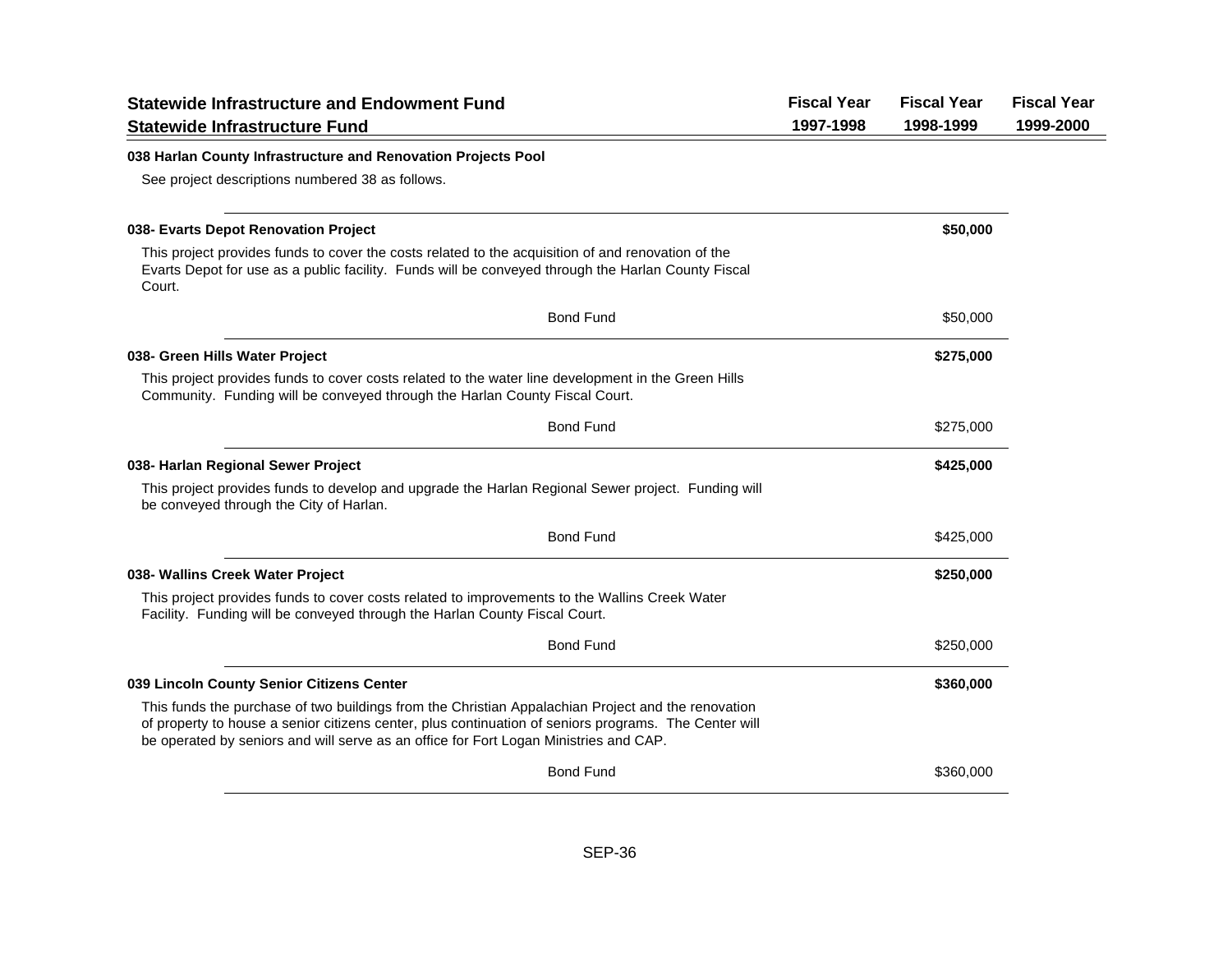| <b>Statewide Infrastructure and Endowment Fund</b>                                                                                                                         | <b>Fiscal Year</b> | <b>Fiscal Year</b> | <b>Fiscal Year</b> |
|----------------------------------------------------------------------------------------------------------------------------------------------------------------------------|--------------------|--------------------|--------------------|
| <b>Statewide Infrastructure Fund</b>                                                                                                                                       | 1997-1998          | 1998-1999          | 1999-2000          |
| 040 Pike County Community Projects Pool                                                                                                                                    |                    |                    |                    |
| See project descriptions numbered 40 as follows.                                                                                                                           |                    |                    |                    |
| 040- Black Gem Recreational Facilities                                                                                                                                     |                    | \$25,000           |                    |
| This local grant will be used to purchase playground equipment and for the construction of ball fields<br>and other miscellaneous improvements.                            |                    |                    |                    |
| <b>General Fund</b>                                                                                                                                                        |                    | \$25,000           |                    |
| 040- Eight Pike County High School Recreational Projects                                                                                                                   |                    | \$200,000          |                    |
| This local grant will be used for eight community development projects. These recreational projects<br>will be sponsored by each of the eight high schools in Pike County. |                    |                    |                    |
| <b>General Fund</b>                                                                                                                                                        |                    | \$200,000          |                    |
| 040- Elkhorn City Pool and Park Improvements                                                                                                                               |                    | \$75,000           |                    |
| This local grant will be used for miscellaneous park improvements and construction of a swimming<br>pool.                                                                  |                    |                    |                    |
| <b>General Fund</b>                                                                                                                                                        |                    | \$75,000           |                    |
| 040- Elkhorn Creek-Dorton Area Recreational Facility                                                                                                                       |                    | \$75,000           |                    |
| This local grant will be used to relocate recreational facilities due to road construction and sale of the<br>school building.                                             |                    |                    |                    |
| <b>General Fund</b>                                                                                                                                                        |                    | \$75,000           |                    |
| 040- Grapevine Park Phase II Improvements                                                                                                                                  |                    | \$25,000           |                    |
| This local grant will be used for grounds development at Grapevine Park at Fishtrap Lake.                                                                                  |                    |                    |                    |
| <b>General Fund</b>                                                                                                                                                        |                    | \$25,000           |                    |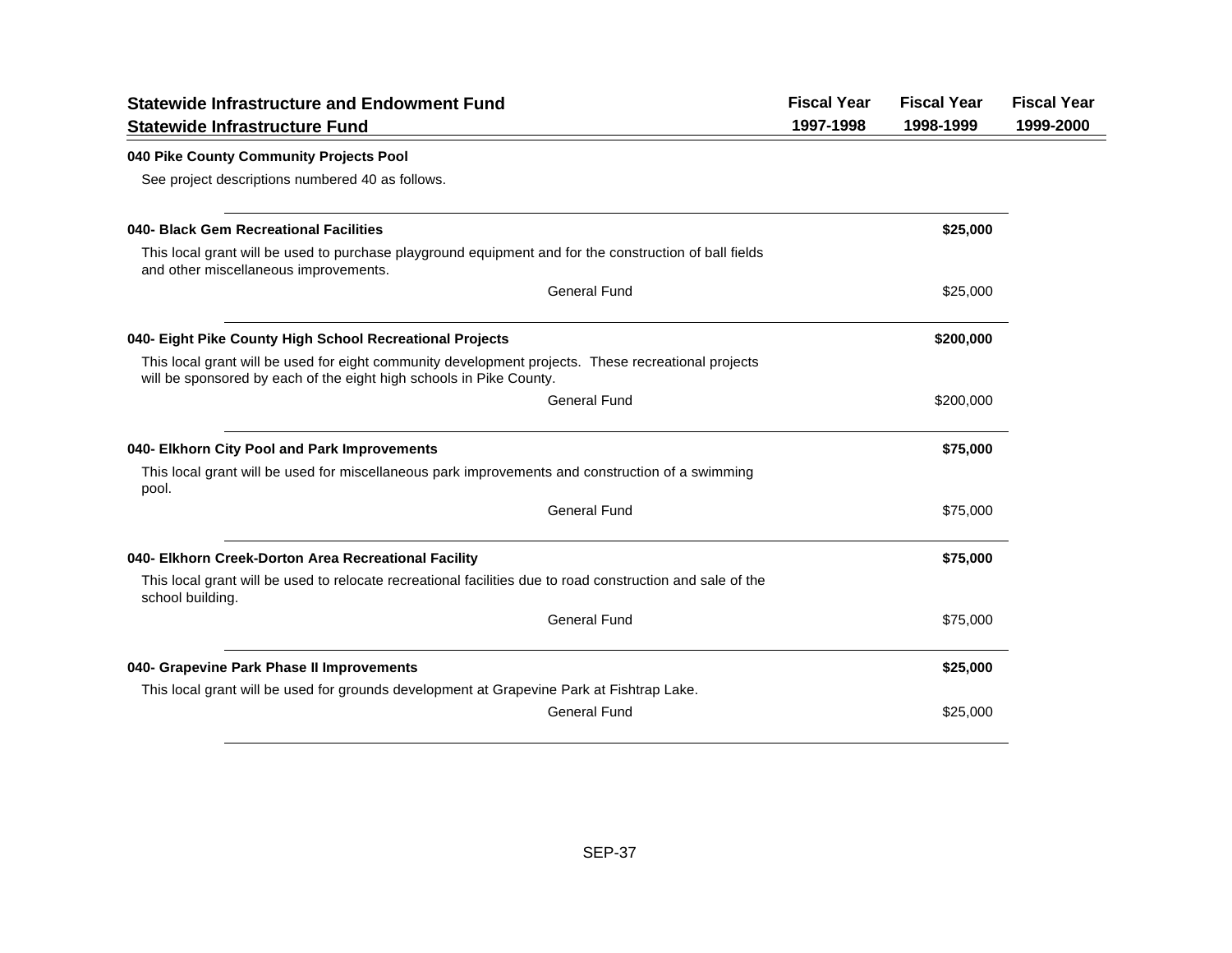| <b>Statewide Infrastructure and Endowment Fund</b>                                                                                                                                                                                                                                                                            | <b>Fiscal Year</b> | <b>Fiscal Year</b> | <b>Fiscal Year</b> |
|-------------------------------------------------------------------------------------------------------------------------------------------------------------------------------------------------------------------------------------------------------------------------------------------------------------------------------|--------------------|--------------------|--------------------|
| <b>Statewide Infrastructure Fund</b>                                                                                                                                                                                                                                                                                          | 1997-1998          | 1998-1999          | 1999-2000          |
| 040- Lick Creek Park Phase II Improvements                                                                                                                                                                                                                                                                                    |                    | \$25,000           |                    |
| This local grant will be used for grounds development and purchase of needed equipment at Lick<br>Creek Park at Fishtrap Lake in Pike County.                                                                                                                                                                                 |                    |                    |                    |
| <b>General Fund</b>                                                                                                                                                                                                                                                                                                           |                    | \$25,000           |                    |
| 040- Pike County Civic Center                                                                                                                                                                                                                                                                                                 |                    | \$5,500,000        |                    |
| This local grant will be used for property acquisition and construction of a civic center facility in<br>Pikeville. The multi-purpose facility will host trade shows, athletic events, and conventions. The<br>seating capacity is projected to be 10,000 and will have 40,000 square feet of floor space for trade<br>shows. |                    |                    |                    |
| <b>General Fund</b>                                                                                                                                                                                                                                                                                                           |                    | \$5,500,000        |                    |
| 040- Pike County Domestic Violence Board                                                                                                                                                                                                                                                                                      |                    | \$50,000           |                    |
| This local grant will be used to renovate an existing building to be used as "transitional housing" for<br>domestic violence victims.                                                                                                                                                                                         |                    |                    |                    |
| <b>General Fund</b>                                                                                                                                                                                                                                                                                                           |                    | \$50,000           |                    |
| 040- Pikeville/Pike County Skate Park Phase II                                                                                                                                                                                                                                                                                |                    | \$25,000           |                    |
| This local grant will be used to continue development and related amenities to Skate Park located at<br>Bob Amos Park. Construction will include a concession area and restroom improvements.                                                                                                                                 |                    |                    |                    |
| <b>General Fund</b>                                                                                                                                                                                                                                                                                                           |                    | \$25,000           |                    |
| 041 Paintsville Lake Campground                                                                                                                                                                                                                                                                                               |                    | \$2,850,000        |                    |
| Funds are provided for construction of a 60-site campground, bathhouse, beach,<br>administrative/maintenance building, picnic shelter, control station, sand volleyball court, and<br>playground area at Paintsville Lake State Park.                                                                                         |                    |                    |                    |
| <b>General Fund</b>                                                                                                                                                                                                                                                                                                           |                    | \$2,850,000        |                    |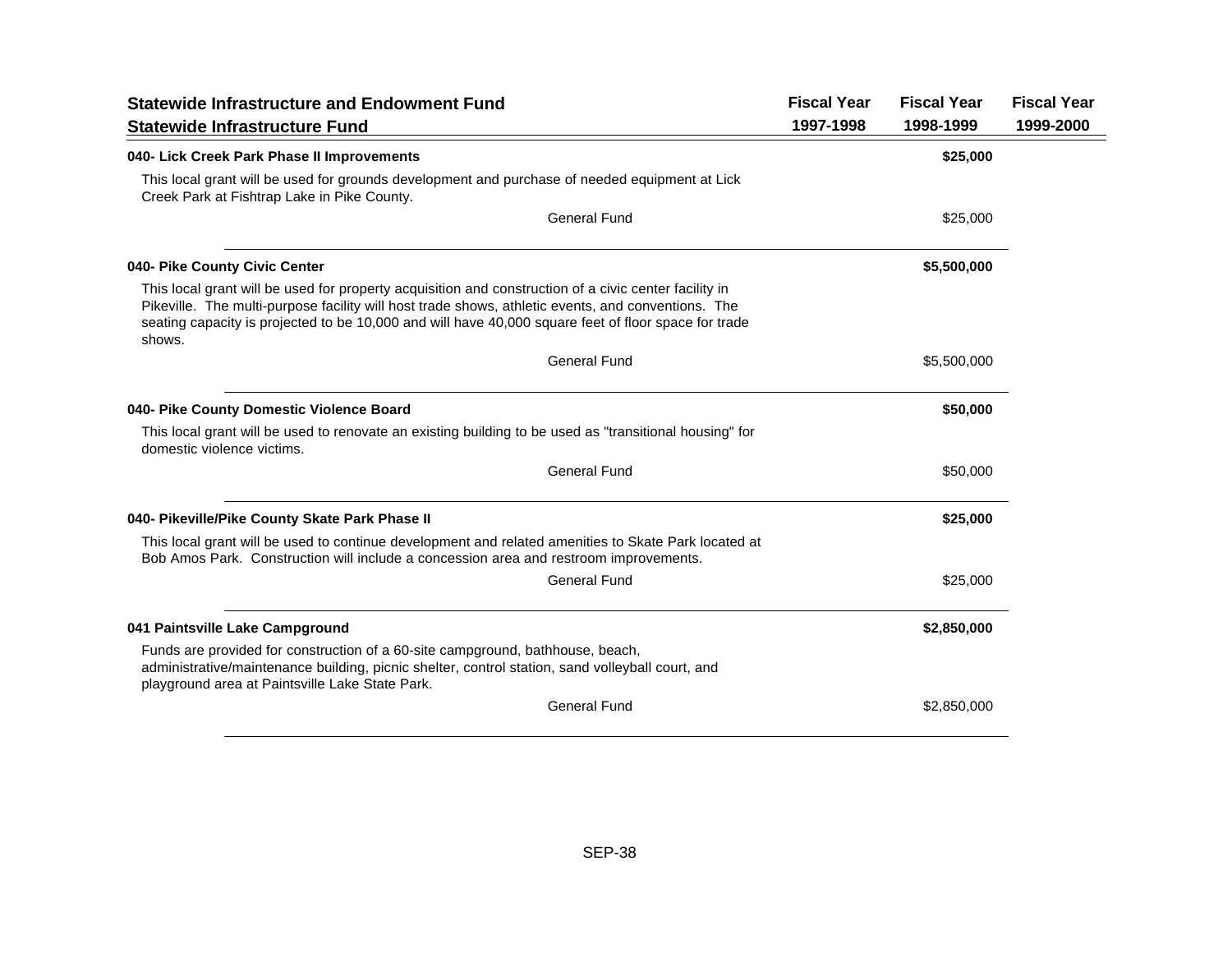| <b>Statewide Infrastructure and Endowment Fund</b>                                                                                                                                                                                                                                                                                                                                                                                                                                           | <b>Fiscal Year</b> | <b>Fiscal Year</b> | <b>Fiscal Year</b> |
|----------------------------------------------------------------------------------------------------------------------------------------------------------------------------------------------------------------------------------------------------------------------------------------------------------------------------------------------------------------------------------------------------------------------------------------------------------------------------------------------|--------------------|--------------------|--------------------|
| <b>Statewide Infrastructure Fund</b>                                                                                                                                                                                                                                                                                                                                                                                                                                                         | 1997-1998          | 1998-1999          | 1999-2000          |
| 042 Grayson County Courthouse                                                                                                                                                                                                                                                                                                                                                                                                                                                                |                    | \$150,000          |                    |
| This project supports partial funding for a \$214,000 project to renovate the 1920's era courthouse.<br>Renovation would include installation of an elevator, conversion of the third floor 450-person<br>courtroom to a community center, construction of a new library area for records storage, two<br>bathrooms, a small kitchen, conference room, and replacement of the HVAC.                                                                                                          |                    |                    |                    |
| General Fund                                                                                                                                                                                                                                                                                                                                                                                                                                                                                 |                    | \$150,000          |                    |
| 043 Mount Sterling/Montgomery County Community Center                                                                                                                                                                                                                                                                                                                                                                                                                                        |                    | \$1,000,000        |                    |
| This project supports construction of a community/educational training center. It involves 60,000<br>square feet, including a natatorium (for senior citizens, the community, school, and hospital for<br>physical therapy), a gymnasium (for graduations, athletic programs, cultural events), fitness center,<br>Morehead State University off-campus site, adult education center, training center, convention<br>center, community meeting rooms, senior day care, and child day center. |                    |                    |                    |
| <b>General Fund</b>                                                                                                                                                                                                                                                                                                                                                                                                                                                                          |                    | \$1,000,000        |                    |
| 044 Greenup County Water/Fire Department Projects                                                                                                                                                                                                                                                                                                                                                                                                                                            |                    |                    |                    |
| See the following two project descriptions.                                                                                                                                                                                                                                                                                                                                                                                                                                                  |                    |                    |                    |
| 044- Greenup County Volunteer Fire Departments                                                                                                                                                                                                                                                                                                                                                                                                                                               |                    | \$50,000           |                    |
| This project provides a grant to the Greenup Volunteer Fire Departments.                                                                                                                                                                                                                                                                                                                                                                                                                     |                    |                    |                    |
| <b>General Fund</b>                                                                                                                                                                                                                                                                                                                                                                                                                                                                          |                    | \$50,000           |                    |
| 044- Greenup County Water Project                                                                                                                                                                                                                                                                                                                                                                                                                                                            |                    | \$475,000          |                    |
| This project provides funding of Phase VI of the Greenup County water project, extending public<br>water service to unserved parts of the county, and for a sewer feasibility study for the Lloyd<br>community.                                                                                                                                                                                                                                                                              |                    |                    |                    |
| <b>General Fund</b>                                                                                                                                                                                                                                                                                                                                                                                                                                                                          |                    | \$475,000          |                    |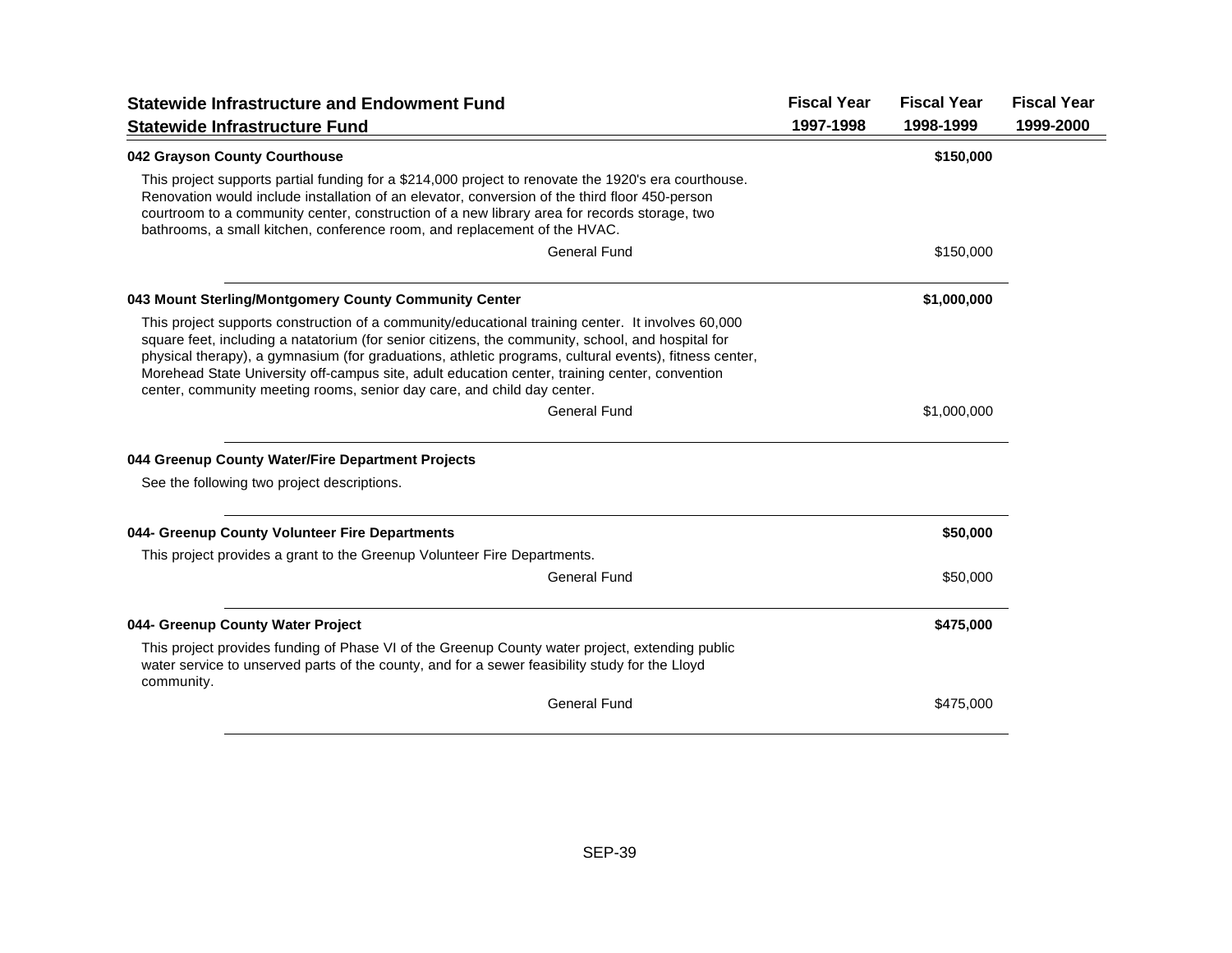| <b>Statewide Infrastructure and Endowment Fund</b>                                                                                                                                                                                                                                                                                                                                                                                                                                                                                                                                                                                                                                                 | <b>Fiscal Year</b> | <b>Fiscal Year</b> | <b>Fiscal Year</b> |
|----------------------------------------------------------------------------------------------------------------------------------------------------------------------------------------------------------------------------------------------------------------------------------------------------------------------------------------------------------------------------------------------------------------------------------------------------------------------------------------------------------------------------------------------------------------------------------------------------------------------------------------------------------------------------------------------------|--------------------|--------------------|--------------------|
| <b>Statewide Infrastructure Fund</b>                                                                                                                                                                                                                                                                                                                                                                                                                                                                                                                                                                                                                                                               | 1997-1998          | 1998-1999          | 1999-2000          |
| 045 Lost River                                                                                                                                                                                                                                                                                                                                                                                                                                                                                                                                                                                                                                                                                     |                    | \$125,000          |                    |
| Funds will be used as a grant to a non-profit corporation for funding infrastructure and other<br>miscellaneous development. Lost River is a 23-acre site in the city limits of Bowling Green,<br>Kentucky, in Warren County. The property is owned by Western Kentucky University and is leased<br>to the Friends of Lost River. The site is on the Natural History Archaeological Register, has a 1796<br>mill, a sizable cave, and a former underground nightclub. The structures are in need of repair and<br>renovation and the site is in need of fencing for protection. This project would enable the<br>Department of Parks to provide a grant of \$125,000 to the Friends of Lost River. |                    |                    |                    |
| <b>General Fund</b>                                                                                                                                                                                                                                                                                                                                                                                                                                                                                                                                                                                                                                                                                |                    | \$125,000          |                    |
| 046 KY Railway Museum, Inc.                                                                                                                                                                                                                                                                                                                                                                                                                                                                                                                                                                                                                                                                        |                    | \$500,000          |                    |
| Funds are provided to pay the mortgage owed by the Kentucky Railway Museum and will<br>consequently free up funds for increased advertising, education programs (6,000 students annually),<br>and traveling exhibits. The museum was established in 1978 by the General Assembly. This is the<br>only non-profit railway heritage tourism property in Kentucky and attracts 30,000 annual visitors.                                                                                                                                                                                                                                                                                                |                    |                    |                    |
| <b>General Fund</b>                                                                                                                                                                                                                                                                                                                                                                                                                                                                                                                                                                                                                                                                                |                    | \$500,000          |                    |
| 047 KY Center for the Arts                                                                                                                                                                                                                                                                                                                                                                                                                                                                                                                                                                                                                                                                         |                    | \$4,500,000        |                    |
| This funding involves multiple enhancement projects for the Kentucky Center for the Arts, including<br>reroofing the balance of flat roofs, waterproofing and tuckpointing the building, replacing stage light<br>controls, reglazing, painting exterior windows to prevent leaking, revitalization of exterior, interior,<br>smokers' lobby, replacing sprung dancer and marley floors, purchasing a monitoring system for the<br>Bombard Theater, and a sound system for Bombard.                                                                                                                                                                                                                |                    |                    |                    |
| <b>General Fund</b>                                                                                                                                                                                                                                                                                                                                                                                                                                                                                                                                                                                                                                                                                |                    | \$4,500,000        |                    |
| 048 University of Kentucky - Coldstream Research Building                                                                                                                                                                                                                                                                                                                                                                                                                                                                                                                                                                                                                                          |                    | \$1,200,000        |                    |
| This provides for the construction of a new laboratory building at Coldstream for high-tech start-ups,<br>such as those emerging from the University of Kentucky's Advanced Science and Technology<br>Center.                                                                                                                                                                                                                                                                                                                                                                                                                                                                                      |                    |                    |                    |
| <b>General Fund</b>                                                                                                                                                                                                                                                                                                                                                                                                                                                                                                                                                                                                                                                                                |                    | \$1,200,000        |                    |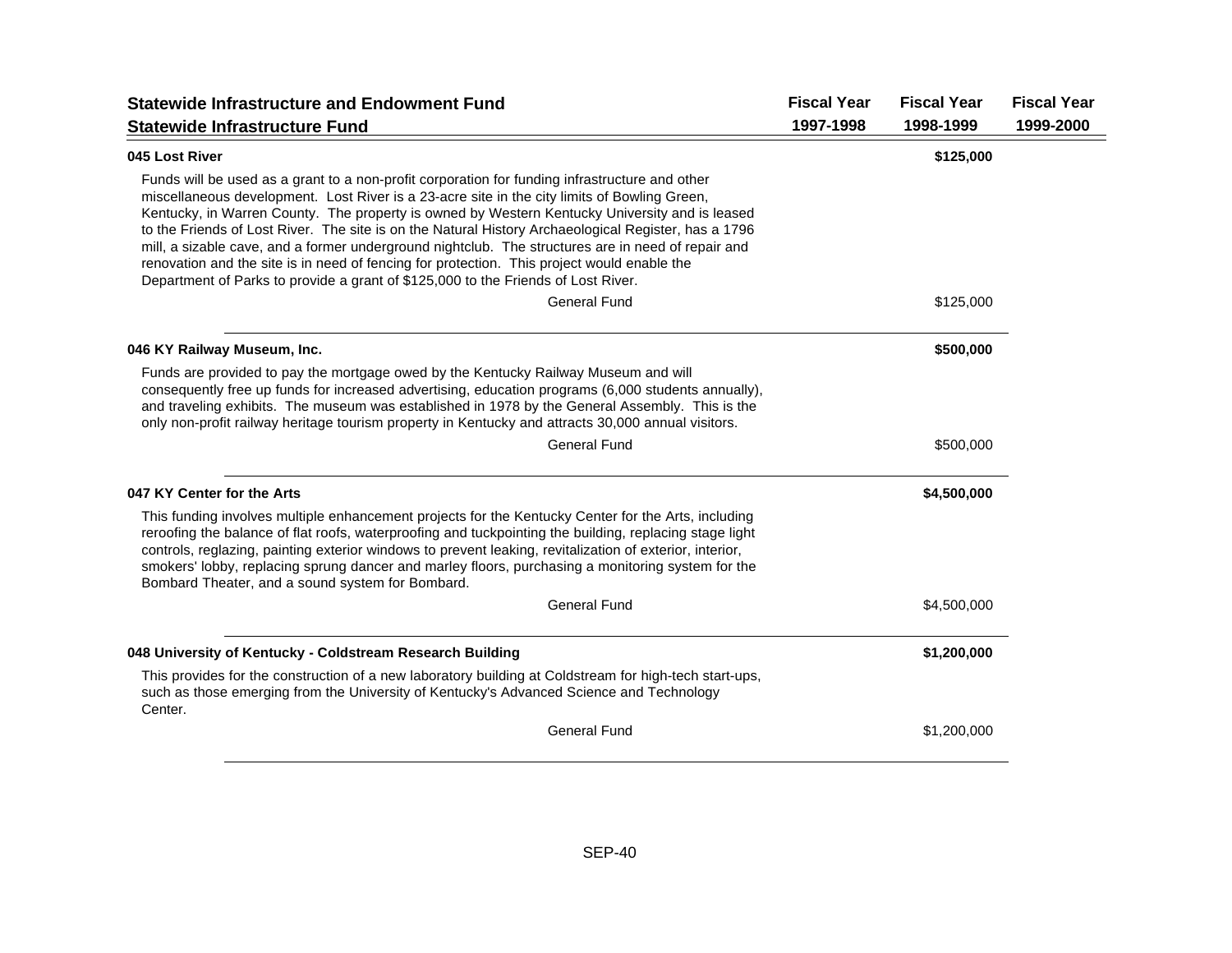| <b>Statewide Infrastructure and Endowment Fund</b>                                                                                                                                                                                                                                                                                                                                                                                         | <b>Fiscal Year</b> | <b>Fiscal Year</b> | <b>Fiscal Year</b> |
|--------------------------------------------------------------------------------------------------------------------------------------------------------------------------------------------------------------------------------------------------------------------------------------------------------------------------------------------------------------------------------------------------------------------------------------------|--------------------|--------------------|--------------------|
| <b>Statewide Infrastructure Fund</b>                                                                                                                                                                                                                                                                                                                                                                                                       | 1997-1998          | 1998-1999          | 1999-2000          |
| 049 Tollesboro Industrial Site                                                                                                                                                                                                                                                                                                                                                                                                             |                    | \$250,000          |                    |
| This project supports partial funding to the Lewis County Fiscal Court for a \$400,000 effort to acquire<br>a land tract suitable for development of an industrial park in western Lewis County. The recent<br>funding of a sanitary sewer system will facilitate industrial park development and the recruitment of<br>industry in an area of significant job loss and high unemployment.                                                 |                    |                    |                    |
| <b>General Fund</b>                                                                                                                                                                                                                                                                                                                                                                                                                        |                    | \$250,000          |                    |
| 050 Larue and Nelson County Water Lines                                                                                                                                                                                                                                                                                                                                                                                                    |                    | \$1,000,000        |                    |
| This project allows the expansion of public water service by funding 312,000 feet of water main and<br>the addition of a 100-gallon elevated water storage tank. The expansion would reach approximately<br>550 new customers in Larue and a portion of Nelson County representing a 30 percent increase in<br>residential service, most of whom are currently utilizing contaminated ground water sources.                                |                    |                    |                    |
| <b>General Fund</b>                                                                                                                                                                                                                                                                                                                                                                                                                        |                    | \$1,000,000        |                    |
| 051 Clay Co. Wastewater Plant Upgrade/Water Line Construction                                                                                                                                                                                                                                                                                                                                                                              |                    | \$1,900,000        |                    |
| This project provides for the expansion of the sewage treatment plant which is now running at 93<br>percent of capacity, including service to the Federal Correctional Institution. This is a joint city-<br>county effort to expand the capacity from 800,000 gallons/day to 1,600,000 gallons/day. The<br>original facility was constructed in 1989, but the treatment capacity is not sufficient.                                       |                    |                    |                    |
| <b>General Fund</b>                                                                                                                                                                                                                                                                                                                                                                                                                        |                    | \$1,900,000        |                    |
| 052 City of Lebanon Community Center                                                                                                                                                                                                                                                                                                                                                                                                       |                    | \$300,000          |                    |
| This project provides for the purchase and renovation of school property for use as a performing arts<br>and community center, as well as park and athletic fields. A portion of the cost is to purchase<br>property and stabilize the building. This contribution would save a prominent building in Lebanon<br>and provide a new cultural and athletic facility. The locality will contribute \$900,000 from local and<br>private funds. |                    |                    |                    |
| <b>General Fund</b>                                                                                                                                                                                                                                                                                                                                                                                                                        |                    | \$300,000          |                    |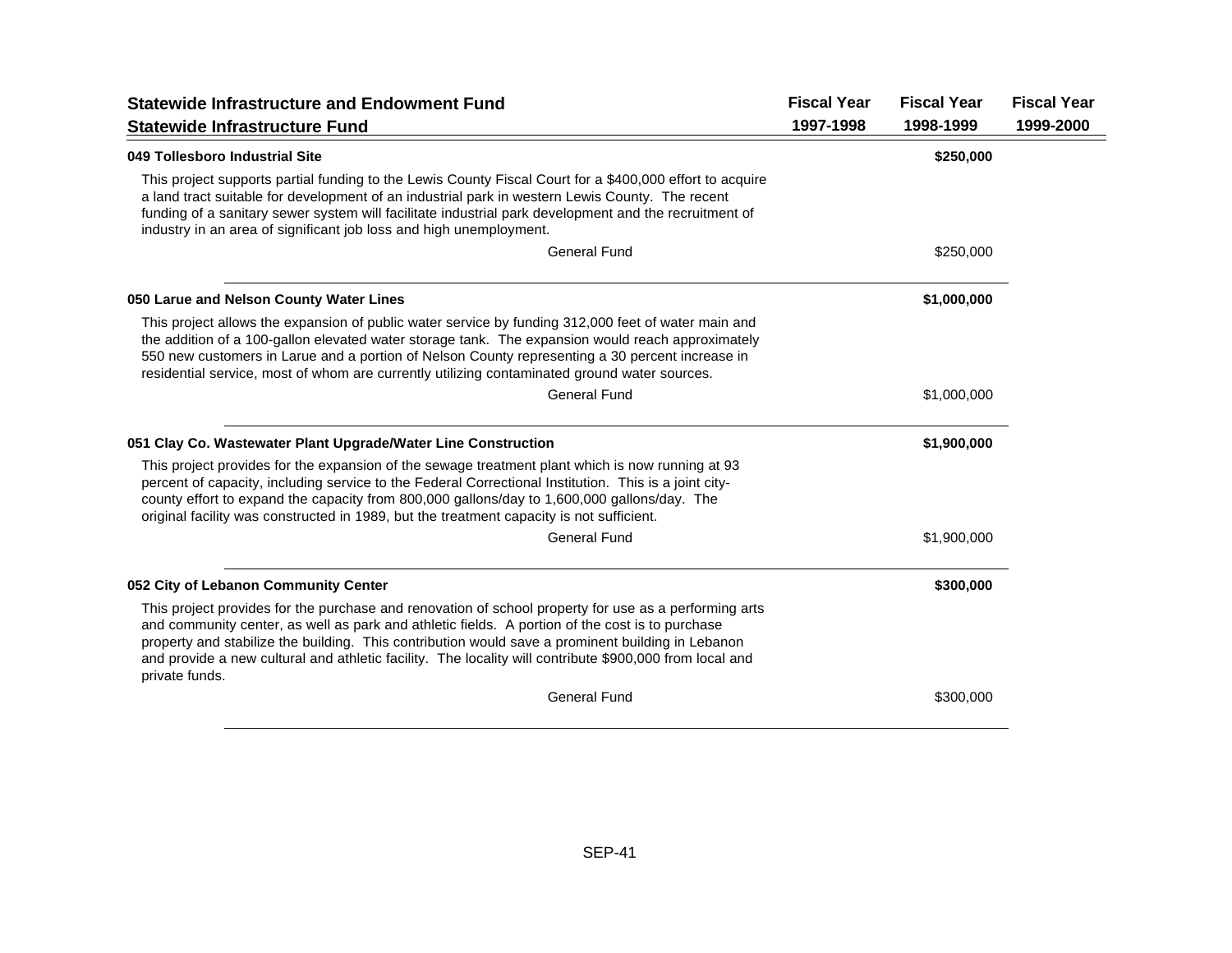| <b>Statewide Infrastructure and Endowment Fund</b>                                                                                                                                                                                                                                                                              | <b>Fiscal Year</b> | <b>Fiscal Year</b> | <b>Fiscal Year</b> |
|---------------------------------------------------------------------------------------------------------------------------------------------------------------------------------------------------------------------------------------------------------------------------------------------------------------------------------|--------------------|--------------------|--------------------|
| <b>Statewide Infrastructure Fund</b>                                                                                                                                                                                                                                                                                            | 1997-1998          | 1998-1999          | 1999-2000          |
| 053 Mayfield/Graves County Senior Citizens Center                                                                                                                                                                                                                                                                               |                    | \$700,000          |                    |
| This project supports the construction of a new 10,000 square foot senior citizens facility. The<br>current facility is in an abandoned garment factory, 50 years old, and in disrepair. It serves 3,000<br>seniors in Graves County and offers meals-on-wheels to several hundred more seniors in six<br>counties.             |                    |                    |                    |
| <b>General Fund</b>                                                                                                                                                                                                                                                                                                             |                    | \$700,000          |                    |
| 054 Underground Railroad Artifacts                                                                                                                                                                                                                                                                                              |                    | \$50,000           |                    |
| This project funds seed money for the purchase of an existing facility to house an Underground<br>Railroad Artifacts Museum and hire staff. This historic facility will attract tourists and further<br>document Kentucky's important role in the Underground Railroad and helping get slaves to freedom.                       |                    |                    |                    |
| Mason County has two museums dedicated to the Underground Railroad - the National<br>Underground Railroad Museum in Maysville and the Slavery to Freedom Museum in Old<br>Washington. Funds will be used to purchase artifacts and objects for displays and interpretation<br>relating to the Underground Railroad in Kentucky. |                    |                    |                    |
| <b>General Fund</b>                                                                                                                                                                                                                                                                                                             |                    | \$50,000           |                    |
| 055 Consolidated Community Projects Pool - Multi-County                                                                                                                                                                                                                                                                         |                    |                    |                    |
| See project descriptions numbered 55 as follows.                                                                                                                                                                                                                                                                                |                    |                    |                    |
| 055- Bedford Volunteer Fire Department                                                                                                                                                                                                                                                                                          |                    | \$5,000            |                    |
| This local grant will be used to purchase needed equipment for the Bedford Volunteer Fire<br>Department.                                                                                                                                                                                                                        |                    |                    |                    |
| <b>General Fund</b>                                                                                                                                                                                                                                                                                                             |                    | \$5,000            |                    |
| 055- Bernheim Forest Streetlights/Highway 245                                                                                                                                                                                                                                                                                   |                    | \$100,000          |                    |
| This local grant will be used for installation of streetlights in the Bernheim Forest/Highway 245<br>(Chapeze Lane) area.                                                                                                                                                                                                       |                    |                    |                    |
| <b>General Fund</b>                                                                                                                                                                                                                                                                                                             |                    | \$100,000          |                    |
|                                                                                                                                                                                                                                                                                                                                 |                    |                    |                    |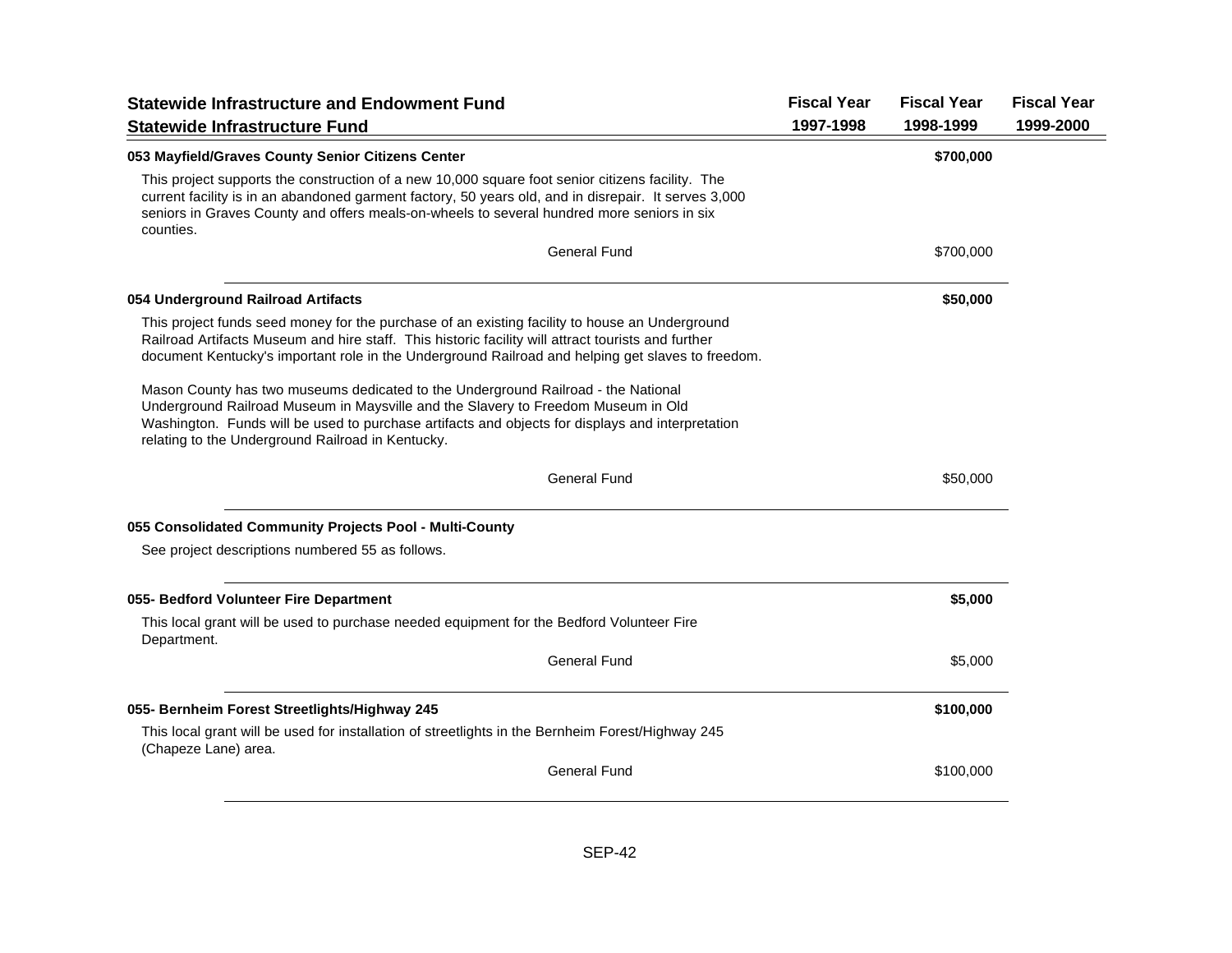| <b>Statewide Infrastructure and Endowment Fund</b>                                                                                                                                                                                                                                                              | <b>Fiscal Year</b> | <b>Fiscal Year</b> | <b>Fiscal Year</b> |
|-----------------------------------------------------------------------------------------------------------------------------------------------------------------------------------------------------------------------------------------------------------------------------------------------------------------|--------------------|--------------------|--------------------|
| <b>Statewide Infrastructure Fund</b>                                                                                                                                                                                                                                                                            | 1997-1998          | 1998-1999          | 1999-2000          |
| 055- Bullitt County/North Nelson Water Extension                                                                                                                                                                                                                                                                |                    | \$400,000          |                    |
| This local grant will be used to complete the connection to the Louisville Water Company. This<br>connection improves the ability of the North Nelson Water District to provide water service to<br>customers.                                                                                                  |                    |                    |                    |
| <b>General Fund</b>                                                                                                                                                                                                                                                                                             |                    | \$400,000          |                    |
| 055- City of Hindman Water Line Expansion                                                                                                                                                                                                                                                                       |                    | \$500,000          |                    |
| This local grant will be used for the expansion of water lines in the City of Hindman.                                                                                                                                                                                                                          |                    |                    |                    |
| <b>General Fund</b>                                                                                                                                                                                                                                                                                             |                    | \$500,000          |                    |
| 055- Cumberland County Adult Literacy Center                                                                                                                                                                                                                                                                    |                    | \$70,000           |                    |
| This grant, along with local funds, will be used for design, construction, and equipment for the Adult<br>Literacy Center at Burkesville. The Family Resource Center will also be located within this center.<br>The total project cost is estimated to be \$100,000.                                           |                    |                    |                    |
| <b>General Fund</b>                                                                                                                                                                                                                                                                                             |                    | \$70,000           |                    |
| 055- EMS Command Center, Carroll County                                                                                                                                                                                                                                                                         |                    | \$150,000          |                    |
| This local grant will be used for design and construction of a new Emergency Medical Services<br>Command Center in Carroll County. This facility will serve as a regional command post and training<br>center in Trimble, Carroll, and Gallatin Counties and will house both EMS and civil defense<br>services. |                    |                    |                    |
| <b>General Fund</b>                                                                                                                                                                                                                                                                                             |                    | \$150,000          |                    |
| 055- Gallatin Volunteer Fire Department                                                                                                                                                                                                                                                                         |                    | \$5,000            |                    |
| This local grant will be used to purchase needed fire equipment for the Gallatin Volunteer Fire<br>Department.                                                                                                                                                                                                  |                    |                    |                    |
| <b>General Fund</b>                                                                                                                                                                                                                                                                                             |                    | \$5,000            |                    |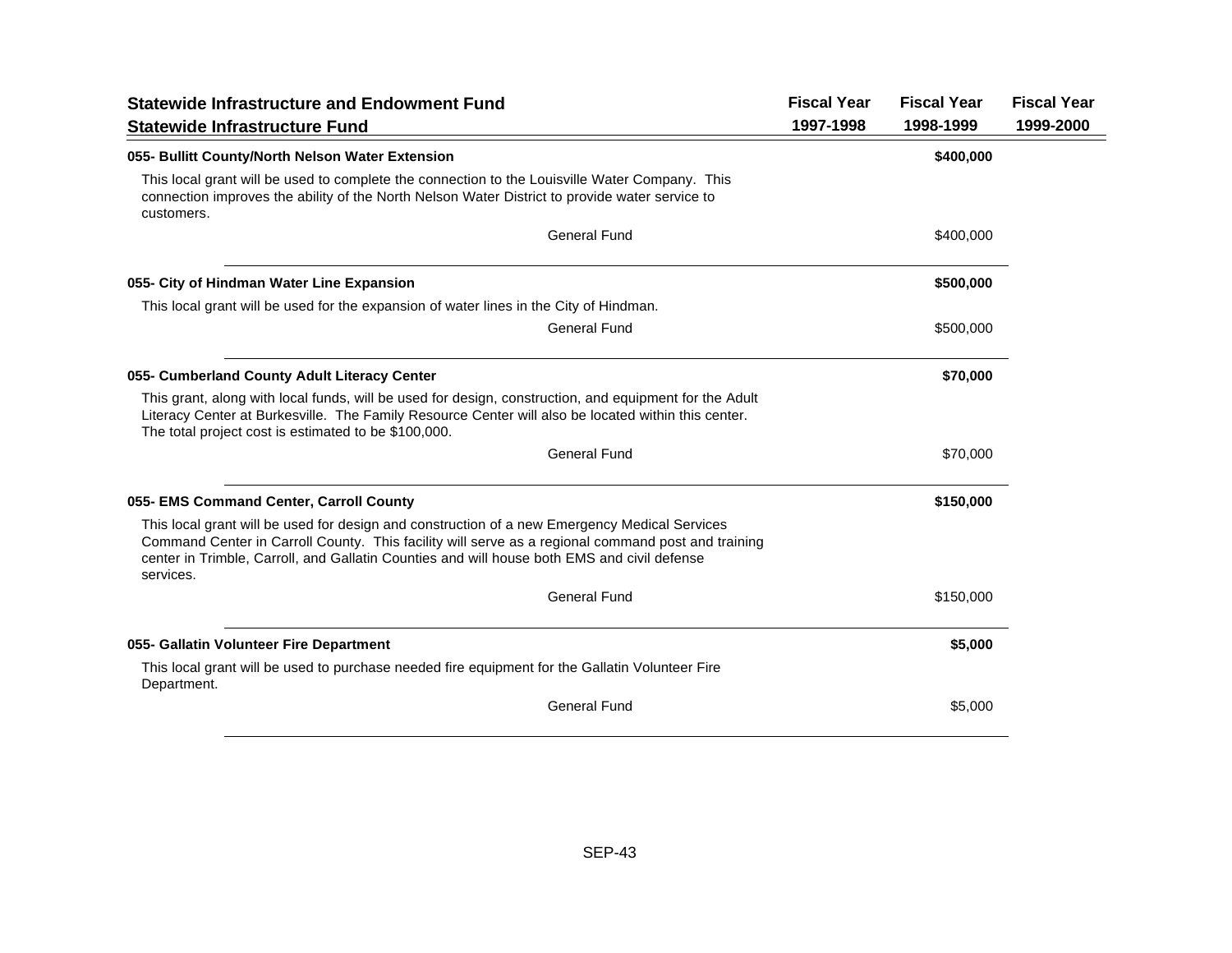| <b>Statewide Infrastructure and Endowment Fund</b><br><b>Statewide Infrastructure Fund</b>                                                                                                                                                                                                                     | <b>Fiscal Year</b><br>1997-1998 | <b>Fiscal Year</b><br>1998-1999 | <b>Fiscal Year</b><br>1999-2000 |
|----------------------------------------------------------------------------------------------------------------------------------------------------------------------------------------------------------------------------------------------------------------------------------------------------------------|---------------------------------|---------------------------------|---------------------------------|
| 055- Gamaliel Community Center                                                                                                                                                                                                                                                                                 |                                 | \$30,000                        |                                 |
| This local grant will be used to complete construction and purchase equipment for the Community<br>Center located at Gamaliel.                                                                                                                                                                                 |                                 |                                 |                                 |
| <b>General Fund</b>                                                                                                                                                                                                                                                                                            |                                 | \$30,000                        |                                 |
| 055- Glencoe Volunteer Fire Department                                                                                                                                                                                                                                                                         |                                 | \$5,000                         |                                 |
| This local grant will be used for needed fire equipment for the Glencoe Volunteer Fire Department.                                                                                                                                                                                                             |                                 |                                 |                                 |
| <b>General Fund</b>                                                                                                                                                                                                                                                                                            |                                 | \$5,000                         |                                 |
| 055- Hardin County Fire Departments                                                                                                                                                                                                                                                                            |                                 | \$60,000                        |                                 |
| This local grant will be used to purchase needed fire equipment for the Hardin County Fire<br>Departments. Funds in the amount of \$5,000 each to Central Hardin County, Glendale, Kentucky<br>86, Rineyville, Sonora, Stephensburg, Upton, Valley Creek, Vine Grove, West 84, West Point, and<br>White Mills. |                                 |                                 |                                 |
| <b>General Fund</b>                                                                                                                                                                                                                                                                                            |                                 | \$60,000                        |                                 |
| 055- Lewis County Recycling Center                                                                                                                                                                                                                                                                             |                                 | \$50,000                        |                                 |
| This local grant will be used for land acquisition for the Lewis County Recycling Center at<br>Vanceburg.                                                                                                                                                                                                      |                                 |                                 |                                 |
| <b>General Fund</b>                                                                                                                                                                                                                                                                                            |                                 | \$50,000                        |                                 |
| 055- Milton Volunteer Fire Department                                                                                                                                                                                                                                                                          |                                 | \$5,000                         |                                 |
| This local grant will be used to purchase needed equipment for the Milton Volunteer Fire<br>Department.                                                                                                                                                                                                        |                                 |                                 |                                 |
| <b>General Fund</b>                                                                                                                                                                                                                                                                                            |                                 | \$5,000                         |                                 |
| 055- Nichols Water Line, Bullitt County                                                                                                                                                                                                                                                                        |                                 | \$500,000                       |                                 |
| This local grant will be used as "start-up" monies for extending water service to the Nichols<br>Elementary School in Bullitt County. Other funding sources include: Bullitt County Government and<br><b>Bullitt County School District.</b>                                                                   |                                 |                                 |                                 |
| <b>General Fund</b>                                                                                                                                                                                                                                                                                            |                                 | \$500,000                       |                                 |
|                                                                                                                                                                                                                                                                                                                |                                 |                                 |                                 |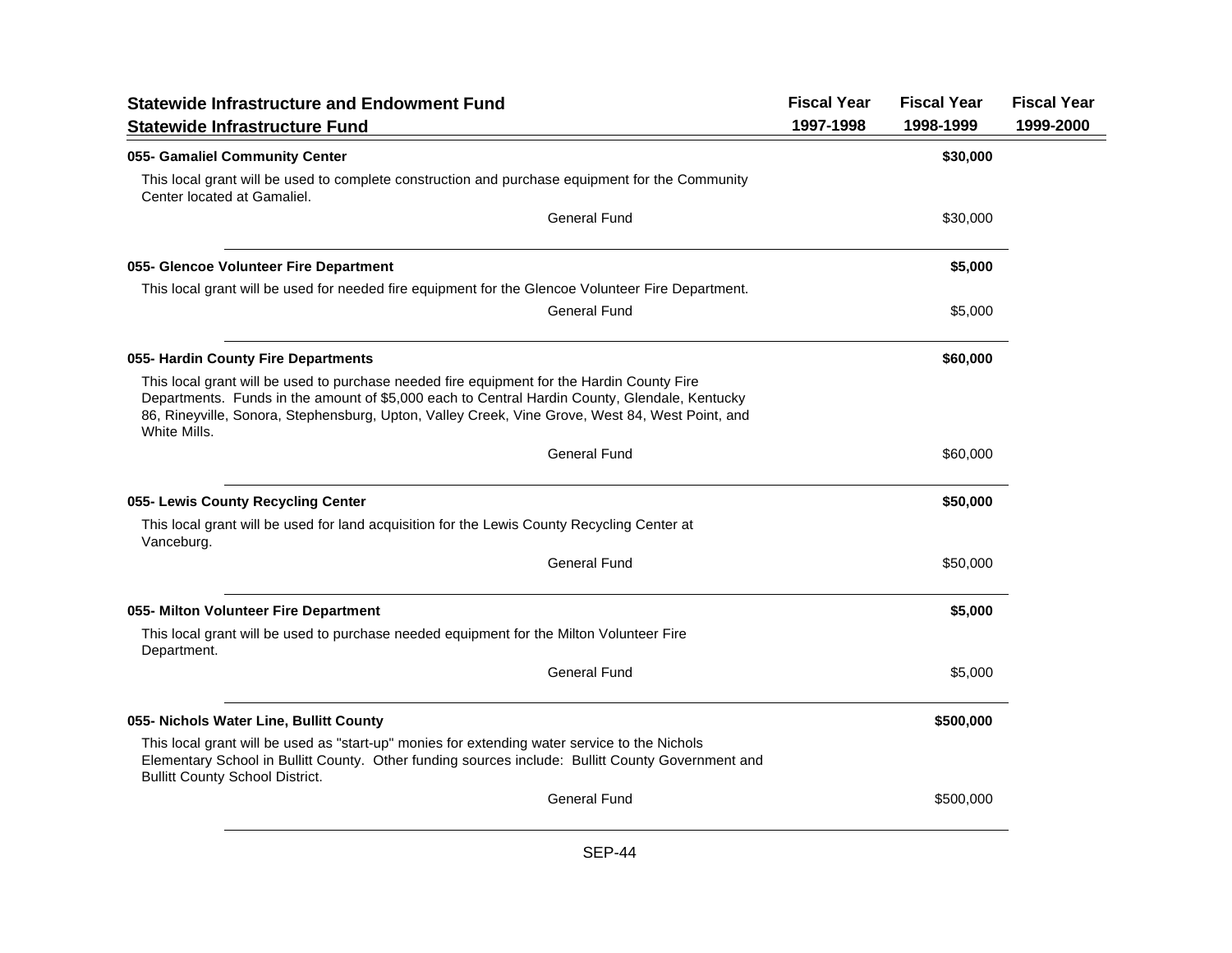| <b>Statewide Infrastructure and Endowment Fund</b>                                                                                                                                                           | <b>Fiscal Year</b> | <b>Fiscal Year</b> | <b>Fiscal Year</b> |
|--------------------------------------------------------------------------------------------------------------------------------------------------------------------------------------------------------------|--------------------|--------------------|--------------------|
| <b>Statewide Infrastructure Fund</b>                                                                                                                                                                         | 1997-1998          | 1998-1999          | 1999-2000          |
| 055- Northern Kentucky University Land Acquisition                                                                                                                                                           |                    | \$300,000          |                    |
| In 1992 the Northern Kentucky University Board of Regents approved a land acquisition project.<br>These funds are to be used in acquiring land along the border of Northern Kentucky University<br>property. |                    |                    |                    |
| <b>General Fund</b>                                                                                                                                                                                          |                    | \$300,000          |                    |
| 055- Rust Drive/Taylor Mill Water Project                                                                                                                                                                    |                    | \$50,000           |                    |
| This local grant will be used to extend city water lines to residents who reside on Rust Drive in<br>Taylor Mill.                                                                                            |                    |                    |                    |
| <b>General Fund</b>                                                                                                                                                                                          |                    | \$50,000           |                    |
| 055- Shepherdsville/Bullitt County Convention Center                                                                                                                                                         |                    | \$360,000          |                    |
| This local grant will be used to renovate the Bullitt County Convention Center in Shepherdsville.                                                                                                            |                    |                    |                    |
| <b>General Fund</b>                                                                                                                                                                                          |                    | \$360,000          |                    |
| 055- Sparta Volunteer Fire Department                                                                                                                                                                        |                    | \$5,000            |                    |
| This local grant will be used to purchase needed fire equipment for the Sparta Volunteer Fire<br>Department.                                                                                                 |                    |                    |                    |
| <b>General Fund</b>                                                                                                                                                                                          |                    | \$5,000            |                    |
| 055- Union County Fairgrounds/Arena                                                                                                                                                                          |                    | \$900,000          |                    |
| This local grant will be used for the construction of a 40-stall horse barn, arena/pavillion, and<br>assembly hall on the Sturgis Fair Grounds property.                                                     |                    |                    |                    |
| <b>General Fund</b>                                                                                                                                                                                          |                    | \$900,000          |                    |
| 055- Warsaw Volunteer Fire Department                                                                                                                                                                        |                    | \$5,000            |                    |
| This local grant will be used to purchase needed fire equipment for the Warsaw Volunteer Fire<br>Department.                                                                                                 |                    |                    |                    |
| <b>General Fund</b>                                                                                                                                                                                          |                    | \$5,000            |                    |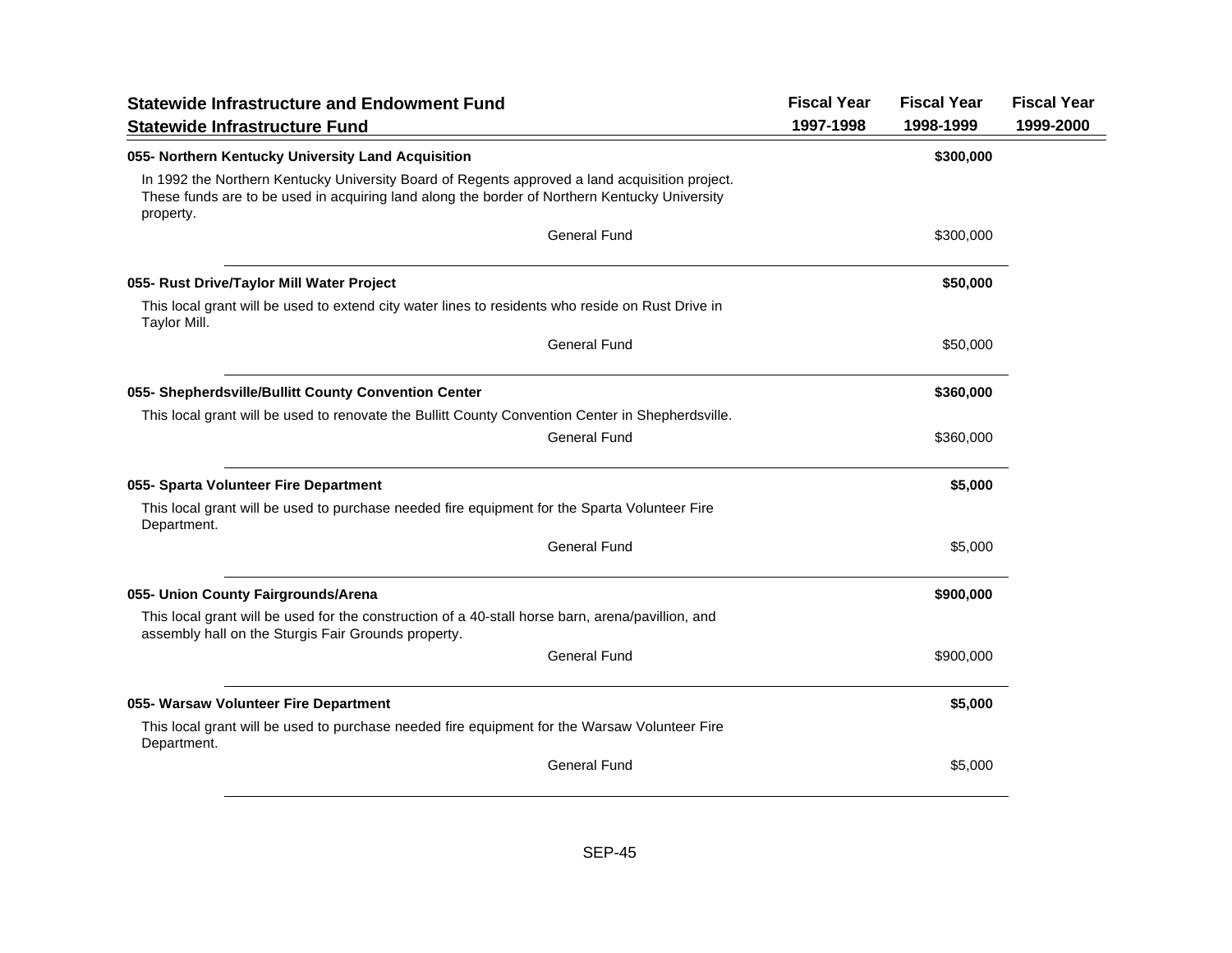| <b>Statewide Infrastructure and Endowment Fund</b><br><b>Statewide Infrastructure Fund</b>                                                                                                                                                                                                                                                                                      | <b>Fiscal Year</b><br>1997-1998 | <b>Fiscal Year</b><br>1998-1999 | <b>Fiscal Year</b><br>1999-2000 |
|---------------------------------------------------------------------------------------------------------------------------------------------------------------------------------------------------------------------------------------------------------------------------------------------------------------------------------------------------------------------------------|---------------------------------|---------------------------------|---------------------------------|
| 055- Wilder Civic Center                                                                                                                                                                                                                                                                                                                                                        |                                 | \$500,000                       |                                 |
| This local grant will be used for design and construction of a building including furniture and fixtures.<br>This facility will host conventions, trade shows, and provide meeting rooms.                                                                                                                                                                                       |                                 |                                 |                                 |
| <b>General Fund</b>                                                                                                                                                                                                                                                                                                                                                             |                                 | \$500,000                       |                                 |
| 055- Woodford County Community Center, Scope Expansion                                                                                                                                                                                                                                                                                                                          |                                 | \$1,000,000                     |                                 |
| This local grant from the Finance and Administration Cabinet will be used for partial funding to<br>construct a community center. An additional \$3 million is funded in the Surplus Expenditure Plan in<br>the Department for Local Government. This facility will be located at the county park and will include<br>a swimming pool, theater, and multi-purpose rooms.        |                                 |                                 |                                 |
| <b>General Fund</b>                                                                                                                                                                                                                                                                                                                                                             |                                 | \$1,000,000                     |                                 |
| 056 Exceptional Center - Marshall County                                                                                                                                                                                                                                                                                                                                        |                                 | \$100,000                       |                                 |
| This project supports partial funding for a \$1 million effort to complete a new Exceptional Center to<br>replace the existing facility. The center provides habilitation/work activity for individuals with mental<br>retardation and developmental disabilities.                                                                                                              |                                 |                                 |                                 |
| <b>General Fund</b>                                                                                                                                                                                                                                                                                                                                                             |                                 | \$100,000                       |                                 |
| 057 Grayson County Airport                                                                                                                                                                                                                                                                                                                                                      |                                 | \$200,000                       |                                 |
| This project supports partial funding for a \$300,000 project to renovate the airport facility. The<br>project will include resurfacing of the runway, construction of parking areas for heavy aircraft, and a<br>reception area for visiting aircraft personnel. The renovation is necessitated by the addition of<br>several on-time-delivery businesses in the Grayson area. |                                 |                                 |                                 |
| <b>General Fund</b>                                                                                                                                                                                                                                                                                                                                                             |                                 | \$200,000                       |                                 |
| 058 Park City Park Improvement                                                                                                                                                                                                                                                                                                                                                  |                                 | \$50,000                        |                                 |
| This project supports the development of a park area at Bells Tavern, Mammoth Cave's earliest<br>tourist area. It will` border the national park's southern boundary and present an excellent area for<br>passive park use for residents and visitors. Funds are to be used for park development,<br>landscaping, picnic tables, and other tourist-related facilities.          |                                 |                                 |                                 |
| <b>General Fund</b>                                                                                                                                                                                                                                                                                                                                                             |                                 | \$50,000                        |                                 |
|                                                                                                                                                                                                                                                                                                                                                                                 |                                 |                                 |                                 |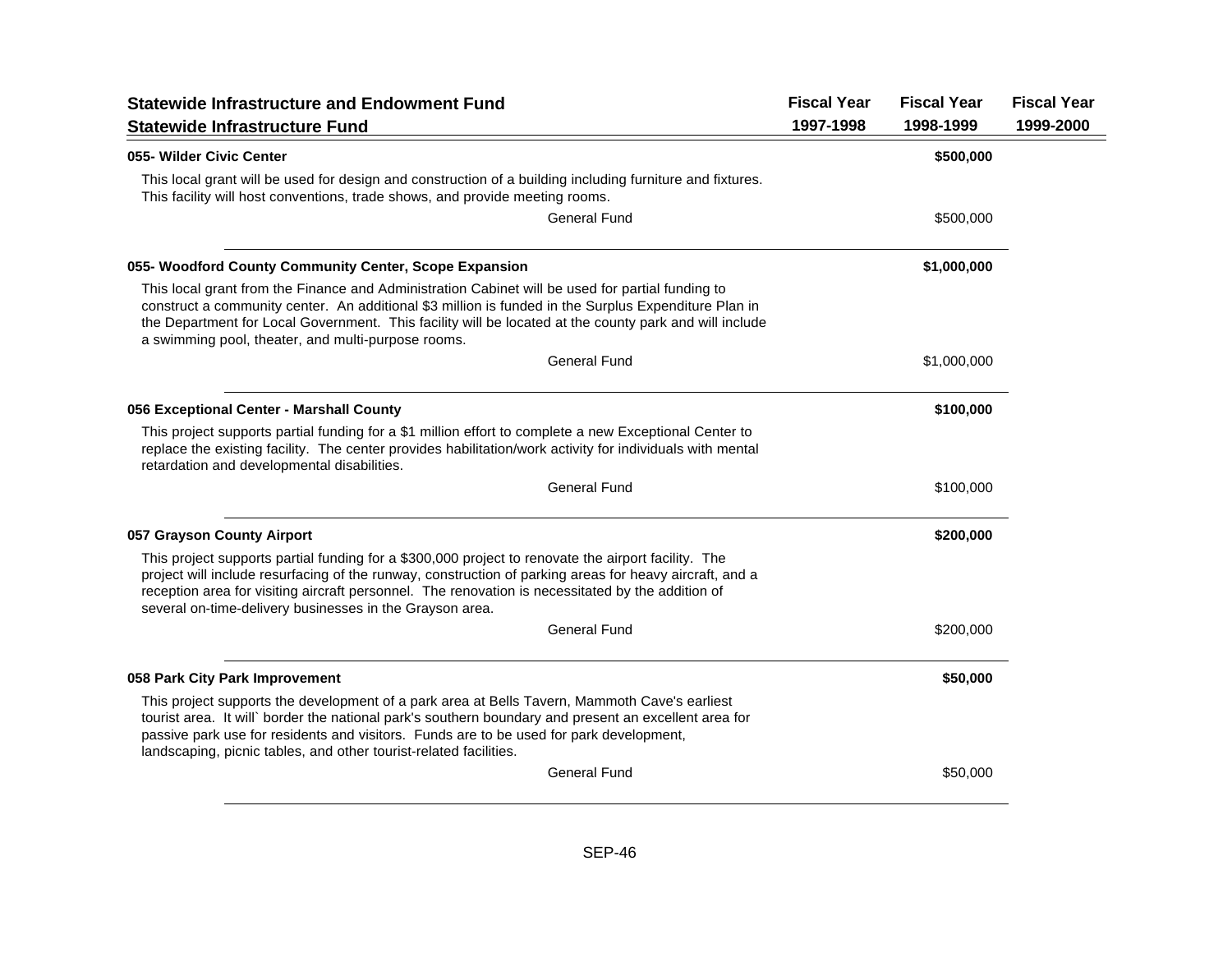| <b>Statewide Infrastructure and Endowment Fund</b>                                                                                                                                                                                                                                                                                                                                      | <b>Fiscal Year</b> | <b>Fiscal Year</b> | <b>Fiscal Year</b> |
|-----------------------------------------------------------------------------------------------------------------------------------------------------------------------------------------------------------------------------------------------------------------------------------------------------------------------------------------------------------------------------------------|--------------------|--------------------|--------------------|
| <b>Statewide Infrastructure Fund</b>                                                                                                                                                                                                                                                                                                                                                    | 1997-1998          | 1998-1999          | 1999-2000          |
| 059 Cave City Downtown Improvement                                                                                                                                                                                                                                                                                                                                                      |                    | \$100,000          |                    |
| This project supports the development of the downtown area, including replacement of sidewalks,<br>planting trees, and street repairs. It will enable the city to construct a city garage to protect<br>sanitation and road equipment from weather. It is also intended to initiate development in an area<br>where little improvement or reconstruction has taken place in 40 years.   |                    |                    |                    |
| General Fund                                                                                                                                                                                                                                                                                                                                                                            |                    | \$100,000          |                    |
| 060 Carter County Water Lines                                                                                                                                                                                                                                                                                                                                                           |                    | \$600,000          |                    |
| This project will extend water lines to parts of Carter County.                                                                                                                                                                                                                                                                                                                         |                    |                    |                    |
| General Fund                                                                                                                                                                                                                                                                                                                                                                            |                    | \$600,000          |                    |
| 061 City of Berea Oldtown Infrastructure Project                                                                                                                                                                                                                                                                                                                                        |                    | \$300,000          |                    |
| This project provides for improvement of surface water and sewer conditions to the North Broadway<br>area of Berea. Funds will be provided to the City of Berea. This area houses many local craft shops.                                                                                                                                                                               |                    |                    |                    |
| <b>General Fund</b>                                                                                                                                                                                                                                                                                                                                                                     |                    | \$300,000          |                    |
| 062 East Pulaski County Community Park                                                                                                                                                                                                                                                                                                                                                  |                    | \$40,000           |                    |
| This project provides partial funding for a \$150,000 two-phase community park development project,<br>to include construction of athletic fields, restroom facilities, fencing, a fitness track, picnic areas,<br>amphitheater, tennis courts, and playground equipment. It will provide a park facility to the only area<br>of the county not presently served with a community park. |                    |                    |                    |
| <b>General Fund</b>                                                                                                                                                                                                                                                                                                                                                                     |                    | \$40,000           |                    |
| 063 Golf Course - Mineral Mound                                                                                                                                                                                                                                                                                                                                                         |                    | \$5,000,000        |                    |
| Funds are provided for an 18-hole golf course, pro shop, cart storage, furnishings, and equipment.<br>The Kentucky Department of Parks currently owns the property.                                                                                                                                                                                                                     |                    |                    |                    |
| <b>General Fund</b>                                                                                                                                                                                                                                                                                                                                                                     |                    | \$5,000,000        |                    |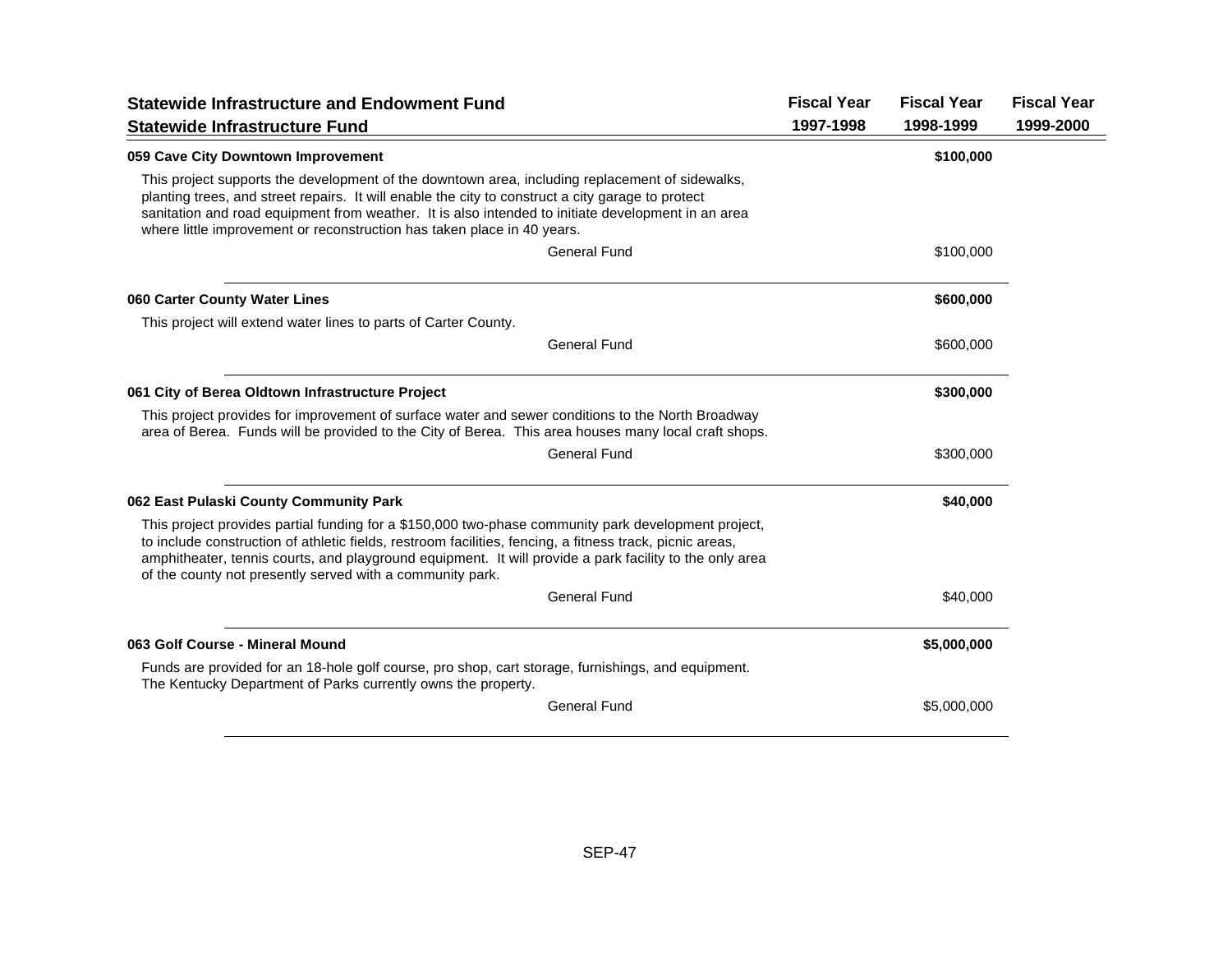| <b>Statewide Infrastructure and Endowment Fund</b>                                                                                                                                                                                                                                                                                                                                                                                                                                                                                                                        | <b>Fiscal Year</b> | <b>Fiscal Year</b> | <b>Fiscal Year</b> |
|---------------------------------------------------------------------------------------------------------------------------------------------------------------------------------------------------------------------------------------------------------------------------------------------------------------------------------------------------------------------------------------------------------------------------------------------------------------------------------------------------------------------------------------------------------------------------|--------------------|--------------------|--------------------|
| <b>Statewide Infrastructure Fund</b>                                                                                                                                                                                                                                                                                                                                                                                                                                                                                                                                      | 1997-1998          | 1998-1999          | 1999-2000          |
| 064 Williamsburg/Whitley County Airport                                                                                                                                                                                                                                                                                                                                                                                                                                                                                                                                   |                    | \$2,000,000        |                    |
| This project allows construction of a new airport with a 5,000 foot runway, full parallel taxiway,<br>aircraft parking, associated terminal, and hangar storage area. It is envisioned as a three phase<br>project: Phase I - land purchase, development - \$8,750,000; Phase II - \$2,000,000; and Phase III -<br>\$1,800,000. Preliminary studies are complete.                                                                                                                                                                                                         |                    |                    |                    |
| <b>General Fund</b>                                                                                                                                                                                                                                                                                                                                                                                                                                                                                                                                                       |                    | \$2,000,000        |                    |
| 065 Cutshin Water Project                                                                                                                                                                                                                                                                                                                                                                                                                                                                                                                                                 |                    | \$250,000          |                    |
| This project supports partial funding for a \$900,000 project to expand and improve the Cutshin<br>Creek Water System in Leslie County, including expansion to 220 new residences. The area is<br>densely populated, low income, and plagued by contaminated water supplies due to straight pipe<br>sewage discharge and livestock operations. The project will improve existing service through<br>replacement of the old and undersized tank and pump. It includes construction of a new booster<br>station and a tank, plus eight miles of new lines of various sizes. |                    |                    |                    |
| <b>General Fund</b>                                                                                                                                                                                                                                                                                                                                                                                                                                                                                                                                                       |                    | \$250,000          |                    |
| 066 Mason County Water Lines/Fire Department Projects                                                                                                                                                                                                                                                                                                                                                                                                                                                                                                                     |                    |                    |                    |
| See the following two project descriptions.                                                                                                                                                                                                                                                                                                                                                                                                                                                                                                                               |                    |                    |                    |
| 066- Mason County Fire Departments                                                                                                                                                                                                                                                                                                                                                                                                                                                                                                                                        |                    | \$100,000          |                    |
| This project provides a grant to the Mason County Fire Departments.                                                                                                                                                                                                                                                                                                                                                                                                                                                                                                       |                    |                    |                    |
| General Fund                                                                                                                                                                                                                                                                                                                                                                                                                                                                                                                                                              |                    | \$100,000          |                    |
| 066- Mason County Water Lines                                                                                                                                                                                                                                                                                                                                                                                                                                                                                                                                             |                    | \$100,000          |                    |
| This project supports expansion of public water lines into low-income areas of Mason County. New<br>lines will serve less populated areas currently unserved by public water service.                                                                                                                                                                                                                                                                                                                                                                                     |                    |                    |                    |
| <b>General Fund</b>                                                                                                                                                                                                                                                                                                                                                                                                                                                                                                                                                       |                    | \$100,000          |                    |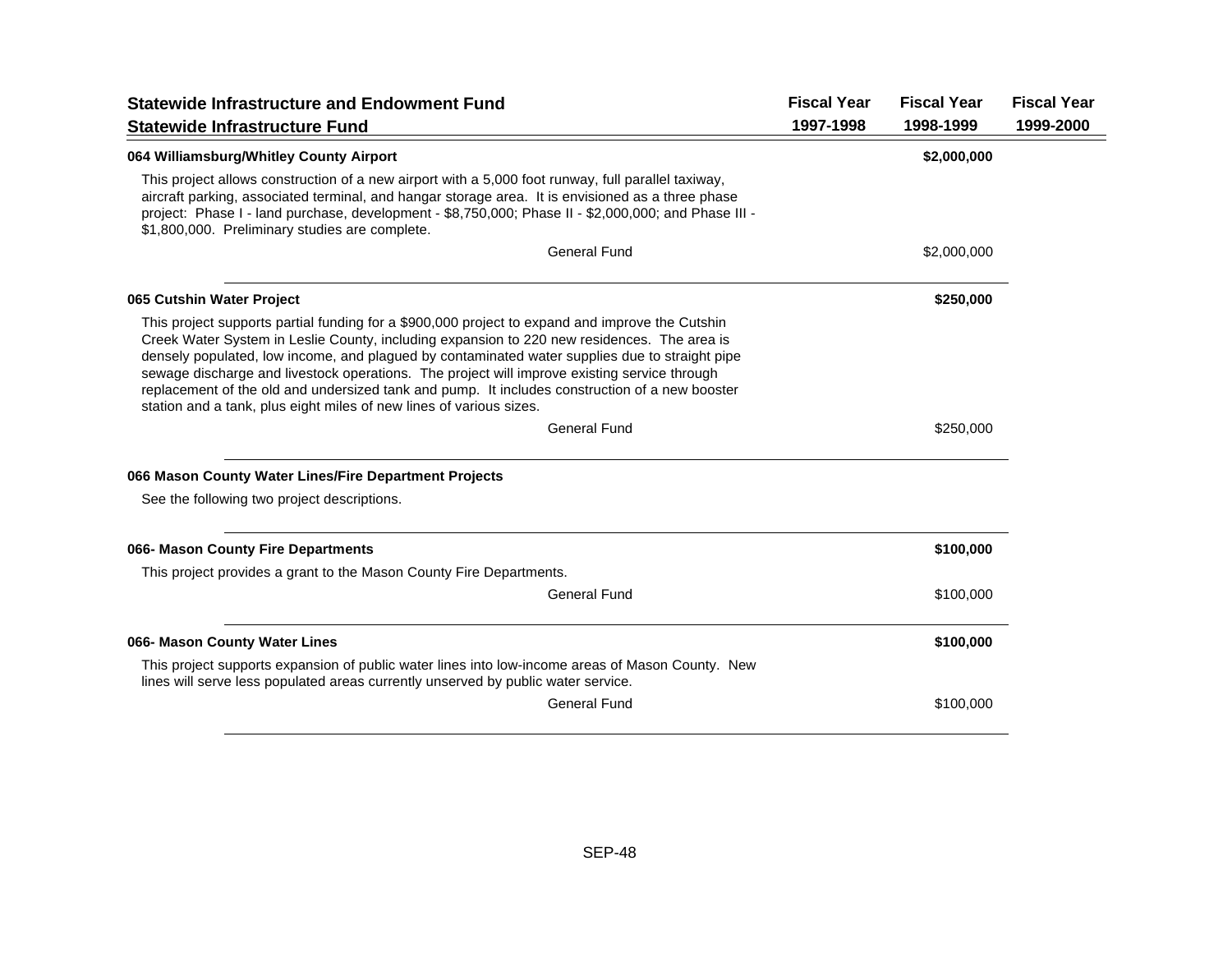| <b>Statewide Infrastructure and Endowment Fund</b>                                                                                                                                                                                                                                                                                                                                                                                                                                                                                                                          | <b>Fiscal Year</b> | <b>Fiscal Year</b> | <b>Fiscal Year</b> |
|-----------------------------------------------------------------------------------------------------------------------------------------------------------------------------------------------------------------------------------------------------------------------------------------------------------------------------------------------------------------------------------------------------------------------------------------------------------------------------------------------------------------------------------------------------------------------------|--------------------|--------------------|--------------------|
| <b>Statewide Infrastructure Fund</b>                                                                                                                                                                                                                                                                                                                                                                                                                                                                                                                                        | 1997-1998          | 1998-1999          | 1999-2000          |
| 067 Bath County Courthouse Renovation                                                                                                                                                                                                                                                                                                                                                                                                                                                                                                                                       |                    | \$700,000          |                    |
| This project funds an exterior and interior renovation of the historic county courthouse, built circa<br>1866-1868. Site and building exterior renovations include: replacing sidewalks, steps, railings,<br>fencing, the downspout drainage system, landscape improvements, cleaning and sealing masonry,<br>repairing of windows, replacement of entrance doors, painting, caulking, and carpentry repairs to the<br>belltower. Interior renovations include: restoration of the front lobby area, stairwells, corridors,<br>courtrooms, and the replacement of plumbing. |                    |                    |                    |
| <b>General Fund</b>                                                                                                                                                                                                                                                                                                                                                                                                                                                                                                                                                         |                    | \$700,000          |                    |
| 068 Breckinridge County Water Line Project                                                                                                                                                                                                                                                                                                                                                                                                                                                                                                                                  |                    | \$550,000          |                    |
| This supports a water line extension from the junction of CR 1012 and Kentucky 86 through<br>Stinnetsville, Rosetta, Custer, Custer Fire Department, Dyer, west on KY 401, through Constantine,<br>Hudson, Centerview, tied into existing line at Madrid at KY 401 and KY 259. Approximately 17 miles<br>of lines.                                                                                                                                                                                                                                                          |                    |                    |                    |
| <b>General Fund</b>                                                                                                                                                                                                                                                                                                                                                                                                                                                                                                                                                         |                    | \$550,000          |                    |
| 069 Jessamine/Mercer/Boyle County Projects                                                                                                                                                                                                                                                                                                                                                                                                                                                                                                                                  |                    |                    |                    |
| This \$1.0 million General Fund appropriation provides funds for the four individual projects which<br>follow.                                                                                                                                                                                                                                                                                                                                                                                                                                                              |                    |                    |                    |
| 069- Burgin Independent School System                                                                                                                                                                                                                                                                                                                                                                                                                                                                                                                                       |                    | \$20,000           |                    |
| Grant funds are provided to fund technology improvements for this school system in Mercer County.                                                                                                                                                                                                                                                                                                                                                                                                                                                                           |                    |                    |                    |
| <b>General Fund</b>                                                                                                                                                                                                                                                                                                                                                                                                                                                                                                                                                         |                    | \$20,000           |                    |
| 069- Camp Nelson-Civil War Battlefield Trust                                                                                                                                                                                                                                                                                                                                                                                                                                                                                                                                |                    | \$850,000          |                    |
| Grant funds are provided to support the preservation of Camp Nelson, to develop Heritage Park, and<br>to acquire additional land and construct a building to be used as a tourism and interpretive center.<br>Camp Nelson was a Civil War Union Army Supply Depot, an African-American Refugee Camp, and<br>is a highly significant state and national site. ISTEA funds will also be used for this project.<br><b>General Fund</b>                                                                                                                                         |                    |                    |                    |
|                                                                                                                                                                                                                                                                                                                                                                                                                                                                                                                                                                             |                    | \$850,000          |                    |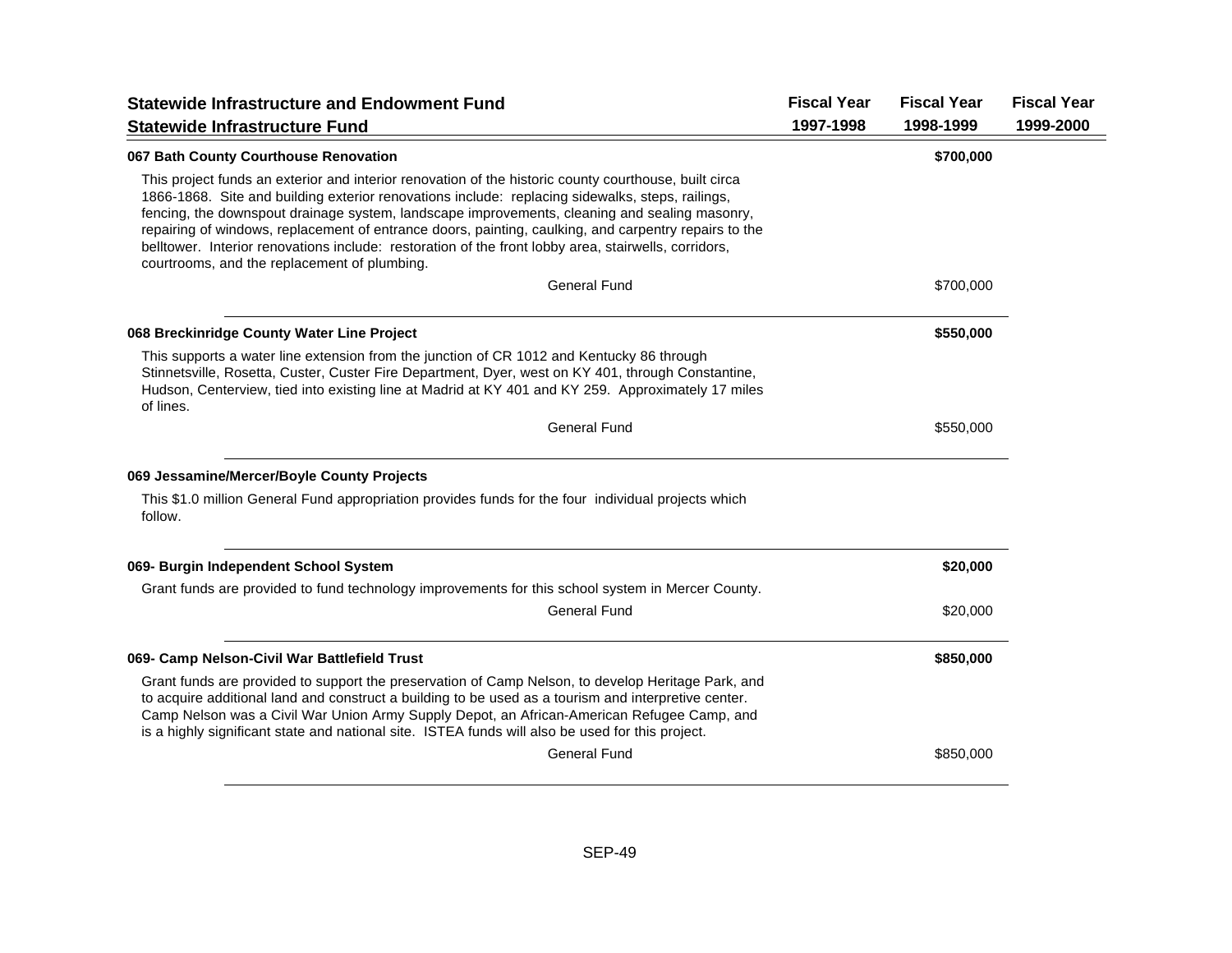| <b>Statewide Infrastructure and Endowment Fund</b>                                                                                                                                                                                                                                                                                                                            | <b>Fiscal Year</b> | <b>Fiscal Year</b> | <b>Fiscal Year</b> |
|-------------------------------------------------------------------------------------------------------------------------------------------------------------------------------------------------------------------------------------------------------------------------------------------------------------------------------------------------------------------------------|--------------------|--------------------|--------------------|
| <b>Statewide Infrastructure Fund</b>                                                                                                                                                                                                                                                                                                                                          | 1997-1998          | 1998-1999          | 1999-2000          |
| 069- Court Appointed Special Advocate (CASA) Project                                                                                                                                                                                                                                                                                                                          |                    | \$30,000           |                    |
| Grant funds are provided to be utilized for administrative costs and volunteer recruitment for this<br>program for children in Boyle County.                                                                                                                                                                                                                                  |                    |                    |                    |
| <b>General Fund</b>                                                                                                                                                                                                                                                                                                                                                           |                    | \$30,000           |                    |
| 069- Harrodsburg/Mercer County Parks                                                                                                                                                                                                                                                                                                                                          |                    | \$100,000          |                    |
| Grant funds are provided for developing specifications to build a community pool. Supplemental<br>funds from the Community Infrastructure Grant (\$250,000) and the local community will be used to<br>construct the proposed pool.                                                                                                                                           |                    |                    |                    |
| <b>General Fund</b>                                                                                                                                                                                                                                                                                                                                                           |                    | \$100,000          |                    |
| 070 Owsley/Lee/Wolfe Regional Jail                                                                                                                                                                                                                                                                                                                                            |                    | \$500,000          |                    |
| This project provides partial funding of a \$5 million project to construct a 150-bed regional adult<br>detention facility to serve Owsley, Lee, and Wolfe counties. The project includes construction costs<br>for the building, a two car sallyport, outdoor recreation area, emergency generator, site<br>development, loose furnishings, equipment, and contingency fees. |                    |                    |                    |
| <b>General Fund</b>                                                                                                                                                                                                                                                                                                                                                           |                    | \$500,000          |                    |
| 071 Oldham County Sewer                                                                                                                                                                                                                                                                                                                                                       |                    | \$3,000,000        |                    |
| This project supports development of an industrial park through installation of a sewer system at<br>Oldham County Commerce Park. This will make the facility attractive to industrial prospects and will<br>also provide service to the Buckner residential community.                                                                                                       |                    |                    |                    |
| <b>General Fund</b>                                                                                                                                                                                                                                                                                                                                                           |                    | \$3,000,000        |                    |
| 072 Lake Malone Road                                                                                                                                                                                                                                                                                                                                                          |                    | \$173,000          |                    |
| This road extension will complete the access loop road at the Lake Malone State Park marina,<br>alleviate highly congested conditions during boat launching, and serve other marina activity during<br>peak use season.                                                                                                                                                       |                    |                    |                    |
| <b>General Fund</b>                                                                                                                                                                                                                                                                                                                                                           |                    | \$173,000          |                    |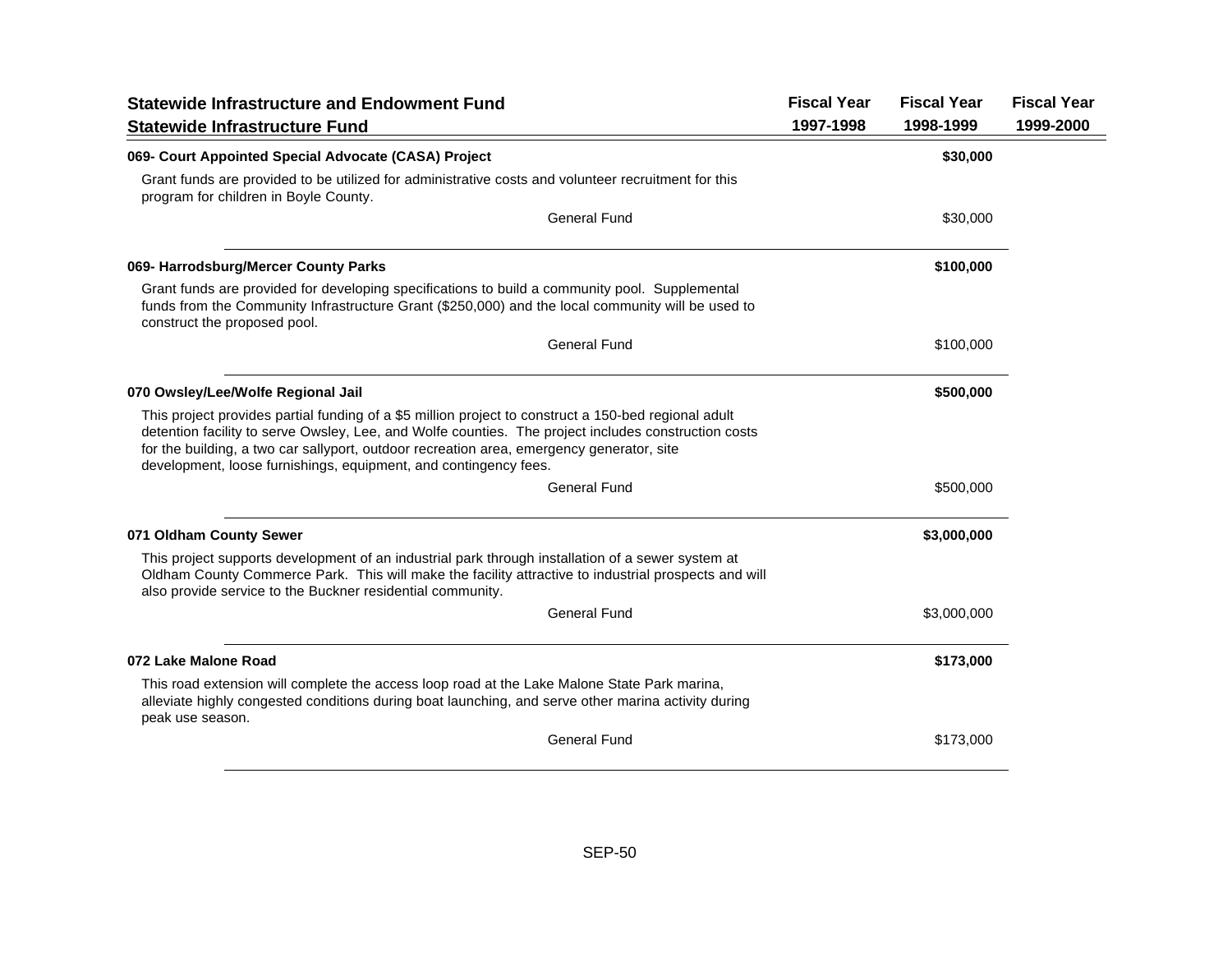| <b>Statewide Infrastructure and Endowment Fund</b>                                                                                                                                                                                                                                                                                                                 |           | <b>Fiscal Year</b><br><b>Fiscal Year</b> | <b>Fiscal Year</b> |
|--------------------------------------------------------------------------------------------------------------------------------------------------------------------------------------------------------------------------------------------------------------------------------------------------------------------------------------------------------------------|-----------|------------------------------------------|--------------------|
| <b>Statewide Infrastructure Fund</b>                                                                                                                                                                                                                                                                                                                               | 1997-1998 | 1998-1999                                | 1999-2000          |
| 073 Mount Olivet Sewer Project                                                                                                                                                                                                                                                                                                                                     |           | \$400,000                                |                    |
| This project provides partial funding for the installation of a new sewer system. It will enable<br>businesses such as a laundromat, car wash, and others to locate in town. The funds will match a<br>federal grant. This is one of the last county seats in Kentucky without a proper sewer system.                                                              |           |                                          |                    |
| <b>General Fund</b>                                                                                                                                                                                                                                                                                                                                                |           | \$400,000                                |                    |
| 074 Pennyrile Golf Course Renovation                                                                                                                                                                                                                                                                                                                               |           | \$3,000,000                              |                    |
| Funds are provided to upgrade the existing golf course from nine holes to an 18-hole regulation<br>course, upgrade the existing cart paths, improve the golf maintenance area, improve drainage,<br>relocate the pro shop, and support land acquisition from Pennyrile State Forest (Natural Resources<br>and Environmental Protection Cabinet).                   |           |                                          |                    |
| <b>General Fund</b>                                                                                                                                                                                                                                                                                                                                                |           | \$3,000,000                              |                    |
| 075 Business Development Job Training Center                                                                                                                                                                                                                                                                                                                       |           | \$2,000,000                              |                    |
| This project supports development of a one-stop training facility in Lexington, coordinating the<br>services of LCC, Kentucky Tech, the Mayor's office, and the Chamber of Commerce in Fayette<br>County. It would serve to coordinate the job training efforts of local agencies and organizations to<br>better meet the needs of existing and emerging industry. |           |                                          |                    |
| <b>General Fund</b>                                                                                                                                                                                                                                                                                                                                                |           | \$2,000,000                              |                    |
| 076 Salversville Wastewater Expansion                                                                                                                                                                                                                                                                                                                              |           | \$500,000                                |                    |
| This project supports the development of a new sewage treatment facility at the industrial park in<br>Salyersville. Other project funds have been received from a Community Development Block Grant<br>and the USDA Rural Development Administration. Additional funds are needed to complete<br>construction.                                                     |           |                                          |                    |
| <b>General Fund</b>                                                                                                                                                                                                                                                                                                                                                |           | \$500,000                                |                    |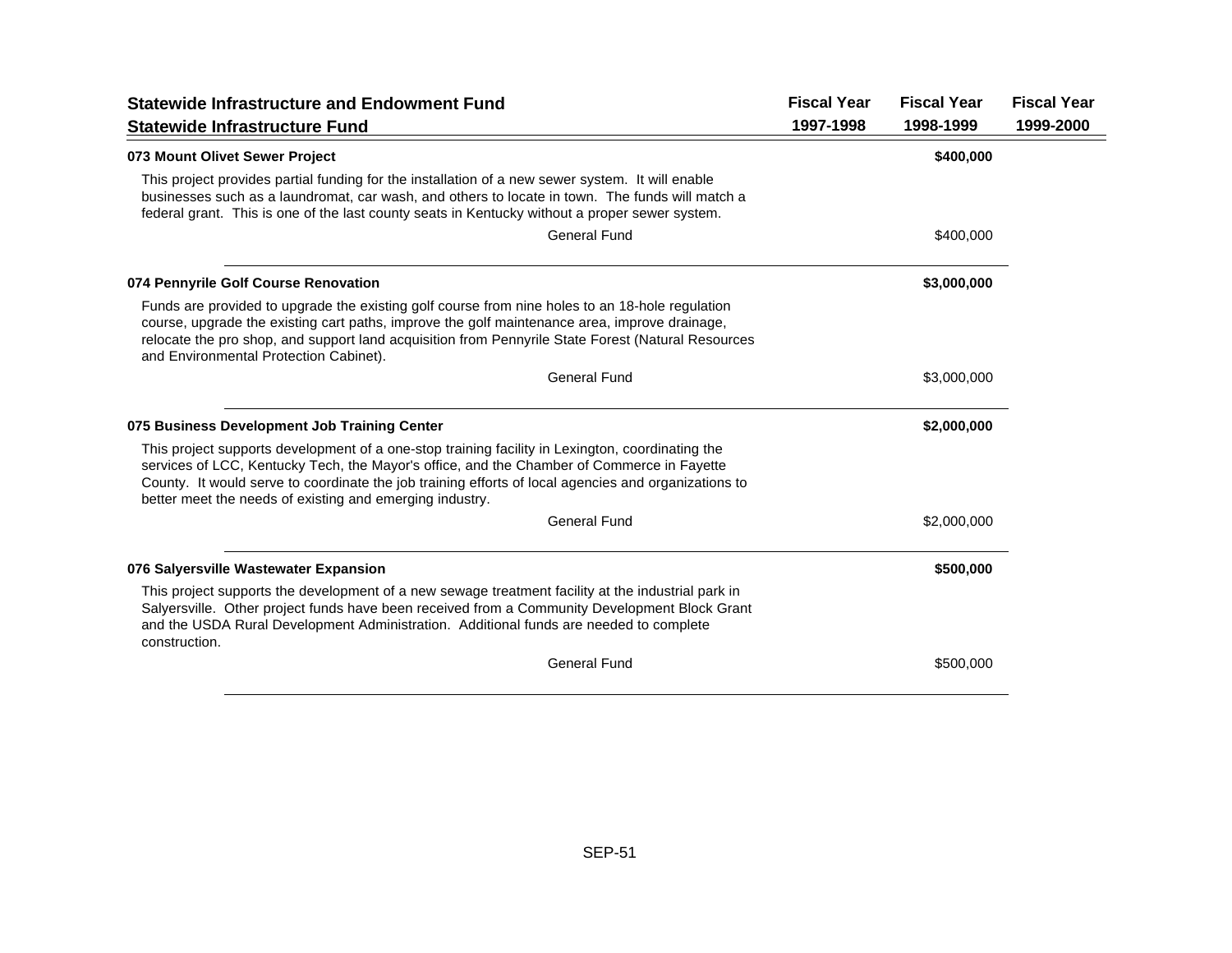| <b>Statewide Infrastructure and Endowment Fund</b>                                                                                                                                                                                                                                                                                                                                                                                                                                                                                                                                                                                                                                                                                                                                                                                | <b>Fiscal Year</b> | <b>Fiscal Year</b> | <b>Fiscal Year</b> |
|-----------------------------------------------------------------------------------------------------------------------------------------------------------------------------------------------------------------------------------------------------------------------------------------------------------------------------------------------------------------------------------------------------------------------------------------------------------------------------------------------------------------------------------------------------------------------------------------------------------------------------------------------------------------------------------------------------------------------------------------------------------------------------------------------------------------------------------|--------------------|--------------------|--------------------|
| <b>Statewide Infrastructure Fund</b>                                                                                                                                                                                                                                                                                                                                                                                                                                                                                                                                                                                                                                                                                                                                                                                              | 1997-1998          | 1998-1999          | 1999-2000          |
| 077 Red Fox Golf Course                                                                                                                                                                                                                                                                                                                                                                                                                                                                                                                                                                                                                                                                                                                                                                                                           |                    | \$3,000,000        |                    |
| This project supports partial funding for Phase I of the Red Fox Industrial and Recreation<br>Department project in Knott, Letcher, and Perry Counties. This appropriation will be combined with<br>Local Government Economic Development (coal severance) Funds from the three counties to<br>construct the first nine holes of an 18-hole public, signature championship golf course, irrigation<br>system, pro shop, water/sewer infrastructure, and parking area. The Finance and Administration<br>Cabinet holds the deed for the portion of property required for the golf course. The access road is<br>budgeted in the Transportation Cabinet budget. This appropriation will be administered through a<br>new tri-county cooperative authority comprised of equal membership from Letcher, Knott, and Perry<br>Counties. |                    |                    |                    |
| <b>General Fund</b>                                                                                                                                                                                                                                                                                                                                                                                                                                                                                                                                                                                                                                                                                                                                                                                                               |                    | \$3,000,000        |                    |
| 078 Louisville Zoo                                                                                                                                                                                                                                                                                                                                                                                                                                                                                                                                                                                                                                                                                                                                                                                                                |                    | \$2,000,000        |                    |
| This \$2 million state grant will contribute significantly toward the third phase of a comprehensive<br>master plan, i.e., an \$11 million African Forest exhibit that will bring gorillas and chimpanzees to<br>Kentucky. Seven hundred fifty thousand dollars (\$750,000) has already been raised toward this \$11<br>million project, scheduled to open 2001. The exhibit will occupy 5.5 acres of a 133 acre site and<br>become an anchor attraction for the Louisville Zoo.                                                                                                                                                                                                                                                                                                                                                  |                    |                    |                    |
| <b>General Fund</b>                                                                                                                                                                                                                                                                                                                                                                                                                                                                                                                                                                                                                                                                                                                                                                                                               |                    | \$2,000,000        |                    |
| 079 Flatwoods Infrastructure                                                                                                                                                                                                                                                                                                                                                                                                                                                                                                                                                                                                                                                                                                                                                                                                      |                    | \$75,000           |                    |
| This project provides assistance with funding of sewer line replacement within the city. The current<br>lines are made of naturally deteriorating clay-belle material, laid in the late 1950's. The operating<br>costs of the current lines make the replacement cost prohibitive for the city to accomplish alone.                                                                                                                                                                                                                                                                                                                                                                                                                                                                                                               |                    |                    |                    |
| <b>General Fund</b>                                                                                                                                                                                                                                                                                                                                                                                                                                                                                                                                                                                                                                                                                                                                                                                                               |                    | \$75,000           |                    |
| 080 Paramount Theater - Ashland                                                                                                                                                                                                                                                                                                                                                                                                                                                                                                                                                                                                                                                                                                                                                                                                   |                    | \$2,150,000        |                    |
| This project supports expansion of Ashland's Paramount Arts Center which is necessary to maintain<br>current audiences and present new offerings. It is a \$3.5 million total project, including<br>improvements and additions. The community is raising \$1.5 million locally and has already received<br>\$500,000 from HUD for restoration. State funds will be used to construct a full depth, full height<br>stage house capable of accommodating Broadway productions, full dance and orchestral concerts,<br>and other activities.                                                                                                                                                                                                                                                                                         |                    |                    |                    |
| <b>General Fund</b>                                                                                                                                                                                                                                                                                                                                                                                                                                                                                                                                                                                                                                                                                                                                                                                                               |                    | \$2,150,000        |                    |
|                                                                                                                                                                                                                                                                                                                                                                                                                                                                                                                                                                                                                                                                                                                                                                                                                                   |                    |                    |                    |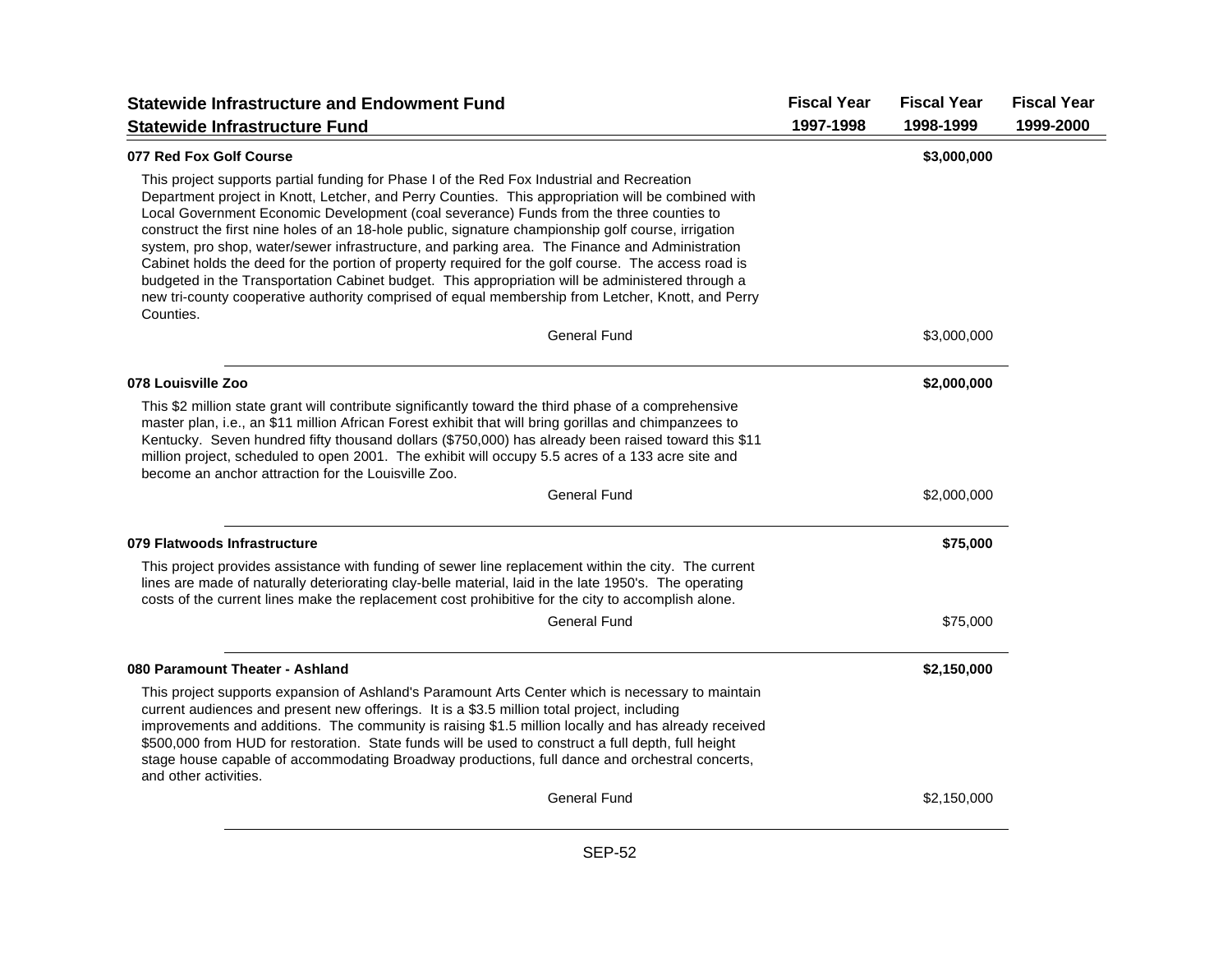| <b>Statewide Infrastructure and Endowment Fund</b>                                                                                                                                                                                                                                                                                                                                                                                                                                                                                                                                                                                                   | <b>Fiscal Year</b> | <b>Fiscal Year</b> | <b>Fiscal Year</b> |
|------------------------------------------------------------------------------------------------------------------------------------------------------------------------------------------------------------------------------------------------------------------------------------------------------------------------------------------------------------------------------------------------------------------------------------------------------------------------------------------------------------------------------------------------------------------------------------------------------------------------------------------------------|--------------------|--------------------|--------------------|
| <b>Statewide Infrastructure Fund</b>                                                                                                                                                                                                                                                                                                                                                                                                                                                                                                                                                                                                                 | 1997-1998          | 1998-1999          | 1999-2000          |
| 081 Hart County Jail                                                                                                                                                                                                                                                                                                                                                                                                                                                                                                                                                                                                                                 |                    | \$600,000          |                    |
| This project provides partial funding for a \$3.5 million project to construct a 140-bed jail facility with<br>five youth beds. Construction is to begin as soon as the appropriation is approved. The local<br>government is funding \$2.9 million of the total cost. Currently the county houses 75 prisoners per<br>day in other jails. Construction of this facility would save Hart County \$400,000 per year to be<br>applied to the proposed facility.                                                                                                                                                                                        |                    |                    |                    |
| <b>General Fund</b>                                                                                                                                                                                                                                                                                                                                                                                                                                                                                                                                                                                                                                  |                    | \$600,000          |                    |
| 082 Powell County Volunteer Fire Districts                                                                                                                                                                                                                                                                                                                                                                                                                                                                                                                                                                                                           |                    | \$300,000          |                    |
| This project provides funding for the purchase of three firefighting vehicles for the three volunteer<br>fire districts in Powell County.                                                                                                                                                                                                                                                                                                                                                                                                                                                                                                            |                    |                    |                    |
| <b>General Fund</b>                                                                                                                                                                                                                                                                                                                                                                                                                                                                                                                                                                                                                                  |                    | \$300,000          |                    |
| 083 Marshall County/Draffenville Sewer Project                                                                                                                                                                                                                                                                                                                                                                                                                                                                                                                                                                                                       |                    | \$500,000          |                    |
| This project provides funding for the purchase of a private sewer plant, the repair of sewer lines, and<br>an upgrade of the sewer plant capacity.                                                                                                                                                                                                                                                                                                                                                                                                                                                                                                   |                    |                    |                    |
| <b>General Fund</b>                                                                                                                                                                                                                                                                                                                                                                                                                                                                                                                                                                                                                                  |                    | \$500,000          |                    |
| 084 Perryville Battlefield Development Project                                                                                                                                                                                                                                                                                                                                                                                                                                                                                                                                                                                                       |                    | \$800,000          |                    |
| Funds for this project will be used to support the continued development of the site of Kentucky's<br>largest Civil War battle. Past efforts represent the largest ISTEA battlefield/land conservation<br>project. Current project elements include the development and administration of an interpretive plan<br>(\$250,000); development of mill site (\$5,000,000); development of Crawford House (\$202,000);<br>development of Town Interpretive Center (\$2,367,000); development of Dye House Property<br>(\$275,000); as well as an overall battlefield interpretation project (\$324,000); and associated<br>maintenance costs (\$950,000). |                    |                    |                    |
| <b>General Fund</b>                                                                                                                                                                                                                                                                                                                                                                                                                                                                                                                                                                                                                                  |                    | \$800,000          |                    |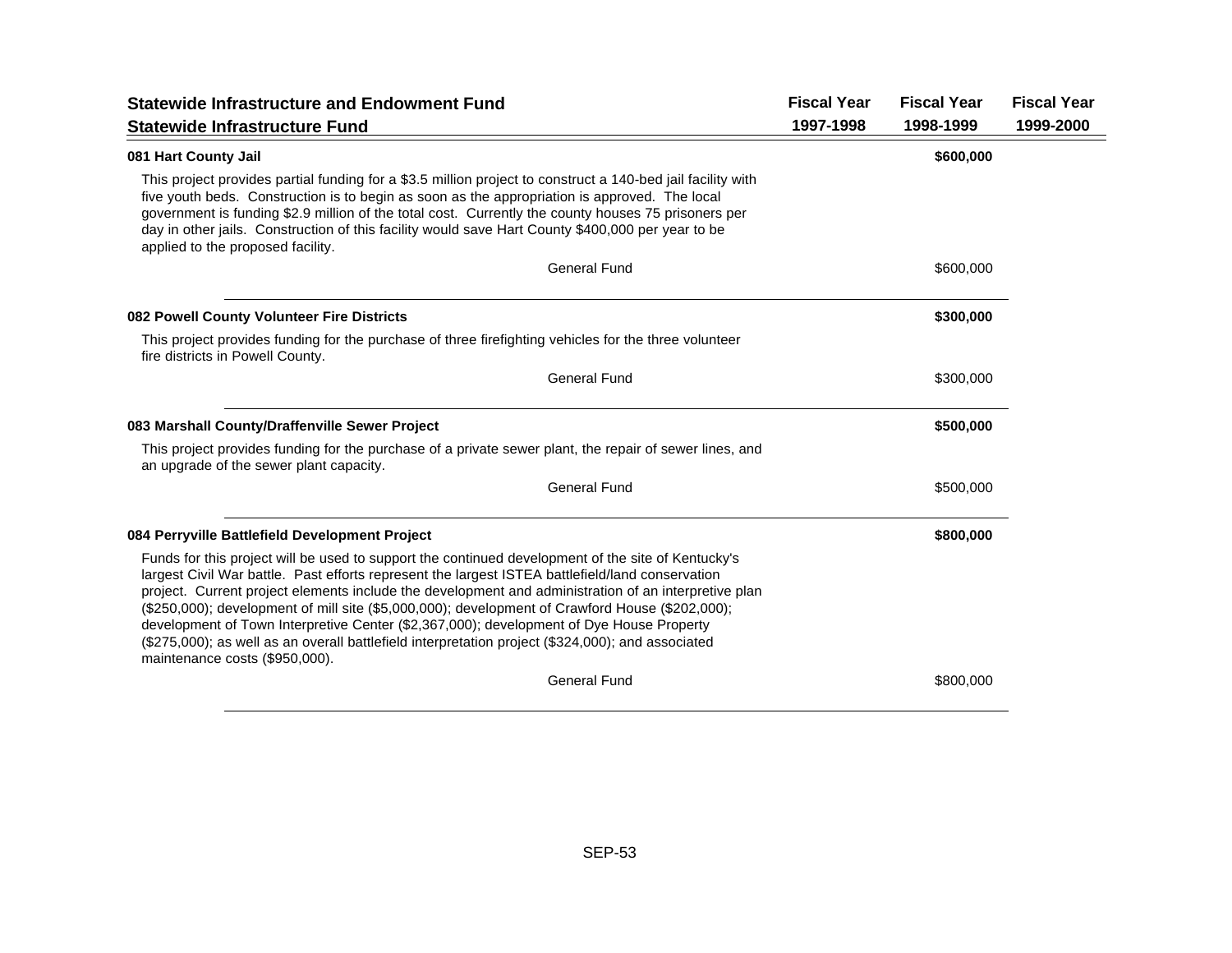| <b>Statewide Infrastructure and Endowment Fund</b>                                                                                                                                                                                                                     | <b>Fiscal Year</b> | <b>Fiscal Year</b> | <b>Fiscal Year</b> |
|------------------------------------------------------------------------------------------------------------------------------------------------------------------------------------------------------------------------------------------------------------------------|--------------------|--------------------|--------------------|
| <b>Statewide Infrastructure Fund</b>                                                                                                                                                                                                                                   | 1997-1998          | 1998-1999          | 1999-2000          |
| 085 Grayson Lake Golf Course                                                                                                                                                                                                                                           |                    | \$500,000          |                    |
| Funding will be used to design an 18-hole golf course to United States Golf Association (USGA)<br>specifications. The proposed course will contain a pro shop, teaching range, practice putting green,<br>golf carts, maintenance equipment, and an irrigation system. |                    |                    |                    |
| <b>General Fund</b>                                                                                                                                                                                                                                                    |                    | \$500,000          |                    |
| 086 Multiple Projects Pool                                                                                                                                                                                                                                             |                    |                    |                    |
| This \$4,081,000 General Fund appropriation provides funds for forty-six (46) individual projects.                                                                                                                                                                     |                    |                    |                    |
| 086- Allen County 4-Way Stop Park                                                                                                                                                                                                                                      |                    | \$100,000          |                    |
| Grant funds are provided to make improvements to the town squre. Project will include design fees,<br>water fountain, infrastructure, landscaping, walks, lighting, and other amenities.                                                                               |                    |                    |                    |
| <b>General Fund</b>                                                                                                                                                                                                                                                    |                    | \$100,000          |                    |
| 086- Anderson County Park Improvements                                                                                                                                                                                                                                 |                    | \$100,000          |                    |
| Grant funds are provided for construction of ballfields, walking trails, restroom/concession building,<br>and the necessary infrastructure.                                                                                                                            |                    |                    |                    |
| <b>General Fund</b>                                                                                                                                                                                                                                                    |                    | \$100,000          |                    |
| 086- Awawan Volunteer Fire Department                                                                                                                                                                                                                                  |                    | \$2,000            |                    |
| Grant funds will be provided for volunteer fire department aid in Perry County.                                                                                                                                                                                        |                    |                    |                    |
| <b>General Fund</b>                                                                                                                                                                                                                                                    |                    | \$2,000            |                    |
| 086- Bailey Switch Fire Department                                                                                                                                                                                                                                     |                    | \$15,000           |                    |
| Grant funds will be provided for volunteer fire department aid in Knox County.                                                                                                                                                                                         |                    |                    |                    |
| <b>General Fund</b>                                                                                                                                                                                                                                                    |                    | \$15,000           |                    |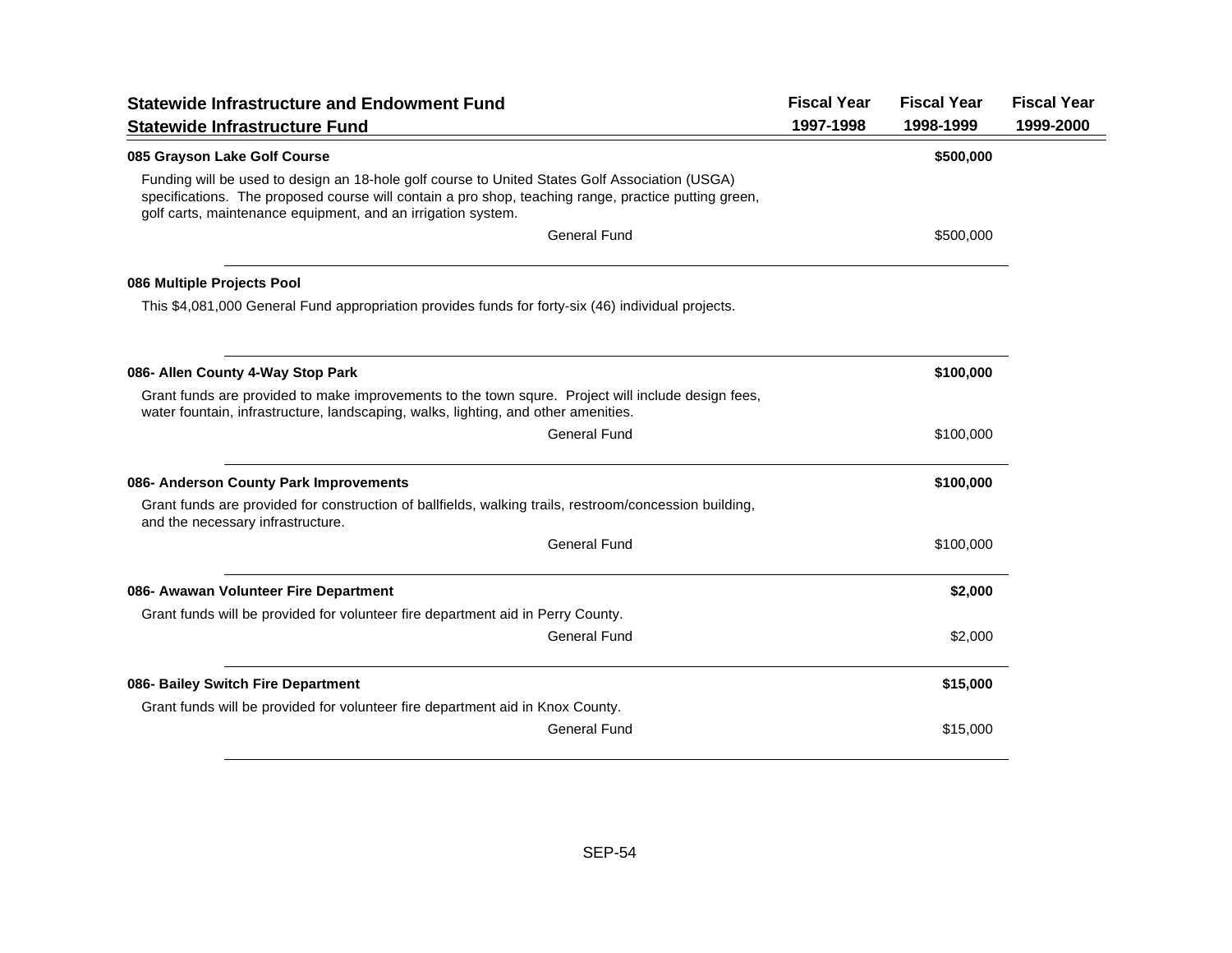| <b>Statewide Infrastructure and Endowment Fund</b>                                                                                                                             | <b>Fiscal Year</b> | <b>Fiscal Year</b> | <b>Fiscal Year</b> |
|--------------------------------------------------------------------------------------------------------------------------------------------------------------------------------|--------------------|--------------------|--------------------|
| <b>Statewide Infrastructure Fund</b>                                                                                                                                           | 1997-1998          | 1998-1999          | 1999-2000          |
| 086- Buckhorn Volunteer Fire Department                                                                                                                                        |                    | \$2,000            |                    |
| Grant funds will be provided for volunteer fire department aid in Perry County.                                                                                                |                    |                    |                    |
| <b>General Fund</b>                                                                                                                                                            |                    | \$2,000            |                    |
| 086- Campbell County Waterline Extension                                                                                                                                       |                    | \$225,000          |                    |
| Grant funds are provided to install water lines for two water projects: Wilder Water Line Project and<br>Subdistrict D Water Line Project.                                     |                    |                    |                    |
| <b>General Fund</b>                                                                                                                                                            |                    | \$225,000          |                    |
| 086- City of Buckhorn                                                                                                                                                          |                    | \$5,000            |                    |
| Grant funds are provided for administrative costs including legal fees, clerk salary, office supplies,<br>and publishing fees.                                                 |                    |                    |                    |
| <b>General Fund</b>                                                                                                                                                            |                    | \$5,000            |                    |
| 086- City of Hazard                                                                                                                                                            |                    | \$10,000           |                    |
| Grant funds are provided to make improvements to the Hazard Pavilion Recreation facility, including<br>new recreation equipment and an expansion of the Perry County facility. |                    |                    |                    |
| <b>General Fund</b>                                                                                                                                                            |                    | \$10,000           |                    |
| 086- City of Hyden                                                                                                                                                             |                    | \$5,000            |                    |
| Grant funds are provided to make improvements to the City Park, including the purchase of picnic<br>tables, benches, and grills at the Leslie County facility.                 |                    |                    |                    |
| <b>General Fund</b>                                                                                                                                                            |                    | \$5,000            |                    |
| 086- City of Lawrenceburg Senior Citizens                                                                                                                                      |                    | \$150,000          |                    |
| Grant funds are provided for real estate acquisition, landscaping, parking lot, curbs, and sidewalks<br>at the Senior Citizens Center in Anderson County.                      |                    |                    |                    |
| <b>General Fund</b>                                                                                                                                                            |                    | \$150,000          |                    |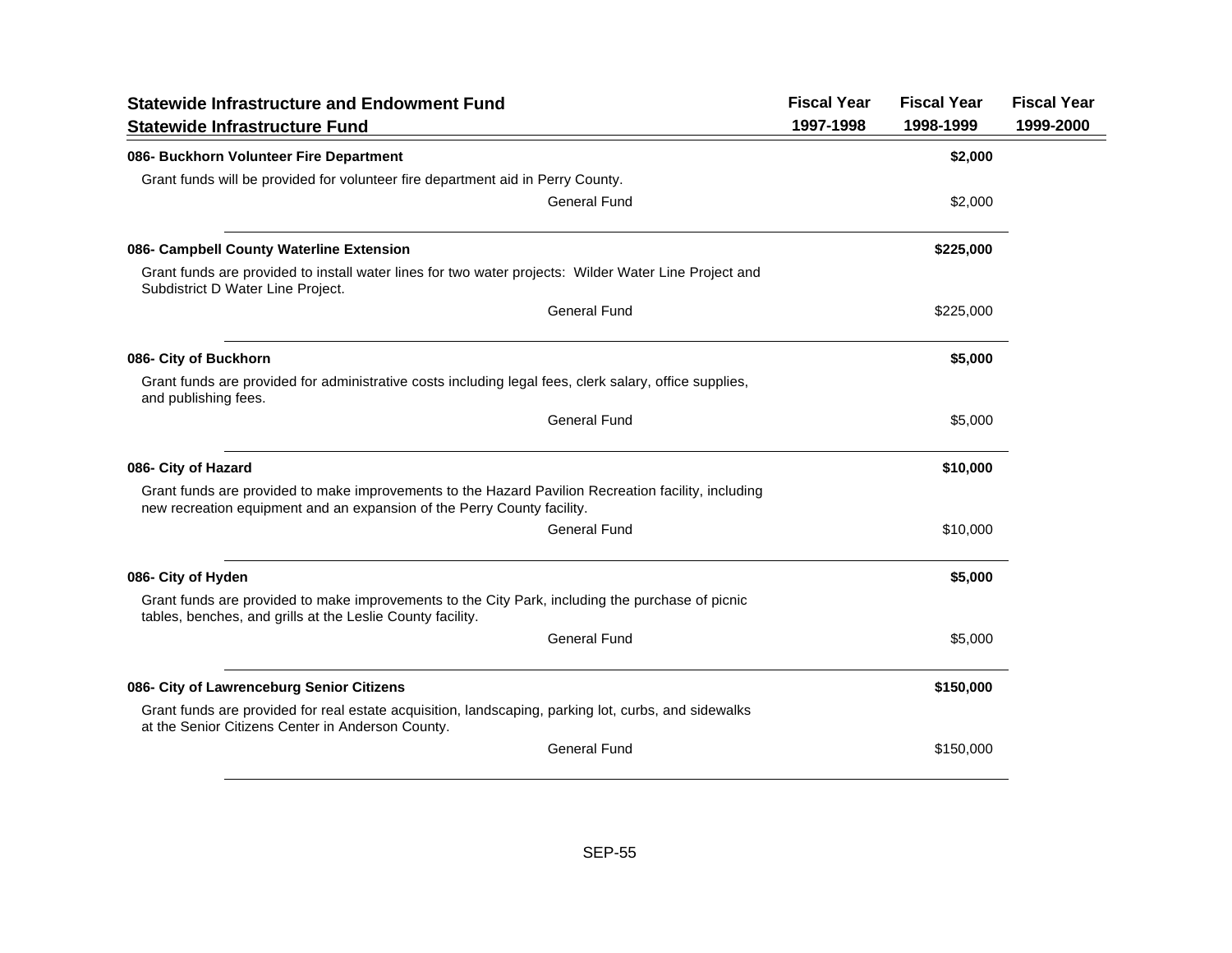| <b>Statewide Infrastructure and Endowment Fund</b><br><b>Statewide Infrastructure Fund</b>                                                    | <b>Fiscal Year</b><br>1997-1998 | <b>Fiscal Year</b><br>1998-1999 | <b>Fiscal Year</b><br>1999-2000 |
|-----------------------------------------------------------------------------------------------------------------------------------------------|---------------------------------|---------------------------------|---------------------------------|
| 086- City of Milburn, Carlisle County, Water System Improvement                                                                               |                                 | \$40,000                        |                                 |
| Grant funds are provided to repair the water tank in the Milburn Water District.                                                              |                                 |                                 |                                 |
| <b>General Fund</b>                                                                                                                           |                                 | \$40,000                        |                                 |
| 086- City of Vicco                                                                                                                            |                                 | \$15,000                        |                                 |
| Grant funds are provided for road surfacing at Sassafras, purchase of a ditchwitch, and sewer plant<br>funding at the Perry County community. |                                 |                                 |                                 |
| <b>General Fund</b>                                                                                                                           |                                 | \$15,000                        |                                 |
| 086- Clinton County/Albany Community Park                                                                                                     |                                 | \$25,000                        |                                 |
| Grant funds are provided to make capital improvements at the Clinton County/Albany Community<br>Park.                                         |                                 |                                 |                                 |
| <b>General Fund</b>                                                                                                                           |                                 | \$25,000                        |                                 |
| 086- Coon Creek Volunteer Fire Department                                                                                                     |                                 | \$2,000                         |                                 |
| Grant funds will be provided for volunteer fire department aid in Leslie County.                                                              |                                 |                                 |                                 |
| <b>General Fund</b>                                                                                                                           |                                 | \$2,000                         |                                 |
| 086- Cornettsville Volunteer Fire Department                                                                                                  |                                 | \$2,000                         |                                 |
| Grant funds will be provided for volunteer fire department aid in Perry County.                                                               |                                 |                                 |                                 |
| <b>General Fund</b>                                                                                                                           |                                 | \$2,000                         |                                 |
| 086- Cutshin Volunteer Fire Department                                                                                                        |                                 | \$2,000                         |                                 |
| Grant funds will be provided for volunteer fire department aid in Leslie County.                                                              |                                 |                                 |                                 |
| <b>General Fund</b>                                                                                                                           |                                 | \$2,000                         |                                 |
| 086- Fisty Volunteer Fire Department                                                                                                          |                                 | \$4,000                         |                                 |
| Grant funds will be provided for volunteer fire department aid in Knott County.                                                               |                                 |                                 |                                 |
| <b>General Fund</b>                                                                                                                           |                                 | \$4,000                         |                                 |
|                                                                                                                                               |                                 |                                 |                                 |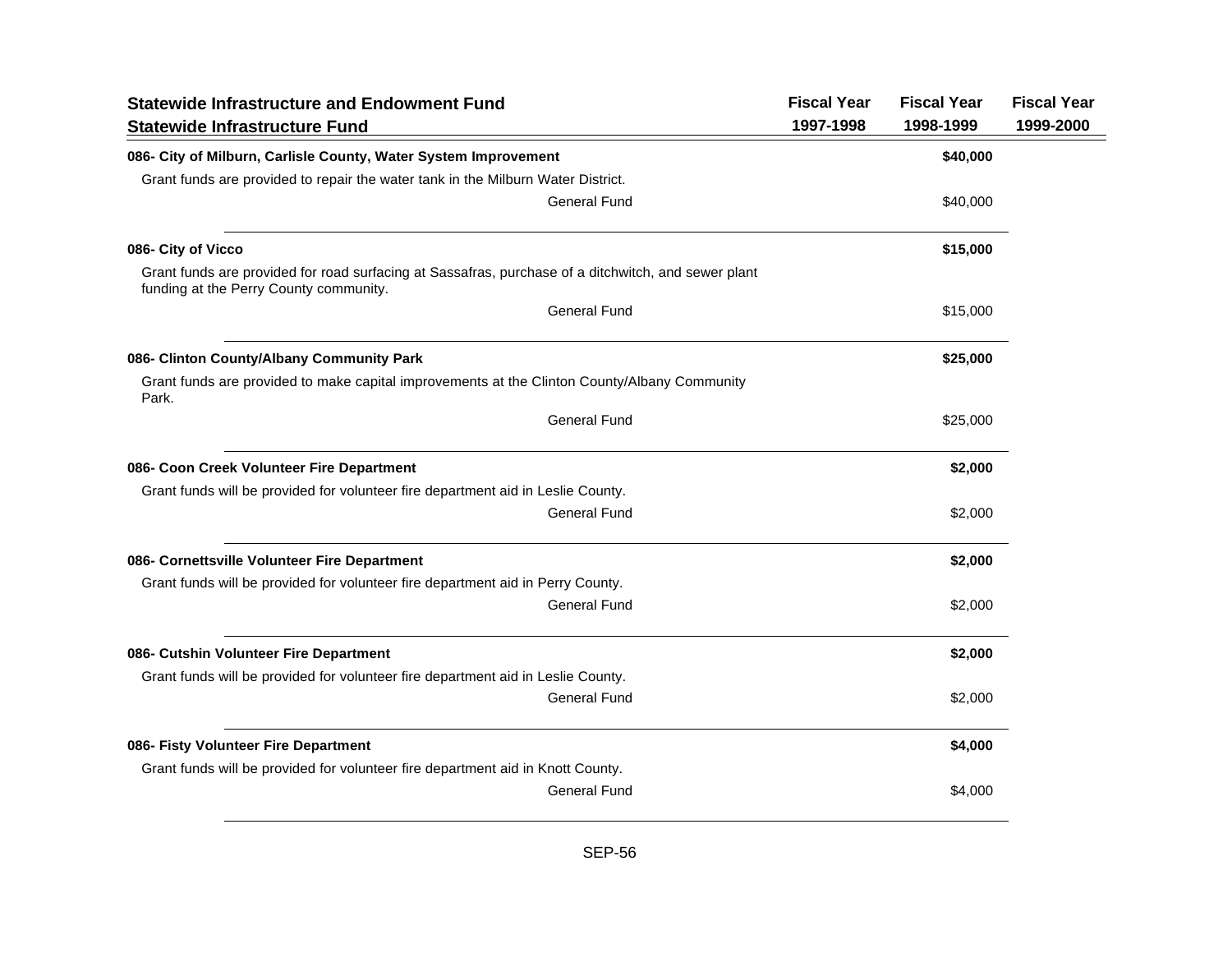| <b>Statewide Infrastructure and Endowment Fund</b><br><b>Statewide Infrastructure Fund</b>                                                                                                                                                        | <b>Fiscal Year</b><br>1997-1998 | <b>Fiscal Year</b><br>1998-1999 | <b>Fiscal Year</b><br>1999-2000 |
|---------------------------------------------------------------------------------------------------------------------------------------------------------------------------------------------------------------------------------------------------|---------------------------------|---------------------------------|---------------------------------|
| 086- Freedom Hall Floor Refrigeration/Dehumidification Project                                                                                                                                                                                    |                                 | \$2,000,000                     |                                 |
| Funds are provided for modifications and renovations at Freedom Hall for refrigeration and<br>dehumidification equipment; dressing, conditioning, and training rooms; and other equipment for an<br>ice rink.                                     |                                 |                                 |                                 |
| <b>General Fund</b>                                                                                                                                                                                                                               |                                 | \$2,000,000                     |                                 |
| 086- Grapevine/Chavies Volunteer Fire Department                                                                                                                                                                                                  |                                 | \$4,000                         |                                 |
| Grant funds will be provided for volunteer fire department aid in Perry County.                                                                                                                                                                   |                                 |                                 |                                 |
| <b>General Fund</b>                                                                                                                                                                                                                               |                                 | \$4,000                         |                                 |
| 086- Hazard City Schools                                                                                                                                                                                                                          |                                 | \$5,000                         |                                 |
| Grant funds are provided to stabilize and landscape groundslide area.                                                                                                                                                                             |                                 |                                 |                                 |
| <b>General Fund</b>                                                                                                                                                                                                                               |                                 | \$5,000                         |                                 |
| 086- Hazard Volunteer Fire Department                                                                                                                                                                                                             |                                 | \$4,000                         |                                 |
| Grant funds will be provided for volunteer fire department aid in Perry County.                                                                                                                                                                   |                                 |                                 |                                 |
| <b>General Fund</b>                                                                                                                                                                                                                               |                                 | \$4,000                         |                                 |
| 086- Hickman County Recreational Project                                                                                                                                                                                                          |                                 | \$10,000                        |                                 |
| Grant funds are provided to supplement Community Infrastructure funds to develop a running track<br>and improve baseball and soccer fields.                                                                                                       |                                 |                                 |                                 |
| <b>General Fund</b>                                                                                                                                                                                                                               |                                 | \$10,000                        |                                 |
| 086- Horse Park Chinese Exhibit                                                                                                                                                                                                                   |                                 | \$50,000                        |                                 |
| Funds are provided to cover travel expenses to solicit corporate sponsors and trips to China for the<br>development of exhibition plans for the Imperial Treasurer of China Exhibition scheduled for the<br>Kentucky Horse Park in the year 2000. |                                 |                                 |                                 |
| <b>General Fund</b>                                                                                                                                                                                                                               |                                 | \$50,000                        |                                 |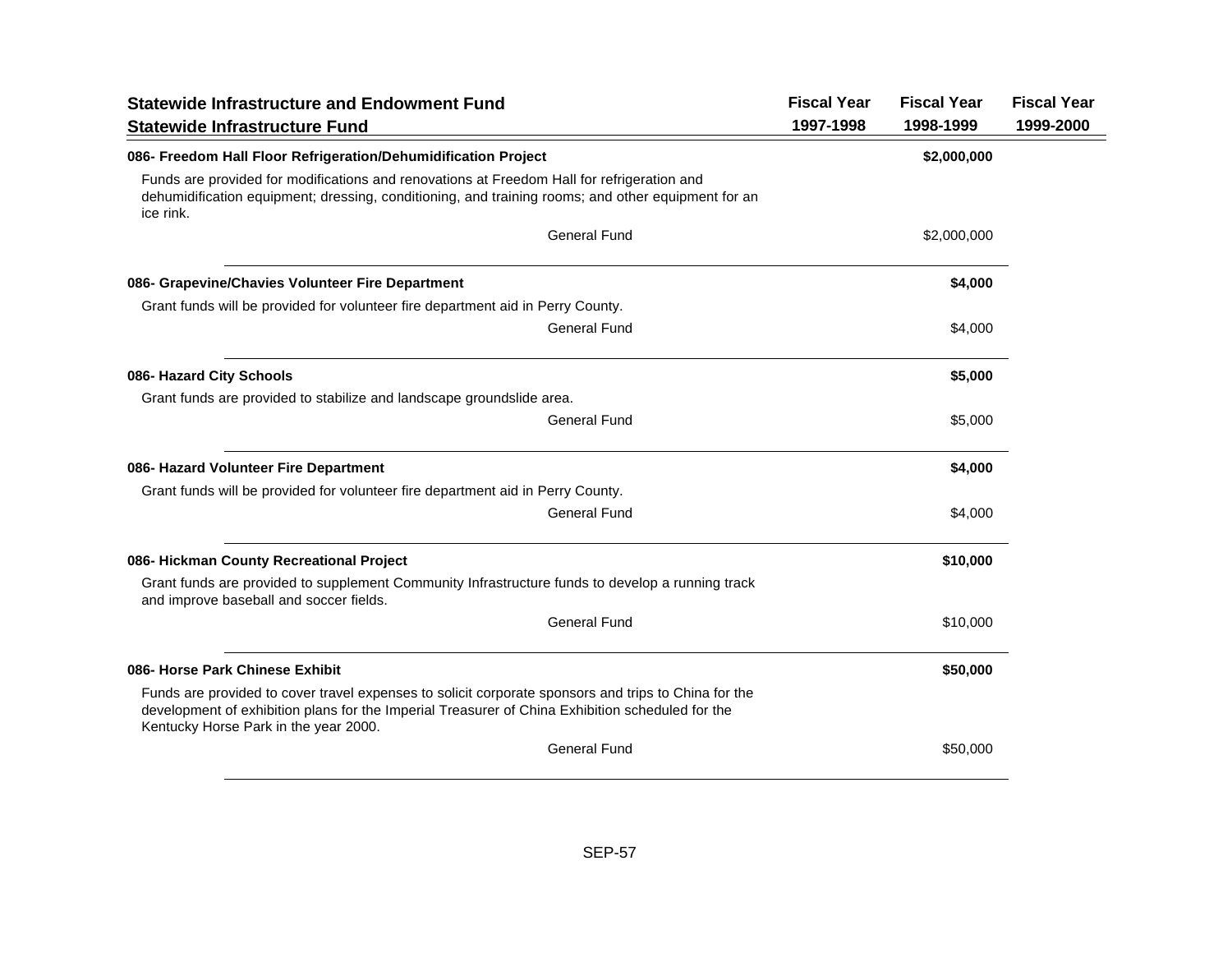| <b>Statewide Infrastructure and Endowment Fund</b>                                                                                                      | <b>Fiscal Year</b> | <b>Fiscal Year</b> | <b>Fiscal Year</b> |
|---------------------------------------------------------------------------------------------------------------------------------------------------------|--------------------|--------------------|--------------------|
| <b>Statewide Infrastructure Fund</b>                                                                                                                    | 1997-1998          | 1998-1999          | 1999-2000          |
| 086- Hyden Volunteer Fire Department                                                                                                                    |                    | \$2,000            |                    |
| Grant funds will be provided for volunteer fire department aid in Leslie County.                                                                        |                    |                    |                    |
| General Fund                                                                                                                                            |                    | \$2,000            |                    |
| 086- Jack Jouett House Repairs                                                                                                                          |                    | \$5,000            |                    |
| Grant funds are provided to supplement a Community Infrastructure project to replace the roof on<br>this historic Woodford County house.                |                    |                    |                    |
| <b>General Fund</b>                                                                                                                                     |                    | \$5,000            |                    |
| 086- Jakes Branch Volunteer Fire Department                                                                                                             |                    | \$2,000            |                    |
| Grant funds will be provided for volunteer fire department aid in Perry County.                                                                         |                    |                    |                    |
| <b>General Fund</b>                                                                                                                                     |                    | \$2,000            |                    |
| 086- Lake Barkley Lodge Trap Shoot                                                                                                                      |                    | \$550,000          |                    |
| Funds are provided to develop a trap range complex that will include a 20-field trap range, control<br>building with restrooms, equipment, and parking. |                    |                    |                    |
| <b>General Fund</b>                                                                                                                                     |                    | \$550,000          |                    |
| 086- Leatherwood Volunteer Fire Department                                                                                                              |                    | \$4,000            |                    |
| Grant funds will be provided for volunteer fire department aid in Perry County.                                                                         |                    |                    |                    |
| <b>General Fund</b>                                                                                                                                     |                    | \$4,000            |                    |
| 086- Leslie County Schools                                                                                                                              |                    | \$5,000            |                    |
| Grant funds are provided to fund an artist-in-residence program to provide art education services.                                                      |                    |                    |                    |
| <b>General Fund</b>                                                                                                                                     |                    | \$5,000            |                    |
| 086- Lost Creek Volunteer Fire Department                                                                                                               |                    | \$4,000            |                    |
| Grant funds will be provided for volunteer fire department aid in Perry County.                                                                         |                    |                    |                    |
| <b>General Fund</b>                                                                                                                                     |                    | \$4,000            |                    |
|                                                                                                                                                         |                    |                    |                    |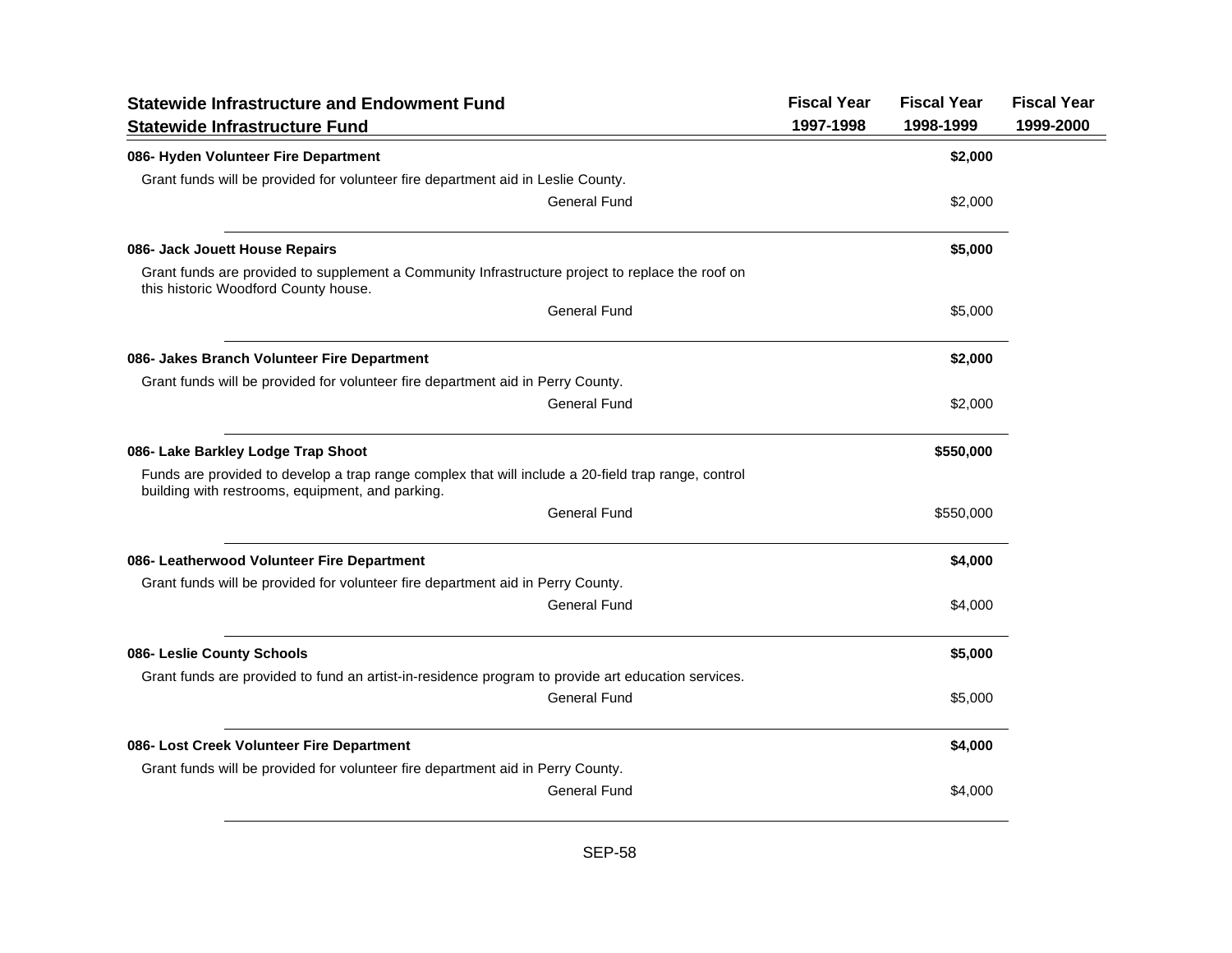| <b>Statewide Infrastructure and Endowment Fund</b>                                                                                                                                                                                         |                     | <b>Fiscal Year</b> | <b>Fiscal Year</b> | <b>Fiscal Year</b> |
|--------------------------------------------------------------------------------------------------------------------------------------------------------------------------------------------------------------------------------------------|---------------------|--------------------|--------------------|--------------------|
| <b>Statewide Infrastructure Fund</b>                                                                                                                                                                                                       |                     | 1997-1998          | 1998-1999          | 1999-2000          |
| 086- Lotts Creek Volunteer Fire Department                                                                                                                                                                                                 |                     |                    | \$4,000            |                    |
| Grant funds will be provided for volunteer fire department aid in Perry County.                                                                                                                                                            |                     |                    |                    |                    |
|                                                                                                                                                                                                                                            | General Fund        |                    | \$4,000            |                    |
| 086- Paintsville City Golf Course Improvements                                                                                                                                                                                             |                     |                    | \$100,000          |                    |
| Grant funds are provided to irrigate the fairways and greens and to renovate five tees at the Johnson<br>County facility.                                                                                                                  |                     |                    |                    |                    |
|                                                                                                                                                                                                                                            | <b>General Fund</b> |                    | \$100,000          |                    |
| 086- Pennyrile State Forest Nature Trail and Pedestrian Bridge                                                                                                                                                                             |                     |                    | \$77,000           |                    |
| Grant funds are provided to develop a trail along the Tradewater River from Pennyrile State Park to<br>Dawson Springs in Hopkins County. The project will also include a pedestrian bridge over the<br>Tradewater River at Dawson Springs. |                     |                    |                    |                    |
|                                                                                                                                                                                                                                            | <b>General Fund</b> |                    | \$77,000           |                    |
| 086- Perry County Schools                                                                                                                                                                                                                  |                     |                    | \$15,000           |                    |
| Grant funds will be utilized for an attendance incentive program.                                                                                                                                                                          |                     |                    |                    |                    |
|                                                                                                                                                                                                                                            | General Fund        |                    | \$15,000           |                    |
| 086- Providence City Water Towers Refurbishing                                                                                                                                                                                             |                     |                    | \$50,000           |                    |
| Grant funds are provided to refurbish two water towers in Webster County.                                                                                                                                                                  |                     |                    |                    |                    |
|                                                                                                                                                                                                                                            | General Fund        |                    | \$50,000           |                    |
| 086- Rockcastle County Brindle Ridge Fire Department                                                                                                                                                                                       |                     |                    | \$25,000           |                    |
| Grant funds will be provided for volunteer fire department aid in Rockcastle County.                                                                                                                                                       |                     |                    |                    |                    |
|                                                                                                                                                                                                                                            | General Fund        |                    | \$25,000           |                    |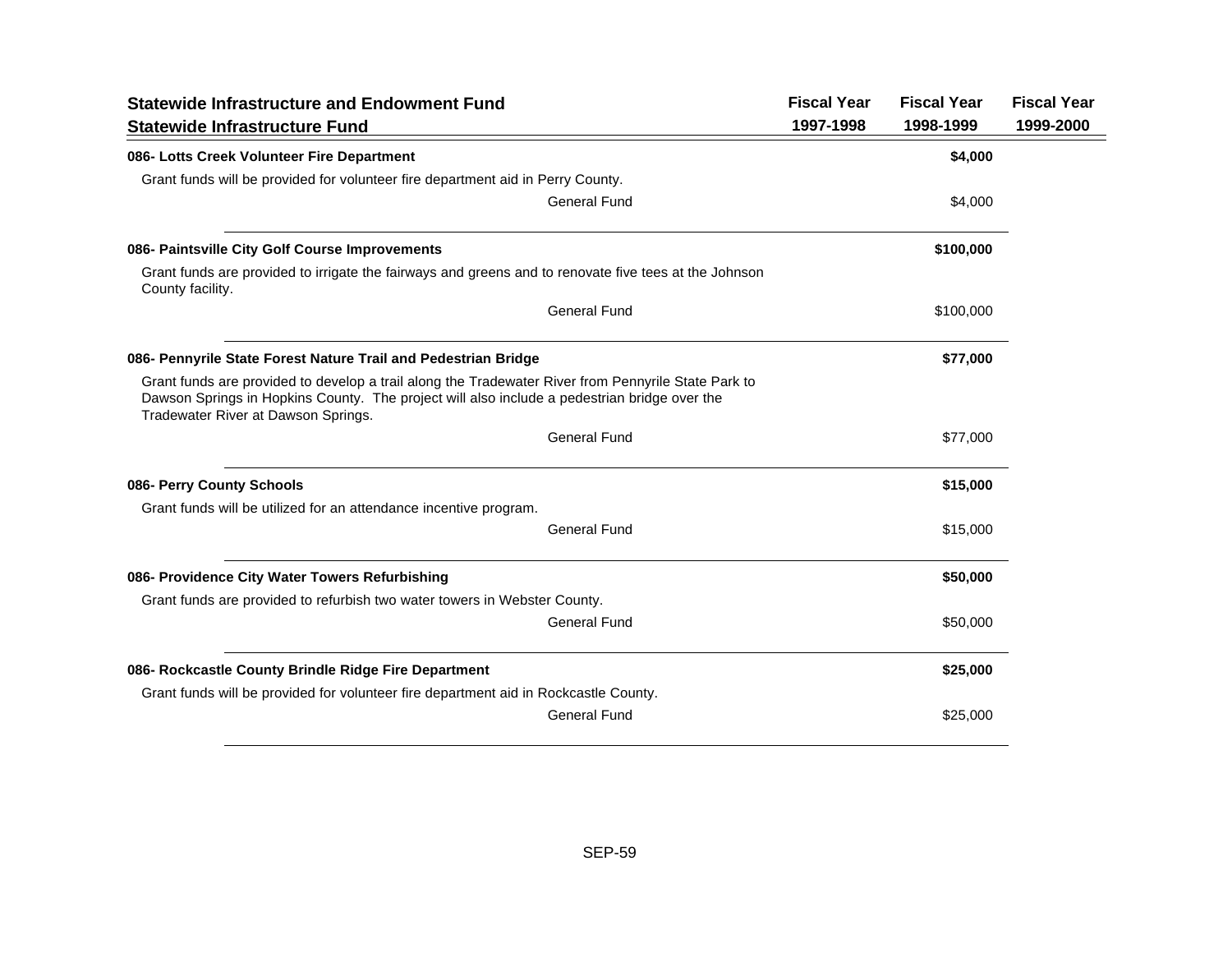| <b>Statewide Infrastructure and Endowment Fund</b>                                                          | <b>Fiscal Year</b> | <b>Fiscal Year</b> | <b>Fiscal Year</b> |
|-------------------------------------------------------------------------------------------------------------|--------------------|--------------------|--------------------|
| <b>Statewide Infrastructure Fund</b>                                                                        | 1997-1998          | 1998-1999          | 1999-2000          |
| 086- Rockcastle Fire and Rescue Squad                                                                       |                    | \$100,000          |                    |
| Grant funds will be provided for volunteer fire department aid in Rockcastle County.                        |                    |                    |                    |
| <b>General Fund</b>                                                                                         |                    | \$100,000          |                    |
| 086- Russell County Little League                                                                           |                    | \$15,000           |                    |
| Grant funds are provided to renovate two little league fields and include new lighting and grass<br>fields. |                    |                    |                    |
| <b>General Fund</b>                                                                                         |                    | \$15,000           |                    |
| 086- Sewer Line Extension in Kevil, Ballard County                                                          |                    | \$150,000          |                    |
| Grants funds are provided for a sewerline extension on Highway 473 South to serve 12 houses.                |                    |                    |                    |
| <b>General Fund</b>                                                                                         |                    | \$150,000          |                    |
| 086- Stinnet Volunteer Fire Department                                                                      |                    | \$2,000            |                    |
| Grant funds will be provided for volunteer fire department aid in Leslie County.                            |                    |                    |                    |
| <b>General Fund</b>                                                                                         |                    | \$2,000            |                    |
| 086- Thousandsticks Volunteer Fire Department                                                               |                    | \$2,000            |                    |
| Grant funds will be provided for volunteer fire department aid in Leslie County.                            |                    |                    |                    |
| <b>General Fund</b>                                                                                         |                    | \$2,000            |                    |
| 086- Troublesome Creek Volunteer Fire Department                                                            |                    | \$4,000            |                    |
| Grant funds will be provided for volunteer fire department aid in Perry County.                             |                    |                    |                    |
| <b>General Fund</b>                                                                                         |                    | \$4,000            |                    |
| 086- Vicco/Sassafras Volunteer Fire Department                                                              |                    | \$4,000            |                    |
| Grant funds will be provided for volunteer fire department aid in Perry County.                             |                    |                    |                    |
| <b>General Fund</b>                                                                                         |                    | \$4,000            |                    |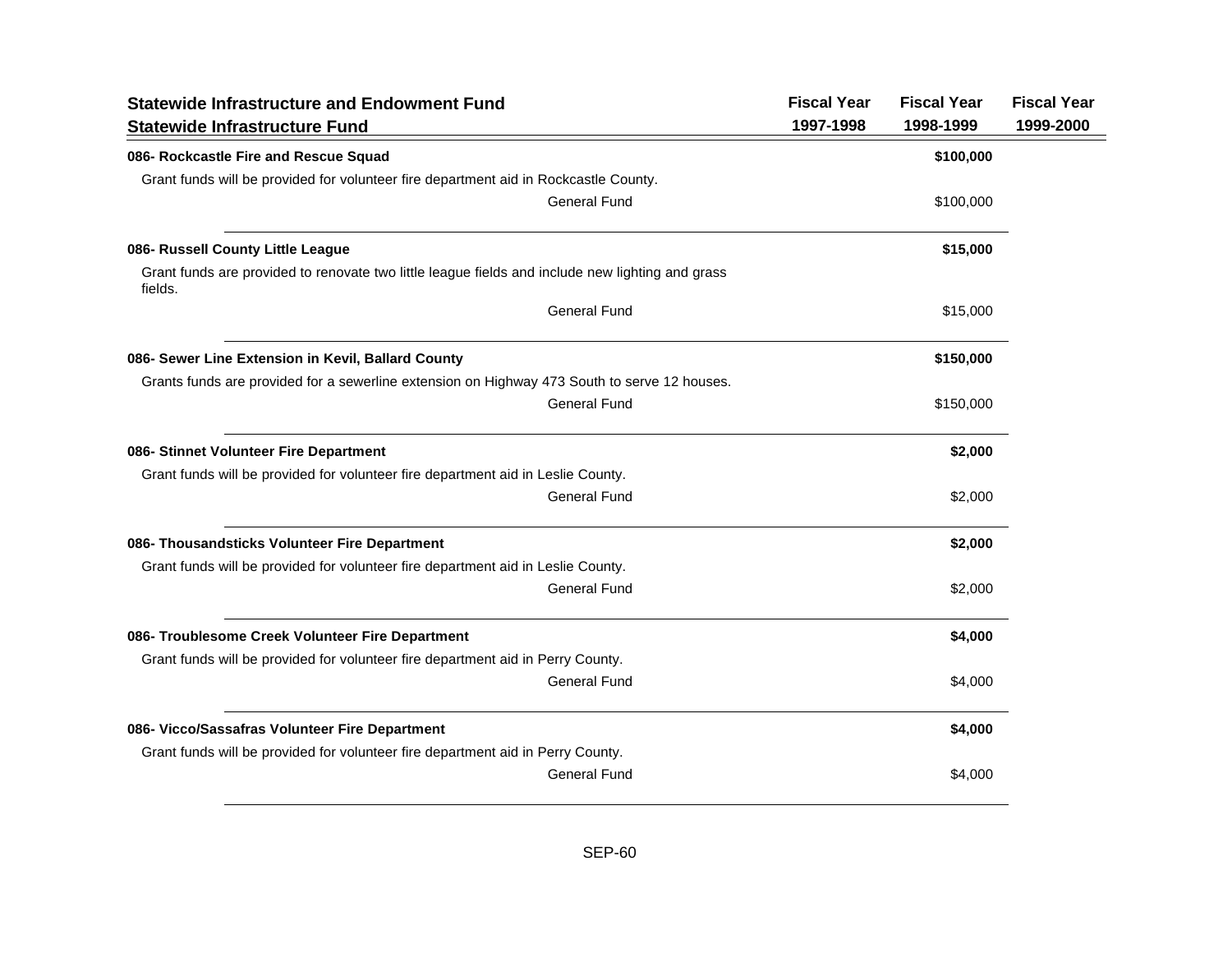| <b>Statewide Infrastructure and Endowment Fund</b>                                                                                                                                                                                                                                                                                                                                                                                                                                                                                                                                                                                                                                                  | <b>Fiscal Year</b> | <b>Fiscal Year</b> | <b>Fiscal Year</b> |
|-----------------------------------------------------------------------------------------------------------------------------------------------------------------------------------------------------------------------------------------------------------------------------------------------------------------------------------------------------------------------------------------------------------------------------------------------------------------------------------------------------------------------------------------------------------------------------------------------------------------------------------------------------------------------------------------------------|--------------------|--------------------|--------------------|
| <b>Statewide Infrastructure Fund</b>                                                                                                                                                                                                                                                                                                                                                                                                                                                                                                                                                                                                                                                                | 1997-1998          | 1998-1999          | 1999-2000          |
| 086- Viper Volunteer Fire Department                                                                                                                                                                                                                                                                                                                                                                                                                                                                                                                                                                                                                                                                |                    | \$2,000            |                    |
| Grant funds will be provided for volunteer fire department aid in Perry County.                                                                                                                                                                                                                                                                                                                                                                                                                                                                                                                                                                                                                     |                    |                    |                    |
| <b>General Fund</b>                                                                                                                                                                                                                                                                                                                                                                                                                                                                                                                                                                                                                                                                                 |                    | \$2,000            |                    |
| 086- Whitehall State Shrine, Lighting                                                                                                                                                                                                                                                                                                                                                                                                                                                                                                                                                                                                                                                               |                    | \$180,000          |                    |
| Funds are provided to replace and rewire defective receptacles, trace and relabel panel breakers,<br>consolidate lighting controls, rewire to electrical code, and to replace light fixtures with period light<br>fixtures.                                                                                                                                                                                                                                                                                                                                                                                                                                                                         |                    |                    |                    |
| <b>General Fund</b>                                                                                                                                                                                                                                                                                                                                                                                                                                                                                                                                                                                                                                                                                 |                    | \$180,000          |                    |
| 086- Wooton Volunteer Fire Department                                                                                                                                                                                                                                                                                                                                                                                                                                                                                                                                                                                                                                                               |                    | \$2,000            |                    |
| Grant funds will be provided for volunteer fire department aid in Leslie County.                                                                                                                                                                                                                                                                                                                                                                                                                                                                                                                                                                                                                    |                    |                    |                    |
| <b>General Fund</b>                                                                                                                                                                                                                                                                                                                                                                                                                                                                                                                                                                                                                                                                                 |                    | \$2,000            |                    |
| 087 Metcalfe County Park                                                                                                                                                                                                                                                                                                                                                                                                                                                                                                                                                                                                                                                                            |                    | \$150,000          |                    |
| This project supports the renovation of the Metcalfe County public park and recreation area. It<br>includes the: renovation of two buildings, construction of picnic shelters, and other routine<br>maintenance.                                                                                                                                                                                                                                                                                                                                                                                                                                                                                    |                    |                    |                    |
| <b>General Fund</b>                                                                                                                                                                                                                                                                                                                                                                                                                                                                                                                                                                                                                                                                                 |                    | \$150,000          |                    |
| 088 Menifee County Wellness Center                                                                                                                                                                                                                                                                                                                                                                                                                                                                                                                                                                                                                                                                  |                    | \$50,000           |                    |
| This project supports construction of a facility to house the Menifee Moves for Fitness program<br>developed by the Menifee County Health Council. There are currently 500 patrons in just a four<br>month old program, but the lack of facilities prohibits reaching full potential. This facility will house<br>the wellness center, a community meeting space, and a recreational center for children. Funding<br>from the University of Kentucky Robinson Forest Trust has provided funds for the purchase of<br>exercise equipment, a wellness computer, video equipment, and other supplies. Community<br>donations have included building panels, small grants, and other in-kind donations. |                    |                    |                    |
| <b>General Fund</b>                                                                                                                                                                                                                                                                                                                                                                                                                                                                                                                                                                                                                                                                                 |                    | \$50,000           |                    |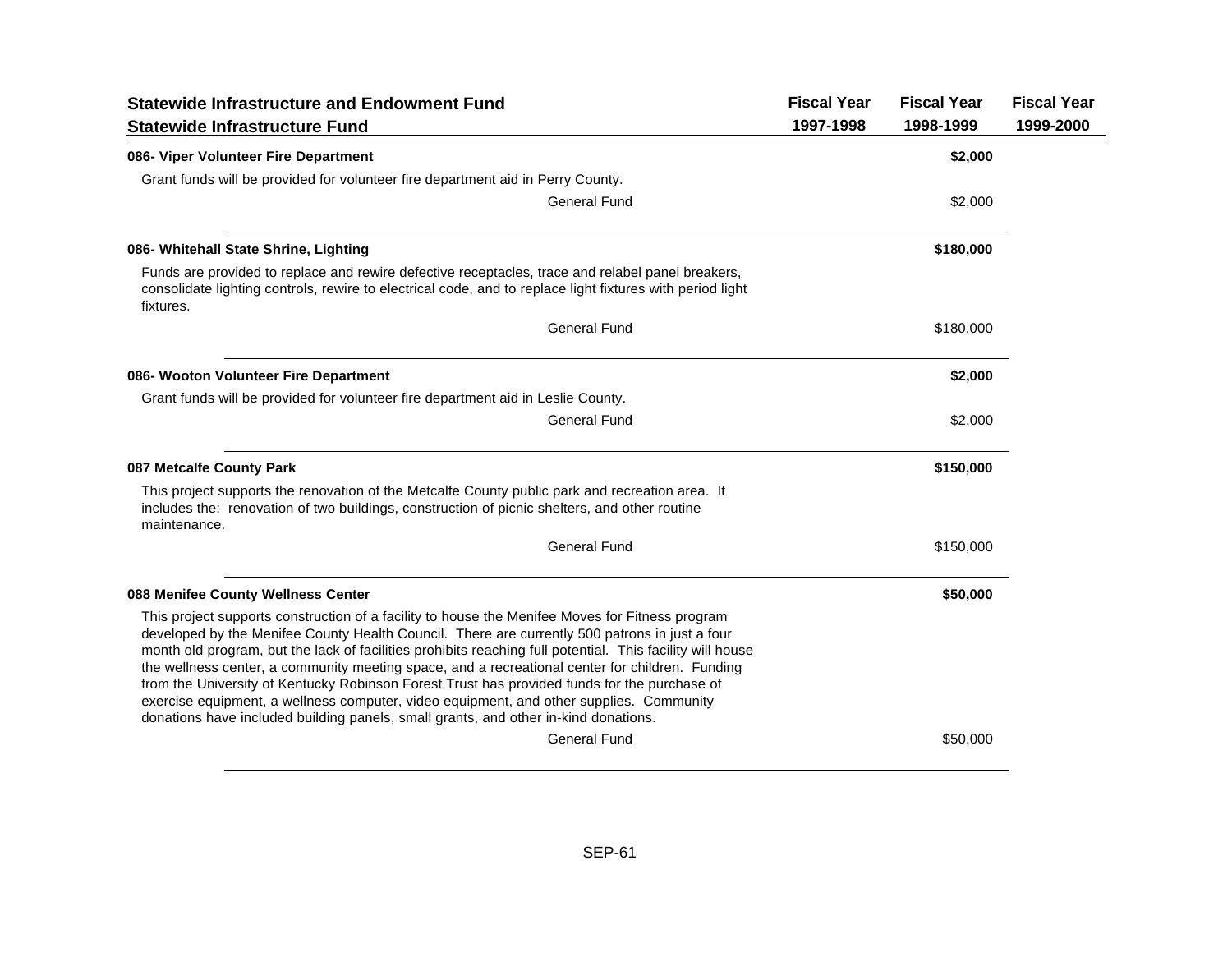| <b>Statewide Infrastructure and Endowment Fund</b>                                                                                                                                                                                                                                                                                                                                                                                                    | <b>Fiscal Year</b> | <b>Fiscal Year</b> | <b>Fiscal Year</b> |
|-------------------------------------------------------------------------------------------------------------------------------------------------------------------------------------------------------------------------------------------------------------------------------------------------------------------------------------------------------------------------------------------------------------------------------------------------------|--------------------|--------------------|--------------------|
| <b>Statewide Infrastructure Fund</b>                                                                                                                                                                                                                                                                                                                                                                                                                  | 1997-1998          | 1998-1999          | 1999-2000          |
| 089a Bluegrass Museum                                                                                                                                                                                                                                                                                                                                                                                                                                 |                    | \$1,500,000        |                    |
| This project will support Phase II partnership funding for the RiverPark Center. It will complement<br>continuing local fund-raising, conclude capital obligations, and help pursue facility enhancements<br>such as a Riverfront Amphitheater, as well as support for space renovations.                                                                                                                                                             |                    |                    |                    |
| <b>General Fund</b>                                                                                                                                                                                                                                                                                                                                                                                                                                   |                    | \$1,500,000        |                    |
| 089b RiverPark Center - Owensboro                                                                                                                                                                                                                                                                                                                                                                                                                     |                    | \$1,500,000        |                    |
| This project supports the debt reduction to the bonds originally used to construct the facility.                                                                                                                                                                                                                                                                                                                                                      |                    |                    |                    |
| <b>General Fund</b>                                                                                                                                                                                                                                                                                                                                                                                                                                   |                    | \$1,500,000        |                    |
| 090 Brandenburg Riverport Dock Project                                                                                                                                                                                                                                                                                                                                                                                                                |                    | \$600,000          |                    |
| This project supports partial funding for an \$800,000 project to construct docking facilities to<br>accommodate river boats, barges, and the John Hunt Morgan Tourism Center. It will enable<br>Brandenburg and Meade County to become a major tourist site for riverboats such as the Belle of<br>Louisville, American Queen, Delta Queen, and Mississippi Queen. The barge facility will facilitate<br>future river shipments for area businesses. |                    |                    |                    |
| <b>General Fund</b>                                                                                                                                                                                                                                                                                                                                                                                                                                   |                    | \$600,000          |                    |
| 091 Black Oak/Vanceburg Water Lines                                                                                                                                                                                                                                                                                                                                                                                                                   |                    | \$200,000          |                    |
| This project funds the construction of a 10-mile long, 14-16 inch transmission line to utilize the full<br>capacity of the potable water production facility in Lewisburg. The new line will facilitate the<br>provision of potable water to all residents of Lewis County. Funds will be made available to the<br>Lewis County Fiscal Court.                                                                                                         |                    |                    |                    |
| <b>General Fund</b>                                                                                                                                                                                                                                                                                                                                                                                                                                   |                    | \$200,000          |                    |
| 092 Business Development Incubator                                                                                                                                                                                                                                                                                                                                                                                                                    |                    | \$1,050,000        |                    |
| This project supports funding of a community partnership with local small business development<br>organizations to establish a job training incubator for small start-up businesses in Lexington. The<br>funds would be used for facility establishment, materials, and equipment purchase.                                                                                                                                                           |                    |                    |                    |
| <b>General Fund</b>                                                                                                                                                                                                                                                                                                                                                                                                                                   |                    | \$1,050,000        |                    |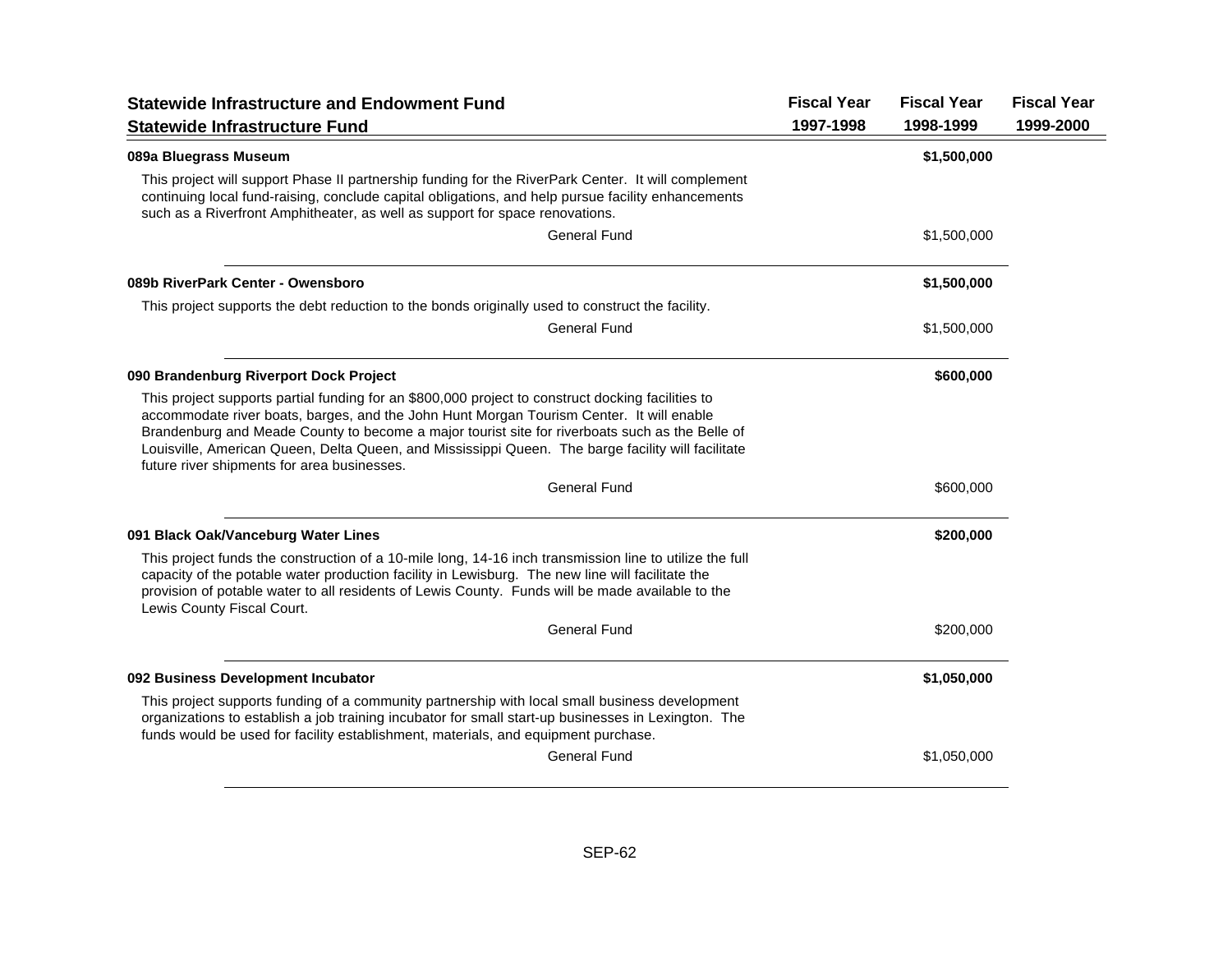| <b>Statewide Infrastructure and Endowment Fund</b>                                                                                                                                                                                                                                                                                                                                                                                                                                                             | <b>Fiscal Year</b> | <b>Fiscal Year</b> | <b>Fiscal Year</b> |
|----------------------------------------------------------------------------------------------------------------------------------------------------------------------------------------------------------------------------------------------------------------------------------------------------------------------------------------------------------------------------------------------------------------------------------------------------------------------------------------------------------------|--------------------|--------------------|--------------------|
| <b>Statewide Infrastructure Fund</b>                                                                                                                                                                                                                                                                                                                                                                                                                                                                           | 1997-1998          | 1998-1999          | 1999-2000          |
| 093 Morehead State University Wellness Center - Phase II                                                                                                                                                                                                                                                                                                                                                                                                                                                       |                    | \$900,000          |                    |
| The 25,000 square foot first phase of the Center opened in 1996, with 3,600 members and 42,000<br>visits last year. This second phase will include an indoor walking track, three tennis courts,<br>classroom and exercise space. It serves as an educational laboratory providing hands-on training,<br>experience in exercise science, and health promotions. It provides wellness information to the<br>university's 22 county services area and beyond.                                                    |                    |                    |                    |
| This project was originally authorized as a \$1.9 million agency bond project in the 1996-98 biennial<br>budget. The total authorization for this project remains at \$1.9 million (\$1 million agency bonds and<br>\$900,000 General Fund).                                                                                                                                                                                                                                                                   |                    |                    |                    |
| <b>General Fund</b>                                                                                                                                                                                                                                                                                                                                                                                                                                                                                            |                    | \$900,000          |                    |
| 094 East Clark County Water Lines                                                                                                                                                                                                                                                                                                                                                                                                                                                                              |                    | \$400,000          |                    |
| This project provides partial funding for a \$2,067,000 expansion of service in the East Clark County<br>water district to include new service to 290 homes with over 45 miles of new water lines. Costs will<br>be shared by customers and other local sources.                                                                                                                                                                                                                                               |                    |                    |                    |
| <b>General Fund</b>                                                                                                                                                                                                                                                                                                                                                                                                                                                                                            |                    | \$400,000          |                    |
| 095 Dare to Care Warehouse                                                                                                                                                                                                                                                                                                                                                                                                                                                                                     |                    | \$250,000          |                    |
| This provides for the expansion of the Dare to Care Warehouse in Jefferson County, a distributor of<br>five million pounds of food per year to the poor in the Louisville area. It provides services through 29<br>distribution centers, with 340 agencies using the food bank. It currently serves 1,000 meals per<br>week at five Kids Cafe locations. Moreover, welfare reform efforts are increasing the demand for<br>services. The expansion will provide increased storage and add refrigeration space. |                    |                    |                    |
| <b>General Fund</b>                                                                                                                                                                                                                                                                                                                                                                                                                                                                                            |                    | \$250,000          |                    |
|                                                                                                                                                                                                                                                                                                                                                                                                                                                                                                                |                    |                    |                    |

#### **096 Consolidated Harlan County Projects Pool**

This \$2,000,000 General Fund appropriation provides funds for the following five individual projects.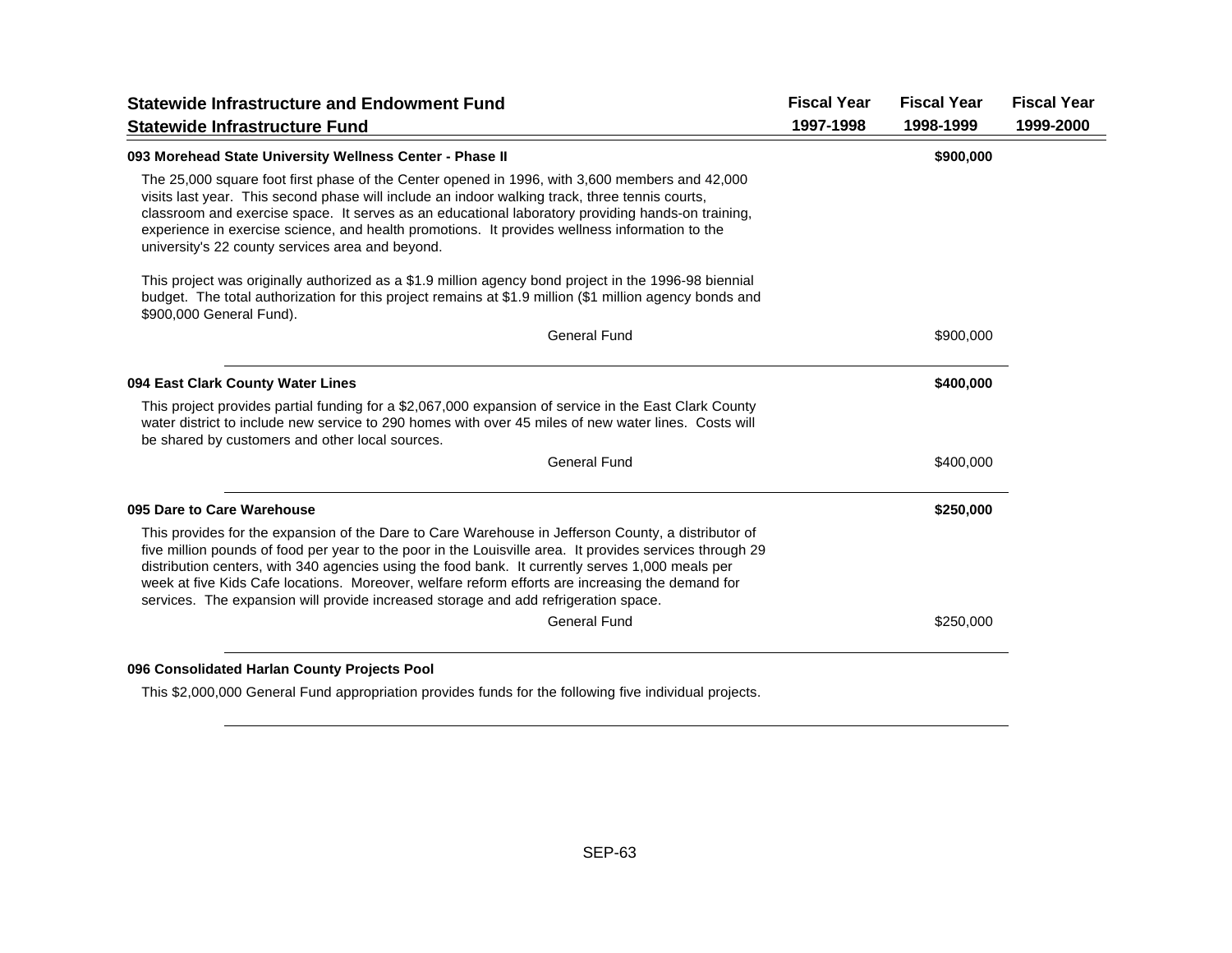| <b>Statewide Infrastructure and Endowment Fund</b>                                                                                                                                                                                                                                              | <b>Fiscal Year</b> | <b>Fiscal Year</b> | <b>Fiscal Year</b> |
|-------------------------------------------------------------------------------------------------------------------------------------------------------------------------------------------------------------------------------------------------------------------------------------------------|--------------------|--------------------|--------------------|
| <b>Statewide Infrastructure Fund</b>                                                                                                                                                                                                                                                            | 1997-1998          | 1998-1999          | 1999-2000          |
| 096- Benham Theater Project                                                                                                                                                                                                                                                                     |                    | \$100,000          |                    |
| Grant funds are provided to renovate Benham Theater and will include roof replacement, masonry<br>repairs, new doors and windows, and floor repairs for the Harlan County facility.                                                                                                             |                    |                    |                    |
| General Fund                                                                                                                                                                                                                                                                                    |                    | \$100,000          |                    |
| 096- Mine Portal # 31 Development Project                                                                                                                                                                                                                                                       |                    | \$700,000          |                    |
| Grant funds are provided for a museum that depicts a typical underground mining operation that will<br>include ventilation system, safety improvement, and intrepretive displays. The mine property will be<br>transferred by deed from the Ark Land Company to the Harlan County Fiscal Court. |                    |                    |                    |
| General Fund                                                                                                                                                                                                                                                                                    |                    | \$700,000          |                    |
| 096- Sleepy Hollow Golf Course Expansion                                                                                                                                                                                                                                                        |                    | \$850,000          |                    |
| Grant funds are provided to expand the Sleepy Hollow Golf Course from a nine-hole course to an<br>18-hole golf course including land acquisition. Harlan County Fiscal Court will use Coal Severance<br>Tax proceeds to acquire the existing golf course from Arch Coal Company.                |                    |                    |                    |
| General Fund                                                                                                                                                                                                                                                                                    |                    | \$850,000          |                    |
| 096- United Glove                                                                                                                                                                                                                                                                               |                    | \$100,000          |                    |
| Grant funds are provided to enable expansion of the Harlan County facility. Private funds and other<br>state grants will be used for matching funds.                                                                                                                                            |                    |                    |                    |
| General Fund                                                                                                                                                                                                                                                                                    |                    | \$100,000          |                    |
| 096- Watts Creek Water Project                                                                                                                                                                                                                                                                  |                    | \$250,000          |                    |
| Grant funds are provided to extend water service from the Black Mountain Utility Water District to<br>Watts Creek in Harlan County.                                                                                                                                                             |                    |                    |                    |
| <b>General Fund</b>                                                                                                                                                                                                                                                                             |                    | \$250,000          |                    |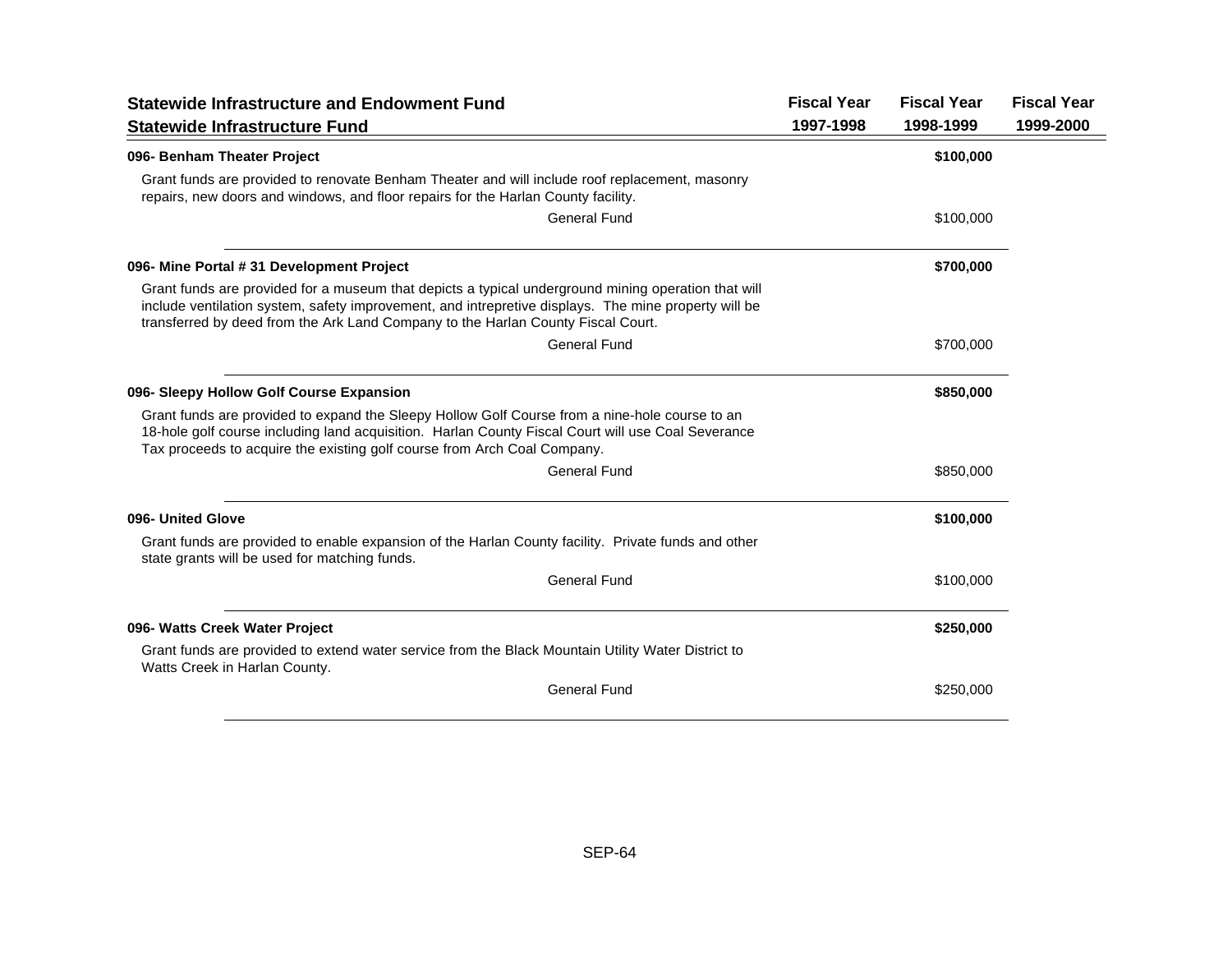| <b>Statewide Infrastructure and Endowment Fund</b>                                                                                                                                                                                                                                                                                                                                                                                                                                                                 | <b>Fiscal Year</b> | <b>Fiscal Year</b> | <b>Fiscal Year</b> |
|--------------------------------------------------------------------------------------------------------------------------------------------------------------------------------------------------------------------------------------------------------------------------------------------------------------------------------------------------------------------------------------------------------------------------------------------------------------------------------------------------------------------|--------------------|--------------------|--------------------|
| <b>Statewide Infrastructure Fund</b>                                                                                                                                                                                                                                                                                                                                                                                                                                                                               | 1997-1998          | 1998-1999          | 1999-2000          |
| 097 Mason County Jail Remodeling                                                                                                                                                                                                                                                                                                                                                                                                                                                                                   |                    | \$250,000          |                    |
| This project supports funding for the renovation of the old county jail facility to provide serviceable<br>office space for county agencies. The historic Victorian building will be made accessible to the<br>disabled. It will increase county office space, and restore one of Mason County's finest architectural<br>properties.                                                                                                                                                                               |                    |                    |                    |
| <b>General Fund</b>                                                                                                                                                                                                                                                                                                                                                                                                                                                                                                |                    | \$250,000          |                    |
| 098 Old Kentucky Home Golf Course                                                                                                                                                                                                                                                                                                                                                                                                                                                                                  |                    | \$2,400,000        |                    |
| Funds are provided for the renovation of the original nine holes to match the quality of construction<br>of the recently added nine holes. It will include reconstruction of tees and greens, irrigation<br>improvements, landscaping, and cart path improvements.                                                                                                                                                                                                                                                 |                    |                    |                    |
| <b>General Fund</b>                                                                                                                                                                                                                                                                                                                                                                                                                                                                                                |                    | \$2,400,000        |                    |
| 099 Group Homes (3) Lexington/Fayette County                                                                                                                                                                                                                                                                                                                                                                                                                                                                       |                    | \$1,000,000        |                    |
| New Beginning Bluegrass, Inc., which is affiliated with the Bluegrass Alliance for the Mentally III, is<br>proposing to develop housing options for adults with mental illness in Lexington. Their original plan<br>is for two - six to eight person group homes and one - four-plex to six-plex. All units planned for<br>development will have some level of staff supervision. The project will house 20-30 persons.                                                                                            |                    |                    |                    |
| <b>General Fund</b>                                                                                                                                                                                                                                                                                                                                                                                                                                                                                                |                    | \$1,000,000        |                    |
| 100 Ohio County Water Line Project                                                                                                                                                                                                                                                                                                                                                                                                                                                                                 |                    | \$500,000          |                    |
| This project will help support full funding of a project to install water lines and make public water<br>service available to all parts of Ohio County, and will serve as an excellent demonstration area for<br>the 1996 Kentucky Rural Water Act. Fifteen small communities throughout the county are currently<br>without public water service, relying on wells contaminated in the 1920's by gas and oil wells. These<br>state funds will contribute toward a \$4,950,000 bond issue for the local community. |                    |                    |                    |
| <b>General Fund</b>                                                                                                                                                                                                                                                                                                                                                                                                                                                                                                |                    | \$500,000          |                    |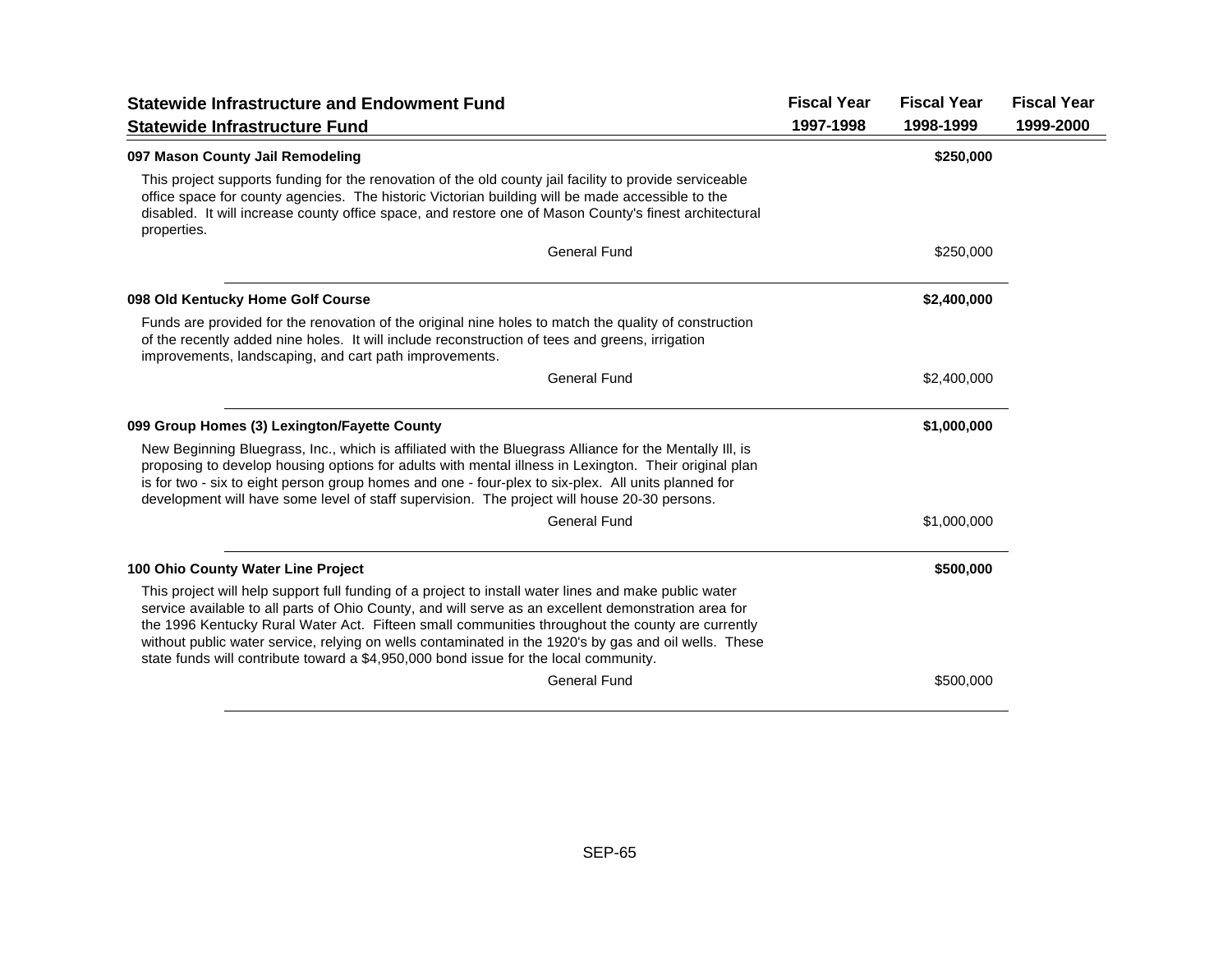| <b>Statewide Infrastructure and Endowment Fund</b>                                                                                                                                                                                                                                                                                                                                                                                                                                                                                                                                         | <b>Fiscal Year</b> | <b>Fiscal Year</b> | <b>Fiscal Year</b> |
|--------------------------------------------------------------------------------------------------------------------------------------------------------------------------------------------------------------------------------------------------------------------------------------------------------------------------------------------------------------------------------------------------------------------------------------------------------------------------------------------------------------------------------------------------------------------------------------------|--------------------|--------------------|--------------------|
| <b>Statewide Infrastructure Fund</b>                                                                                                                                                                                                                                                                                                                                                                                                                                                                                                                                                       | 1997-1998          | 1998-1999          | 1999-2000          |
| 101 Wilderness Trace Child Development Center                                                                                                                                                                                                                                                                                                                                                                                                                                                                                                                                              |                    | \$450,000          |                    |
| This project provides for expansion of a 2,000 square foot facility in Boyle County. The facility is the<br>site at which evaluation, special education, and therapy to children with disabilities who are at risk of<br>developmental delays is provided. The funds will be used for a new conferencing area for parent,<br>staff, and committee meetings. This is a private, non-profit, locally administered program.                                                                                                                                                                   |                    |                    |                    |
| <b>General Fund</b>                                                                                                                                                                                                                                                                                                                                                                                                                                                                                                                                                                        |                    | \$450,000          |                    |
| <b>102 Clay County Education Center</b>                                                                                                                                                                                                                                                                                                                                                                                                                                                                                                                                                    |                    | \$235,000          |                    |
| This project supports the renovation of the existing library facility to house a Community Technology<br>Center. It will house such services as job placement, education, and industrial and computer<br>training. The Chamber of Commerce, Tourism Development agency, Economic Development<br>agency, welfare reform agency, and the Industrial Authority will also be located at the Center. The<br>Center will provide video conferencing for public use and classroom space. Specific project<br>elements include renovation of the library's second floor, new wiring, and hardware. |                    |                    |                    |
| <b>General Fund</b>                                                                                                                                                                                                                                                                                                                                                                                                                                                                                                                                                                        |                    | \$235,000          |                    |
| <b>103 Nicholas County Public Health</b>                                                                                                                                                                                                                                                                                                                                                                                                                                                                                                                                                   |                    | \$400,000          |                    |
| This project supports construction of a new public health facility in Nicholas County. It will replace a<br>1960's facility. It will increase capacity for primary care, maternity, pre-natal, and health needs<br>assessment.                                                                                                                                                                                                                                                                                                                                                             |                    |                    |                    |
| <b>General Fund</b>                                                                                                                                                                                                                                                                                                                                                                                                                                                                                                                                                                        |                    | \$400,000          |                    |
| 104 Greenup County Athletic Complex                                                                                                                                                                                                                                                                                                                                                                                                                                                                                                                                                        |                    | \$250,000          |                    |
| This project supports the purchase and development of a 27-acre athletic complex to serve 1,000<br>youths from eastern Greenup County including Russell, Bellefonte, and Flatwoods communities. It<br>will relieve overcrowded facilities and reduce long commutes.                                                                                                                                                                                                                                                                                                                        |                    |                    |                    |
| <b>General Fund</b>                                                                                                                                                                                                                                                                                                                                                                                                                                                                                                                                                                        |                    | \$250,000          |                    |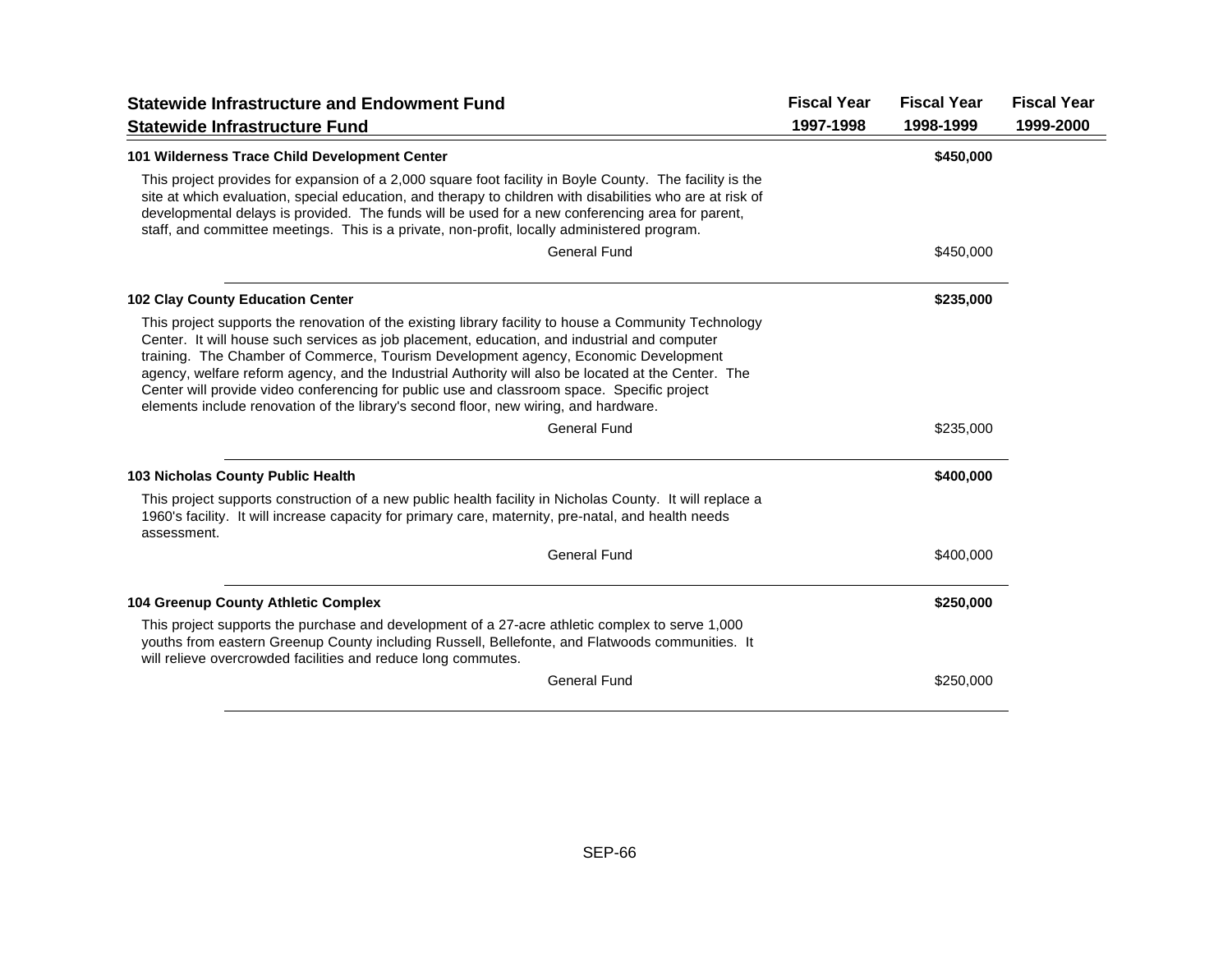| <b>Statewide Infrastructure and Endowment Fund</b><br><b>Statewide Infrastructure Fund</b>                                                                                                                                                                                                                                                                                                                                                                                                                                                                                                                                                                                                                                                                    | <b>Fiscal Year</b><br>1997-1998 | <b>Fiscal Year</b><br>1998-1999 | <b>Fiscal Year</b><br>1999-2000 |
|---------------------------------------------------------------------------------------------------------------------------------------------------------------------------------------------------------------------------------------------------------------------------------------------------------------------------------------------------------------------------------------------------------------------------------------------------------------------------------------------------------------------------------------------------------------------------------------------------------------------------------------------------------------------------------------------------------------------------------------------------------------|---------------------------------|---------------------------------|---------------------------------|
| <b>105 Louisville Science Center</b>                                                                                                                                                                                                                                                                                                                                                                                                                                                                                                                                                                                                                                                                                                                          |                                 | \$500,000                       |                                 |
| This project will provide funding for a traveling exhibit for K-12 students. The project includes the<br>purchase of educational materials, computers, and video conferencing for the Louisville Science<br>Center outreach program for rural students. The project supports extension of "The World We<br>Create," \$5.5 million, 12,500 square foot permanent exhibit as well as outreach kits for the Kentucky<br>Telelinking Network sites.                                                                                                                                                                                                                                                                                                               |                                 |                                 |                                 |
| <b>General Fund</b>                                                                                                                                                                                                                                                                                                                                                                                                                                                                                                                                                                                                                                                                                                                                           |                                 | \$500,000                       |                                 |
| 106 Simpson County Industrial Park                                                                                                                                                                                                                                                                                                                                                                                                                                                                                                                                                                                                                                                                                                                            |                                 | \$200,000                       |                                 |
| This project supports the renovation of, and additions to, the city police station in Franklin,<br>Kentucky. The current facility is at maximum capacity. In addition to renovating the current facility,<br>the project will add a new secure evidence room and create additional office and dispatch space.                                                                                                                                                                                                                                                                                                                                                                                                                                                 |                                 |                                 |                                 |
| <b>General Fund</b>                                                                                                                                                                                                                                                                                                                                                                                                                                                                                                                                                                                                                                                                                                                                           |                                 | \$200,000                       |                                 |
| 107 Hickman - Fulton County Riverport                                                                                                                                                                                                                                                                                                                                                                                                                                                                                                                                                                                                                                                                                                                         |                                 | \$700,000                       |                                 |
| This project funds the construction of a wharf lay down area of 200' x 90', with ingress and egress<br>roadways of 90' long, 24.5' wide, tying into a new access roadway. It will allow for heavy load<br>transfers not now possible. The new roadway will be 600' long, constructed with a sheet and pipe<br>pile retaining system to alleviate the possibility of slippage due to bank deterioration. The wharf will<br>be serviced by a new track crane with a capacity of 125 tons. The existing facility will be stabilized<br>to allow for overflow barge traffic, reducing lost time for customers.                                                                                                                                                    |                                 |                                 |                                 |
| <b>General Fund</b>                                                                                                                                                                                                                                                                                                                                                                                                                                                                                                                                                                                                                                                                                                                                           |                                 | \$700,000                       |                                 |
| 108 Western Kentucky Information/Tourism Center                                                                                                                                                                                                                                                                                                                                                                                                                                                                                                                                                                                                                                                                                                               |                                 | \$200,000                       |                                 |
| This project provides partial funding for a \$300,000 project to construct a new information and<br>tourism center near the Western Kentucky Parkway and Highway 259 in Grayson County. The<br>facility will provide information for industry and tourism for a six county area. It is also supported by<br>the Grayson County Tourism Commission tax (\$100,000 is for construction, the remainder for<br>operations). This will promote the western Kentucky areas from Brandenberg to Bowling Green,<br>Elizabethtown to Kentucky Lake, including but not limited to three 18-hole golf courses, hotels, the<br>Bill Monroe Center, western Kentucky's new Veterans' Nursing Home, Rough River State Park,<br>Mammoth Cave National Park, and other areas. |                                 |                                 |                                 |
| <b>General Fund</b>                                                                                                                                                                                                                                                                                                                                                                                                                                                                                                                                                                                                                                                                                                                                           |                                 | \$200,000                       |                                 |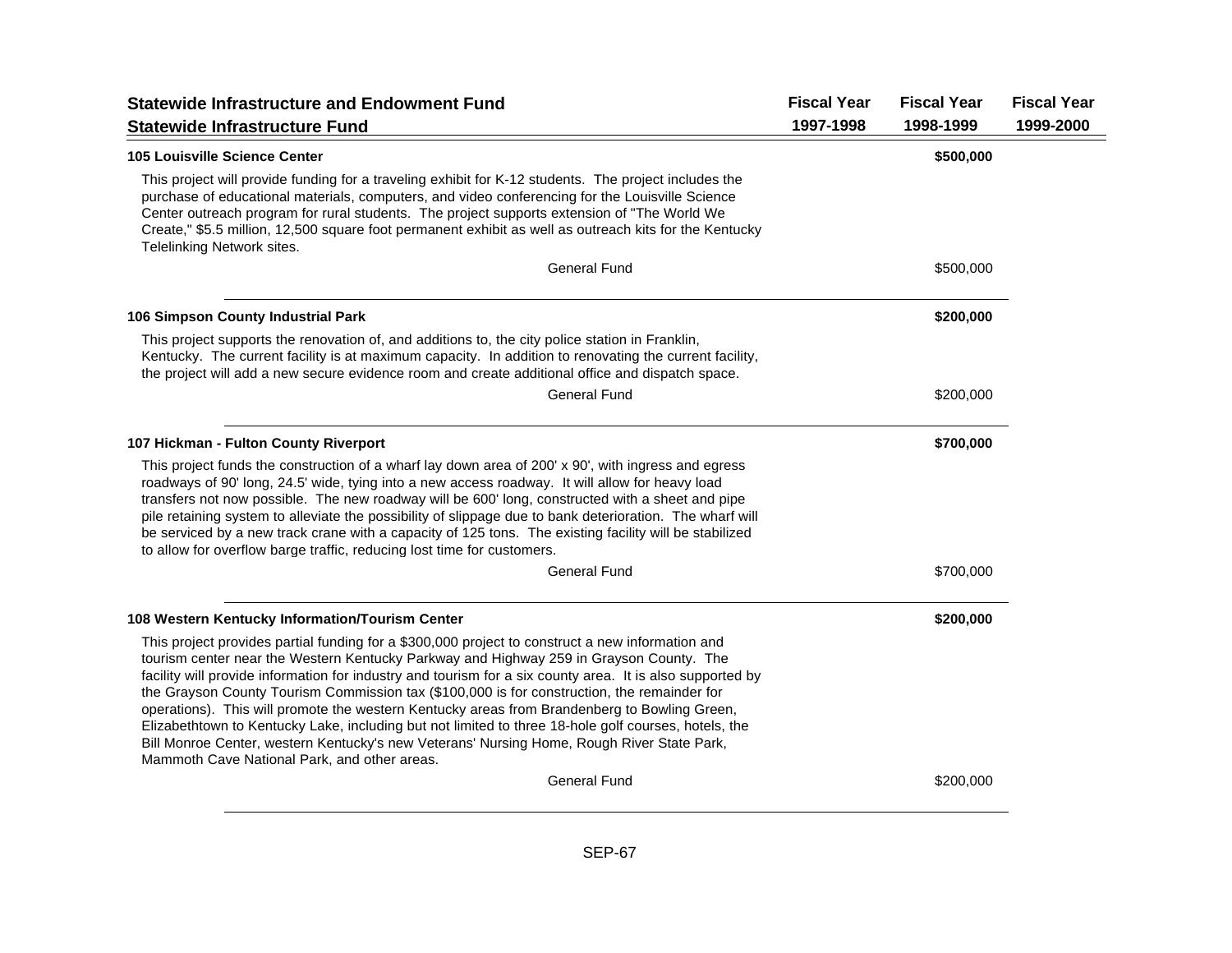| <b>Statewide Infrastructure and Endowment Fund</b>                                                                                                                                                                                                                                                                                                                                                                                                                                                                                                                                                        | <b>Fiscal Year</b> | <b>Fiscal Year</b> | <b>Fiscal Year</b> |
|-----------------------------------------------------------------------------------------------------------------------------------------------------------------------------------------------------------------------------------------------------------------------------------------------------------------------------------------------------------------------------------------------------------------------------------------------------------------------------------------------------------------------------------------------------------------------------------------------------------|--------------------|--------------------|--------------------|
| <b>Statewide Infrastructure Fund</b>                                                                                                                                                                                                                                                                                                                                                                                                                                                                                                                                                                      | 1997-1998          | 1998-1999          | 1999-2000          |
| 109 Robertson County Water Project                                                                                                                                                                                                                                                                                                                                                                                                                                                                                                                                                                        |                    | \$200,000          |                    |
| This project provides partial funding for a 25 to 30 mile extension of public water lines with other<br>costs offset by water association bonds or loans. The project would extend public water service to<br>most of Robertson County's residents.                                                                                                                                                                                                                                                                                                                                                       |                    |                    |                    |
| <b>General Fund</b>                                                                                                                                                                                                                                                                                                                                                                                                                                                                                                                                                                                       |                    | \$200,000          |                    |
| 110 Nolin Lake State Park Campground/Infrastructure                                                                                                                                                                                                                                                                                                                                                                                                                                                                                                                                                       |                    | \$2,000,000        |                    |
| Funds are provided for the design and development of a 60-site camping area which includes a<br>shower/restroom building, control station and the necessary infrastructure.                                                                                                                                                                                                                                                                                                                                                                                                                               |                    |                    |                    |
| <b>General Fund</b>                                                                                                                                                                                                                                                                                                                                                                                                                                                                                                                                                                                       |                    | \$2,000,000        |                    |
| 111 Fleming County Industrial Land Purchase                                                                                                                                                                                                                                                                                                                                                                                                                                                                                                                                                               |                    | \$300,000          |                    |
| This project supports the acquisition of 75-100 acres to develop as an industrial park facility to<br>augment an existing facility which has only 8-12 acres available. The property will enhance<br>recruitment efforts to attract manufacturers to replace the Nine West Manufacturing Plant closure,<br>which resulted in the loss of 406 jobs.                                                                                                                                                                                                                                                        |                    |                    |                    |
| <b>General Fund</b>                                                                                                                                                                                                                                                                                                                                                                                                                                                                                                                                                                                       |                    | \$300,000          |                    |
| 112 Park Improvements/Development - Lexington/Fayette County                                                                                                                                                                                                                                                                                                                                                                                                                                                                                                                                              |                    | \$4,000,000        |                    |
| This project supports infrastructure development for the Versailles Road Cardinal Run Park property<br>recently donated to Lexington, and the enhancement of existing parks through construction of bike<br>paths, baseball parks, and soccer fields. Fifty-four of 90 local parks were developed prior to 1975.<br>Outdated facilities include playgrounds, pools, and ballfields. Seven parks have been acquired<br>since 1989 (1,100 acres) and are underdeveloped. The Cardinal Run development is to include<br>roads, utilities, signage, picnic areas, restrooms, trails, and an athletic complex. |                    |                    |                    |
| <b>General Fund</b>                                                                                                                                                                                                                                                                                                                                                                                                                                                                                                                                                                                       |                    | \$4,000,000        |                    |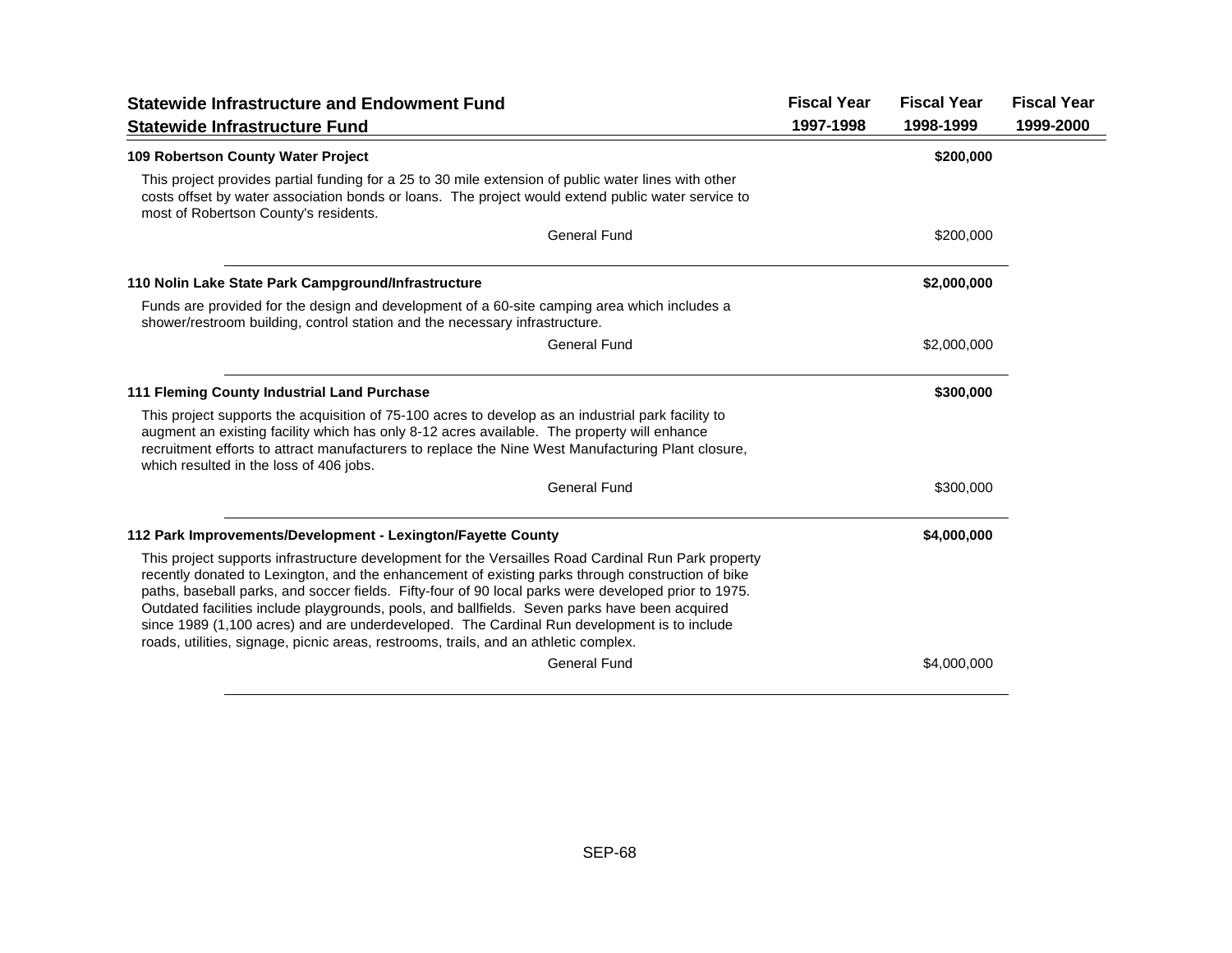| <b>Statewide Infrastructure and Endowment Fund</b><br><b>Statewide Infrastructure Fund</b>                                                                                                                                                                                                                                                                                                                                                                                       | <b>Fiscal Year</b><br>1997-1998 | <b>Fiscal Year</b><br>1998-1999 | <b>Fiscal Year</b><br>1999-2000 |
|----------------------------------------------------------------------------------------------------------------------------------------------------------------------------------------------------------------------------------------------------------------------------------------------------------------------------------------------------------------------------------------------------------------------------------------------------------------------------------|---------------------------------|---------------------------------|---------------------------------|
| 113 Beacon House                                                                                                                                                                                                                                                                                                                                                                                                                                                                 |                                 | \$250,000                       |                                 |
| Funds are provided for construction of a residential facility in Jefferson County for recovering<br>substance abuse patients by providing a traditional living environment for up to 34 substance abuse<br>patients who have completed primary drug and alcohol treatment. It is believed that this would be<br>the only facility of its kind in the state. The facility will be located in a new building at 963 South<br>Second Street in the historic area of old Louisville. |                                 |                                 |                                 |
| <b>General Fund</b>                                                                                                                                                                                                                                                                                                                                                                                                                                                              |                                 | \$250,000                       |                                 |
| <b>114 Kincaid Lake Golf Course</b>                                                                                                                                                                                                                                                                                                                                                                                                                                              |                                 | \$3,000,000                     |                                 |
| Funds are provided to build a 9-hole golf course with pro shop, cart storage, furnishings, equipment,<br>and land acquisition.                                                                                                                                                                                                                                                                                                                                                   |                                 |                                 |                                 |
| <b>General Fund</b>                                                                                                                                                                                                                                                                                                                                                                                                                                                              |                                 | \$3,000,000                     |                                 |
| 115 Nicholasville Swimming Pool                                                                                                                                                                                                                                                                                                                                                                                                                                                  |                                 | \$600,000                       |                                 |
| This project supports construction of a swimming pool/recreational facility. City and county funds<br>will also be pledged. The new facility will accommodate both present and future populations.                                                                                                                                                                                                                                                                               |                                 |                                 |                                 |
| <b>General Fund</b>                                                                                                                                                                                                                                                                                                                                                                                                                                                              |                                 | \$600,000                       |                                 |
| 116 Black Oak Speculative Building                                                                                                                                                                                                                                                                                                                                                                                                                                               |                                 | \$100,000                       |                                 |
| This project supports partial funding of a \$650,000 effort to construct a speculative industrial building<br>in the Vanceburg-Lewis County Industrial Park. The local industrial authority anticipates the receipt<br>of \$487,500 from the Economic Development Cabinet.                                                                                                                                                                                                       |                                 |                                 |                                 |
| <b>General Fund</b>                                                                                                                                                                                                                                                                                                                                                                                                                                                              |                                 | \$100,000                       |                                 |
| <b>117 Manchester Emergency Services</b>                                                                                                                                                                                                                                                                                                                                                                                                                                         |                                 | \$125,000                       |                                 |
| This project supports construction of a new facility to house the police and fire department and a<br>new 911 Call Center. Disaster and Emergency Services will also be housed in the new facility. The<br>new structure will have five bays and a new hose drying tower, and be located for better public<br>access.                                                                                                                                                            |                                 |                                 |                                 |
| <b>General Fund</b>                                                                                                                                                                                                                                                                                                                                                                                                                                                              |                                 | \$125,000                       |                                 |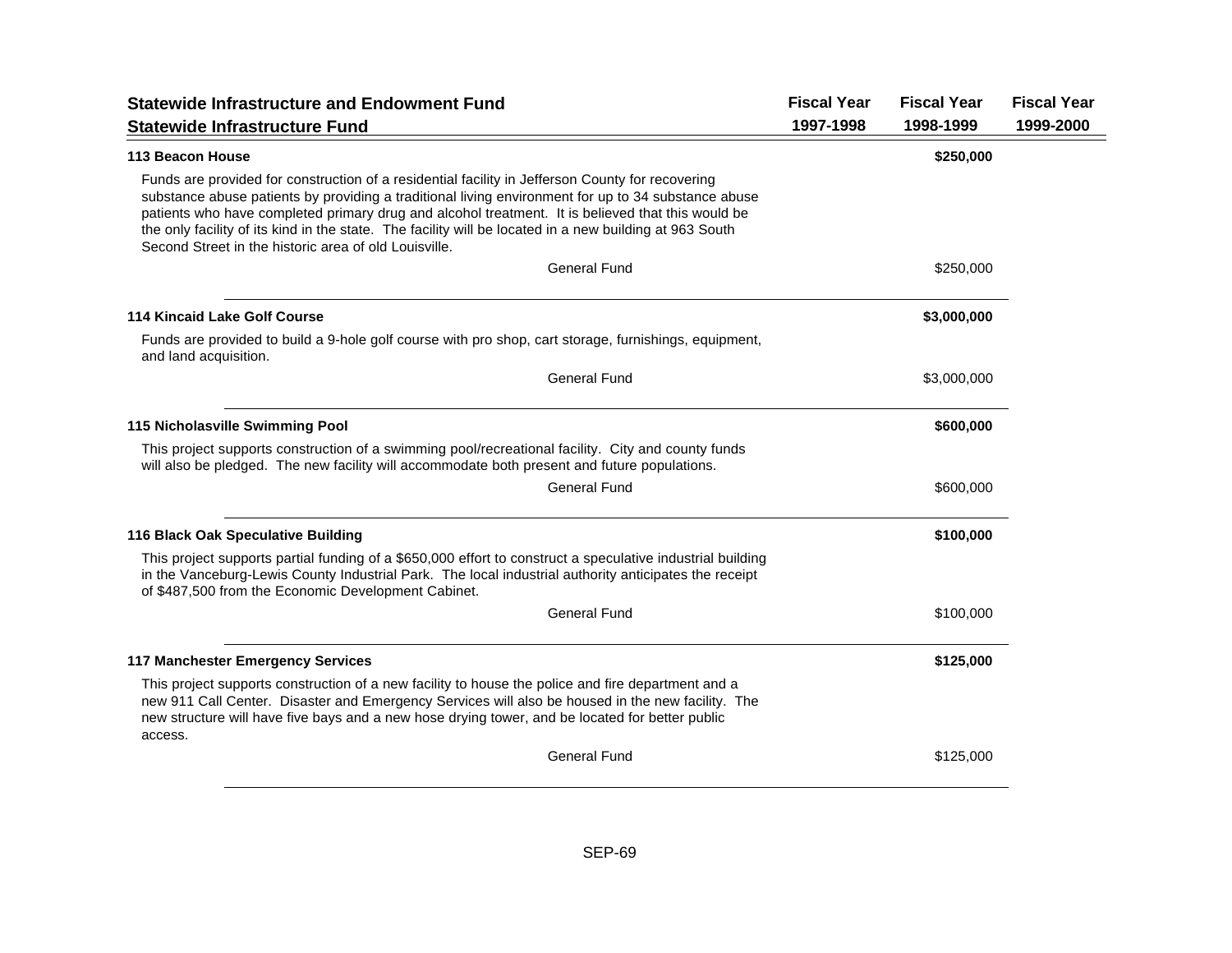| <b>Statewide Infrastructure and Endowment Fund</b>                                                                                                                                                                                                                                                                                                                                                                                                                                                                                                                                                                                                                                                                  | <b>Fiscal Year</b> | <b>Fiscal Year</b> | <b>Fiscal Year</b> |
|---------------------------------------------------------------------------------------------------------------------------------------------------------------------------------------------------------------------------------------------------------------------------------------------------------------------------------------------------------------------------------------------------------------------------------------------------------------------------------------------------------------------------------------------------------------------------------------------------------------------------------------------------------------------------------------------------------------------|--------------------|--------------------|--------------------|
| <b>Statewide Infrastructure Fund</b>                                                                                                                                                                                                                                                                                                                                                                                                                                                                                                                                                                                                                                                                                | 1997-1998          | 1998-1999          | 1999-2000          |
| <b>118 West Liberty Water Plant</b>                                                                                                                                                                                                                                                                                                                                                                                                                                                                                                                                                                                                                                                                                 |                    | \$1,000,000        |                    |
| This project helps support a new water plant to be located near the raw intake line at the lake near<br>West Liberty. There is currently no room to upgrade the present plant which is at capacity, and is<br>used by the community and Eastern Kentucky Correctional Complex. Originally the prison capacity<br>was 500 inmates. It was increased to 1,000, and currently houses 1,800. This project will convert<br>the raw line to a potable line and extend water service to the rest of the county. Currently, some<br>water customers lose service during peak use hours at the prison. West Liberty has also received<br>\$930,000 in Community Development Block Grant funds earmarked for the water plant. |                    |                    |                    |
| <b>General Fund</b>                                                                                                                                                                                                                                                                                                                                                                                                                                                                                                                                                                                                                                                                                                 |                    | \$1,000,000        |                    |
| 119 Farm Youth Center Grant                                                                                                                                                                                                                                                                                                                                                                                                                                                                                                                                                                                                                                                                                         |                    | \$50,000           |                    |
| This project provides partial funding for a \$200,000 project to construct 1,000 feet of water line and a<br>service center building at the youth center farm in Grayson County. The facility will include<br>restrooms for patrons of the horse arena, the cattle show ring, and the stands, and will provide<br>assistance in completing the homemaker's addition. Land, equipment, landscaping, and other in-<br>kind contributions total \$150,000. The facility will serve 4-H, FFA, the local Cattlemen's Association,<br>and the Homemakers Clubs.                                                                                                                                                           |                    |                    |                    |
| <b>General Fund</b>                                                                                                                                                                                                                                                                                                                                                                                                                                                                                                                                                                                                                                                                                                 |                    | \$50,000           |                    |
| 120 Knob Lick Water Lines                                                                                                                                                                                                                                                                                                                                                                                                                                                                                                                                                                                                                                                                                           |                    | \$300,000          |                    |
| This project will provide potable water service to 72 homes in southwestern Estill County. It consists<br>of 13 miles of water line, one booster pumping station, and one 80,000 gallon storage tank. It<br>includes the extension of public water service. There will be no rate increase but a rate surcharge<br>will be approved by existing customers. The project will provide accessibility to 99 percent of Estill<br>County's citizens.                                                                                                                                                                                                                                                                     |                    |                    |                    |
| <b>General Fund</b>                                                                                                                                                                                                                                                                                                                                                                                                                                                                                                                                                                                                                                                                                                 |                    | \$300,000          |                    |
| 121 Marshall County Rescue Squad                                                                                                                                                                                                                                                                                                                                                                                                                                                                                                                                                                                                                                                                                    |                    | \$20,000           |                    |
| This project supports funding for training and equipment for Marshall County Rescue Squad's Urban<br>Search and Rescue Team. The team is one of two existing in Kentucky.                                                                                                                                                                                                                                                                                                                                                                                                                                                                                                                                           |                    |                    |                    |
| <b>General Fund</b>                                                                                                                                                                                                                                                                                                                                                                                                                                                                                                                                                                                                                                                                                                 |                    | \$20,000           |                    |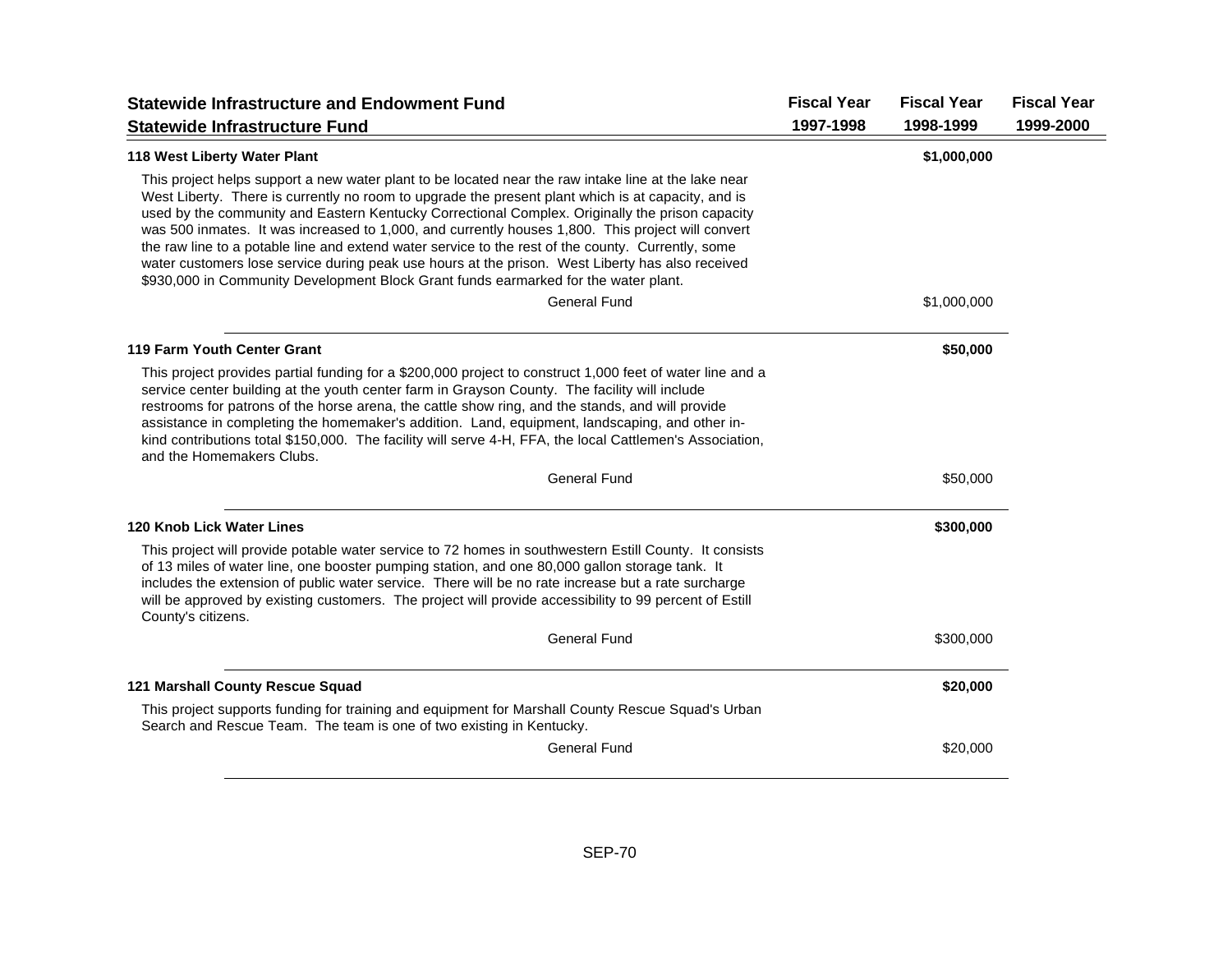| <b>Statewide Infrastructure and Endowment Fund</b>                                                                                                                                                                                                                                                                                                                                                                                                                                                                                                                                                                                          | <b>Fiscal Year</b> | <b>Fiscal Year</b> | <b>Fiscal Year</b> |
|---------------------------------------------------------------------------------------------------------------------------------------------------------------------------------------------------------------------------------------------------------------------------------------------------------------------------------------------------------------------------------------------------------------------------------------------------------------------------------------------------------------------------------------------------------------------------------------------------------------------------------------------|--------------------|--------------------|--------------------|
| <b>Statewide Infrastructure Fund</b>                                                                                                                                                                                                                                                                                                                                                                                                                                                                                                                                                                                                        | 1997-1998          | 1998-1999          | 1999-2000          |
| 122 Johnson County Rescue Squad Building                                                                                                                                                                                                                                                                                                                                                                                                                                                                                                                                                                                                    |                    | \$125,000          |                    |
| This project supports additions and improvements to the Johnson County Rescue Squad<br>headquarters at Paintsville Lake. This is an all volunteer agency, reliant on donations from citizens<br>and area businesses with no regular local tax funding. It was originally built by squad members in<br>1984 and is also used by the state Division of Forestry and Department of Fish and Wildlife.<br>Additions include several truck bays and offices.                                                                                                                                                                                     |                    |                    |                    |
| <b>General Fund</b>                                                                                                                                                                                                                                                                                                                                                                                                                                                                                                                                                                                                                         |                    | \$125,000          |                    |
| 123 Hacker Volunteer Fire Department                                                                                                                                                                                                                                                                                                                                                                                                                                                                                                                                                                                                        |                    | \$20,000           |                    |
| This project supports construction of a new facility in the Hacker area of Clay County to house a<br>community wellness center, single fire truck bay, and resource center. The new building will house<br>a fire pumper and provide service to an unserved area.                                                                                                                                                                                                                                                                                                                                                                           |                    |                    |                    |
| <b>General Fund</b>                                                                                                                                                                                                                                                                                                                                                                                                                                                                                                                                                                                                                         |                    | \$20,000           |                    |
| 124 Horse Creek Volunteer Fire Department                                                                                                                                                                                                                                                                                                                                                                                                                                                                                                                                                                                                   |                    | \$20,000           |                    |
| This project supports the construction of a fire station and community center in the Horse Creek area<br>of Clay County. The City of Manchester has made a fire truck available, residents have formed a<br>functioning fire department, and land for the center has been donated. The new facility will provide<br>service to an area that is currently unserved.                                                                                                                                                                                                                                                                          |                    |                    |                    |
| <b>General Fund</b>                                                                                                                                                                                                                                                                                                                                                                                                                                                                                                                                                                                                                         |                    | \$20,000           |                    |
| 125 Highview Hill Park                                                                                                                                                                                                                                                                                                                                                                                                                                                                                                                                                                                                                      |                    | \$100,000          |                    |
| This project provides partial funding for a \$300,000 project in Ohio County to develop a 200-acre<br>historic site to include an access road, boat dock, restrooms, electric service, visitor parking,<br>development of tent camp sites, horseback, and nature trails. The land has already been purchased<br>for \$178,000 with the local government contributing \$22,000 toward park development. The project<br>will preserve the 600 foot overlook of the Green River. An additional donation of 50 acres is<br>expected if the site is developed as proposed. The scenic overlook could become an important<br>tourist destination. |                    |                    |                    |
| <b>General Fund</b>                                                                                                                                                                                                                                                                                                                                                                                                                                                                                                                                                                                                                         |                    | \$100,000          |                    |
|                                                                                                                                                                                                                                                                                                                                                                                                                                                                                                                                                                                                                                             |                    |                    |                    |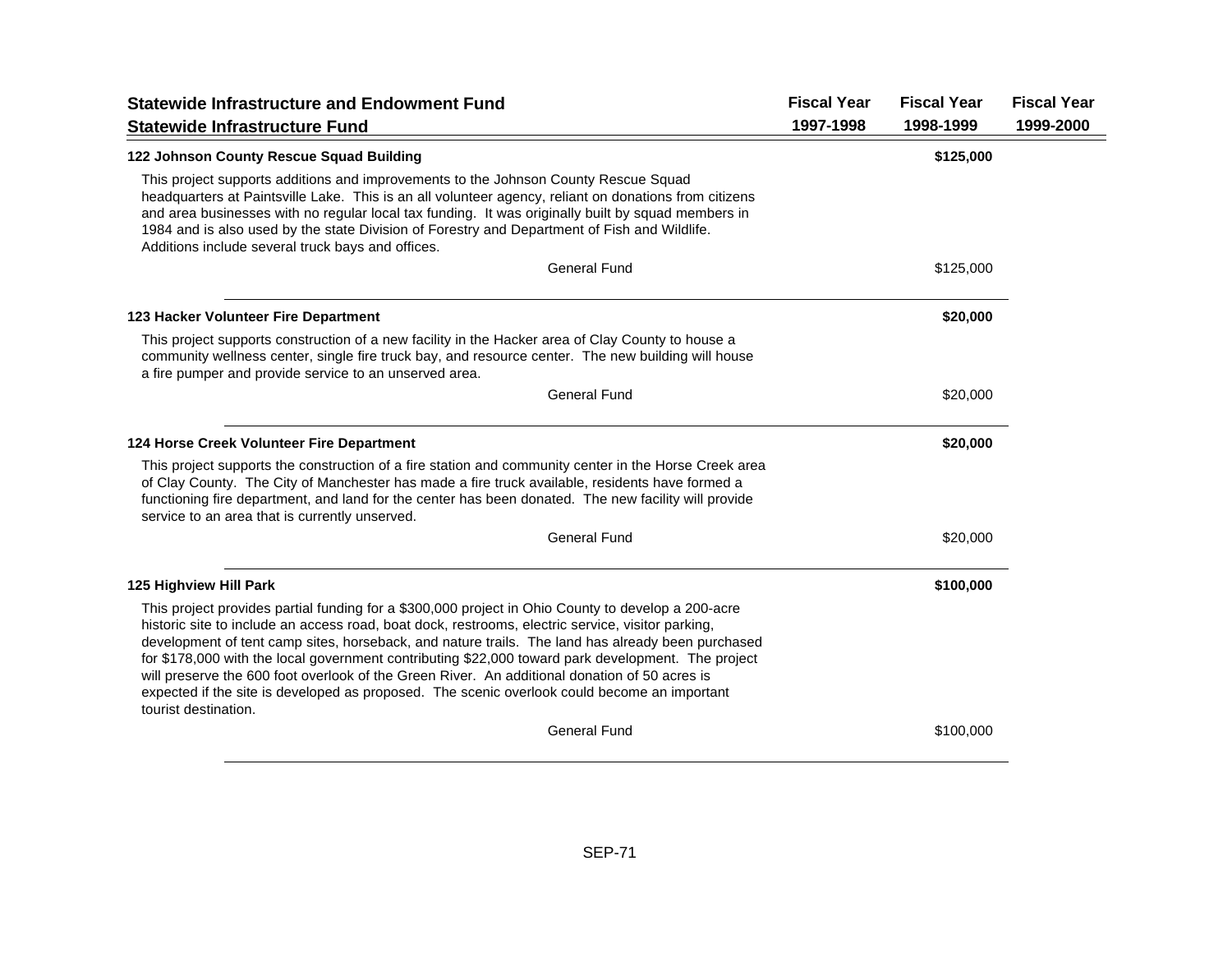| <b>Statewide Infrastructure and Endowment Fund</b>                                                                                                                                                                                                                                                                                                                                                                      | <b>Fiscal Year</b> | <b>Fiscal Year</b> | <b>Fiscal Year</b> |
|-------------------------------------------------------------------------------------------------------------------------------------------------------------------------------------------------------------------------------------------------------------------------------------------------------------------------------------------------------------------------------------------------------------------------|--------------------|--------------------|--------------------|
| <b>Statewide Infrastructure Fund</b>                                                                                                                                                                                                                                                                                                                                                                                    | 1997-1998          | 1998-1999          | 1999-2000          |
| 126 Hardin County Public Library                                                                                                                                                                                                                                                                                                                                                                                        |                    | \$40,000           |                    |
| This project will upgrade the library's automated reference computer system. It includes the<br>purchase of a new desktop CPU, software, the training of personnel, a CD-ROM network, and<br>installation costs. It will replace the outdated automated reference system and upgrade the current<br>informational data bases.                                                                                           |                    |                    |                    |
| General Fund                                                                                                                                                                                                                                                                                                                                                                                                            |                    | \$40,000           |                    |
| <b>127 Vanceburg Depot Renovation</b>                                                                                                                                                                                                                                                                                                                                                                                   |                    | \$50,000           |                    |
| This project provides for renovation of the Vanceburg Depot historic facility and development of a<br>Community Museum and Welcome Center. It would represent the final component of a downtown<br>revitalization effort.                                                                                                                                                                                               |                    |                    |                    |
| <b>General Fund</b>                                                                                                                                                                                                                                                                                                                                                                                                     |                    | \$50,000           |                    |
| 128 Mason County Clerk's Office Remodeling                                                                                                                                                                                                                                                                                                                                                                              |                    | \$150,000          |                    |
| This project supports funding for a project to provide accessibility to the county clerk's office for<br>disabled citizens. Funds are to be used to bring the facility into compliance with American with<br>Disabilities Act regulations. A growing population in the area has intensified the need for renovation.                                                                                                    |                    |                    |                    |
| <b>General Fund</b>                                                                                                                                                                                                                                                                                                                                                                                                     |                    | \$150,000          |                    |
| 129 Logan/Todd Regional Water Project                                                                                                                                                                                                                                                                                                                                                                                   |                    | \$2,000,000        |                    |
| This project funds Phase I of a 30-year master plan developed by Logan-Todd Regional Water<br>Commission. It includes a new water treatment plant, raw water pump modifications, 16" raw water<br>line, 16" treated water line, two 1,000,000 gallon storage tanks, treated water pumping station,<br>metering controls, administrative expenses, right-of-way, engineering fees, inspection fees, and debt<br>service. |                    |                    |                    |
| <b>General Fund</b>                                                                                                                                                                                                                                                                                                                                                                                                     |                    | \$2,000,000        |                    |
| <b>130 Dale Hollow Golf Course</b>                                                                                                                                                                                                                                                                                                                                                                                      |                    | \$500,000          |                    |
| Funds are provided to design an 18-hole golf course, pro shop, and cart storage, with appropriate<br>furnishings and equipment. Any excess funds may be used to design or construct a meeting<br>facility.                                                                                                                                                                                                              |                    |                    |                    |
| <b>General Fund</b>                                                                                                                                                                                                                                                                                                                                                                                                     |                    | \$500,000          |                    |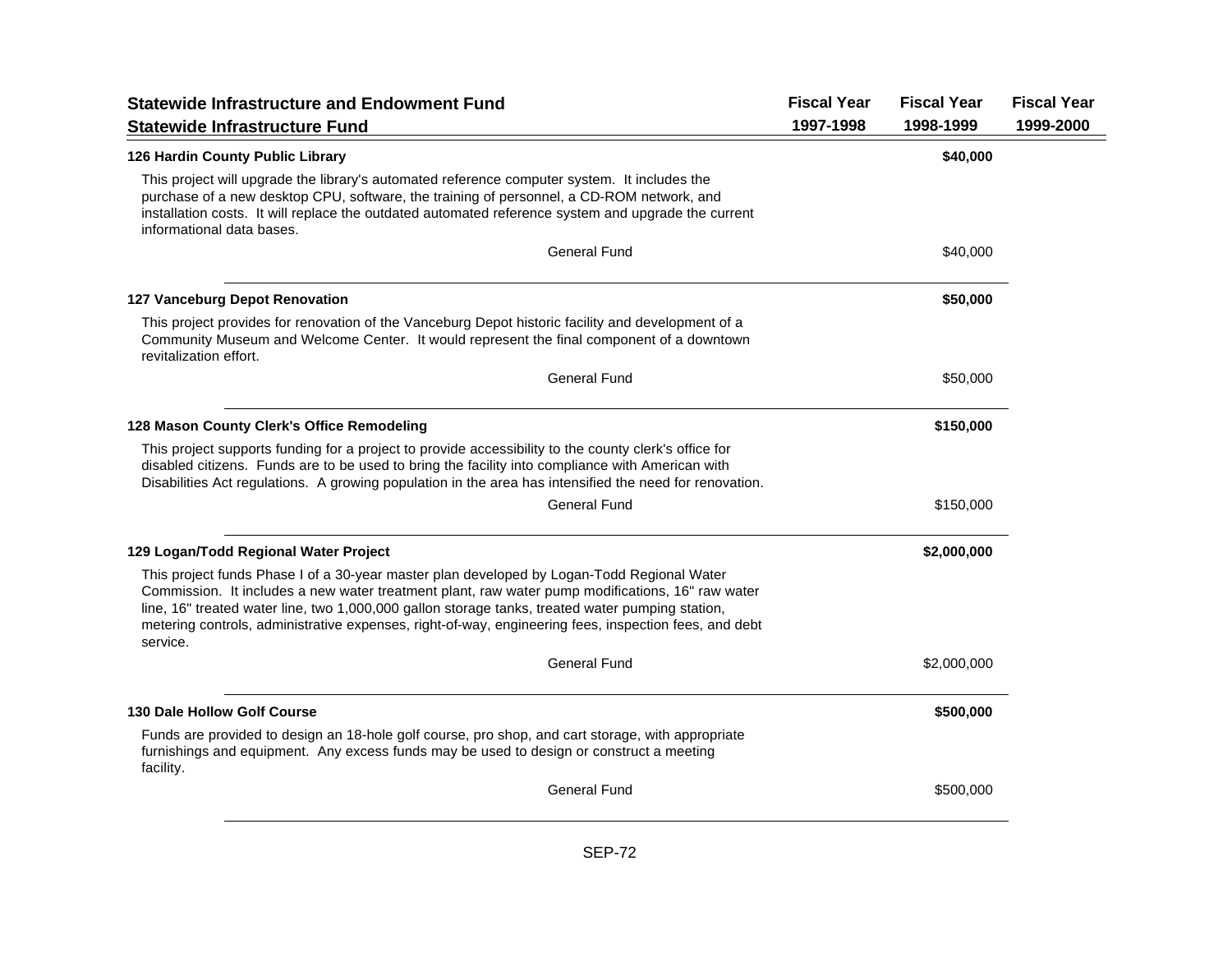| <b>Statewide Infrastructure and Endowment Fund</b>                                                                                                                                                                                                                                                                                                                                                                                                                | <b>Fiscal Year</b> | <b>Fiscal Year</b> | <b>Fiscal Year</b> |
|-------------------------------------------------------------------------------------------------------------------------------------------------------------------------------------------------------------------------------------------------------------------------------------------------------------------------------------------------------------------------------------------------------------------------------------------------------------------|--------------------|--------------------|--------------------|
| <b>Statewide Infrastructure Fund</b>                                                                                                                                                                                                                                                                                                                                                                                                                              | 1997-1998          | 1998-1999          | 1999-2000          |
| 131 Anderson County Park (City Park)                                                                                                                                                                                                                                                                                                                                                                                                                              |                    | \$150,000          |                    |
| This project will design an 18-hole golf course, pro shop, and cart storage, with appropriate<br>furnishings and equipment.                                                                                                                                                                                                                                                                                                                                       |                    |                    |                    |
| General Fund                                                                                                                                                                                                                                                                                                                                                                                                                                                      |                    | \$150,000          |                    |
| <b>132 Scottsville Water Flow</b>                                                                                                                                                                                                                                                                                                                                                                                                                                 |                    | \$250,000          |                    |
| This project provides for the replacement of aging and inadequate water lines with a new pipe of<br>appropriate size. An aging system and increased demand have rendered the current system<br>obsolete. On the north side of the city, pressure and flow reliability will be improved by construction<br>of a 10-inch main from the storage tank to Cherry Street. This line will provide the basis for future<br>improvements and expansions for years to come. |                    |                    |                    |
| <b>General Fund</b>                                                                                                                                                                                                                                                                                                                                                                                                                                               |                    | \$250,000          |                    |
| <b>133 Menifee Community Education Center</b>                                                                                                                                                                                                                                                                                                                                                                                                                     |                    | \$50,000           |                    |
| This project provides partial funding to renovate an existing facility for the development of a<br>Community Education Center and meeting place. Renovations will include interior repairs, minor<br>exterior repairs, and the purchase of furnishings.                                                                                                                                                                                                           |                    |                    |                    |
| <b>General Fund</b>                                                                                                                                                                                                                                                                                                                                                                                                                                               |                    | \$50,000           |                    |
| 134 Henderson Riverfront Improvement                                                                                                                                                                                                                                                                                                                                                                                                                              |                    | \$1,500,000        |                    |
| This project supports the construction and rehabilitation of the Henderson Riverfront. It includes:<br>moving the existing boat ramp, transforming the existing ramp into a terraced park that will link two<br>existing parks, moving the police station from the riverfront, and creating a sky walk to the old<br>railroad pier. The City of Henderson is required to match the state grant with a \$1 million<br>contribution to the project.                 |                    |                    |                    |
| <b>General Fund</b>                                                                                                                                                                                                                                                                                                                                                                                                                                               |                    | \$1,500,000        |                    |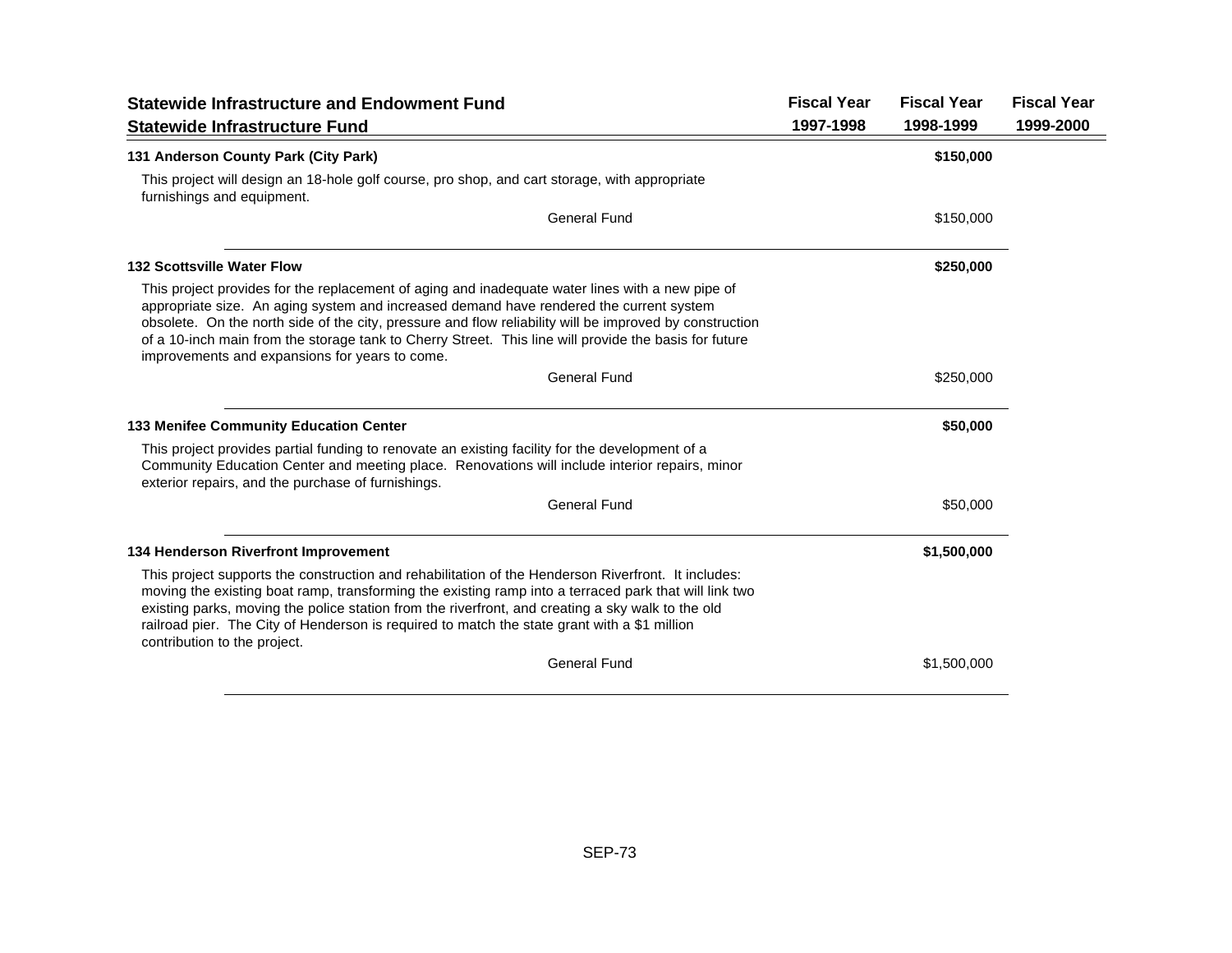| <b>Statewide Infrastructure and Endowment Fund</b><br><b>Statewide Infrastructure Fund</b>                                                                                                                                                                                                                                                                                                                                                                                                                        | <b>Fiscal Year</b><br>1997-1998 | <b>Fiscal Year</b><br>1998-1999 | <b>Fiscal Year</b><br>1999-2000 |
|-------------------------------------------------------------------------------------------------------------------------------------------------------------------------------------------------------------------------------------------------------------------------------------------------------------------------------------------------------------------------------------------------------------------------------------------------------------------------------------------------------------------|---------------------------------|---------------------------------|---------------------------------|
| 135 Jackson County Area Vocational School                                                                                                                                                                                                                                                                                                                                                                                                                                                                         |                                 | \$2,000,000                     |                                 |
| This project, authorized during the 1996 Regular Session of the General Assembly, helps support<br>construction of a new Jackson County Area Vocational School. This new secondary facility will be<br>owned by the Jackson County School District. In addition to the \$2,000,000 in Statewide<br>Infrastructure Funds, this project will receive \$500,000 in Coal Severance Tax funding.                                                                                                                       |                                 |                                 |                                 |
| <b>General Fund</b>                                                                                                                                                                                                                                                                                                                                                                                                                                                                                               |                                 | \$2,000,000                     |                                 |
| 136 Purchase of Development Rights                                                                                                                                                                                                                                                                                                                                                                                                                                                                                |                                 | \$750,000                       |                                 |
| This project provides funds for a matching program (partnering with the City of Lexington) for the<br>purchase of development rights from rural landowners for the preservation of horse farms.                                                                                                                                                                                                                                                                                                                   |                                 |                                 |                                 |
| <b>General Fund</b>                                                                                                                                                                                                                                                                                                                                                                                                                                                                                               |                                 | \$750,000                       |                                 |
| <b>137 Irvington Community Development</b>                                                                                                                                                                                                                                                                                                                                                                                                                                                                        |                                 | \$50,000                        |                                 |
| This project provides partial funding for a \$180,000 project to restore and renovate the Irvington<br>Railroad Station into a museum, conference room, and community center. It will include a<br>kitchenette, parking lot, and landscaping. The Heritage Council and Irvington local government<br>have purchased the facility and repaired the roof. Eleven thousand dollars has been raised locally.<br>These funds will be used for window replacement, doors, floors, and repair of walls and the exterior. |                                 |                                 |                                 |
| <b>General Fund</b>                                                                                                                                                                                                                                                                                                                                                                                                                                                                                               |                                 | \$50,000                        |                                 |
| 138 Greenup County 911 System                                                                                                                                                                                                                                                                                                                                                                                                                                                                                     |                                 | \$35,000                        |                                 |
| This project will fund the purchase of a repeater to enable 911 communications from Flatwoods to<br>three county fire stations which currently cannot access the present 911 system.                                                                                                                                                                                                                                                                                                                              |                                 |                                 |                                 |
| <b>General Fund</b>                                                                                                                                                                                                                                                                                                                                                                                                                                                                                               |                                 | \$35,000                        |                                 |
| 139 Carlisle County Sewage Treatment Plant                                                                                                                                                                                                                                                                                                                                                                                                                                                                        |                                 | \$900,000                       |                                 |
| This project is a Phase II addition to the newly created county wide Wastewater Treatment System.<br>Funds are provided for the construction of an eight-mile sewer force main from the Sanitation<br>District's regional sewage treatment facility to the community of Cunningham. It includes a pumping<br>station, 50,000 linear feet of 4" PVC force main, land acquisition, and project development costs.<br>Matching funds are to be obtained by Cunningham Water District from either KIA or RECD.        |                                 |                                 |                                 |
| <b>General Fund</b>                                                                                                                                                                                                                                                                                                                                                                                                                                                                                               |                                 | \$900,000                       |                                 |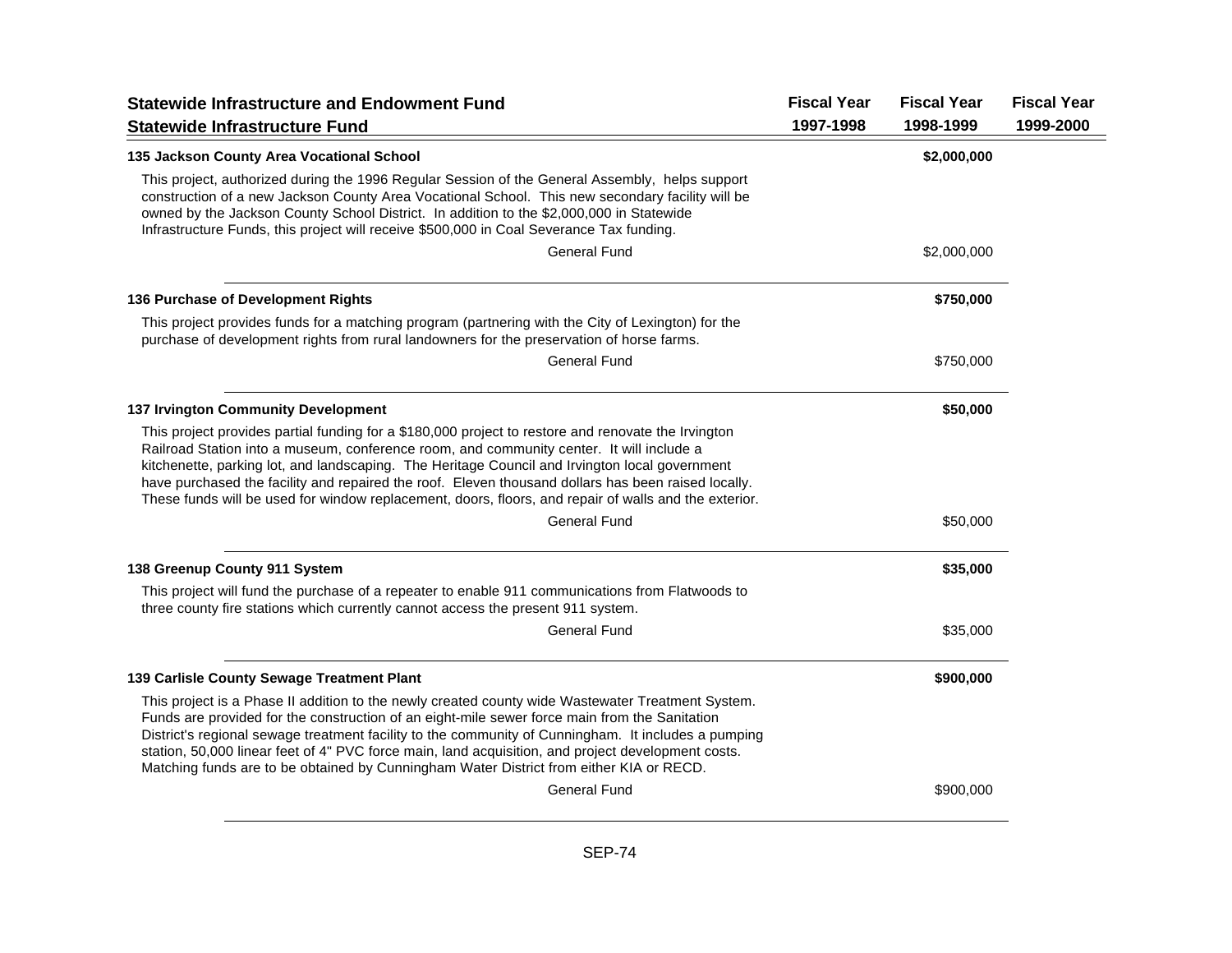| <b>Statewide Infrastructure and Endowment Fund</b><br><b>Statewide Infrastructure Fund</b>                                                                                                                                                                                                | <b>Fiscal Year</b><br>1997-1998 | <b>Fiscal Year</b><br>1998-1999 | <b>Fiscal Year</b><br>1999-2000 |
|-------------------------------------------------------------------------------------------------------------------------------------------------------------------------------------------------------------------------------------------------------------------------------------------|---------------------------------|---------------------------------|---------------------------------|
| <b>140 Kentucky River Parks</b>                                                                                                                                                                                                                                                           |                                 | \$1,000,000                     |                                 |
| This project will utilize state funds, in combination with other available state, federal, and local<br>resources, to restore historic structures, acquire additional palisades properties, and improve access<br>and amenities for public use along the main stem of the Kentucky River. |                                 |                                 |                                 |
| <b>General Fund</b>                                                                                                                                                                                                                                                                       |                                 | \$1,000,000                     |                                 |
| 141 KET - Transmitter Replacement                                                                                                                                                                                                                                                         |                                 | \$6,000,000                     |                                 |
| KET will utilize these funds to replace existing broadcast transmitters and, if funding permits, add<br>new solid-state transmitters, replace transmission lines and antennas, upgrade analog and digital<br>station monitoring and control equipment, including related test equipment.  |                                 |                                 |                                 |
| <b>General Fund</b>                                                                                                                                                                                                                                                                       |                                 | \$6,000,000                     |                                 |
| 142 Hancock County - Volunteer Fire Department Building                                                                                                                                                                                                                                   |                                 | \$100,000                       |                                 |
| This project will provide funding to assist in the construction of an Emergency Services facility in<br>Hancock County.                                                                                                                                                                   |                                 |                                 |                                 |
| <b>General Fund</b>                                                                                                                                                                                                                                                                       |                                 | \$100,000                       |                                 |
| 143 Grayson County Water Line Project                                                                                                                                                                                                                                                     |                                 | \$500,000                       |                                 |
| This local grant will be used to finance water line expansion costs. This project will help support full<br>funding of a project to install water lines and make public water service available to all parts of<br>Grayson County.                                                        |                                 |                                 |                                 |
| <b>General Fund</b>                                                                                                                                                                                                                                                                       |                                 | \$500,000                       |                                 |
| 144 Miscellaneous Projects Pool                                                                                                                                                                                                                                                           |                                 |                                 |                                 |
| See project descriptions numbered 144 as follows.                                                                                                                                                                                                                                         |                                 |                                 |                                 |
| 144- Benham Community Project                                                                                                                                                                                                                                                             |                                 | \$25,000                        |                                 |
| This project provides funds for Benham Downtown Revitalization.                                                                                                                                                                                                                           |                                 |                                 |                                 |
| <b>General Fund</b>                                                                                                                                                                                                                                                                       |                                 | \$25,000                        |                                 |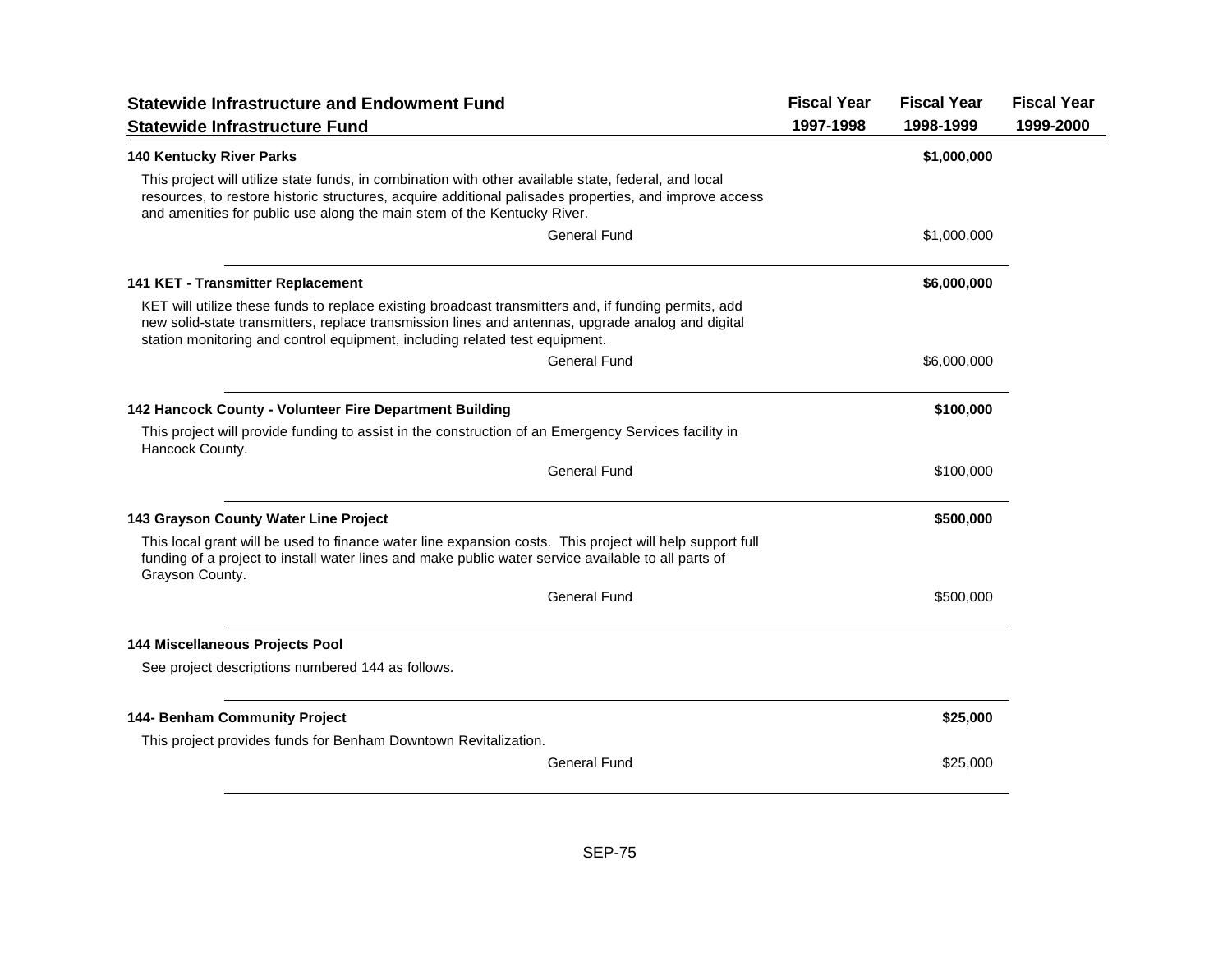| <b>Statewide Infrastructure and Endowment Fund</b>                                                                                                                                                              | <b>Fiscal Year</b> | <b>Fiscal Year</b> | <b>Fiscal Year</b> |
|-----------------------------------------------------------------------------------------------------------------------------------------------------------------------------------------------------------------|--------------------|--------------------|--------------------|
| <b>Statewide Infrastructure Fund</b>                                                                                                                                                                            | 1997-1998          | 1998-1999          | 1999-2000          |
| 144- Blackey Waterline Project                                                                                                                                                                                  |                    | \$100,000          |                    |
| This project provides funds to build additional waterlines in Letcher County in conjunction with<br>funding from the U.S. Appalachian Regional Commission.                                                      |                    |                    |                    |
| <b>General Fund</b>                                                                                                                                                                                             |                    | \$100,000          |                    |
| 144- Blanton Forest Economic Feasibility Study                                                                                                                                                                  |                    | \$150,000          |                    |
| This project provides funds to do a feasibility study for tourism purposes of the Blanton Forest old<br>growth forest.                                                                                          |                    |                    |                    |
| <b>General Fund</b>                                                                                                                                                                                             |                    | \$150,000          |                    |
| 144- Bloomfield Water Project                                                                                                                                                                                   |                    | \$600,000          |                    |
| This project provides funds to cover costs associated with engineering, design, and construction of<br>the Bloomfield Water Project in Nelson County.                                                           |                    |                    |                    |
| <b>General Fund</b>                                                                                                                                                                                             |                    | \$600,000          |                    |
| 144- Boyd County Highland Museum                                                                                                                                                                                |                    | \$100,000          |                    |
| This project provides funds to be used to automate the museum with an elevator and to make the<br>building ADA accessible to the upper floors. Funds will also be used to support the Country Music<br>exhibit. |                    |                    |                    |
| <b>General Fund</b>                                                                                                                                                                                             |                    | \$100,000          |                    |
| 144- City of Pineville Senior Citizens Center                                                                                                                                                                   |                    | \$100,000          |                    |
| This project provides funds to continue the operation of the Pineville Senior Citizens Center.                                                                                                                  |                    |                    |                    |
| <b>General Fund</b>                                                                                                                                                                                             |                    | \$100,000          |                    |
| 144- City of Providence Fire Truck                                                                                                                                                                              |                    | \$100,000          |                    |
| This project will cover costs associated with the acquisition of a fire truck and other related fire<br>fighting equipment in the City of Providence.                                                           |                    |                    |                    |
| <b>General Fund</b>                                                                                                                                                                                             |                    | \$100,000          |                    |
|                                                                                                                                                                                                                 |                    |                    |                    |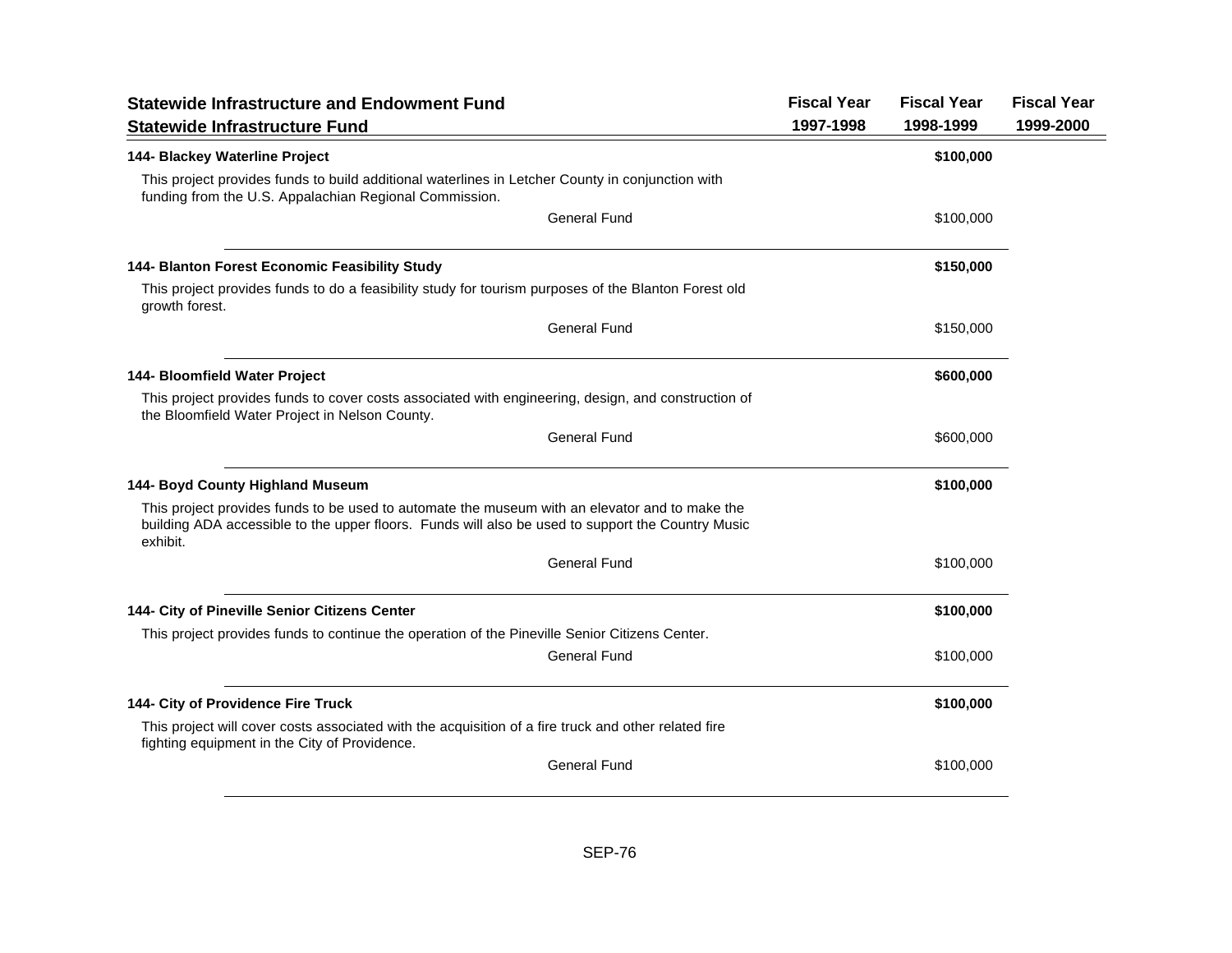| <b>Statewide Infrastructure and Endowment Fund</b>                                                                                                                                                                                             | <b>Fiscal Year</b> | <b>Fiscal Year</b> | <b>Fiscal Year</b> |
|------------------------------------------------------------------------------------------------------------------------------------------------------------------------------------------------------------------------------------------------|--------------------|--------------------|--------------------|
| <b>Statewide Infrastructure Fund</b>                                                                                                                                                                                                           | 1997-1998          | 1998-1999          | 1999-2000          |
| 144- Community Improvement Grants to Augusta                                                                                                                                                                                                   |                    | \$25,000           |                    |
| This project will fund a study to be done in the areas of water filtration and sewer system.                                                                                                                                                   |                    |                    |                    |
| <b>General Fund</b>                                                                                                                                                                                                                            |                    | \$25,000           |                    |
| 144- Community Improvement Grants to Brooksville                                                                                                                                                                                               |                    | \$25,000           |                    |
| This project funds the extension of a gas line within the community of Brooksville to residents as well<br>as to areas outside of the community into Bracken County.                                                                           |                    |                    |                    |
| <b>General Fund</b>                                                                                                                                                                                                                            |                    | \$25,000           |                    |
| 144- Department of Agriculture Farm Safety Program                                                                                                                                                                                             |                    | \$125,000          |                    |
| This project funds the implementation of a statewide Farm Safety Program. Counties may apply for<br>\$1,000 grants.                                                                                                                            |                    |                    |                    |
| <b>General Fund</b>                                                                                                                                                                                                                            |                    | \$125,000          |                    |
| 144- Gap Knob Water Project                                                                                                                                                                                                                    |                    | \$346,000          |                    |
| This project will provide funds to lay water lines in Marion and Nelson Counties to provide water to<br>residents without potable water.                                                                                                       |                    |                    |                    |
| <b>General Fund</b>                                                                                                                                                                                                                            |                    | \$346,000          |                    |
| 144- Georgetown City Revitalization Project                                                                                                                                                                                                    |                    | \$100,000          |                    |
| This project provides funds to underwrite the cost of the placement of underground utilities,<br>sidewalks, and storm drainage. These funds will be used to match ISTEA funds and local funds for<br>a total project in excess of \$2 million. |                    |                    |                    |
| <b>General Fund</b>                                                                                                                                                                                                                            |                    | \$100,000          |                    |
| 144- Harlan County Communities Revitalization Program                                                                                                                                                                                          |                    | \$250,000          |                    |
| This project will provide \$50,000 downtown revitalization grants for Wallins Creek, Harlan, Loyal,<br>Evarts, and Cumberland communities.                                                                                                     |                    |                    |                    |
| <b>General Fund</b>                                                                                                                                                                                                                            |                    | \$250,000          |                    |
|                                                                                                                                                                                                                                                |                    |                    |                    |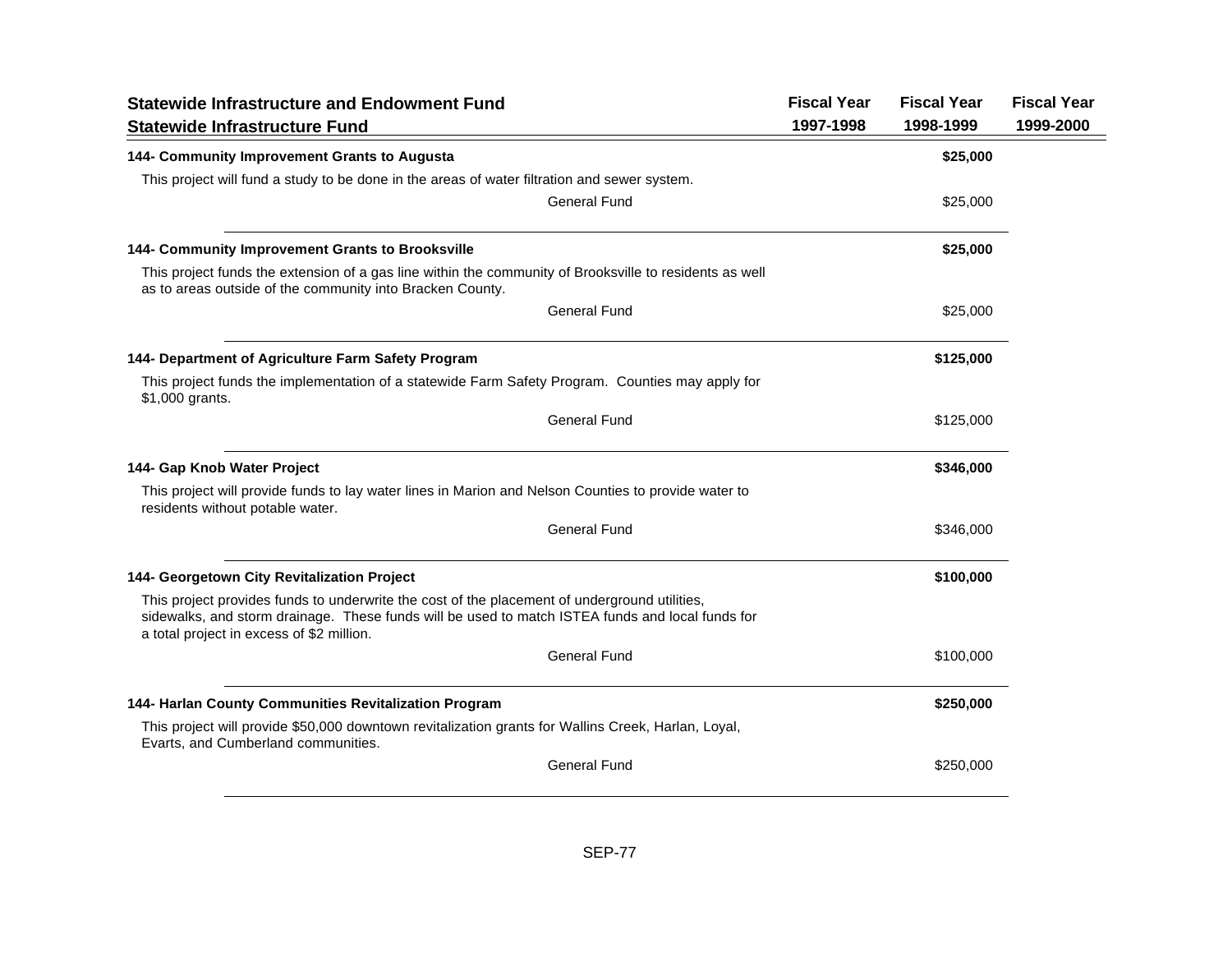| <b>Statewide Infrastructure and Endowment Fund</b>                                                                                                                                                                                                                                                                                                                          | <b>Fiscal Year</b> | <b>Fiscal Year</b> | <b>Fiscal Year</b> |
|-----------------------------------------------------------------------------------------------------------------------------------------------------------------------------------------------------------------------------------------------------------------------------------------------------------------------------------------------------------------------------|--------------------|--------------------|--------------------|
| <b>Statewide Infrastructure Fund</b>                                                                                                                                                                                                                                                                                                                                        | 1997-1998          | 1998-1999          | 1999-2000          |
| 144- Letcher County Carcasonne Recreation Center                                                                                                                                                                                                                                                                                                                            |                    | \$50,000           |                    |
| This project provides funds to cover the costs related to the development of a park within the<br>Carcasonne Recreation Development.                                                                                                                                                                                                                                        |                    |                    |                    |
| <b>General Fund</b>                                                                                                                                                                                                                                                                                                                                                         |                    | \$50,000           |                    |
| 144- Lynch Community Project                                                                                                                                                                                                                                                                                                                                                |                    | \$25,000           |                    |
| This project provides funds to cover costs related to the development and expansion of<br>infrastructure in the Lynch Community.                                                                                                                                                                                                                                            |                    |                    |                    |
| General Fund                                                                                                                                                                                                                                                                                                                                                                |                    | \$25,000           |                    |
| 144- Murray State University Animal Waste Fermentation Project                                                                                                                                                                                                                                                                                                              |                    | \$100,000          |                    |
| This project will evaluate the agronomic biofermentation process of organic waste material. A<br>demonstration unit will be constructed to process organic waste into feed, fertilizer, and bedding<br>material. The process will be designed to remove harmful substances and reduce odor. This<br>project has applications to poultry, horse, dairy cow, and swine waste. |                    |                    |                    |
| <b>General Fund</b>                                                                                                                                                                                                                                                                                                                                                         |                    | \$100,000          |                    |
| 144- Nelson County Water Improvements                                                                                                                                                                                                                                                                                                                                       |                    | \$60,000           |                    |
| This project will cover costs associated with the implementation of the Nelson County Water Master<br>Plan.                                                                                                                                                                                                                                                                 |                    |                    |                    |
| General Fund                                                                                                                                                                                                                                                                                                                                                                |                    | \$60,000           |                    |
| 144- Neon Downtown Revitalization Project                                                                                                                                                                                                                                                                                                                                   |                    | \$100,000          |                    |
| This project provides funds for Homes, Inc. to cover costs associated with the downtown<br>revitalization efforts ongoing in the Neon community in Letcher County.                                                                                                                                                                                                          |                    |                    |                    |
| General Fund                                                                                                                                                                                                                                                                                                                                                                |                    | \$100,000          |                    |
| 144- Paintsville Lake Primitive Campground/Route 4 Improvements                                                                                                                                                                                                                                                                                                             |                    | \$80,000           |                    |
| This project will establish both primitive and improved campsites at Paintsville Lake State Park. This<br>is part of an overall improvement package to complement existing facilities and enhance tourism.                                                                                                                                                                  |                    |                    |                    |
| General Fund                                                                                                                                                                                                                                                                                                                                                                |                    | \$80,000           |                    |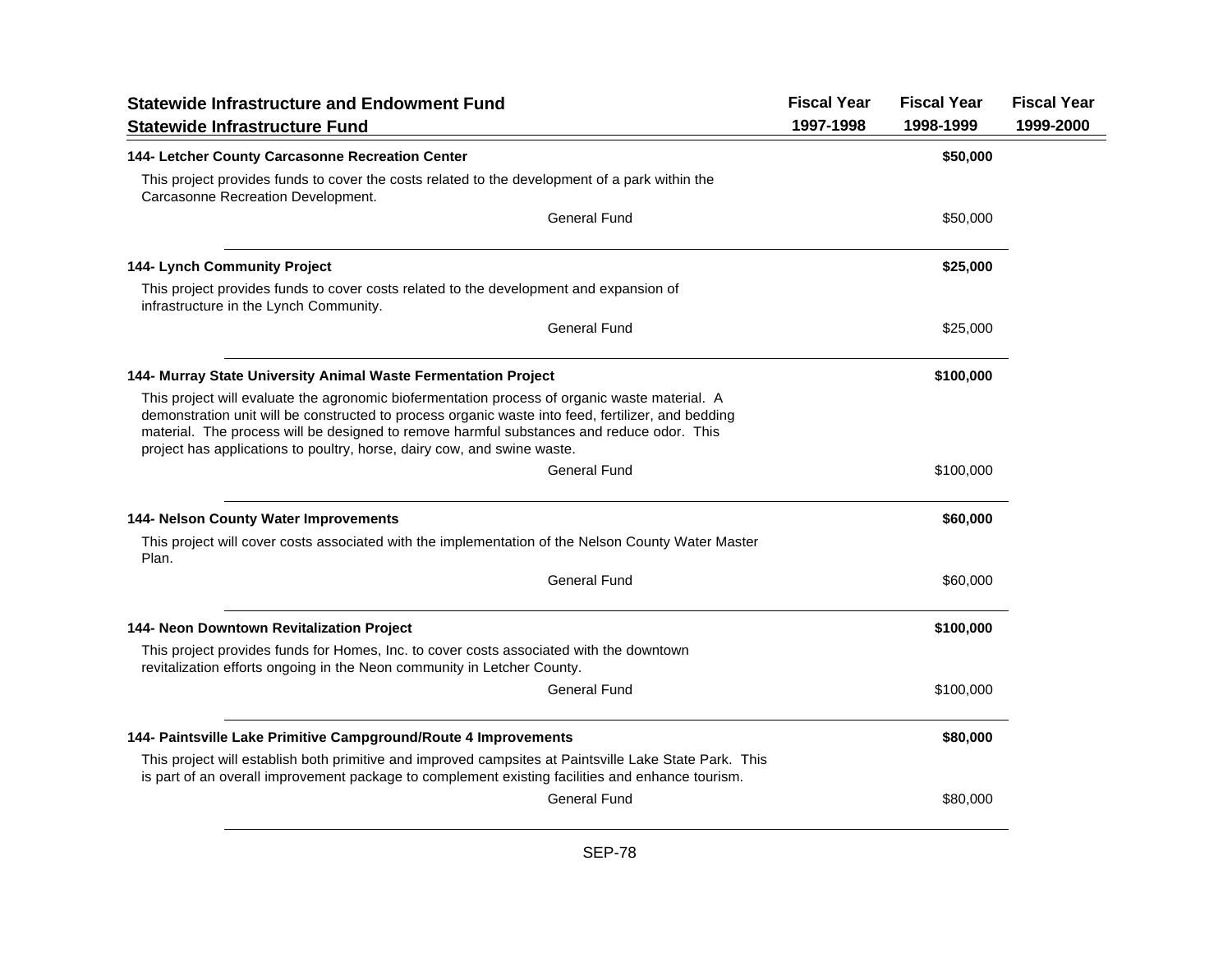| <b>Statewide Infrastructure and Endowment Fund</b>                                                                                                                                                           | <b>Fiscal Year</b> | <b>Fiscal Year</b> | <b>Fiscal Year</b> |
|--------------------------------------------------------------------------------------------------------------------------------------------------------------------------------------------------------------|--------------------|--------------------|--------------------|
| <b>Statewide Infrastructure Fund</b>                                                                                                                                                                         | 1997-1998          | 1998-1999          | 1999-2000          |
| <b>144- Providence Fire Truck</b>                                                                                                                                                                            |                    | \$100,000          |                    |
| This project provides funds to cover costs associated with the acquisition of a fire truck and related<br>firefighting equipment for the City of Providence.                                                 |                    |                    |                    |
| <b>General Fund</b>                                                                                                                                                                                          |                    | \$100,000          |                    |
| 144- St. Anthony Outreach Program                                                                                                                                                                            |                    | \$100,000          |                    |
| This project provides funds to assist the volunteer program helping at-risk children in the areas of<br>drug rehabilitation and counseling in Jefferson County.                                              |                    |                    |                    |
| <b>General Fund</b>                                                                                                                                                                                          |                    | \$100,000          |                    |
| 144- White Plains Veterans Memorial                                                                                                                                                                          |                    | \$5,000            |                    |
| A parcel of land has already been donated for a veteran's memorial monument in White Plains in<br>Hopkins County. These funds will be used along with local funds to construct the monument on that<br>site. |                    |                    |                    |
| <b>General Fund</b>                                                                                                                                                                                          |                    | \$5,000            |                    |
| 144- Whitesville Municipal Park Lighting                                                                                                                                                                     |                    | \$75,000           |                    |
| This project will provide funds to install lights at the Municipal Park baseball/softball field in Daviess<br>County.                                                                                        |                    |                    |                    |
| <b>General Fund</b>                                                                                                                                                                                          |                    | \$75,000           |                    |
| 145 Crystal Lake Dam Improvement, Kenton County                                                                                                                                                              |                    | \$100,000          |                    |
| This project provides funds to cover the expense of dam restoration. The restoration will reduce the<br>possibility of flood damage to the residents of Covington.                                           |                    |                    |                    |
| <b>General Fund</b>                                                                                                                                                                                          |                    | \$100,000          |                    |

See project descriptions numbered 146 as follows.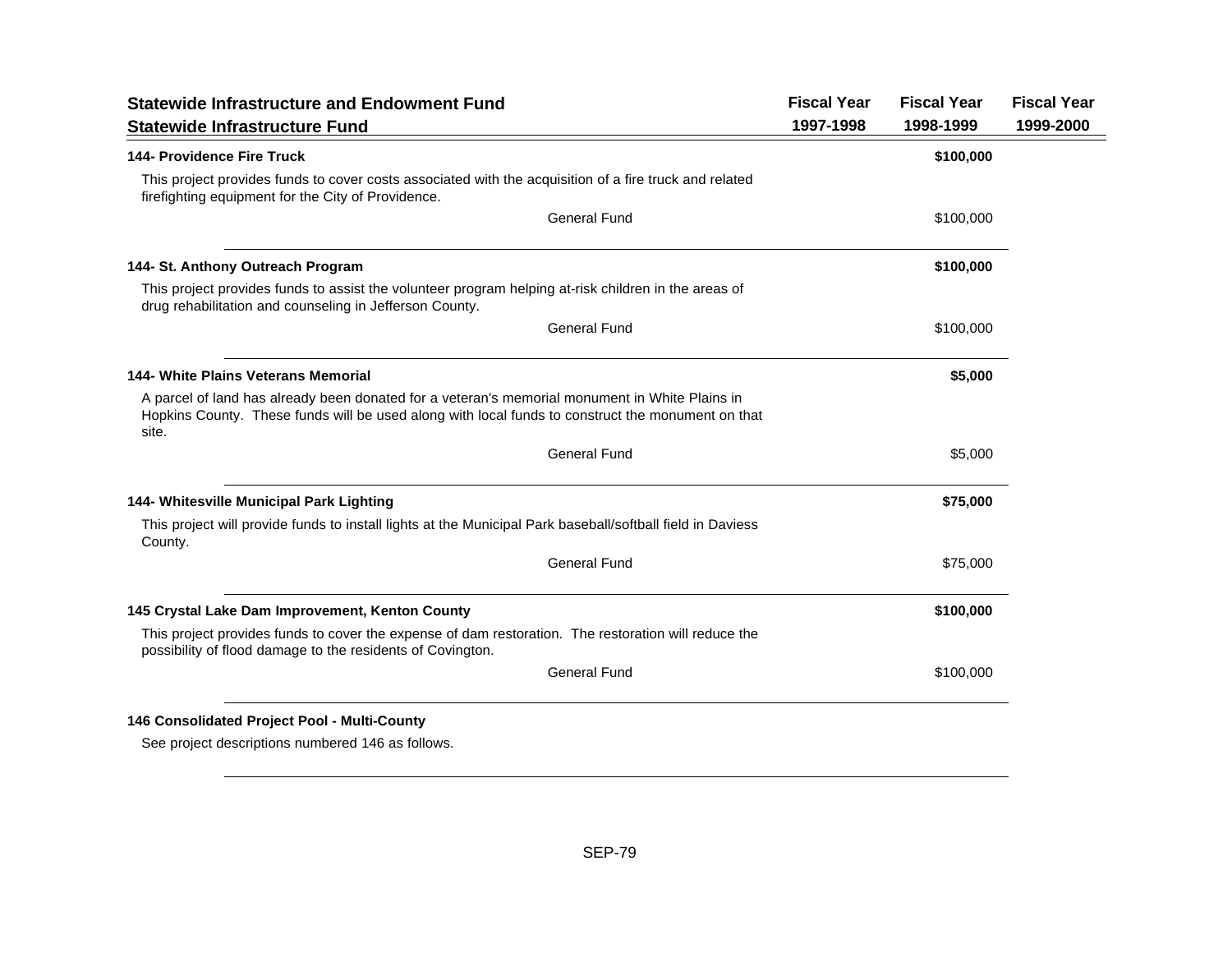| <b>Statewide Infrastructure and Endowment Fund</b>                                                                                                                                                                                 | <b>Fiscal Year</b> | <b>Fiscal Year</b> | <b>Fiscal Year</b> |
|------------------------------------------------------------------------------------------------------------------------------------------------------------------------------------------------------------------------------------|--------------------|--------------------|--------------------|
| <b>Statewide Infrastructure Fund</b>                                                                                                                                                                                               | 1997-1998          | 1998-1999          | 1999-2000          |
| 146- Bedford Volunteer Fire Department                                                                                                                                                                                             |                    | \$5,000            |                    |
| This project provides funds to cover the acquisition of fire equipment for the Bedford Fire<br>Department.                                                                                                                         |                    |                    |                    |
| <b>General Fund</b>                                                                                                                                                                                                                |                    | \$5,000            |                    |
| 146- Campbellsville Beautification Project                                                                                                                                                                                         |                    | \$200,000          |                    |
| This project provides funds to cover the cost related to the construction of sidewalks in the vicinity of<br>the college on Hoskins Avenue.                                                                                        |                    |                    |                    |
| <b>General Fund</b>                                                                                                                                                                                                                |                    | \$200,000          |                    |
| 146- Challenger Center for Space Science-Hardin County                                                                                                                                                                             |                    | \$20,000           |                    |
| NASA is sponsoring sites across the country for learning centers aimed at educating middle school<br>and high school students in space flight. This \$20,000 will help meet the operating expenses for a<br>site in Hardin County. |                    |                    |                    |
| <b>General Fund</b>                                                                                                                                                                                                                |                    | \$20,000           |                    |
| 146- Gallatin Volunteer Fire Department                                                                                                                                                                                            |                    | \$5,000            |                    |
| This project will provide funds to cover costs related to the acquisition of equipment for use in the<br>volunteer fire department.                                                                                                |                    |                    |                    |
| General Fund                                                                                                                                                                                                                       |                    | \$5,000            |                    |
| 146- Glencoe Volunteer Fire Department                                                                                                                                                                                             |                    | \$5,000            |                    |
| This project will provide funds to cover costs related to the acquisition of equipment for the Glencoe<br>Volunteer Fire Department in Gallatin County.                                                                            |                    |                    |                    |
| <b>General Fund</b>                                                                                                                                                                                                                |                    | \$5,000            |                    |
| 146- Hardin County Public Library                                                                                                                                                                                                  |                    | \$20,000           |                    |
| This project provides funds to cover the costs related to the acquisition of equipment to enhance the<br>technology capacity of the Hardin County Public Library.                                                                  |                    |                    |                    |
| <b>General Fund</b>                                                                                                                                                                                                                |                    | \$20,000           |                    |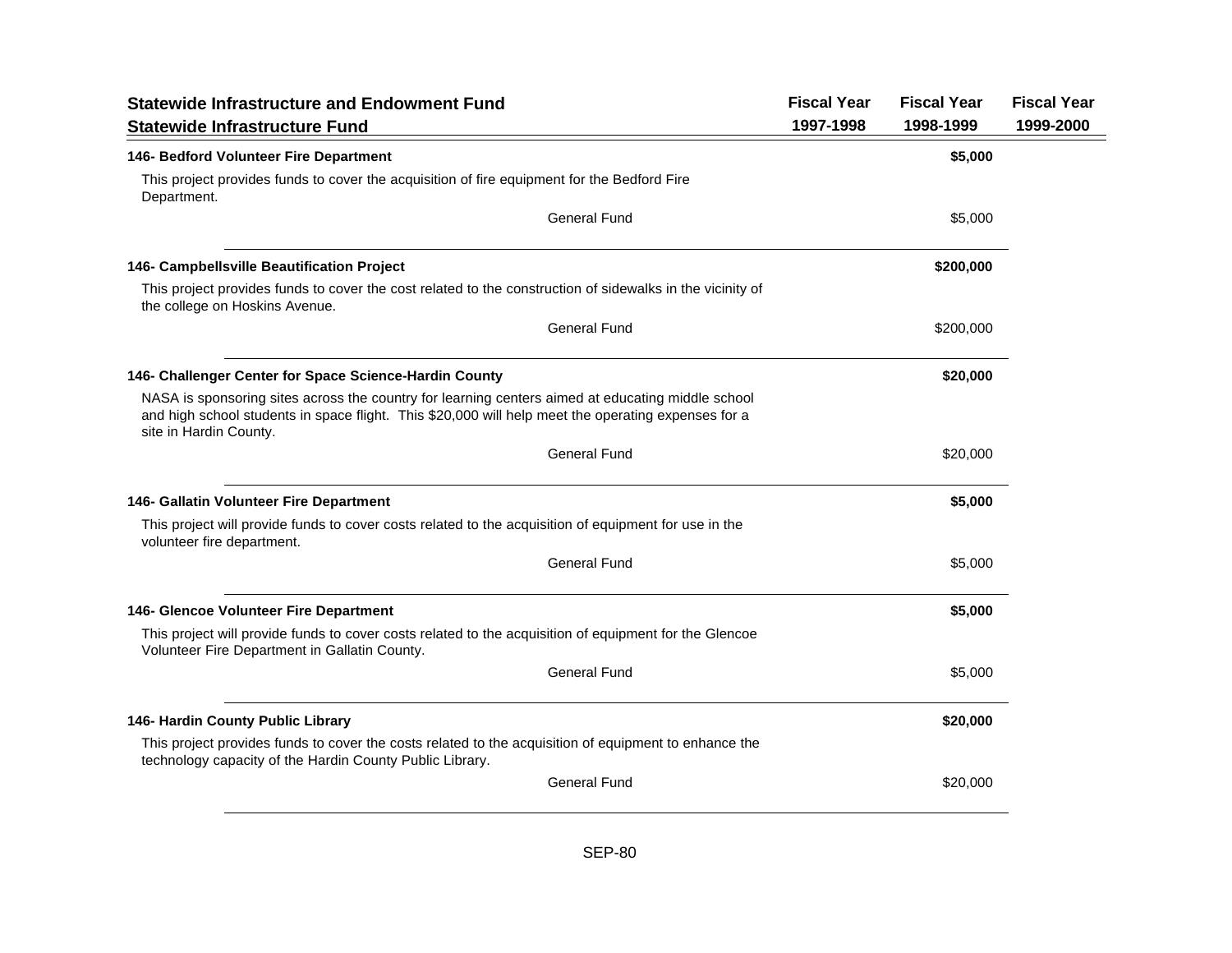| <b>Statewide Infrastructure and Endowment Fund</b>                                                                                                                    | <b>Fiscal Year</b> | <b>Fiscal Year</b> | <b>Fiscal Year</b> |
|-----------------------------------------------------------------------------------------------------------------------------------------------------------------------|--------------------|--------------------|--------------------|
| <b>Statewide Infrastructure Fund</b>                                                                                                                                  | 1997-1998          | 1998-1999          | 1999-2000          |
| 146- Installation of Fire Hydrants and Valves-City of Falmouth                                                                                                        |                    | \$40,000           |                    |
| This project will provide funds to cover the costs of a program to install fire hydrants in the City of<br>Falmouth.                                                  |                    |                    |                    |
| <b>General Fund</b>                                                                                                                                                   |                    | \$40,000           |                    |
| 146- Milton Volunteer Fire Department                                                                                                                                 |                    | \$5,000            |                    |
| This project will provide the funds to cover the costs associated with the acquisition of firefighting<br>equipment for the Milton Fire Department in Trimble County. |                    |                    |                    |
| <b>General Fund</b>                                                                                                                                                   |                    | \$5,000            |                    |
| 146- Route 8 Bridge Project-City of Ludlow                                                                                                                            |                    | \$40,000           |                    |
| This project will provide funds to cover the costs related to construction of a bridge replacement on<br>KY 1072 in Ludlow.                                           |                    |                    |                    |
| <b>General Fund</b>                                                                                                                                                   |                    | \$40,000           |                    |
| 146- Sparta Volunteer Fire Department                                                                                                                                 |                    | \$5,000            |                    |
| This project will provide the funds to cover costs related to the acquisition of equipment for the<br>Sparta Fire Department in Gallatin County.                      |                    |                    |                    |
| <b>General Fund</b>                                                                                                                                                   |                    | \$5,000            |                    |
| 146- Warsaw Volunteer Fire Department                                                                                                                                 |                    | \$5,000            |                    |
| This project will provide the funds to cover the costs related to the acquisition of equipment for the<br>Warsaw Fire Department.                                     |                    |                    |                    |
| <b>General Fund</b>                                                                                                                                                   |                    | \$5,000            |                    |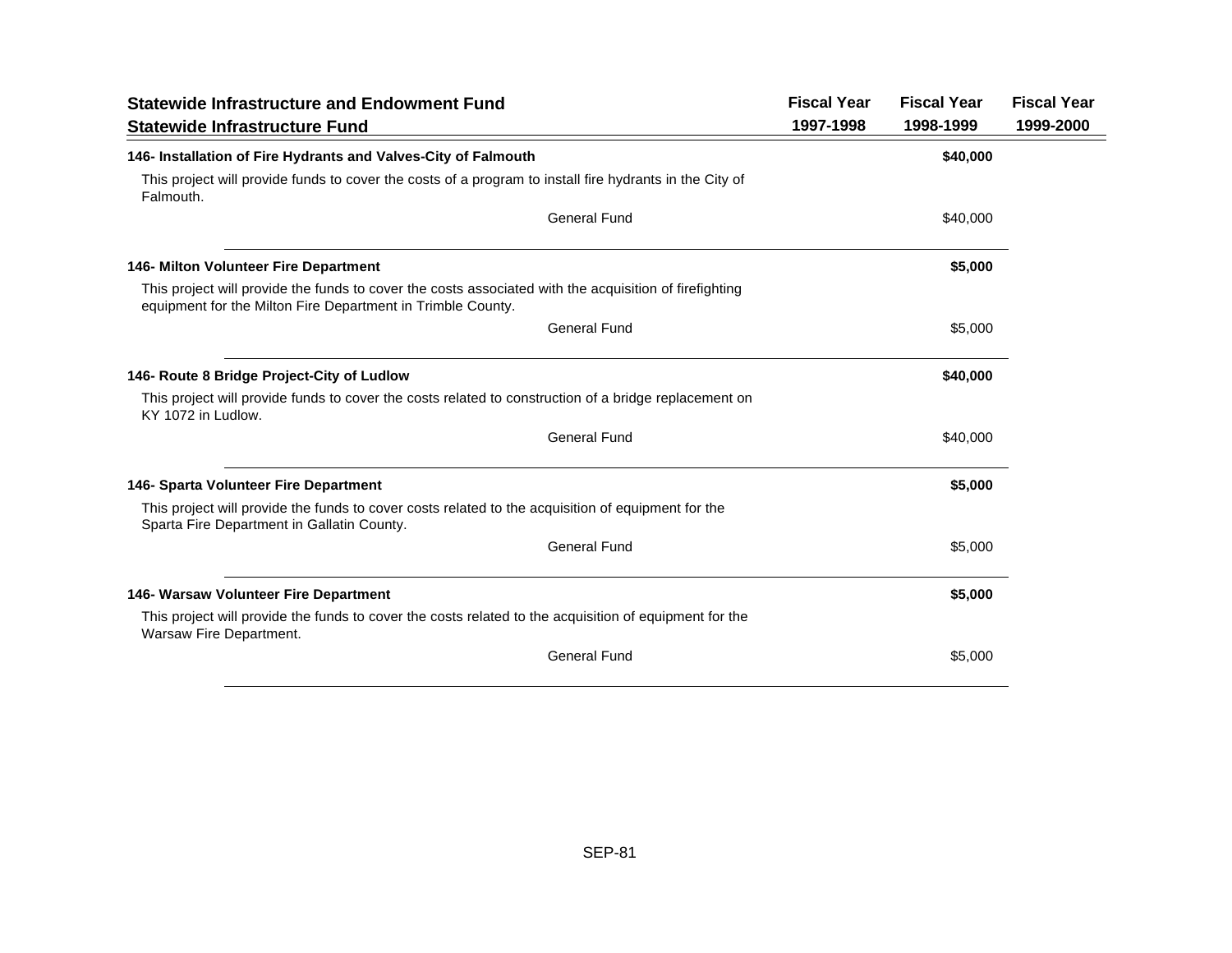| <b>Statewide Infrastructure and Endowment Fund</b> |                     | <b>Fiscal Year</b> | <b>Fiscal Year</b> | <b>Fiscal Year</b> |
|----------------------------------------------------|---------------------|--------------------|--------------------|--------------------|
| <b>Statewide Infrastructure Fund</b>               |                     | 1997-1998          | 1998-1999          | 1999-2000          |
| <b>Statewide Infrastructure Fund Summary</b>       |                     |                    | \$234,728,000      |                    |
|                                                    | <b>General Fund</b> |                    | \$107,830,000      |                    |
|                                                    | <b>Bond Fund</b>    |                    | \$126,898,000      |                    |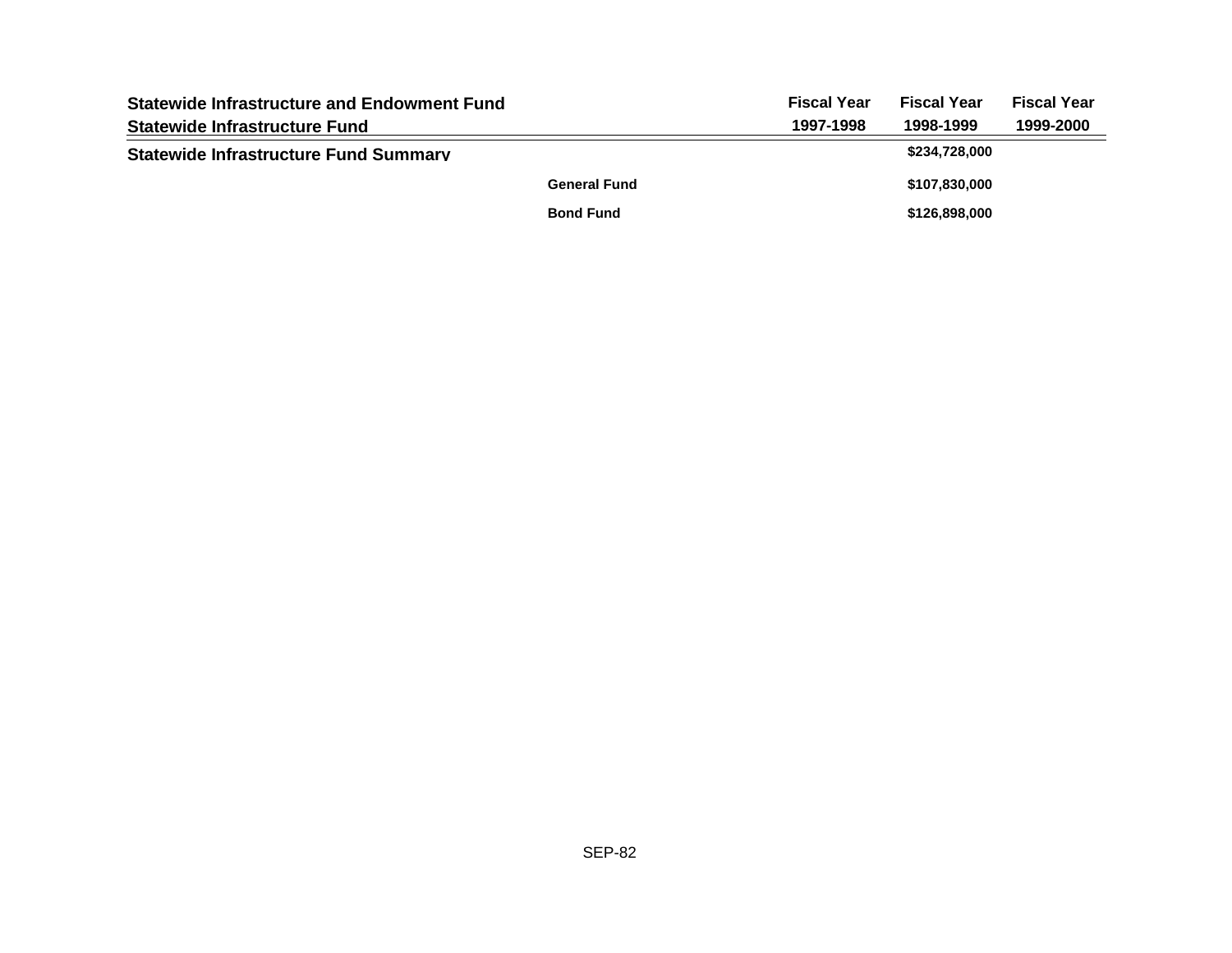|                    |                     | <b>Fiscal Year</b> | <b>Fiscal Year</b> | <b>Fiscal Year</b> |
|--------------------|---------------------|--------------------|--------------------|--------------------|
|                    |                     | 1997-1998          | 1998-1999          | 1999-2000          |
| <b>Grand Total</b> |                     |                    | \$416,128,000      | \$161,400,000      |
|                    | <b>General Fund</b> |                    | \$289,230,000      | \$161,400,000      |
|                    | <b>Bond Fund</b>    |                    | \$126,898,000      |                    |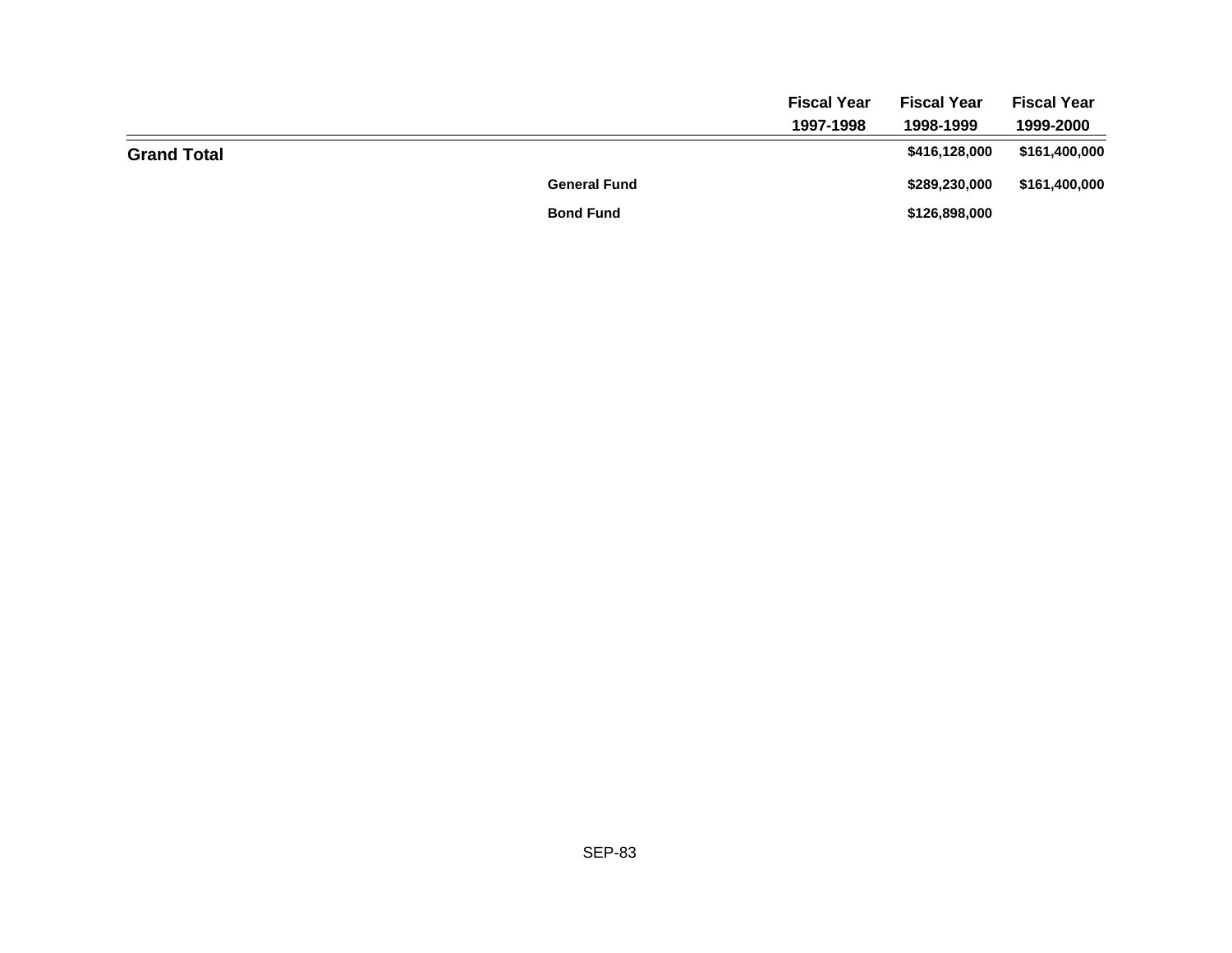# *1998-2000 Budget of the Commonwealth Surplus Expenditure Plan*

# *Appendix I House Bill 321 As Enacted and Vetoed in Part Part X, Pages 220-245*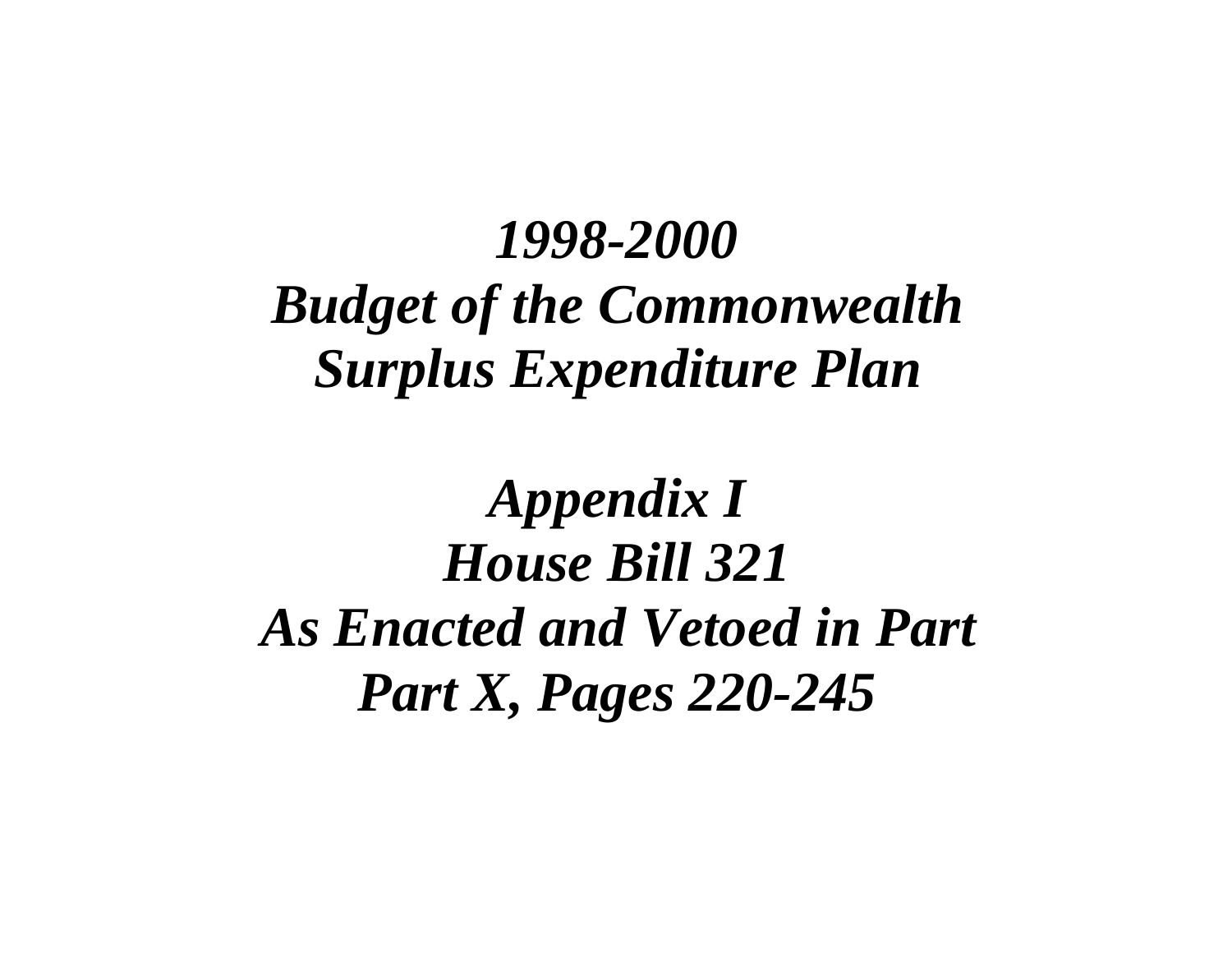### *1998-2000*

## *Budget of the Commonwealth*

*Coal Severance Tax*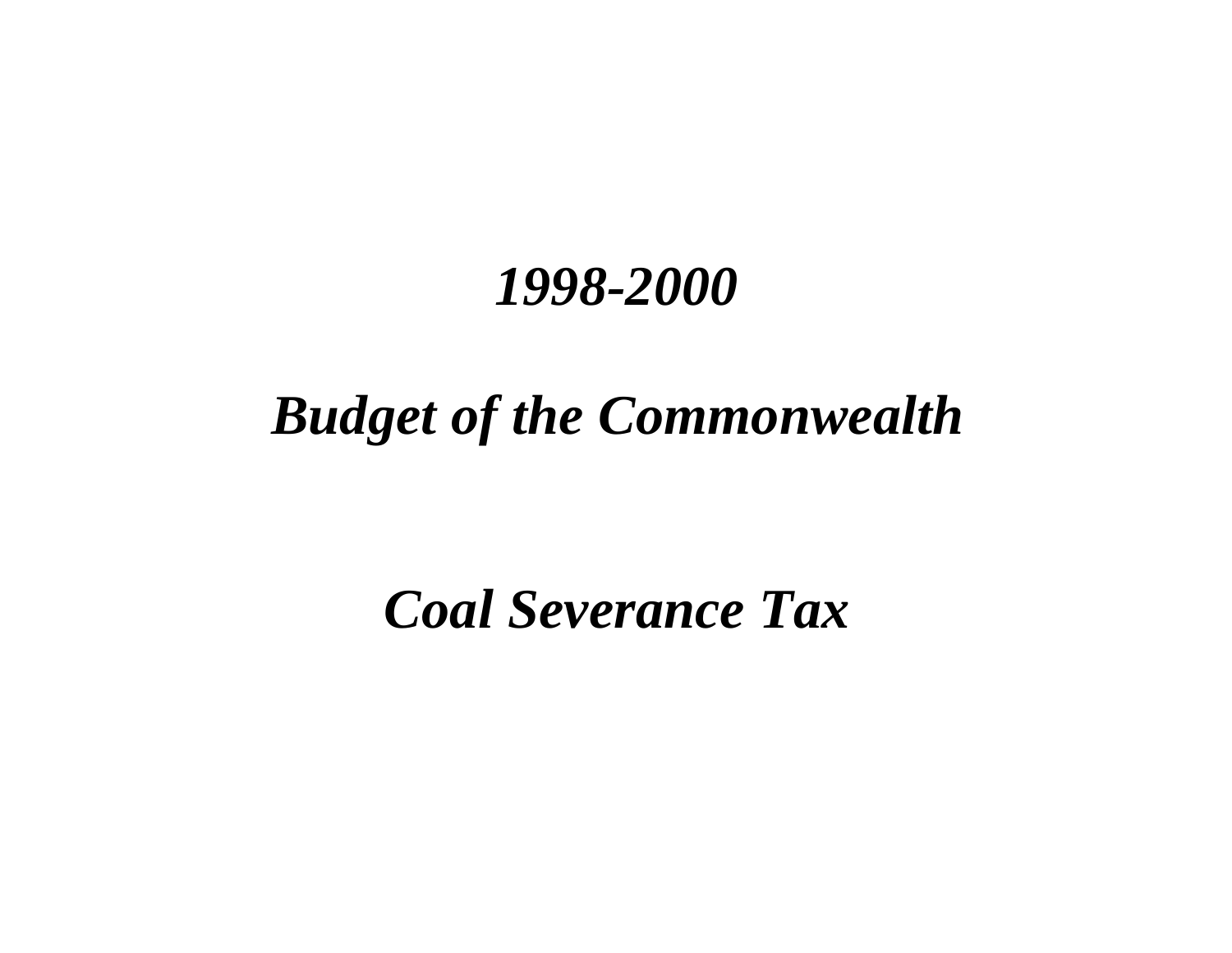| <b>COAL SEVERANCE TAX</b>                                                                                                                                                                                                                                                           | <b>Fiscal Year</b><br>1997-1998 | <b>Fiscal Year</b><br>1998-1999 | <b>Fiscal Year</b><br>1999-2000 |
|-------------------------------------------------------------------------------------------------------------------------------------------------------------------------------------------------------------------------------------------------------------------------------------|---------------------------------|---------------------------------|---------------------------------|
| <b>Bell County</b>                                                                                                                                                                                                                                                                  |                                 |                                 |                                 |
| <b>Bell County Historical Museum</b>                                                                                                                                                                                                                                                |                                 | \$100,000                       |                                 |
| This project will provide the funds to cover costs associated with the acquisition of land and<br>construction of a historical museum in Bell County.                                                                                                                               |                                 |                                 |                                 |
| <b>General Fund</b>                                                                                                                                                                                                                                                                 |                                 | \$100,000                       |                                 |
| Pine Mountain State Park Lake Development                                                                                                                                                                                                                                           |                                 | \$500,000                       |                                 |
| This project provides funds to cover the acquisition of land for the construction of a proposed golf<br>course at Pine Mountain State Park.                                                                                                                                         |                                 |                                 |                                 |
| General Fund                                                                                                                                                                                                                                                                        |                                 | \$500,000                       |                                 |
| Pineville Water System Fire Hydrant Project                                                                                                                                                                                                                                         |                                 | \$100,000                       |                                 |
| This project provides funds to cover improvements to the Pineville Water System to include the<br>installation of fire hydrants.                                                                                                                                                    |                                 |                                 |                                 |
| <b>General Fund</b>                                                                                                                                                                                                                                                                 |                                 | \$100,000                       |                                 |
| <b>Breathitt County</b>                                                                                                                                                                                                                                                             |                                 |                                 |                                 |
| <b>Breathitt County Craft Development Human Resources Center</b>                                                                                                                                                                                                                    |                                 | \$1,500,000                     |                                 |
| This project will provide funds for the purchase of the "Old Jefferson Hotel." It will also provide funds<br>to renovate the buildings to be used for a children's performing arts center, a skills assessment<br>center, an auditorium, and a center for children to learn crafts. |                                 |                                 |                                 |
| General Fund                                                                                                                                                                                                                                                                        |                                 | \$1,500,000                     |                                 |
| <b>Floyd County</b>                                                                                                                                                                                                                                                                 |                                 |                                 |                                 |
| <b>Betsy Layne Civic/Community/Senior Citizens Center</b>                                                                                                                                                                                                                           |                                 | \$50,000                        |                                 |
| This project will provide funds to cover costs related to the renovation of the Betsy Lane Civic<br>Center. The renovation will enhance utilization of the facility and expand services it can provide<br>residents.                                                                |                                 |                                 |                                 |
| <b>General Fund</b>                                                                                                                                                                                                                                                                 |                                 | \$50,000                        |                                 |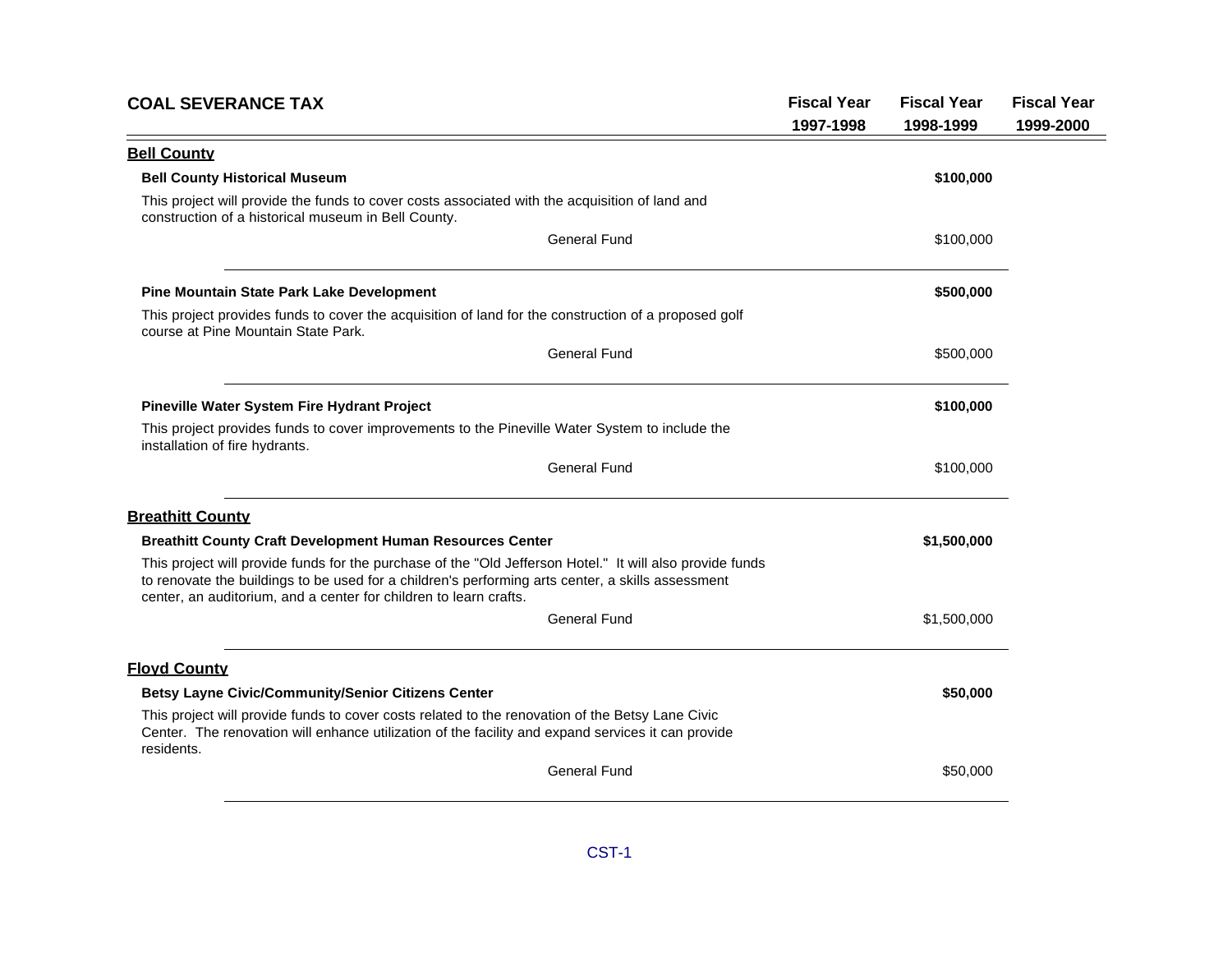| <b>COAL SEVERANCE TAX</b>                                                                                                                                            | <b>Fiscal Year</b> | <b>Fiscal Year</b> | <b>Fiscal Year</b> |
|----------------------------------------------------------------------------------------------------------------------------------------------------------------------|--------------------|--------------------|--------------------|
|                                                                                                                                                                      | 1997-1998          | 1998-1999          | 1999-2000          |
| <b>McDowell Civic/Community/Senior Citizens Center</b>                                                                                                               |                    | \$50,000           |                    |
| This project provides funds to cover costs associated with the acquisition of land and construction of<br>a civic center in the McDowell community.                  |                    |                    |                    |
| <b>General Fund</b>                                                                                                                                                  |                    | \$50,000           |                    |
| Mud Creek Civic/Community/Senior Citizens Center                                                                                                                     |                    | \$50,000           |                    |
| This project provides funds to cover costs associated with the acquisition of land and construction of<br>a Senior Citizens/Civic Center in the Mud Creek community. |                    |                    |                    |
| <b>General Fund</b>                                                                                                                                                  |                    | \$50,000           |                    |
| <b>Prestonsburg Recreational Park and Golf Course</b>                                                                                                                |                    | \$1,000,000        |                    |
| This project provides funds to cover the costs associated with the infrastructure necessary for the<br>construction of a golf course.                                |                    |                    |                    |
| <b>General Fund</b>                                                                                                                                                  |                    | \$1,000,000        |                    |
| Wayland Civic/Community/Senior Citizens Center                                                                                                                       |                    | \$50,000           |                    |
| This project provides funds to cover costs associated with the construction/renovation of a facility to<br>be used as the Wayland Civic/Community/Senior Center.     |                    |                    |                    |
| <b>General Fund</b>                                                                                                                                                  |                    | \$50,000           |                    |
| <b>Harlan County</b>                                                                                                                                                 |                    |                    |                    |
| <b>Benham Inn</b>                                                                                                                                                    |                    | \$1,600,000        |                    |
| This project will provide funds to cover the acquisition of the Benham Inn.                                                                                          |                    |                    |                    |
| <b>General Fund</b>                                                                                                                                                  |                    | \$1,600,000        |                    |
|                                                                                                                                                                      |                    |                    |                    |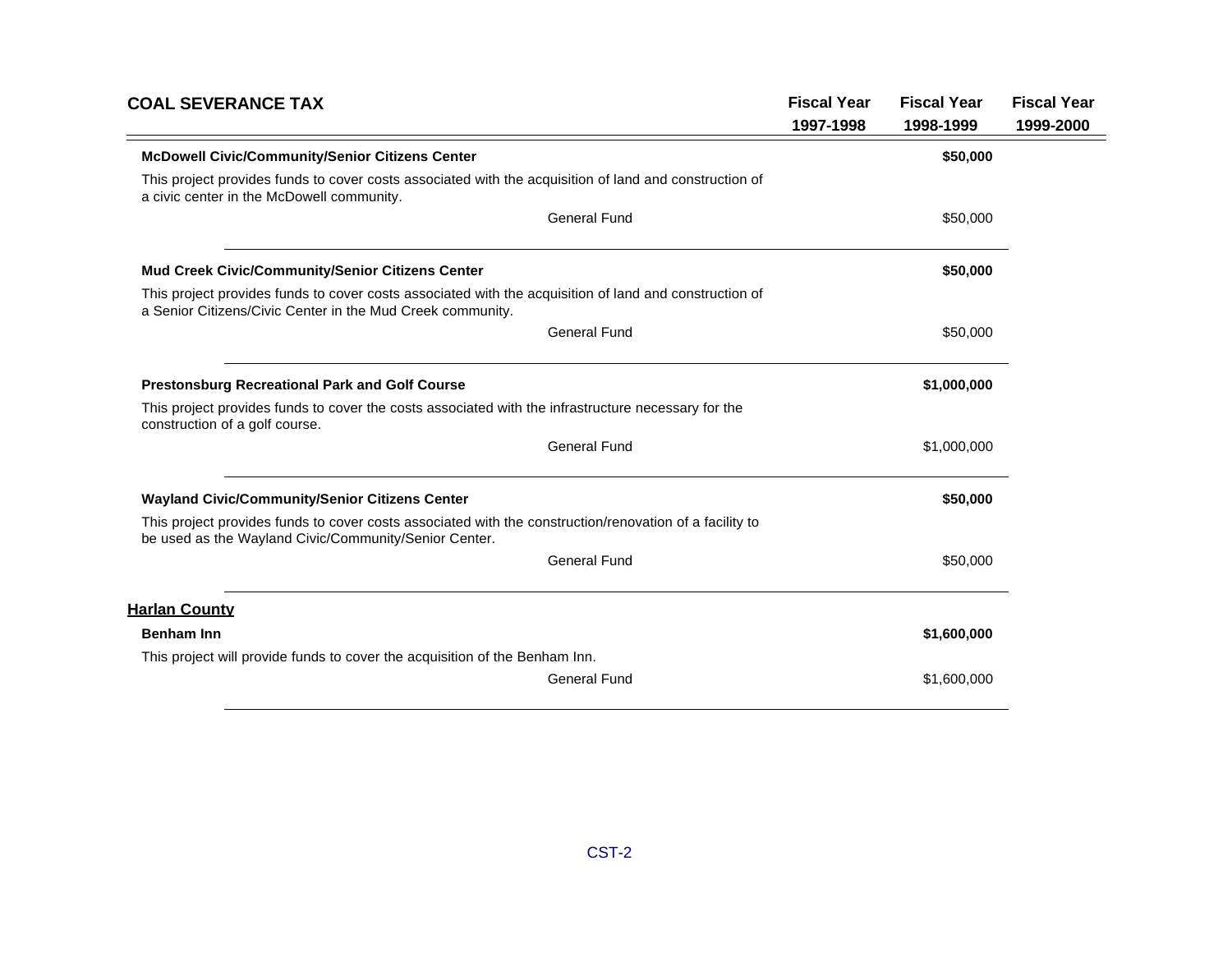| <b>COAL SEVERANCE TAX</b>                                                                                                                                                                                                                                                                                                                                                                                                                    | <b>Fiscal Year</b><br>1997-1998 | <b>Fiscal Year</b><br>1998-1999 | <b>Fiscal Year</b><br>1999-2000 |
|----------------------------------------------------------------------------------------------------------------------------------------------------------------------------------------------------------------------------------------------------------------------------------------------------------------------------------------------------------------------------------------------------------------------------------------------|---------------------------------|---------------------------------|---------------------------------|
| <b>Harlan County Tourism Center</b>                                                                                                                                                                                                                                                                                                                                                                                                          |                                 | \$500,000                       | \$500,000                       |
| This project supports funding for a Tourism Center in Harlan. It will include a conference center,<br>meeting rooms to accommodate regional activities, continuing education programs, a gymnasium for<br>regional sports events, school functions, music festivals, emergency shelter, Visitor's Center,<br>historical museum, and health/fitness facilities. These funds will be made available through the<br>Harlan County Fiscal Court. |                                 |                                 |                                 |
| <b>General Fund</b>                                                                                                                                                                                                                                                                                                                                                                                                                          |                                 | \$500,000                       | \$500,000                       |
| Kingdom Come Economic Industrial Development Authority                                                                                                                                                                                                                                                                                                                                                                                       |                                 | \$450,000                       |                                 |
| The project provides funds for the purchase of land for an Industrial Park and for construction of a<br>"spec building."                                                                                                                                                                                                                                                                                                                     |                                 |                                 |                                 |
| <b>General Fund</b>                                                                                                                                                                                                                                                                                                                                                                                                                          |                                 | \$450,000                       |                                 |
| <b>Lynch Water and Sewer Project</b>                                                                                                                                                                                                                                                                                                                                                                                                         |                                 | \$200,000                       |                                 |
| This project provides funds to cover costs related to the development and expansion of<br>infrastructure in the Lynch community.                                                                                                                                                                                                                                                                                                             |                                 |                                 |                                 |
| <b>General Fund</b>                                                                                                                                                                                                                                                                                                                                                                                                                          |                                 | \$200,000                       |                                 |
| <b>Operating Costs for Benham Inn and Coal Mine Museum</b>                                                                                                                                                                                                                                                                                                                                                                                   |                                 | \$250,000                       | \$250,000                       |
| This project provides funds necessary to cover the cost of operation of the Benham Inn facility.                                                                                                                                                                                                                                                                                                                                             |                                 |                                 |                                 |
| <b>General Fund</b>                                                                                                                                                                                                                                                                                                                                                                                                                          |                                 | \$250,000                       | \$250,000                       |
| <b>Sleepy Hollow Golf Course</b>                                                                                                                                                                                                                                                                                                                                                                                                             |                                 | \$600,000                       |                                 |
| This project provides funds to cover costs related to the acquisition and improvements to the Sleepy<br><b>Hollow Golf Course.</b>                                                                                                                                                                                                                                                                                                           |                                 |                                 |                                 |
| <b>General Fund</b>                                                                                                                                                                                                                                                                                                                                                                                                                          |                                 | \$600,000                       |                                 |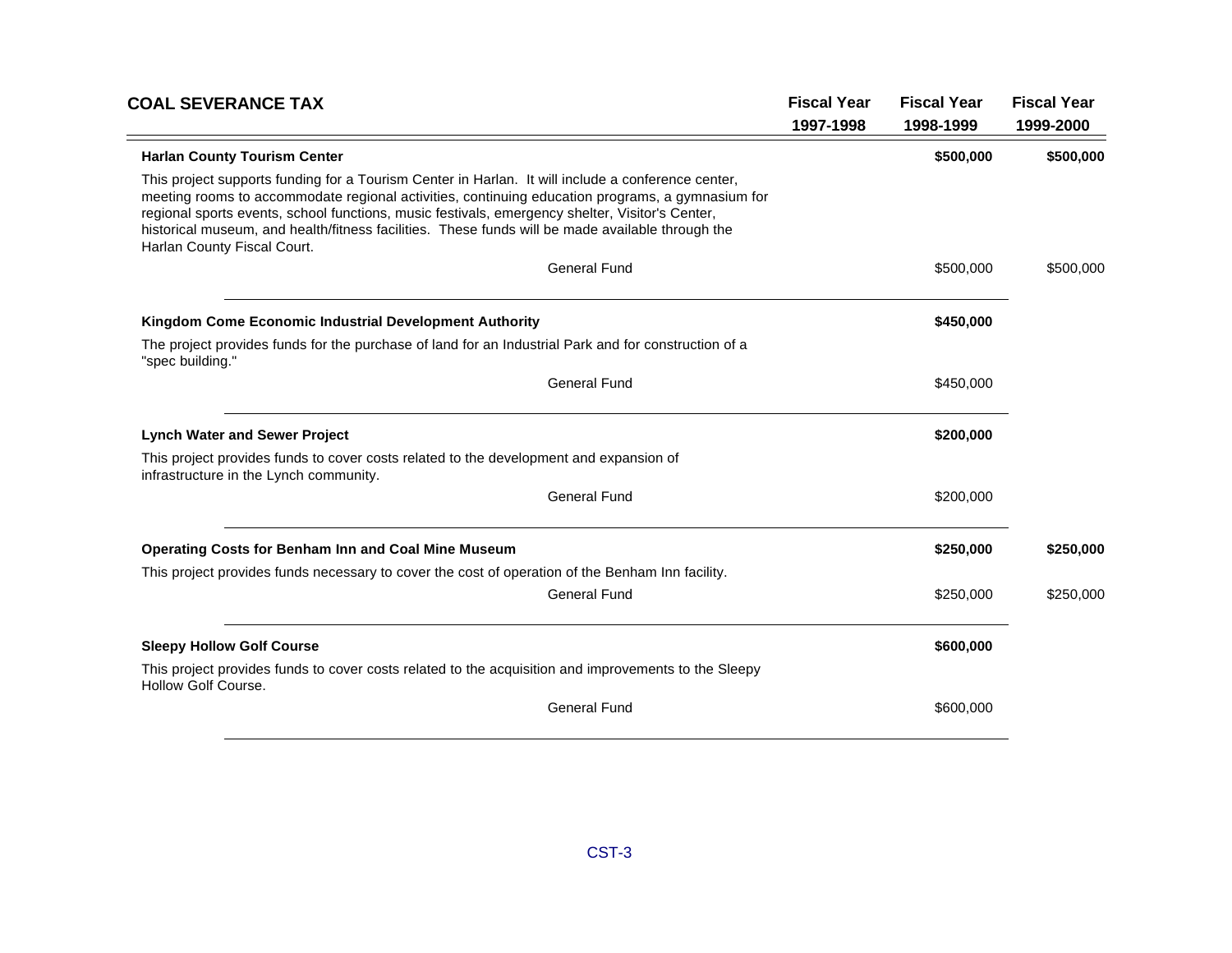| <b>COAL SEVERANCE TAX</b>                                                                                                                                                                                                                                                                                                                                                                                                             | <b>Fiscal Year</b> | <b>Fiscal Year</b> | <b>Fiscal Year</b> |
|---------------------------------------------------------------------------------------------------------------------------------------------------------------------------------------------------------------------------------------------------------------------------------------------------------------------------------------------------------------------------------------------------------------------------------------|--------------------|--------------------|--------------------|
|                                                                                                                                                                                                                                                                                                                                                                                                                                       | 1997-1998          | 1998-1999          | 1999-2000          |
| <b>Henderson County</b>                                                                                                                                                                                                                                                                                                                                                                                                               |                    |                    |                    |
| <b>Henderson Riverfront Improvement</b>                                                                                                                                                                                                                                                                                                                                                                                               |                    | \$500,000          |                    |
| This project supports the construction and rehabilitation of the Henderson Riverfront, including<br>moving the existing boat ramp, transforming the existing ramp into a terraced park that will link two<br>existing parks, moving the police station from the riverfront, and creating a sky walk to the old<br>railroad pier. The City of Henderson is required to contribute \$1 million in matching funds to the<br>project.     |                    |                    |                    |
| <b>General Fund</b>                                                                                                                                                                                                                                                                                                                                                                                                                   |                    | \$500,000          |                    |
| <b>Hopkins County</b>                                                                                                                                                                                                                                                                                                                                                                                                                 |                    |                    |                    |
| Dawson Springs Tradewater Trail Project                                                                                                                                                                                                                                                                                                                                                                                               |                    | \$75,000           |                    |
| This project will fund the costs associated with the development of passive recreational trails along<br>the Tradewater River.                                                                                                                                                                                                                                                                                                        |                    |                    |                    |
| <b>General Fund</b>                                                                                                                                                                                                                                                                                                                                                                                                                   |                    | \$75,000           |                    |
| <b>Jackson County</b>                                                                                                                                                                                                                                                                                                                                                                                                                 |                    |                    |                    |
| <b>Jackson County Area Vocational School</b>                                                                                                                                                                                                                                                                                                                                                                                          |                    | \$500,000          |                    |
| This project, authorized during the 1996 Regular Session of the General Assembly, helps support<br>construction of a new Jackson County Area Vocational School. This new secondary facility will be<br>owned by the Jackson County School District. In addition to the \$500,000 in Coal Severance Tax<br>funding, \$2,000,000 in Statewide Infrastructure Funds is appropriated for this project in the Surplus<br>Expenditure Plan. |                    |                    |                    |
| <b>General Fund</b>                                                                                                                                                                                                                                                                                                                                                                                                                   |                    | \$500,000          |                    |
| <b>Johnson County</b>                                                                                                                                                                                                                                                                                                                                                                                                                 |                    |                    |                    |
| Homeplace Economic Development Program                                                                                                                                                                                                                                                                                                                                                                                                |                    | \$300,000          |                    |
| This project provides funds to cover costs associated with the community pride programs.                                                                                                                                                                                                                                                                                                                                              |                    |                    |                    |
| <b>General Fund</b>                                                                                                                                                                                                                                                                                                                                                                                                                   |                    | \$300,000          |                    |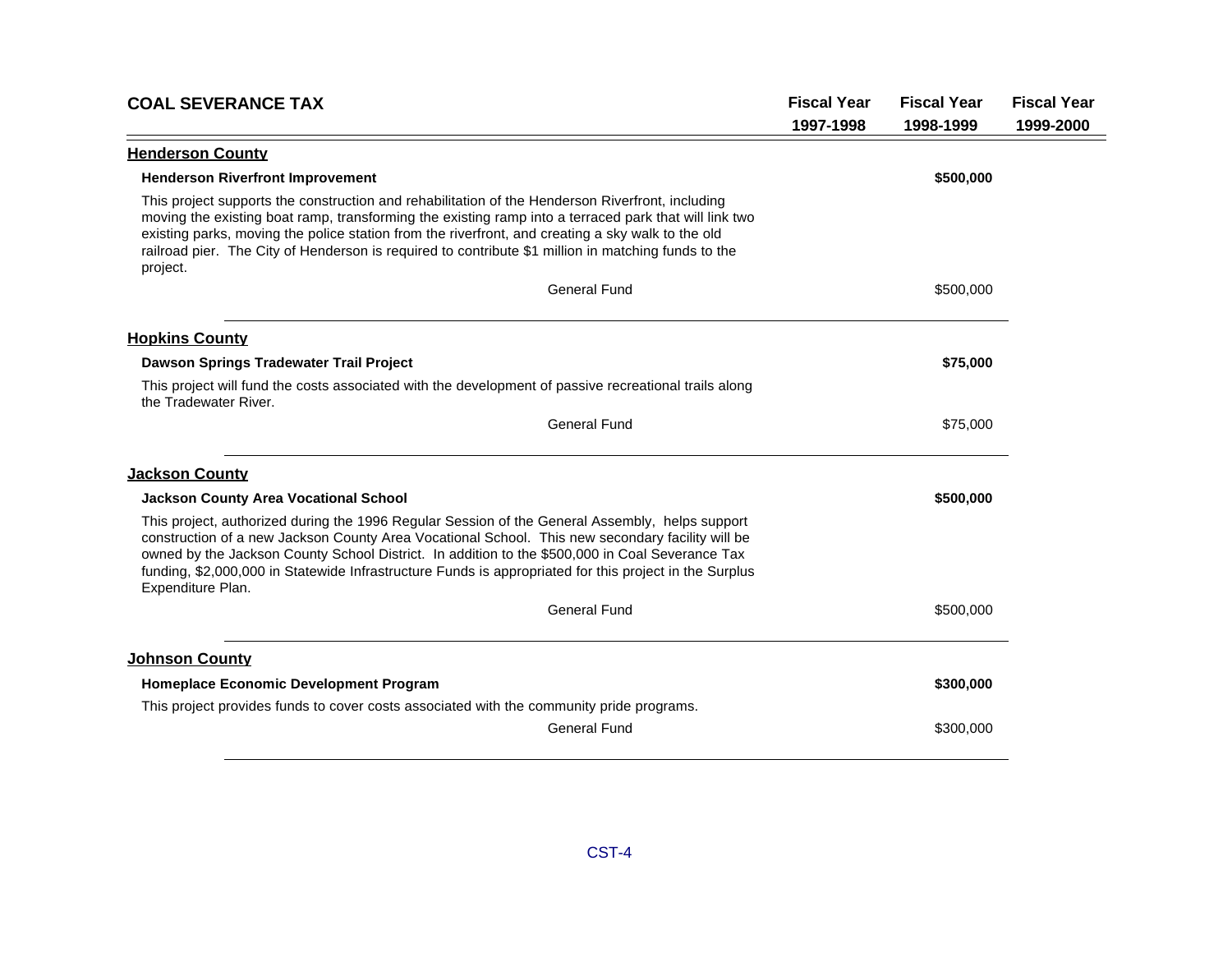| <b>COAL SEVERANCE TAX</b>                                                                                                                                                                                                                                                                                                                                                                                                                                                                                                                                                                                                                                                                                                                                                                                                                                                                                                                                                                                                                                                                  | <b>Fiscal Year</b> | <b>Fiscal Year</b> | <b>Fiscal Year</b> |
|--------------------------------------------------------------------------------------------------------------------------------------------------------------------------------------------------------------------------------------------------------------------------------------------------------------------------------------------------------------------------------------------------------------------------------------------------------------------------------------------------------------------------------------------------------------------------------------------------------------------------------------------------------------------------------------------------------------------------------------------------------------------------------------------------------------------------------------------------------------------------------------------------------------------------------------------------------------------------------------------------------------------------------------------------------------------------------------------|--------------------|--------------------|--------------------|
|                                                                                                                                                                                                                                                                                                                                                                                                                                                                                                                                                                                                                                                                                                                                                                                                                                                                                                                                                                                                                                                                                            | 1997-1998          | 1998-1999          | 1999-2000          |
| <b>Knott County</b>                                                                                                                                                                                                                                                                                                                                                                                                                                                                                                                                                                                                                                                                                                                                                                                                                                                                                                                                                                                                                                                                        |                    |                    |                    |
| Hindman Branch of Hazard Community College                                                                                                                                                                                                                                                                                                                                                                                                                                                                                                                                                                                                                                                                                                                                                                                                                                                                                                                                                                                                                                                 |                    | \$2,000,000        |                    |
| This project provides funds for expenses related to the construction of a branch of Hazard<br>Community College. The Hindman Branch will also house other educational partners and distance<br>learning facilities.                                                                                                                                                                                                                                                                                                                                                                                                                                                                                                                                                                                                                                                                                                                                                                                                                                                                        |                    |                    |                    |
| <b>General Fund</b>                                                                                                                                                                                                                                                                                                                                                                                                                                                                                                                                                                                                                                                                                                                                                                                                                                                                                                                                                                                                                                                                        |                    | \$2,000,000        |                    |
| Knott County Central Community Recreational Field Renovation                                                                                                                                                                                                                                                                                                                                                                                                                                                                                                                                                                                                                                                                                                                                                                                                                                                                                                                                                                                                                               |                    | \$250,000          |                    |
| This project provides funds to cover costs associated with the construction of a grandstand at the<br>Knott County Central Recreational Facility. Any funds remaining after the construction of the<br>grandstand will be used for lights at the ballpark.                                                                                                                                                                                                                                                                                                                                                                                                                                                                                                                                                                                                                                                                                                                                                                                                                                 |                    |                    |                    |
| <b>General Fund</b>                                                                                                                                                                                                                                                                                                                                                                                                                                                                                                                                                                                                                                                                                                                                                                                                                                                                                                                                                                                                                                                                        |                    | \$250,000          |                    |
| <b>Knott County Youth Development Center</b>                                                                                                                                                                                                                                                                                                                                                                                                                                                                                                                                                                                                                                                                                                                                                                                                                                                                                                                                                                                                                                               |                    | \$250,000          |                    |
| This project will provide funds to cover costs associated with site preparation and construction of a<br>Youth Development Center. Funds will be conveyed through the Knott County Fiscal Court.                                                                                                                                                                                                                                                                                                                                                                                                                                                                                                                                                                                                                                                                                                                                                                                                                                                                                           |                    |                    |                    |
| <b>General Fund</b>                                                                                                                                                                                                                                                                                                                                                                                                                                                                                                                                                                                                                                                                                                                                                                                                                                                                                                                                                                                                                                                                        |                    | \$250,000          |                    |
| <b>Operation of Arts and Crafts Complex</b>                                                                                                                                                                                                                                                                                                                                                                                                                                                                                                                                                                                                                                                                                                                                                                                                                                                                                                                                                                                                                                                |                    | \$250,000          | \$250,000          |
| This supports operations funding of \$250,000 per year for the new Knott County Artisans Support<br>and Marketing Center. The Center will provide certificate and degree programs for high quality<br>arts/crafts entrepreneurs, including production and business management training. These funds will<br>support staff, facility operations and management, necessary equipment, and materials acquisition.<br>These funds shall be administered by the Knott County Arts and Crafts Foundation, a public body<br>corporate, to be established by the Knott County Fiscal Court according to the provisions of Section<br>501(c)(3) of the Internal Revenue Code. The Foundation shall be governed by a Board of Directors<br>consisting of the following: three members appointed by the Knott County Judge/Executive; two<br>members appointed by the Mayor of Hindman; two members appointed by the Governor; and two<br>members appointed by the President of the Kentucky Community and Technical College System.<br>Funds will be conveyed through the Knott County Fiscal Court. |                    |                    |                    |
| <b>General Fund</b>                                                                                                                                                                                                                                                                                                                                                                                                                                                                                                                                                                                                                                                                                                                                                                                                                                                                                                                                                                                                                                                                        |                    | \$250,000          | \$250,000          |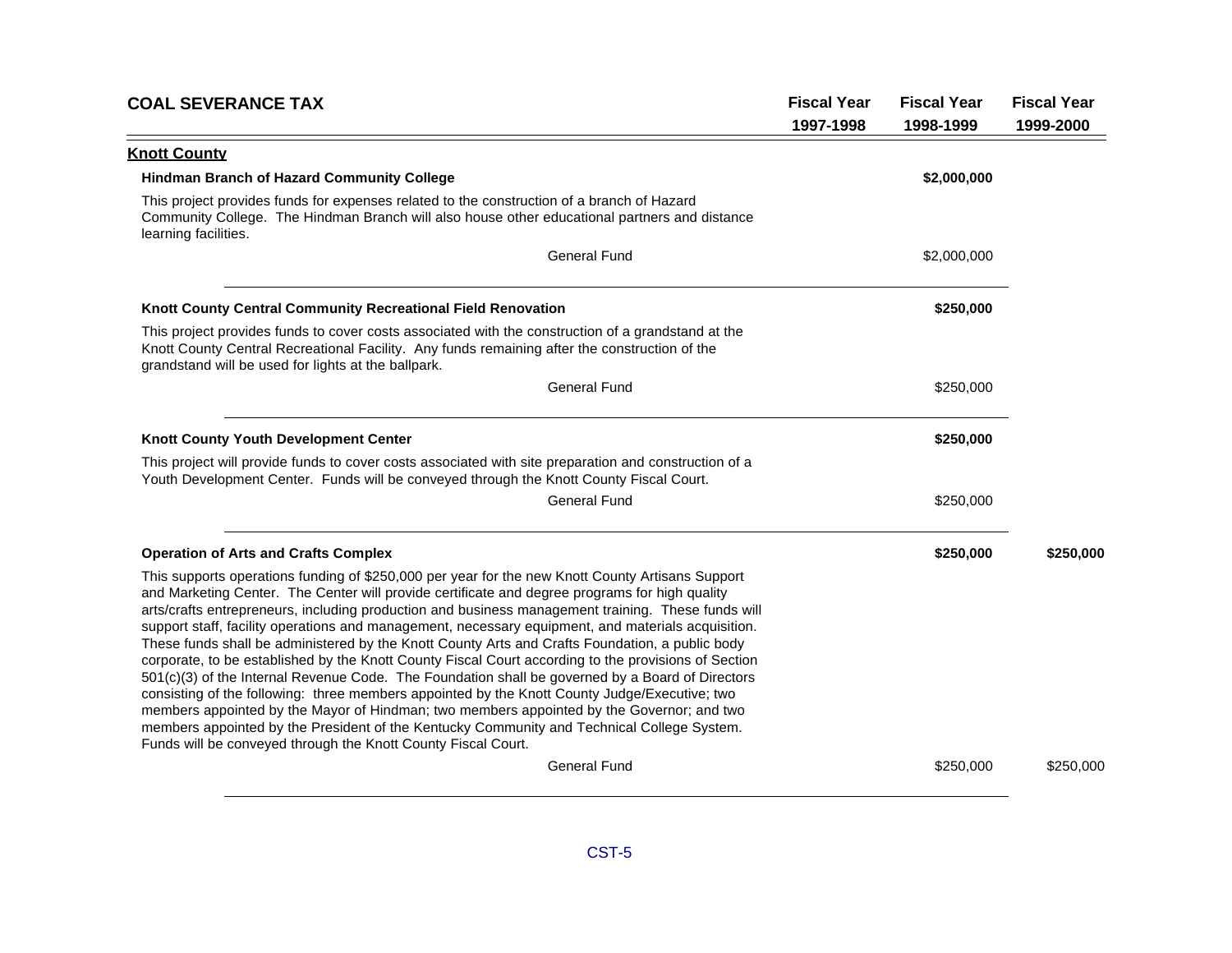| <b>COAL SEVERANCE TAX</b>                                                                                                                                                                                                                                                                                                                                                                                                                                                                                                                                                                                                                                                                                                                                                                                                         | <b>Fiscal Year</b> | <b>Fiscal Year</b> | <b>Fiscal Year</b> |
|-----------------------------------------------------------------------------------------------------------------------------------------------------------------------------------------------------------------------------------------------------------------------------------------------------------------------------------------------------------------------------------------------------------------------------------------------------------------------------------------------------------------------------------------------------------------------------------------------------------------------------------------------------------------------------------------------------------------------------------------------------------------------------------------------------------------------------------|--------------------|--------------------|--------------------|
|                                                                                                                                                                                                                                                                                                                                                                                                                                                                                                                                                                                                                                                                                                                                                                                                                                   | 1997-1998          | 1998-1999          | 1999-2000          |
| <b>Red Fox Resort Development</b>                                                                                                                                                                                                                                                                                                                                                                                                                                                                                                                                                                                                                                                                                                                                                                                                 |                    | \$1,000,000        |                    |
| This project supports partial funding for Phase I of the Red Fox Industrial and Recreation<br>Department project in Knott, Letcher, and Perry Counties. This appropriation will be combined with<br>Local Government Economic Development (coal severance) Funds from the three counties to<br>construct the first nine holes of an 18-hole public, signature championship golf course, irrigation<br>system, pro shop, water/sewer infrastructure, and parking area. The Finance and Administration<br>Cabinet holds the deed for the portion of property required for the golf course. The access road is<br>budgeted in the Transportation Cabinet budget. This appropriation will be administered through a<br>new tri-county cooperative authority comprised of equal membership from Letcher, Knott, and Perry<br>counties. |                    |                    |                    |
| <b>General Fund</b>                                                                                                                                                                                                                                                                                                                                                                                                                                                                                                                                                                                                                                                                                                                                                                                                               |                    | \$1,000,000        |                    |
| <b>Leslie County</b>                                                                                                                                                                                                                                                                                                                                                                                                                                                                                                                                                                                                                                                                                                                                                                                                              |                    |                    |                    |
| Leslie County Community Development and Training Center                                                                                                                                                                                                                                                                                                                                                                                                                                                                                                                                                                                                                                                                                                                                                                           |                    | \$4,000,000        |                    |
| This project provides support for the renovation of a WPA building in Hyden to provide a community<br>development and educational training facility. It will house the county board of education, an<br>entrepreneurial training center, small business incubators, job training/re-training center, community<br>activity center, and one-stop facility for social services.                                                                                                                                                                                                                                                                                                                                                                                                                                                     |                    |                    |                    |
| <b>General Fund</b>                                                                                                                                                                                                                                                                                                                                                                                                                                                                                                                                                                                                                                                                                                                                                                                                               |                    | \$4,000,000        |                    |
| <b>Letcher County</b>                                                                                                                                                                                                                                                                                                                                                                                                                                                                                                                                                                                                                                                                                                                                                                                                             |                    |                    |                    |
| <b>Jenkins High School Renovation</b>                                                                                                                                                                                                                                                                                                                                                                                                                                                                                                                                                                                                                                                                                                                                                                                             |                    | \$1,500,000        |                    |
| This project provides funds to cover costs associated with the renovation of the Jenkins High School<br>to be used as a civic/community center.                                                                                                                                                                                                                                                                                                                                                                                                                                                                                                                                                                                                                                                                                   |                    |                    |                    |
| <b>General Fund</b>                                                                                                                                                                                                                                                                                                                                                                                                                                                                                                                                                                                                                                                                                                                                                                                                               |                    | \$1,500,000        |                    |
| Jenkins Welcome Center                                                                                                                                                                                                                                                                                                                                                                                                                                                                                                                                                                                                                                                                                                                                                                                                            |                    | \$500,000          |                    |
| This project provides funds to cover costs associated with the renovation of the Jenkins High School<br>to be used as a civic/community center.                                                                                                                                                                                                                                                                                                                                                                                                                                                                                                                                                                                                                                                                                   |                    |                    |                    |
| <b>General Fund</b>                                                                                                                                                                                                                                                                                                                                                                                                                                                                                                                                                                                                                                                                                                                                                                                                               |                    | \$500,000          |                    |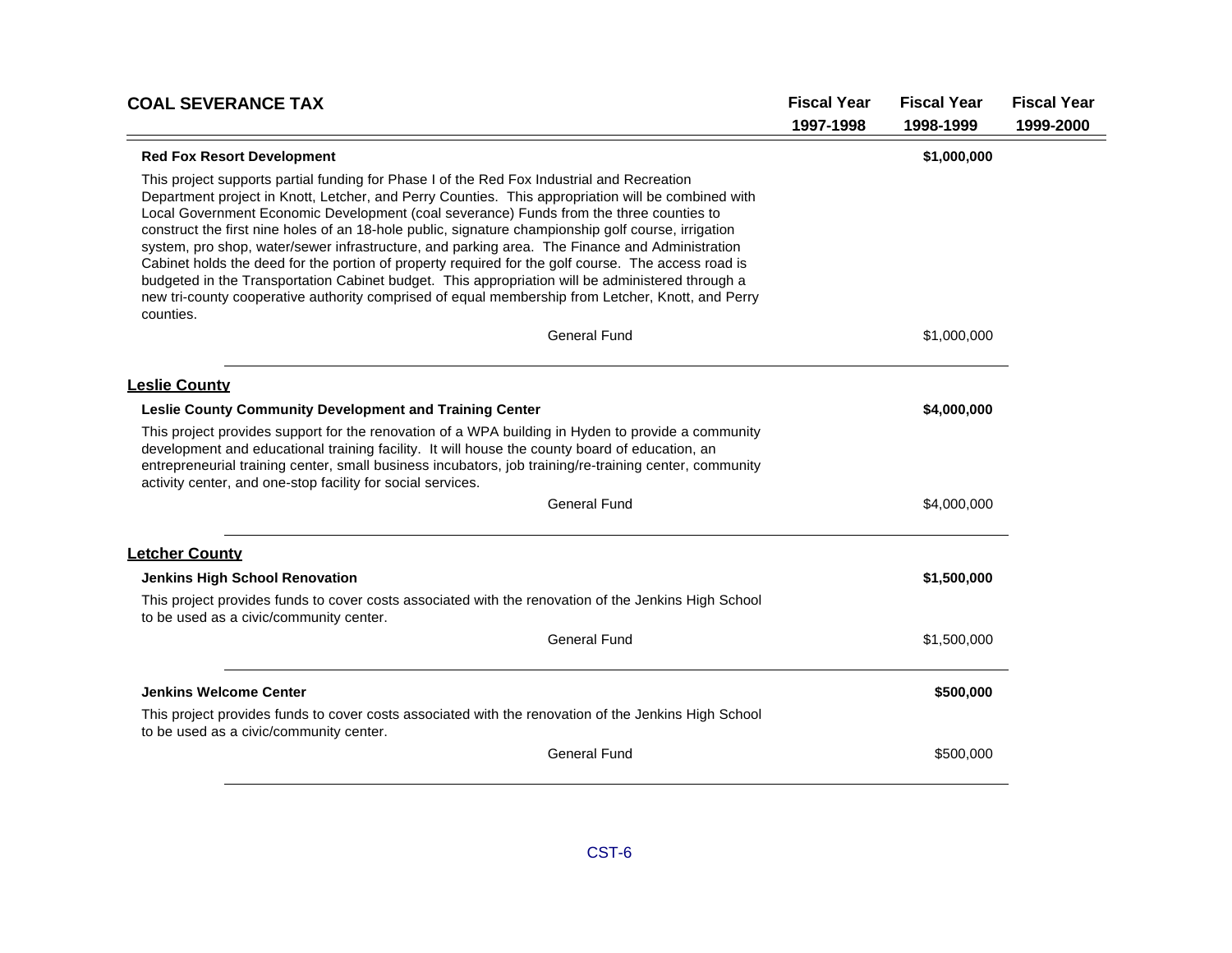| <b>COAL SEVERANCE TAX</b>                                                                                                                                                                                                                                                                                                                                                                                                                                                                                                                                                                                                                                                                                                                                                                                              | <b>Fiscal Year</b><br>1997-1998 | <b>Fiscal Year</b><br>1998-1999 | <b>Fiscal Year</b><br>1999-2000 |
|------------------------------------------------------------------------------------------------------------------------------------------------------------------------------------------------------------------------------------------------------------------------------------------------------------------------------------------------------------------------------------------------------------------------------------------------------------------------------------------------------------------------------------------------------------------------------------------------------------------------------------------------------------------------------------------------------------------------------------------------------------------------------------------------------------------------|---------------------------------|---------------------------------|---------------------------------|
| Recreational/Industrial Park in Whitesburg                                                                                                                                                                                                                                                                                                                                                                                                                                                                                                                                                                                                                                                                                                                                                                             |                                 | \$500,000                       |                                 |
| This project provides funds to cover costs associated with acquisition of land and construction of a<br>recreational center.                                                                                                                                                                                                                                                                                                                                                                                                                                                                                                                                                                                                                                                                                           |                                 |                                 |                                 |
| <b>General Fund</b>                                                                                                                                                                                                                                                                                                                                                                                                                                                                                                                                                                                                                                                                                                                                                                                                    |                                 | \$500,000                       |                                 |
| <b>Red Fox Golf Course</b>                                                                                                                                                                                                                                                                                                                                                                                                                                                                                                                                                                                                                                                                                                                                                                                             |                                 | \$700,000                       |                                 |
| This supports partial funding for Phase I of the Red Fox Industrial and Recreation Department<br>project in Knott, Letcher, and Perry Counties. This appropriation will be combined with Local<br>Government Economic Development (coal severance) Funds from the three counties to construct<br>the first nine holes of an 18-hole public, signature championship golf course, irrigation system, pro<br>shop, water/sewer infrastructure, and parking area. The Finance and Administration Cabinet holds<br>the deed for the portion of property required for the golf course. The access road is budgeted in the<br>Transportation Cabinet budget. This appropriation will be administered through a new tri-county<br>cooperative authority comprised of equal membership from Letcher, Knott, and Perry counties. |                                 |                                 |                                 |
| <b>General Fund</b>                                                                                                                                                                                                                                                                                                                                                                                                                                                                                                                                                                                                                                                                                                                                                                                                    |                                 | \$700,000                       |                                 |
| <b>Martin County</b>                                                                                                                                                                                                                                                                                                                                                                                                                                                                                                                                                                                                                                                                                                                                                                                                   |                                 |                                 |                                 |
| <b>Martin County Healthcare Clinic</b>                                                                                                                                                                                                                                                                                                                                                                                                                                                                                                                                                                                                                                                                                                                                                                                 |                                 | \$1,000,000                     |                                 |
| This project will support construction of a 16,000 square foot multi-purpose community health<br>services facility on a two acre site in lnez. It will bring together in one site non-profit emergency,<br>medical, and mental health care services to provide comprehensive service to Martin County and<br>will operate in conjunction with Highlands Regional Medical Center in Prestonsburg.                                                                                                                                                                                                                                                                                                                                                                                                                       |                                 |                                 |                                 |
| <b>General Fund</b>                                                                                                                                                                                                                                                                                                                                                                                                                                                                                                                                                                                                                                                                                                                                                                                                    |                                 | \$1,000,000                     |                                 |
| <b>Martin County Water Treatment Plant</b>                                                                                                                                                                                                                                                                                                                                                                                                                                                                                                                                                                                                                                                                                                                                                                             |                                 | \$3,000,000                     |                                 |
| This project will increase the capacity of the existing facility from 2.0 MGD to a normal operating<br>capacity of 3.0 MGD and sustained capacity of 4.0 MGD. It involves a complete renovation of the<br>existing facility, including plant process, architectural, HVAC, plumbing, electrical, instrumentation,<br>and the raw water system to bring the treatment plant into compliance with current standards, codes,<br>and regulations.                                                                                                                                                                                                                                                                                                                                                                          |                                 |                                 |                                 |
| <b>General Fund</b>                                                                                                                                                                                                                                                                                                                                                                                                                                                                                                                                                                                                                                                                                                                                                                                                    |                                 | \$3,000,000                     |                                 |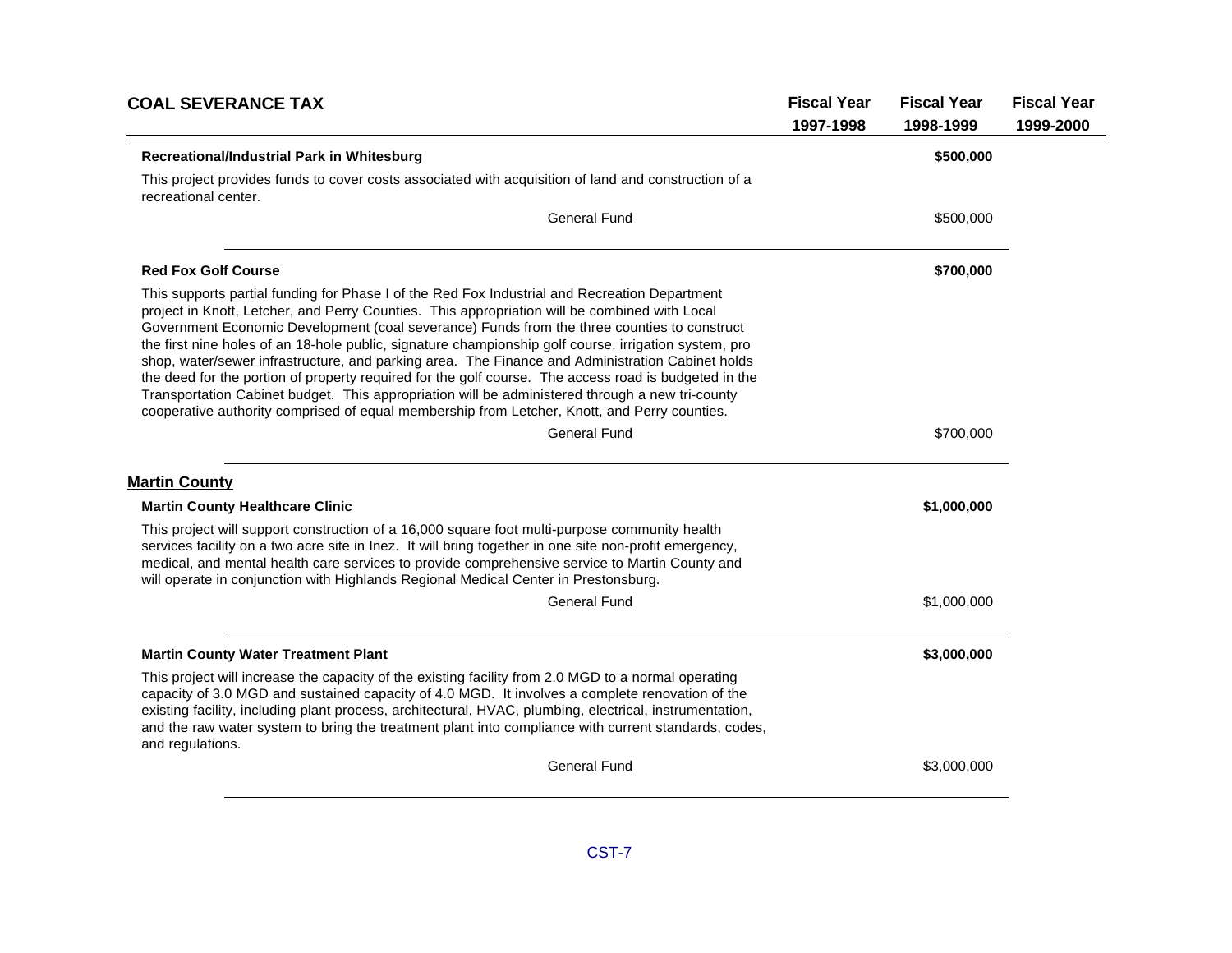| <b>COAL SEVERANCE TAX</b>                                                                                                                                                                                                                                                                                                                                                                                                                                                                                                                                | <b>Fiscal Year</b> | <b>Fiscal Year</b> | <b>Fiscal Year</b> |
|----------------------------------------------------------------------------------------------------------------------------------------------------------------------------------------------------------------------------------------------------------------------------------------------------------------------------------------------------------------------------------------------------------------------------------------------------------------------------------------------------------------------------------------------------------|--------------------|--------------------|--------------------|
|                                                                                                                                                                                                                                                                                                                                                                                                                                                                                                                                                          | 1997-1998          | 1998-1999          | 1999-2000          |
| <b>McCreary County</b>                                                                                                                                                                                                                                                                                                                                                                                                                                                                                                                                   |                    |                    |                    |
| <b>McCreary County Branch of Somerset Community College</b>                                                                                                                                                                                                                                                                                                                                                                                                                                                                                              |                    | \$500,000          |                    |
| This project will provide funds to cover costs related to the acquisition of land and construction of a<br>branch of the Somerset Community College in McCreary County.                                                                                                                                                                                                                                                                                                                                                                                  |                    |                    |                    |
| <b>General Fund</b>                                                                                                                                                                                                                                                                                                                                                                                                                                                                                                                                      |                    | \$500,000          |                    |
| <b>Muhlenberg County</b>                                                                                                                                                                                                                                                                                                                                                                                                                                                                                                                                 |                    |                    |                    |
| <b>Muhlenberg Technology Center</b>                                                                                                                                                                                                                                                                                                                                                                                                                                                                                                                      |                    | \$200,000          |                    |
| This project relates to the construction of technology center facilities. This \$200,000 will be used for<br>operating costs for those facilities during the first two years.                                                                                                                                                                                                                                                                                                                                                                            |                    |                    |                    |
| <b>General Fund</b>                                                                                                                                                                                                                                                                                                                                                                                                                                                                                                                                      |                    | \$200,000          |                    |
| <b>Ohio County</b>                                                                                                                                                                                                                                                                                                                                                                                                                                                                                                                                       |                    |                    |                    |
| <b>Bill Monroe Museum</b>                                                                                                                                                                                                                                                                                                                                                                                                                                                                                                                                |                    | \$800,000          |                    |
| This project supports acquisition of a 20-acre site in Ohio County, at the birthplace of Bill Monroe,<br>the father of Bluegrass Music. The Fiscal Court has already optioned and secured the land. Phase<br>I would complete land acquisition, renovate the homestead, and build an amphitheater. Phase II<br>would construct a museum, erect a bronze statue of Monroe, and establish a walking tour through<br>the park to the gravesite where a monument commissioned by Monroe's son stands 20 feet tall.<br>These funds contribute toward Phase I. |                    |                    |                    |
| <b>General Fund</b>                                                                                                                                                                                                                                                                                                                                                                                                                                                                                                                                      |                    | \$800,000          |                    |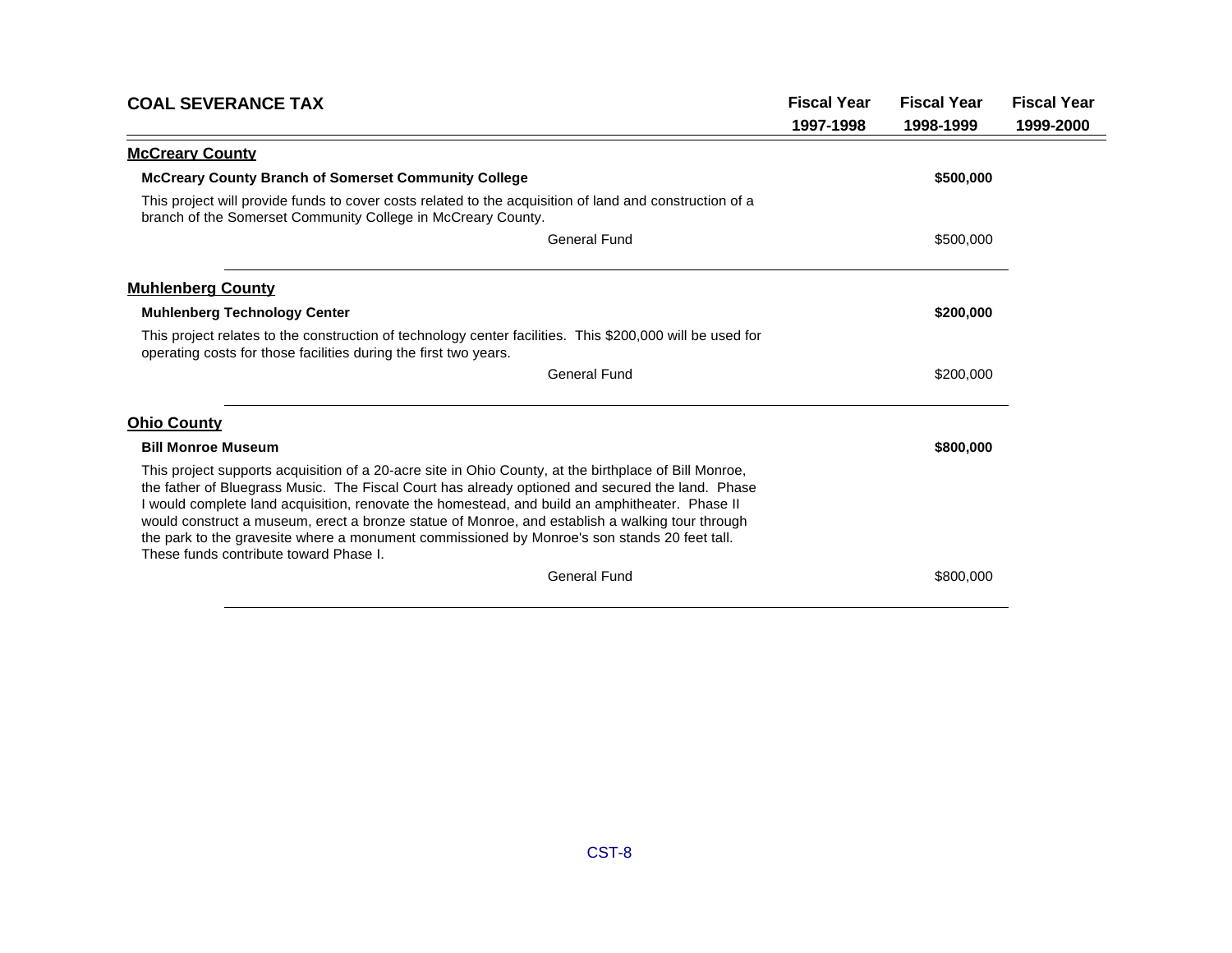| <b>COAL SEVERANCE TAX</b>                                                                                                                                                                                                                                                                                                                                                                                                                                                                                                                                                                                                                                                                                                                                                                                              | <b>Fiscal Year</b> | <b>Fiscal Year</b> | <b>Fiscal Year</b> |
|------------------------------------------------------------------------------------------------------------------------------------------------------------------------------------------------------------------------------------------------------------------------------------------------------------------------------------------------------------------------------------------------------------------------------------------------------------------------------------------------------------------------------------------------------------------------------------------------------------------------------------------------------------------------------------------------------------------------------------------------------------------------------------------------------------------------|--------------------|--------------------|--------------------|
|                                                                                                                                                                                                                                                                                                                                                                                                                                                                                                                                                                                                                                                                                                                                                                                                                        | 1997-1998          | 1998-1999          | 1999-2000          |
| <b>Perry County</b>                                                                                                                                                                                                                                                                                                                                                                                                                                                                                                                                                                                                                                                                                                                                                                                                    |                    |                    |                    |
| <b>Red Fox Golf Course</b>                                                                                                                                                                                                                                                                                                                                                                                                                                                                                                                                                                                                                                                                                                                                                                                             |                    | \$700,000          |                    |
| This supports partial funding for Phase I of the Red Fox Industrial and Recreation Department<br>project in Knott, Letcher, and Perry Counties. This appropriation will be combined with Local<br>Government Economic Development (coal severance) Funds from the three counties to construct<br>the first nine holes of an 18-hole public, signature championship golf course, irrigation system, pro<br>shop, water/sewer infrastructure, and parking area. The Finance and Administration Cabinet holds<br>the deed for the portion of property required for the golf course. The access road is budgeted in the<br>Transportation Cabinet budget. This appropriation will be administered through a new tri-county<br>cooperative authority comprised of equal membership from Letcher, Knott, and Perry counties. |                    |                    |                    |
| <b>General Fund</b>                                                                                                                                                                                                                                                                                                                                                                                                                                                                                                                                                                                                                                                                                                                                                                                                    |                    | \$700,000          |                    |
| <b>Pike County</b>                                                                                                                                                                                                                                                                                                                                                                                                                                                                                                                                                                                                                                                                                                                                                                                                     |                    |                    |                    |
| <b>Fishtrap Reservoir Improvements</b>                                                                                                                                                                                                                                                                                                                                                                                                                                                                                                                                                                                                                                                                                                                                                                                 |                    | \$1,000,000        |                    |
| This project supports funding for a project to improve the recreational facilities at Fishtrap Lake<br>located in Pike County. Enhancements will be made in ways to improve and increase available<br>recreational opportunities in an effort to stimulate tourism and residential recreation in the area. The<br>existing facility offers excellent development potential.                                                                                                                                                                                                                                                                                                                                                                                                                                            |                    |                    |                    |
| <b>General Fund</b>                                                                                                                                                                                                                                                                                                                                                                                                                                                                                                                                                                                                                                                                                                                                                                                                    |                    | \$1,000,000        |                    |
| <b>Pike County Civic Center</b>                                                                                                                                                                                                                                                                                                                                                                                                                                                                                                                                                                                                                                                                                                                                                                                        |                    | \$7,000,000        |                    |
| This project helps support a 108,614 square foot, 10,000+ seat concert/convention center. It will<br>include flexible design, easy reconfiguration, country music museum, and gift shop. Potential uses<br>include sports activities, conventions, banquets, car and boat shows, trade shows, rodeos, and<br>livestock exhibitions. There is significant local interest and an adequate market area to support a<br>consistent level of programming (100-150 events annually).                                                                                                                                                                                                                                                                                                                                         |                    |                    |                    |
| <b>General Fund</b>                                                                                                                                                                                                                                                                                                                                                                                                                                                                                                                                                                                                                                                                                                                                                                                                    |                    | \$7,000,000        |                    |
| <b>Pikeville Marketing Center</b>                                                                                                                                                                                                                                                                                                                                                                                                                                                                                                                                                                                                                                                                                                                                                                                      |                    | \$300,000          |                    |
| This project provides funds to cover costs associated with the acquisition of land and construction of<br>a marketing center in Pike County.                                                                                                                                                                                                                                                                                                                                                                                                                                                                                                                                                                                                                                                                           |                    |                    |                    |
| <b>General Fund</b>                                                                                                                                                                                                                                                                                                                                                                                                                                                                                                                                                                                                                                                                                                                                                                                                    |                    | \$300,000          |                    |
|                                                                                                                                                                                                                                                                                                                                                                                                                                                                                                                                                                                                                                                                                                                                                                                                                        |                    |                    |                    |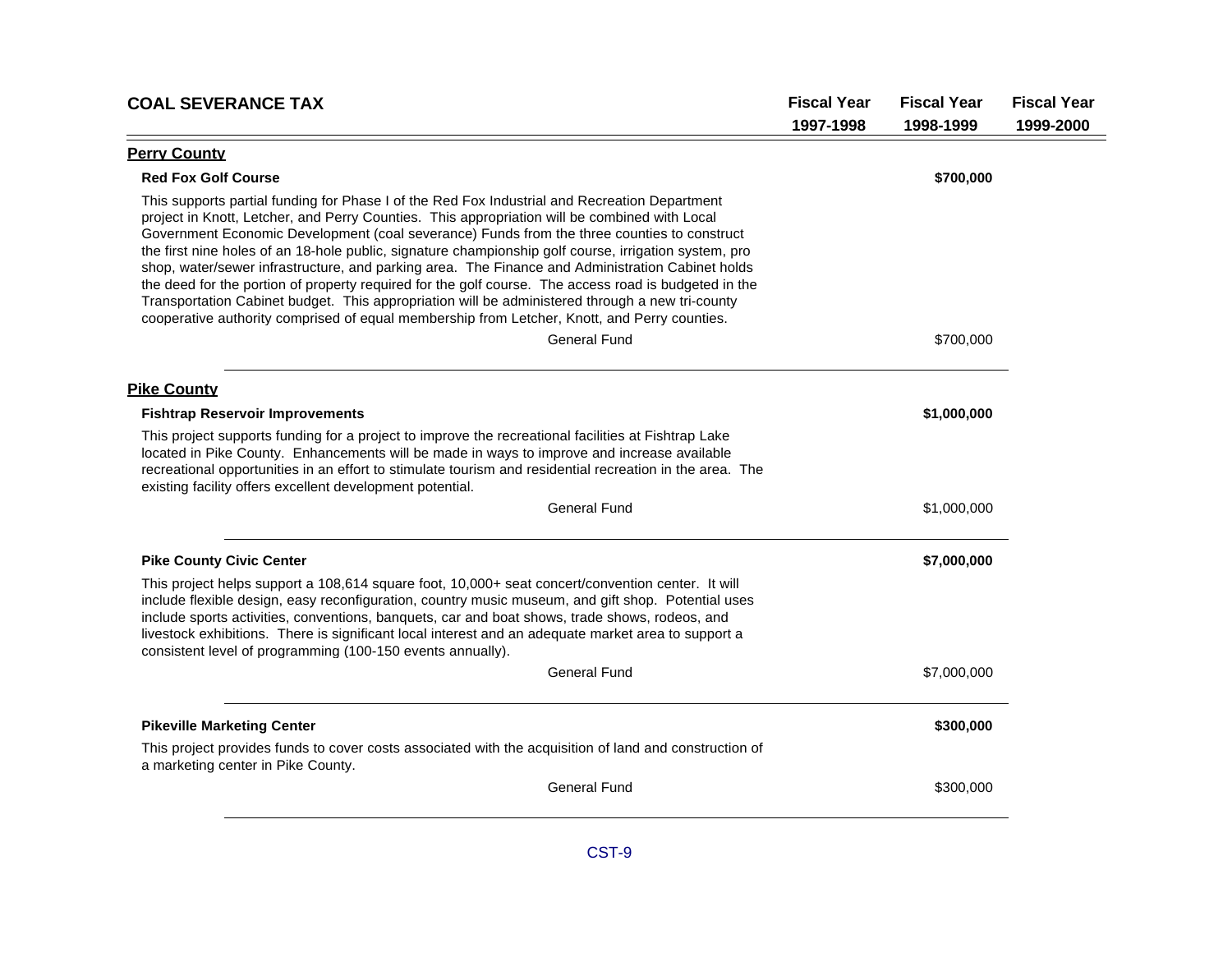| South Williamson Treatment Plant<br>This project provides funds to cover costs associated with the expansion of and improvements to the<br>South Williamson Treatment Plant.<br><b>General Fund</b><br>Water Treatment Facility at Russell Fork, Fishtrap Resevoir<br>This project provides funds to cover costs associated with the development of a water treatment<br>facility at Russell Fork.<br><b>General Fund</b><br><b>Union County</b><br><b>Camp Breckinridge Museum</b><br>This project supports the purchase and development of the Camp Breckinridge Officers' Club in<br>Union County for a museum, art gallery, meeting, and entertainment facility. It is a former housing<br>facility for German POW's, and includes over 40 original oil paintings by two prisoners, including a<br>30'x20' countryside mural.<br><b>General Fund</b><br><b>Wayne County</b><br><b>Monticello Downtown Renovation/Historical Museum</b><br>This project provides funds to renovate and restore the Breeding Hotel and establish a historical<br>museum.<br><b>General Fund</b><br><b>Webster County</b><br><b>Webster County Water Plant Upgrade</b> | <b>Fiscal Year</b><br><b>Fiscal Year</b><br>1997-1998<br>1998-1999 | <b>Fiscal Year</b><br>1999-2000 |
|---------------------------------------------------------------------------------------------------------------------------------------------------------------------------------------------------------------------------------------------------------------------------------------------------------------------------------------------------------------------------------------------------------------------------------------------------------------------------------------------------------------------------------------------------------------------------------------------------------------------------------------------------------------------------------------------------------------------------------------------------------------------------------------------------------------------------------------------------------------------------------------------------------------------------------------------------------------------------------------------------------------------------------------------------------------------------------------------------------------------------------------------------------|--------------------------------------------------------------------|---------------------------------|
|                                                                                                                                                                                                                                                                                                                                                                                                                                                                                                                                                                                                                                                                                                                                                                                                                                                                                                                                                                                                                                                                                                                                                         | \$1,000,000                                                        |                                 |
|                                                                                                                                                                                                                                                                                                                                                                                                                                                                                                                                                                                                                                                                                                                                                                                                                                                                                                                                                                                                                                                                                                                                                         |                                                                    |                                 |
|                                                                                                                                                                                                                                                                                                                                                                                                                                                                                                                                                                                                                                                                                                                                                                                                                                                                                                                                                                                                                                                                                                                                                         | \$1,000,000                                                        |                                 |
|                                                                                                                                                                                                                                                                                                                                                                                                                                                                                                                                                                                                                                                                                                                                                                                                                                                                                                                                                                                                                                                                                                                                                         | \$2,000,000                                                        |                                 |
|                                                                                                                                                                                                                                                                                                                                                                                                                                                                                                                                                                                                                                                                                                                                                                                                                                                                                                                                                                                                                                                                                                                                                         |                                                                    |                                 |
|                                                                                                                                                                                                                                                                                                                                                                                                                                                                                                                                                                                                                                                                                                                                                                                                                                                                                                                                                                                                                                                                                                                                                         | \$2,000,000                                                        |                                 |
|                                                                                                                                                                                                                                                                                                                                                                                                                                                                                                                                                                                                                                                                                                                                                                                                                                                                                                                                                                                                                                                                                                                                                         |                                                                    |                                 |
|                                                                                                                                                                                                                                                                                                                                                                                                                                                                                                                                                                                                                                                                                                                                                                                                                                                                                                                                                                                                                                                                                                                                                         | \$1,000,000                                                        |                                 |
|                                                                                                                                                                                                                                                                                                                                                                                                                                                                                                                                                                                                                                                                                                                                                                                                                                                                                                                                                                                                                                                                                                                                                         |                                                                    |                                 |
|                                                                                                                                                                                                                                                                                                                                                                                                                                                                                                                                                                                                                                                                                                                                                                                                                                                                                                                                                                                                                                                                                                                                                         | \$1,000,000                                                        |                                 |
|                                                                                                                                                                                                                                                                                                                                                                                                                                                                                                                                                                                                                                                                                                                                                                                                                                                                                                                                                                                                                                                                                                                                                         |                                                                    |                                 |
|                                                                                                                                                                                                                                                                                                                                                                                                                                                                                                                                                                                                                                                                                                                                                                                                                                                                                                                                                                                                                                                                                                                                                         | \$115,000                                                          |                                 |
|                                                                                                                                                                                                                                                                                                                                                                                                                                                                                                                                                                                                                                                                                                                                                                                                                                                                                                                                                                                                                                                                                                                                                         |                                                                    |                                 |
|                                                                                                                                                                                                                                                                                                                                                                                                                                                                                                                                                                                                                                                                                                                                                                                                                                                                                                                                                                                                                                                                                                                                                         | \$115,000                                                          |                                 |
|                                                                                                                                                                                                                                                                                                                                                                                                                                                                                                                                                                                                                                                                                                                                                                                                                                                                                                                                                                                                                                                                                                                                                         |                                                                    |                                 |
|                                                                                                                                                                                                                                                                                                                                                                                                                                                                                                                                                                                                                                                                                                                                                                                                                                                                                                                                                                                                                                                                                                                                                         | \$2,000,000                                                        |                                 |
| This project supports completion of a major water line expansion program, including pump station,<br>standpipe tank, two interconnected meter stations, land acquisition, and all other necessary<br>materials.                                                                                                                                                                                                                                                                                                                                                                                                                                                                                                                                                                                                                                                                                                                                                                                                                                                                                                                                         |                                                                    |                                 |
| <b>General Fund</b>                                                                                                                                                                                                                                                                                                                                                                                                                                                                                                                                                                                                                                                                                                                                                                                                                                                                                                                                                                                                                                                                                                                                     | \$2,000,000                                                        |                                 |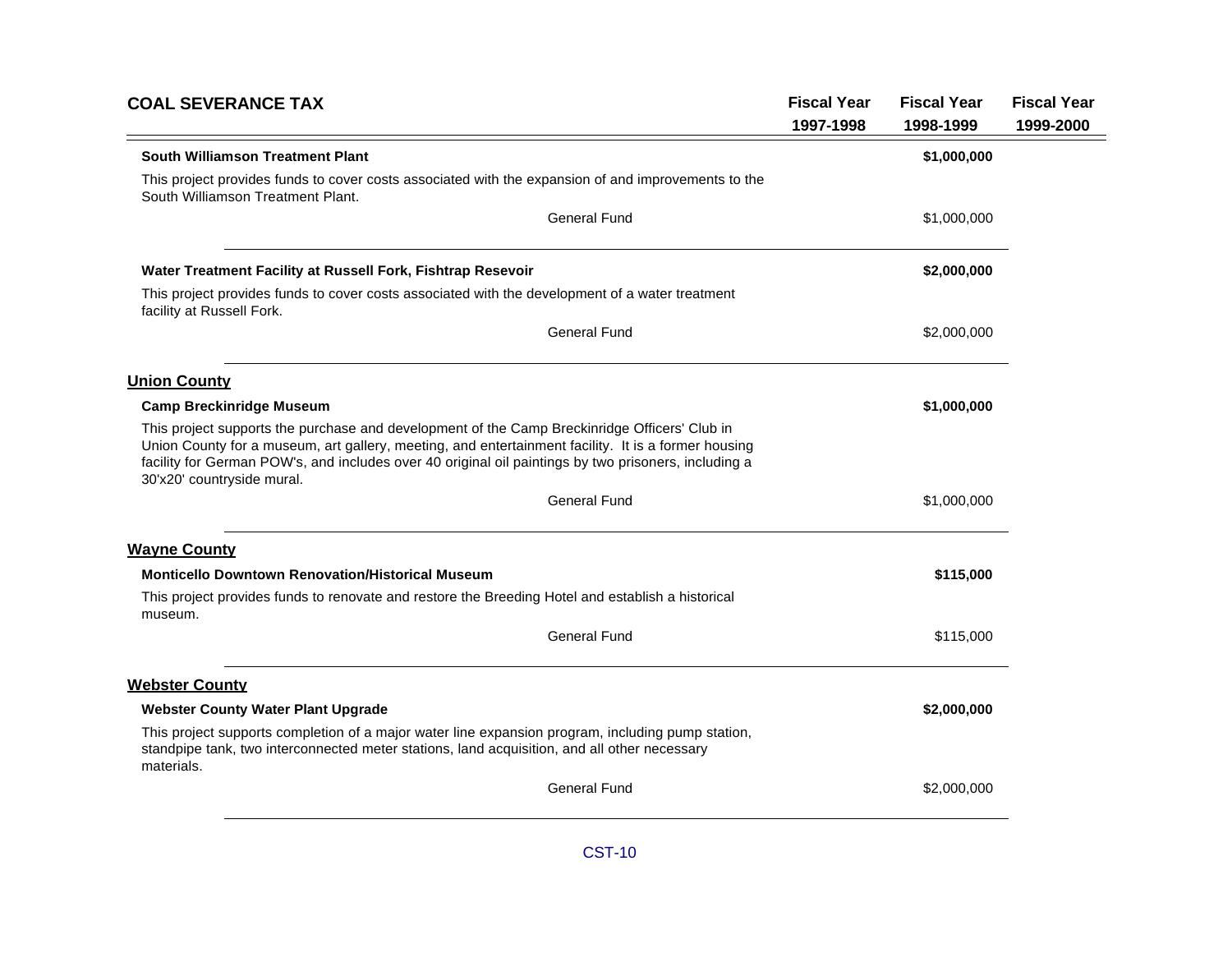| <b>COAL SEVERANCE TAX</b> |                     | <b>Fiscal Year</b> | <b>Fiscal Year</b> | <b>Fiscal Year</b> |
|---------------------------|---------------------|--------------------|--------------------|--------------------|
|                           |                     | 1997-1998          | 1998-1999          | 1999-2000          |
| <b>Summary</b>            |                     |                    | \$39,940,000       | \$1,000,000        |
|                           | <b>General Fund</b> |                    | \$39,940,000       | \$1,000,000        |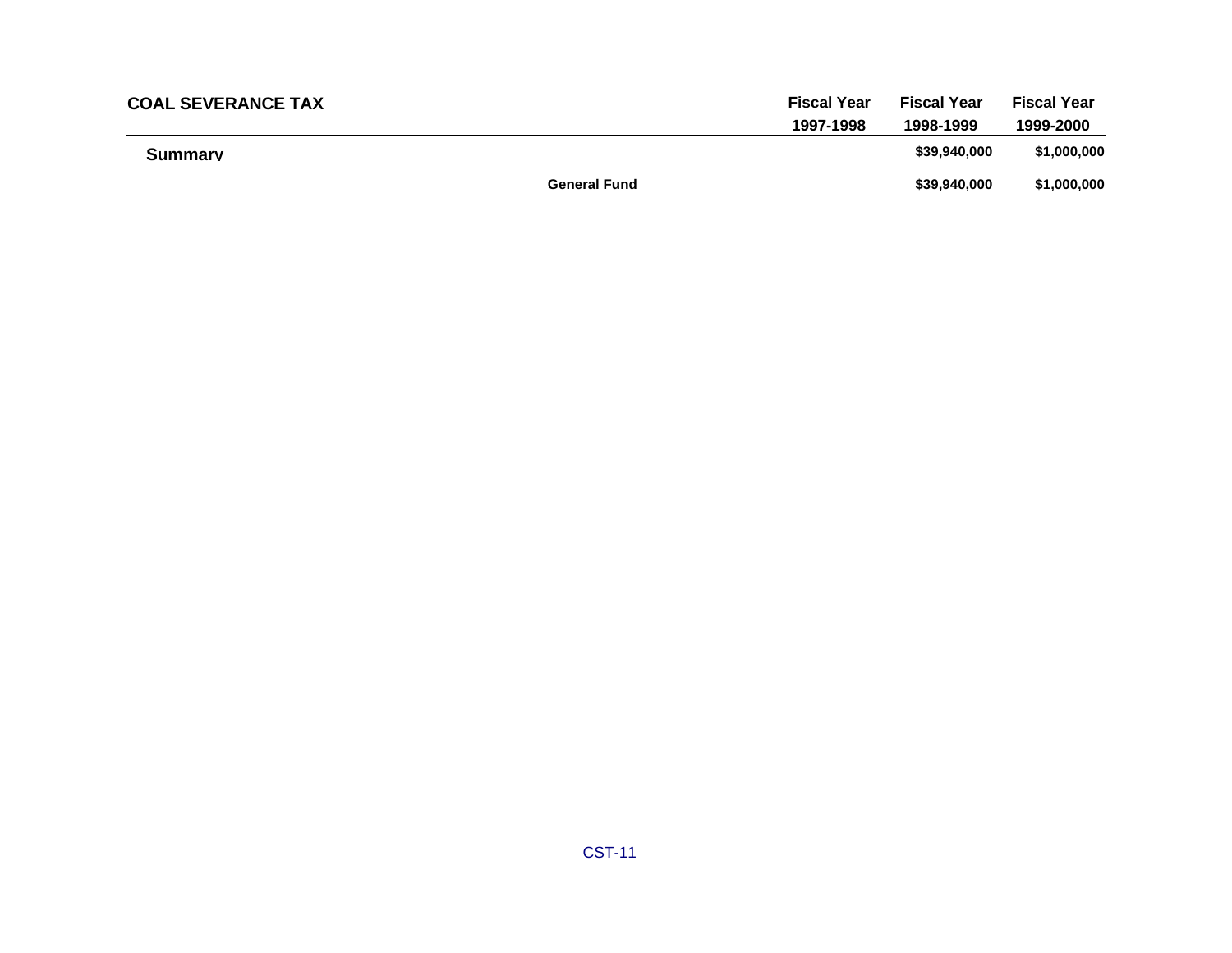| <b>COAL SEVERANCE TAX</b> | <b>Fiscal Year</b>  | <b>Fiscal Year</b> | <b>Fiscal Year</b> |
|---------------------------|---------------------|--------------------|--------------------|
|                           | 1997-1998           | 1998-1999          | 1999-2000          |
| <b>Grand Total</b>        |                     | \$39,940,000       | \$1,000,000        |
|                           | <b>General Fund</b> | \$39,940,000       | \$1,000,000        |